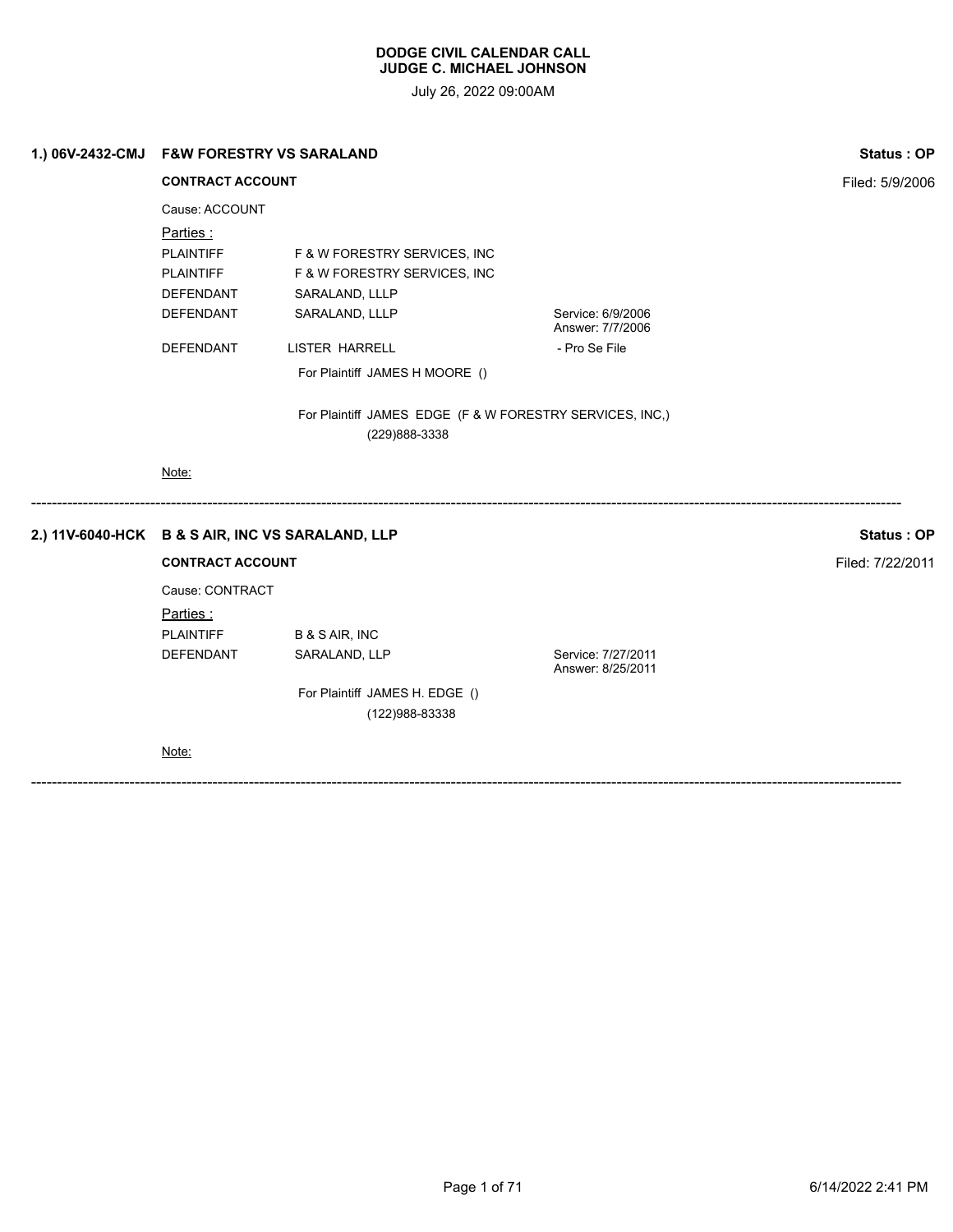July 26, 2022 09:00AM

# **3.) 16V-7959-CMJ BAXTER V SHEFFIELD, ET AL Status : OP**

# **TORT** Filed: 10/6/2016

| Cause: TORT      |                                                              |                     |
|------------------|--------------------------------------------------------------|---------------------|
| Parties :        |                                                              |                     |
| <b>PLAINTIFF</b> | <b>JACKIE BAXTER</b>                                         |                     |
| <b>DEFENDANT</b> | DODGE COUNTY SHERIFF DEPARTMENT                              |                     |
| <b>DEFENDANT</b> | LYNN SHEFFIELD                                               |                     |
| <b>DEFENDANT</b> | JONATHAN WRIGHT                                              | Service: 11/10/2016 |
|                  | For Plaintiff NICOLE JONES (BAXTER, JACKIE)<br>(770)934-8789 |                     |
|                  | For Plaintiff Justin Jones (BAXTER, JACKIE)                  |                     |
|                  | (770)934-8789                                                |                     |
|                  | For Plaintiff Liz Parrish (BAXTER, JACKIE)                   |                     |
|                  | (770)934-8789                                                |                     |
|                  | For Defendant JOHN P. HARRINGTON ()                          |                     |
|                  | (478)374-3488                                                |                     |
|                  |                                                              |                     |

Note:

# ------------------------------------------------------------------------------------------------------------------------------------------------------------------------ **4.) 17V-8137-HCK C&F FINANCE COMPANY V HOLDEN, ET AL Status : OP**

### **CONTRACT ACCOUNT CONTRACT ACCOUNT**

Cause: CONTRACT/ACCOUNT Parties : PLAINTIFF C&F FINANCE COMPANY DEFENDANT STEPHANIE HOLDEN Service: 6/30/2017 DEFENDANT MACKELL WHITMAN Service: 6/30/2017

Answer: 7/6/2017 Answer: 7/6/2017

For Plaintiff KRISTI WILLIAMS (C&F FINANCE COMPANY) (404)869-6900 For Plaintiff ADAM RUSSO (C&F FINANCE COMPANY,) (404)869-6900

------------------------------------------------------------------------------------------------------------------------------------------------------------------------

Note: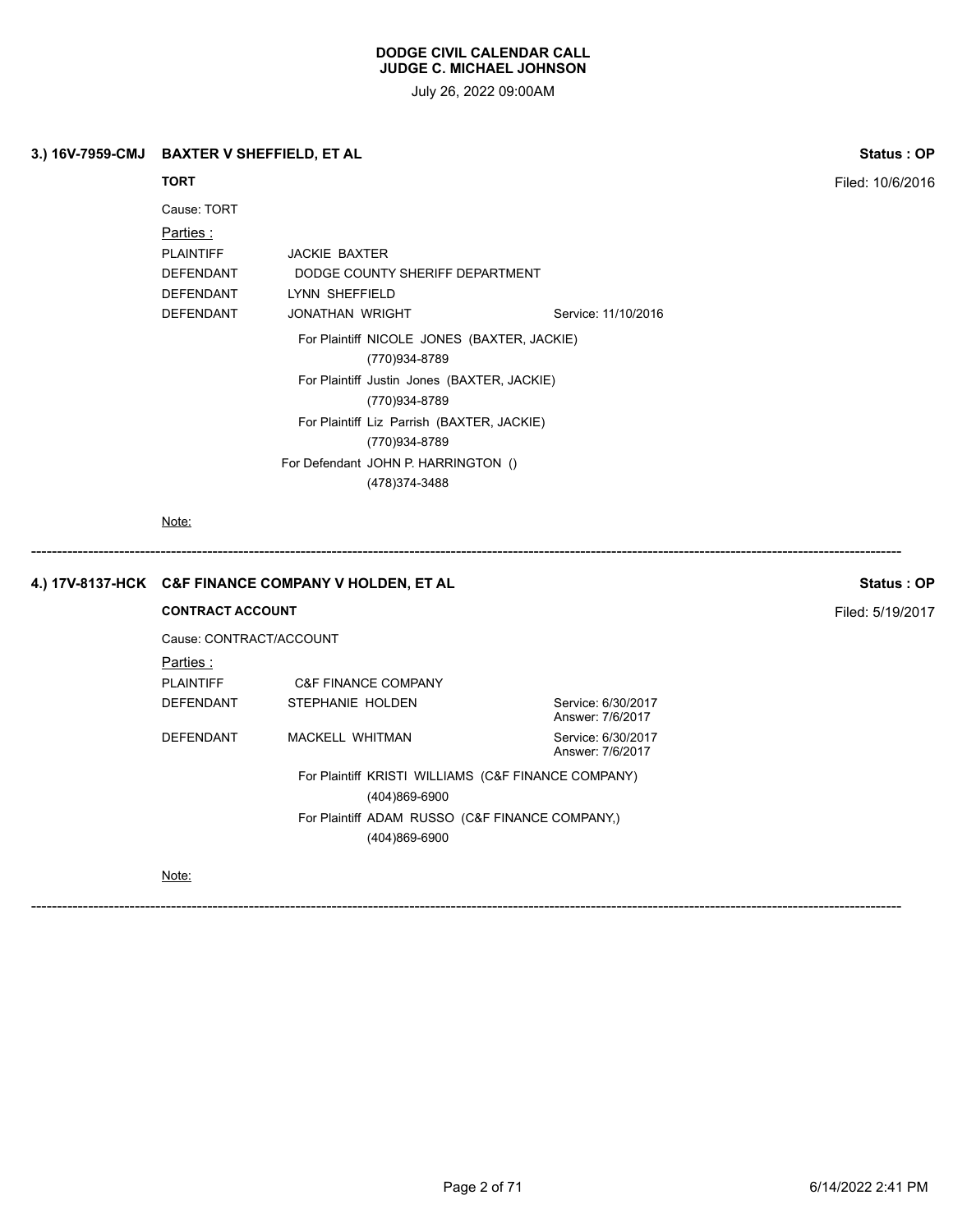July 26, 2022 09:00AM

| <b>Status: OP</b> |                    | 5.) 18V-8270-HCK WHL PROPERTIES, INC. V LOWERY                                    |                            |                                             |  |
|-------------------|--------------------|-----------------------------------------------------------------------------------|----------------------------|---------------------------------------------|--|
| Filed: 1/4/2018   |                    |                                                                                   | <b>REAL PROPERTY</b>       |                                             |  |
|                   |                    |                                                                                   | Cause: REAL PROPERTY       |                                             |  |
|                   |                    |                                                                                   | <u>Parties :</u>           |                                             |  |
|                   |                    | WHL PROPERTIES, INC.                                                              | <b>PLAINTIFF</b>           |                                             |  |
|                   | Service: 1/6/2018  | CHUCK LOWERY                                                                      | DEFENDANT                  |                                             |  |
|                   |                    | For Plaintiff JAMES C. GARNER (WHL PROPERTIES, INC.)<br>(478)304-1451             |                            |                                             |  |
|                   |                    | For Plaintiff FRED T. FINNEY ()<br>(229)883-1610                                  |                            |                                             |  |
|                   |                    | For Defendant DANIEL M KING JR (CHUCK LOWERY)<br>(478) 275-2255                   |                            |                                             |  |
|                   |                    | For Defendant FRANKLIN D. MILLER (LOWERY, CHUCK)<br>(478) 275-2255                |                            |                                             |  |
|                   |                    |                                                                                   | Note:                      |                                             |  |
| Status: OP        |                    |                                                                                   |                            | 6.) 18V-8335-HCK DUPREE V BARKER, MD, ET AL |  |
| Filed: 4/10/2018  |                    |                                                                                   | <b>MEDICAL MALPRACTICE</b> |                                             |  |
|                   |                    | Cause: MEDICAL MALPRACTICE TORT                                                   |                            |                                             |  |
|                   |                    |                                                                                   | <u>Parties :</u>           |                                             |  |
|                   |                    | ELINDA DUPREE                                                                     | <b>PLAINTIFF</b>           |                                             |  |
|                   | Service: 4/18/2018 | LUCRETIA R. BARKER, MD<br>HOSPITAL AUTHORITY OF DODGE<br><b>COUNTY</b>            | DEFENDANT<br>DEFENDANT     |                                             |  |
|                   | Service: 4/17/2018 | DODGE COUNTY HOSPITAL                                                             | DOING BUSINESS<br>AS       |                                             |  |
|                   |                    | For Plaintiff EDWARD LONG (DUPREE, ELINDA)<br>(478) 238-6413                      |                            |                                             |  |
|                   |                    | For Defendant Matthew Coles (Hospital Authority of Dodge County)<br>(770)995-5552 |                            |                                             |  |
|                   |                    | For Defendant Scott Bailey (Barker, MD, Lucretia R.)                              |                            |                                             |  |
|                   |                    | (404)892-4022                                                                     |                            |                                             |  |
|                   |                    | For Defendant John Autry (HOSPITAL AUTHORITY OF DODGE COUNTY,)<br>(770)995-5552   |                            |                                             |  |

Note: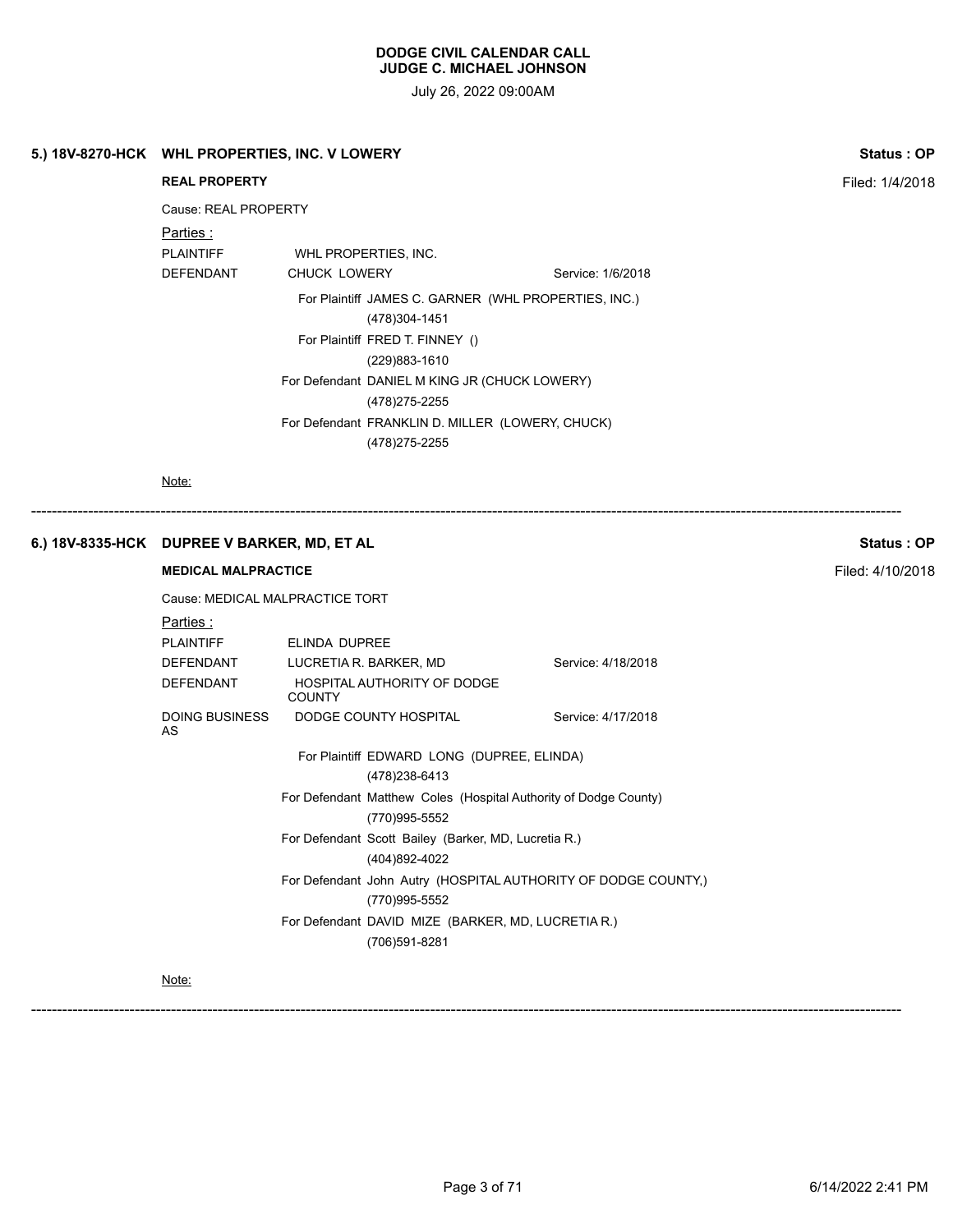July 26, 2022 09:00AM

# **7.) 18V-8339-SFW LOWERY VS LOWERY Status : OP**

Cause: TORT Parties :

PLAINTIFF **GINGER LOWERY** DEFENDANT TIMOTHY JEFFERY LOWERY Service: 4/18/2018

Answer: 5/1/2018

For Plaintiff C. BRIAN JARRARD () (478)477-0004 For Plaintiff AMY GRIFFITH DEVER () (478)477-0004 For Plaintiff C. Brian Jarrard (LOWERY, GINGER) (478)477-0004 For Defendant DENNIS MULLIS (LOWERY, TIMOTHY JEFFERY) (478)934-6352

------------------------------------------------------------------------------------------------------------------------------------------------------------------------

Note:

# **8.) 18V-8375-SFW HARRELL, ET AL V BROWN, ET AL Status : OP**

# **REAL PROPERTY Filed: 6/8/2018**

Cause: REAL PROPERTY

| <u>Parties :</u> |                                 |
|------------------|---------------------------------|
| PLAINTIFF        | RODNEY HARRELL                  |
| PLAINTIFF        | SHANTRELL HARRELL               |
| PLAINTIFF        | ANDREW HARRELL                  |
| PLAINTIFF        | CLORIA HARRELL                  |
| PLAINTIFF        | TAWANDA HARRELL                 |
| PLAINTIFF        | LILY HARRELL                    |
| PLAINTIFF        | <b>MARY HARRELL</b>             |
| PLAINTIFF        | MARTHA HARRFII                  |
| PLAINTIFF        | HILDA HARRELL                   |
| PLAINTIFF        | CAROLYNNE JULIAN                |
| DEFENDANT        | <b>FELICIA BROWN</b>            |
|                  | DEFENDANT PATRICIA BARBER       |
| DEFENDANT        | FDNA MATHIS                     |
|                  | ALSO KNOWN AS      EDNA HARRELL |
|                  | For Defendant LEE CANNON ()     |
|                  | (229)868-6065                   |
|                  |                                 |

Note:

Service: 6/11/2018

------------------------------------------------------------------------------------------------------------------------------------------------------------------------

**TORT** Filed: 4/12/2018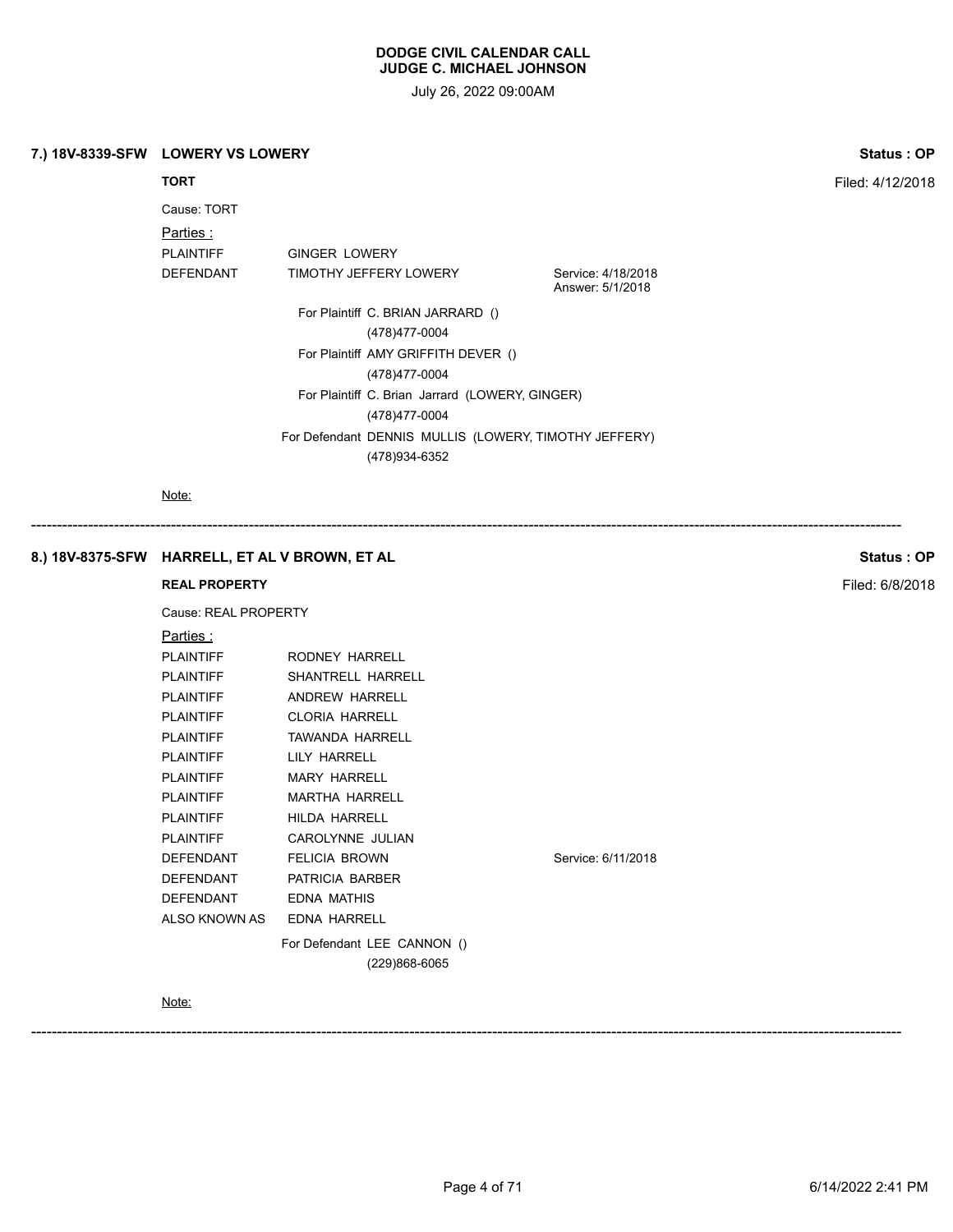July 26, 2022 09:00AM

|                                 | 9.) 18V-8384-HCK STATE OF GA VS BROPHY     |                                                                                                                                                                                                                 |                                          | Status: OP       |  |
|---------------------------------|--------------------------------------------|-----------------------------------------------------------------------------------------------------------------------------------------------------------------------------------------------------------------|------------------------------------------|------------------|--|
|                                 | <b>PERSONAL PROPERTY</b>                   |                                                                                                                                                                                                                 |                                          | Filed: 6/18/2018 |  |
|                                 | Cause: FORFEITURE                          |                                                                                                                                                                                                                 |                                          |                  |  |
|                                 | Parties :<br><b>PLAINTIFF</b><br>DEFENDANT | STATE OF GA<br>JAMES R. BROPHY JR                                                                                                                                                                               | 9/10/2018                                | Answer:          |  |
|                                 | DEFENDANT                                  | 2016 CHEVROLET SILVERADO 2500<br>For Plaintiff NICOLAS PARKERSON ()<br>(478) 374-3482<br>For Defendant J. STANLEY SMITH ()<br>(478)304-1451<br>For Defendant Michael Cauley (BROPHY, JAMES R.)<br>(478)304-1451 |                                          |                  |  |
|                                 |                                            |                                                                                                                                                                                                                 |                                          |                  |  |
|                                 | Note:                                      |                                                                                                                                                                                                                 |                                          |                  |  |
| 10.) 18V-8410-HCK LUNDY V COODY |                                            |                                                                                                                                                                                                                 |                                          | Status: OP       |  |
|                                 | <b>TORT</b>                                |                                                                                                                                                                                                                 |                                          | Filed: 8/6/2018  |  |
|                                 | Cause: AUTOMOBILE TORT                     |                                                                                                                                                                                                                 |                                          |                  |  |
|                                 | Parties :<br><b>PLAINTIFF</b><br>DEFENDANT | HELEN LUNDY<br>CHARLES JAE COODY                                                                                                                                                                                | Service: 12/28/2018<br>Answer: 1/25/2019 |                  |  |

Note: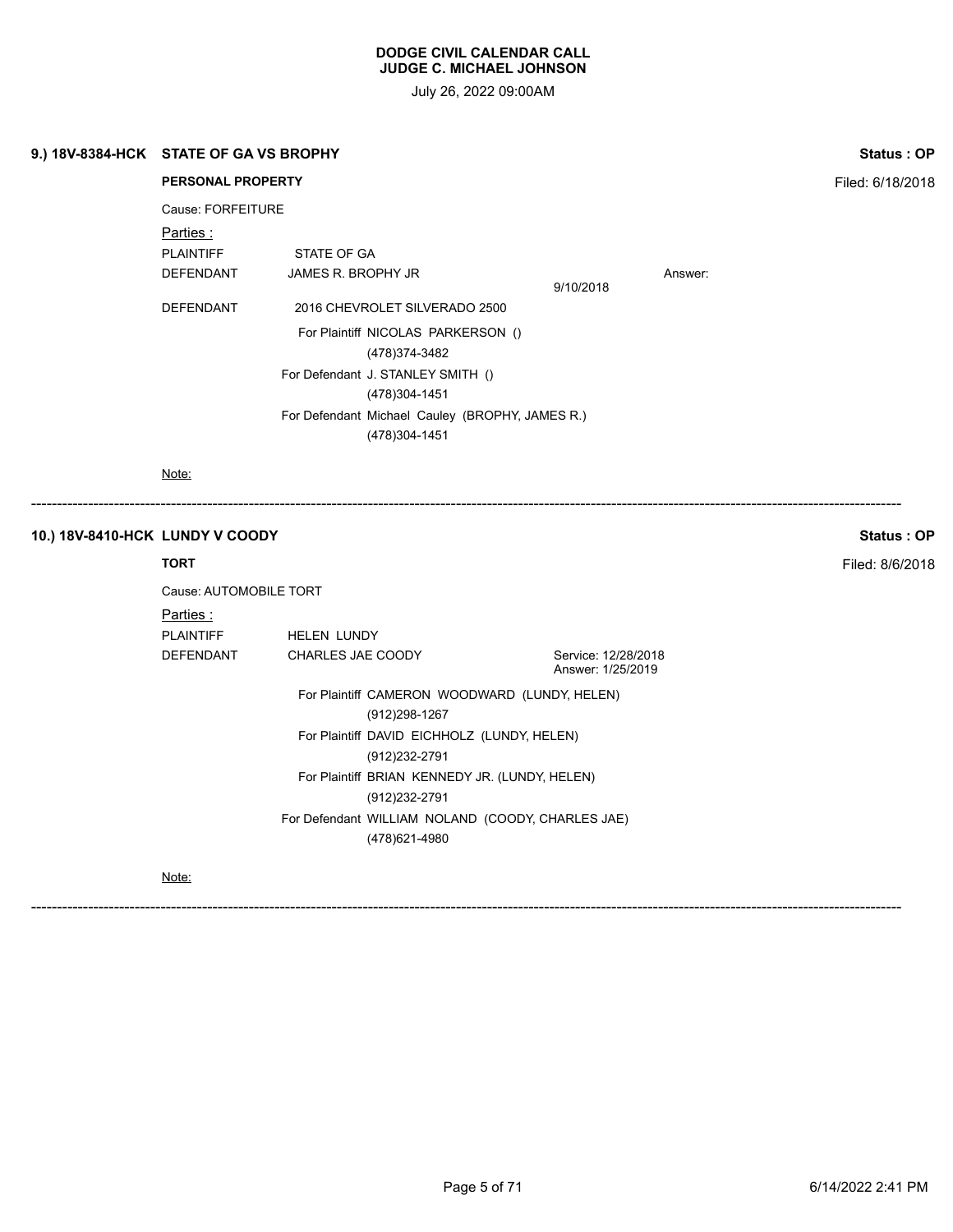| 11.) 19V-8521-CMJ LAKKIREDDY V KADAM, ET AL                    |                                                                          |                                                               | Status: OP      |  |
|----------------------------------------------------------------|--------------------------------------------------------------------------|---------------------------------------------------------------|-----------------|--|
| <b>OTHER GENERAL CIVIL</b>                                     | Filed: 2/5/2019                                                          |                                                               |                 |  |
| Cause: CONTRACT                                                |                                                                          |                                                               |                 |  |
| Parties:                                                       |                                                                          |                                                               |                 |  |
| <b>PLAINTIFF</b>                                               | <b>VENKATASIVA PRASAD LAKKIREDDY</b>                                     |                                                               |                 |  |
| DEFENDANT                                                      | MEDCROSS IMAGING, LLC                                                    | Service: 2/13/2019<br>Answer: 3/19/2019                       |                 |  |
| DEFENDANT                                                      | PANKESH KADAM                                                            | Service: 2/21/2019                                            |                 |  |
|                                                                | (678)443-2225                                                            | For Plaintiff KADEISHA WEST (LAKKIREDDY, VENKATASIVA PRASAD)  |                 |  |
|                                                                | (678)443-2225                                                            | For Plaintiff ROY BANERJEE (LAKKIREDDY, VENKATASIVA PRASAD)   |                 |  |
|                                                                | (678) 443-2225                                                           | For Plaintiff JASMYN JACKSON (LAKKIREDDY, VENKATASIVA PRASAD) |                 |  |
|                                                                | (678) 443-2225                                                           | For Plaintiff DENZEL BATORE (LAKKIREDDY, VENKATASIVA PRASAD)  |                 |  |
|                                                                | For Plaintiff BLAINE ALLEN (LAKKIREDDY, VENKATASIVA P)<br>(678) 443-2225 |                                                               |                 |  |
| Note:                                                          |                                                                          |                                                               |                 |  |
| Note:                                                          |                                                                          |                                                               |                 |  |
| 12.) 19V-8555-HCK ANDERSON, ET AL V HULETT, ET AL              |                                                                          |                                                               | Status: OP      |  |
| <b>OTHER GENERAL CIVIL</b>                                     |                                                                          |                                                               | Filed: 3/8/2019 |  |
| Cause: CONTRACT                                                |                                                                          |                                                               |                 |  |
| Parties:<br><b>PLAINTIFF</b>                                   | Karen Anderson                                                           |                                                               |                 |  |
| <b>PLAINTIFF</b>                                               | Anderson M Karen                                                         |                                                               |                 |  |
| DEFENDANT                                                      | Mitchell Hulett                                                          | Service: 3/1/9201                                             |                 |  |
| DEFENDANT                                                      | Lacey Hulett                                                             | Service: 3/19/2019                                            |                 |  |
| For Plaintiff Sarah Riedel (Anderson, Karen)<br>(478) 374-1880 |                                                                          |                                                               |                 |  |
|                                                                | For Plaintiff JEFF BANKS (ANDERSON, KAREN)                               |                                                               |                 |  |
|                                                                | (678) 797-6364                                                           |                                                               |                 |  |
|                                                                | For Defendant J. FRANK SMITH (HULETT, MITCHELL)<br>(912)538-0900         |                                                               |                 |  |
| Note:                                                          |                                                                          |                                                               |                 |  |
|                                                                |                                                                          |                                                               |                 |  |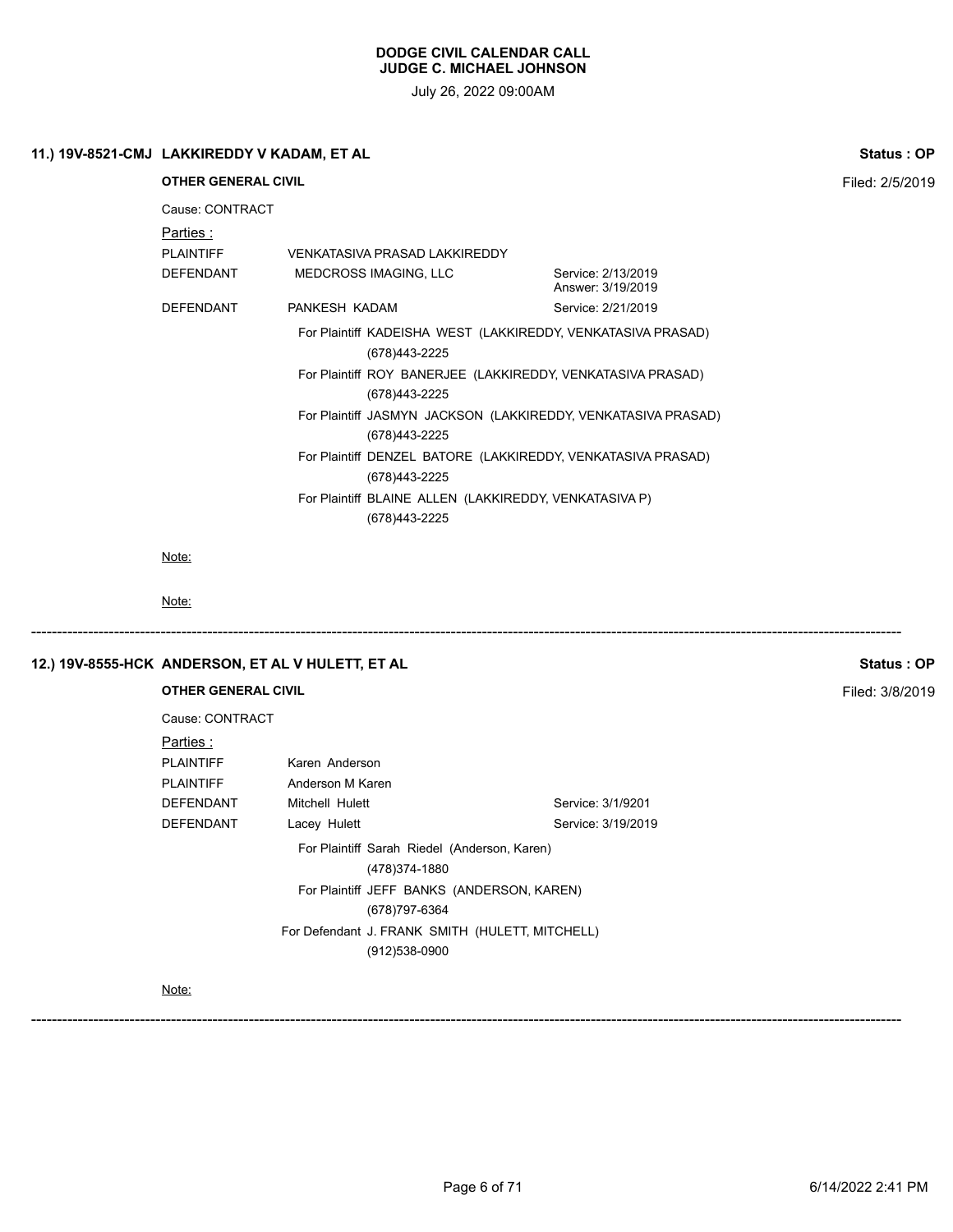July 26, 2022 09:00AM

# **13.) 19V-8561-CMJ LEWIS V IVEY, ET AL Status : OP**

**TORT** Filed: 3/13/2019

| Cause: AUTOMOBILE TORT |  |
|------------------------|--|
|                        |  |

| Parties :        |                                                |                                                          |  |
|------------------|------------------------------------------------|----------------------------------------------------------|--|
| <b>PLAINTIFF</b> | Mark Lewis                                     |                                                          |  |
| <b>DEFENDANT</b> | Gabrielle Ivey                                 | Service: 3/19/2019                                       |  |
| DEFENDANT        | Gary Ivey                                      | Service: 3/20/2019                                       |  |
|                  | For Plaintiff Jessica Edmonds (Lewis, Mark)    |                                                          |  |
|                  |                                                | (478)238-6600                                            |  |
|                  | For Plaintiff KATHERINE MCARTHUR (LEWIS, MARK) |                                                          |  |
|                  | (478)238-6600                                  |                                                          |  |
|                  | For Defendant DAN BULLARD ()                   |                                                          |  |
|                  | (478) 757-8500                                 |                                                          |  |
|                  |                                                | ERIN CORBETT (AUTO OWNERS INSURANCE VIA R/A CT CORP SYS) |  |
|                  | (478) 757-8500                                 |                                                          |  |

Note:

------------------------------------------------------------------------------------------------------------------------------------------------------------------------

# **14.) 19V-8632-CMJ MAHARAJ V MINCEY Status : OP**

# **CONTEMPT** Filed: 6/14/2019

Cause: OTHER DOMESTIC RELATIONS Parties : PLAINTIFF MIA MAHARAJ DEFENDANT COREY MINCEY Service: 6/18/2019 For Plaintiff JOHN HARRINGTON (MAHARAJ, MIA) (478)374-3488 For Defendant LUMAN EARLE (MINCEY, COREY) (479)275-1518

Note:

### **15.) 19V-8642-HCK LEWIS VS LEWIS, DODGE CO ET AL Status : OP**

# **TORT** Filed: 7/9/2019

| DAVID THEO LEWIS           | - Pro Se File |
|----------------------------|---------------|
| DODGE COUNTY               |               |
| DODGE COUNTY PROBATE COURT |               |
| <b>JOSEPH I. MARCHANT</b>  |               |
| RHETT A. WALKER            |               |
|                            |               |

#### Note:

------------------------------------------------------------------------------------------------------------------------------------------------------------------------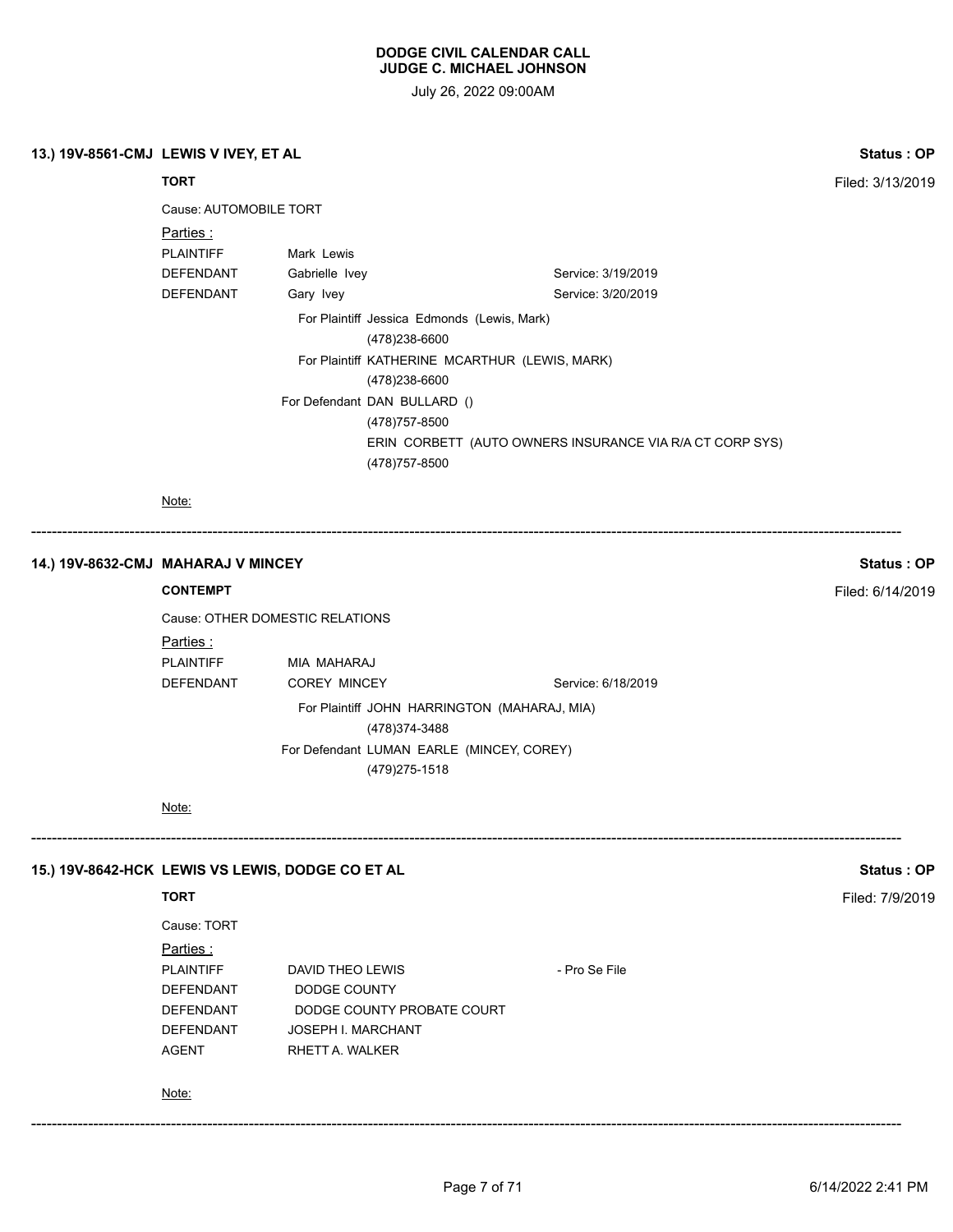| Status: OP        |                                           |                                                                                   | 16.) 19V-8692-HCK BOWEN V BOWEN     |  |  |
|-------------------|-------------------------------------------|-----------------------------------------------------------------------------------|-------------------------------------|--|--|
| Filed: 9/12/2019  |                                           | <b>MODIFICATION - CHILD CUSTODY/VISITATION</b>                                    |                                     |  |  |
|                   |                                           | Cause: CUSTODY MODIFICATION                                                       |                                     |  |  |
|                   |                                           |                                                                                   | Parties:                            |  |  |
|                   |                                           | John Bowen                                                                        | <b>PLAINTIFF</b>                    |  |  |
|                   | Service: 11/12/2019<br>Answer: 12/12/2019 | Amanda Bowen                                                                      | DEFENDANT                           |  |  |
|                   |                                           | For Plaintiff Sarah Riedel (Bowen, John)<br>(478) 374-1880                        |                                     |  |  |
|                   |                                           | For Defendant JOHN HARRINGTON (BOWEN, AMANDA)<br>(478) 374-3488                   |                                     |  |  |
|                   |                                           |                                                                                   | Note:                               |  |  |
| <b>Status: OP</b> |                                           | 17.) 19V-8716-HCK DODGE NH, LLC V EASTMAN HEALTHCARE & REHAB, LLC                 |                                     |  |  |
| Filed: 10/18/2019 |                                           |                                                                                   | <b>OTHER GENERAL CIVIL</b>          |  |  |
|                   |                                           | Cause: INJUNCTION/MANDAMUS/OTHER WRIT                                             |                                     |  |  |
|                   |                                           |                                                                                   | <u>Parties :</u>                    |  |  |
|                   |                                           | DODGE NH, LLC                                                                     | <b>PLAINTIFF</b>                    |  |  |
|                   | Service: 11/22/2019<br>Answer: 11/18/2019 | EASTMAN HEALTHCARE & REHAB, LLC                                                   | DEFENDANT                           |  |  |
|                   |                                           | For Plaintiff SCOTT MORRIS (DODGE NH, LLC)                                        |                                     |  |  |
|                   |                                           | (770)956-9600                                                                     |                                     |  |  |
|                   |                                           | For Defendant Richard Miller (EASTMAN HEALTHCARE & REHAB, LLC,)<br>(478) 464-5342 |                                     |  |  |
|                   |                                           |                                                                                   | Note:                               |  |  |
| <b>Status: OP</b> |                                           |                                                                                   | 18.) 19V-8718-CMJ JOHNSON V JOHNSON |  |  |
| Filed: 10/21/2019 |                                           |                                                                                   | <b>DIVORCE ANNULMENT</b>            |  |  |
|                   |                                           | Cause: DISSOLUTION/DIVORCE/SEPARATE MAINTENANCE                                   |                                     |  |  |
|                   |                                           |                                                                                   | Parties:                            |  |  |
|                   |                                           | Gene Johnson                                                                      | <b>PLAINTIFF</b>                    |  |  |
|                   | Answer:<br>11/18/2019                     | Willie Mae Johnson                                                                | DEFENDANT                           |  |  |
|                   |                                           | For Plaintiff C. Lee Cannon, Jr. (Johnson, Gene)<br>(229)868-6065                 |                                     |  |  |
|                   |                                           | For Defendant SARAH RIEDEL (JOHNSON, WILLIE MAE)<br>(478) 374-1880                |                                     |  |  |
|                   |                                           |                                                                                   | Note:                               |  |  |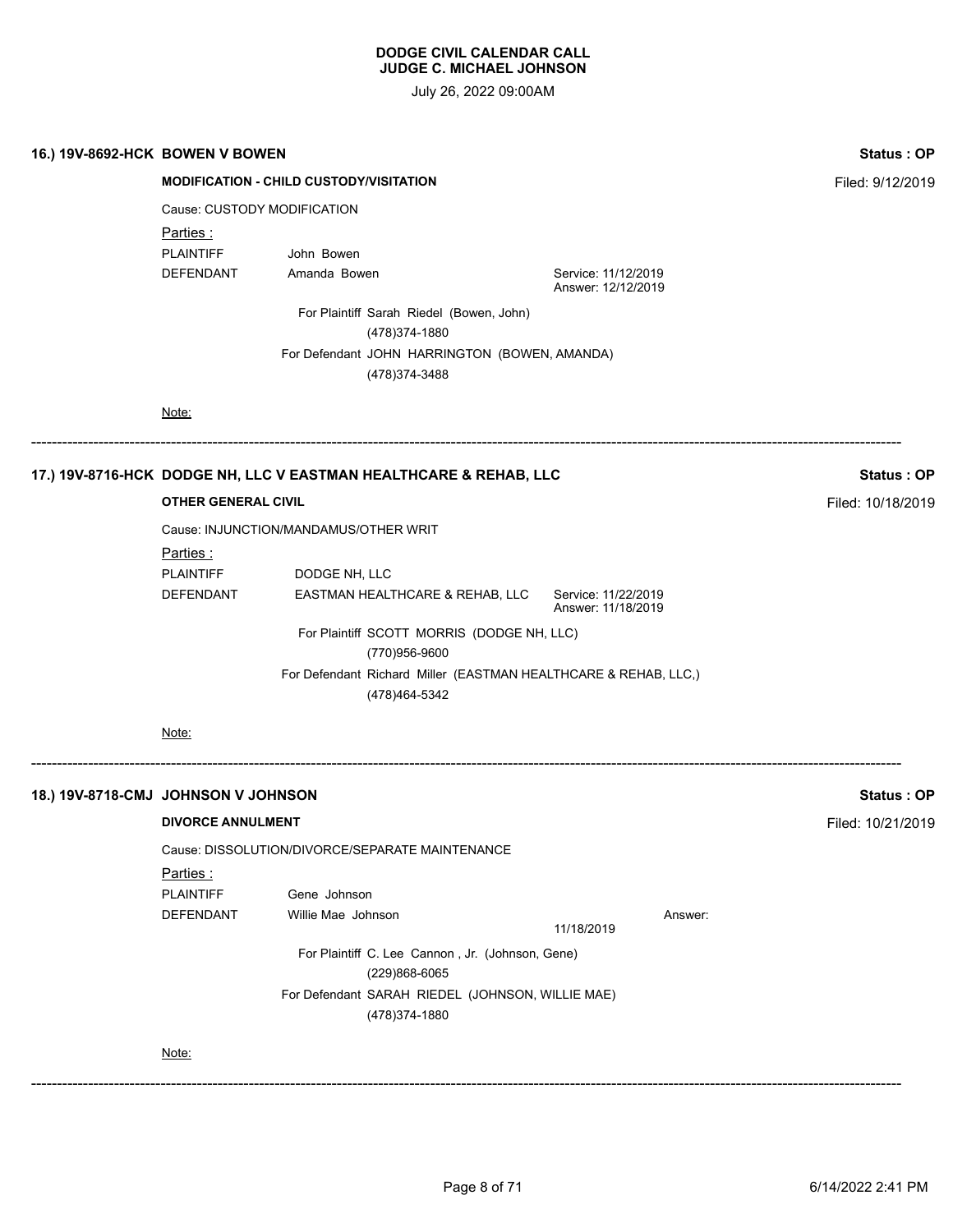July 26, 2022 09:00AM

|  | 19.) 19V-8719-HCK ATES V NESMITH |  |  |
|--|----------------------------------|--|--|
|--|----------------------------------|--|--|

| 19.) 19V-8719-HCK ATES V NESMITH |                        |                                                                            |                                                               | Status: OP        |
|----------------------------------|------------------------|----------------------------------------------------------------------------|---------------------------------------------------------------|-------------------|
|                                  | <b>TORT</b>            |                                                                            |                                                               | Filed: 10/23/2019 |
|                                  | Cause: AUTOMOBILE TORT |                                                                            |                                                               |                   |
|                                  | Parties:               |                                                                            |                                                               |                   |
|                                  | <b>PLAINTIFF</b>       | <b>KAZZY ATES</b>                                                          |                                                               |                   |
|                                  | <b>DEFENDANT</b>       | <b>EIN NESMITH</b>                                                         | Service: 10/30/2019                                           |                   |
|                                  | <b>DEFENDANT</b>       | <b>GEORGIA FARM BUREAU CASUALTY</b><br><b>INSURANCE COMPANY</b>            |                                                               |                   |
|                                  |                        | For Plaintiff LEITRA MAXWELL (ATES, KAZZY)                                 |                                                               |                   |
|                                  |                        | (478) 257-6266                                                             |                                                               |                   |
|                                  |                        | For Defendant Jeremy Attaway (NESMITH, EIN)                                |                                                               |                   |
|                                  |                        | (478) 257-3530                                                             |                                                               |                   |
|                                  |                        | For Defendant DALLAS ROPER ()                                              |                                                               |                   |
|                                  |                        | 20.) 20V-8794-HCK_LM INSURANCE CORPORATION V BAILEY CUSTOM CONTRACTING LLC |                                                               | Status: OP        |
|                                  |                        | <b>CONTEMPT/MODIFICATION/OTHER POST-JUDGMENT</b>                           |                                                               | Filed: 1/22/2020  |
|                                  |                        | Cause: CONTEMPT/MODIFICATION/OTHER POST-JUDGMENT                           |                                                               |                   |
|                                  | Parties:               |                                                                            |                                                               |                   |
|                                  | <b>PLAINTIFF</b>       | LM INSURANCE CORPORATION                                                   |                                                               |                   |
|                                  | <b>DEFENDANT</b>       | <b>BAILEY CUSTOM CONTRACTING LLC</b>                                       |                                                               |                   |
|                                  |                        | For Plaintiff Richard Howe (LM INSURANCE CORPORATION)                      |                                                               |                   |
|                                  |                        | (678)566-6800                                                              |                                                               |                   |
|                                  |                        | (478) 353-8651                                                             | For Defendant JAMES C. GARNER (BAILEY CUSTOM CONTRACTING LLC) |                   |
|                                  | Note:                  |                                                                            |                                                               |                   |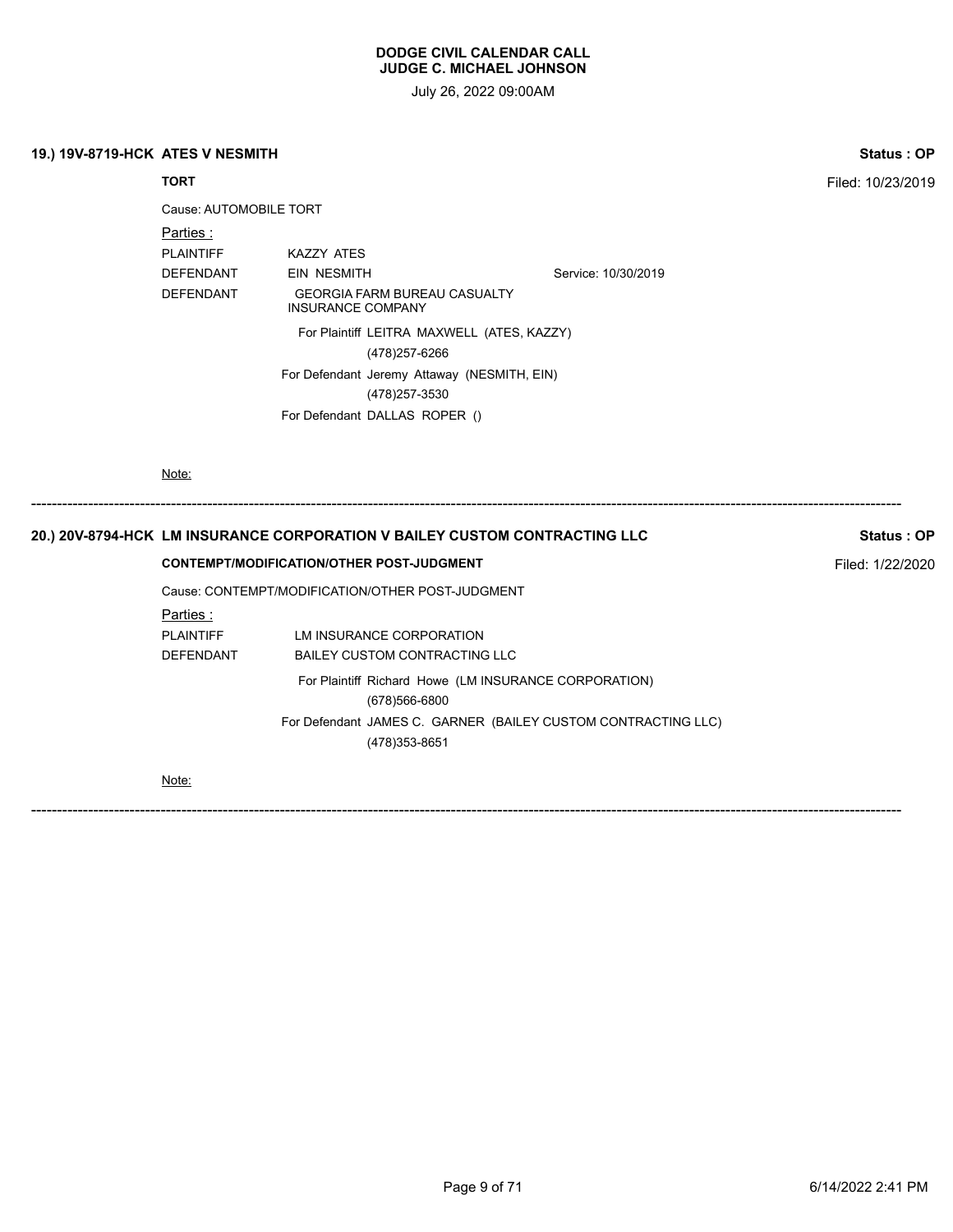July 26, 2022 09:00AM

| 21.) 20V-8799-CMJ LOWERY V WALKER, ET AL |                      | <b>Status: OP</b>                                             |                                         |                 |
|------------------------------------------|----------------------|---------------------------------------------------------------|-----------------------------------------|-----------------|
|                                          | <b>REAL PROPERTY</b> | Filed: 1/24/2020                                              |                                         |                 |
|                                          | Cause: REAL PROPERTY |                                                               |                                         |                 |
|                                          | Parties:             |                                                               |                                         |                 |
|                                          | <b>PLAINTIFF</b>     | <b>GINGER A. LOWERY</b>                                       |                                         |                 |
|                                          | <b>DEFENDANT</b>     | RHETT WALKER                                                  | Service: 1/28/2020                      |                 |
|                                          | <b>DEFENDANT</b>     | WENDELL P. LOWERY                                             | Service: 2/10/2020<br>Answer: 3/16/2020 |                 |
|                                          | <b>DEFENDANT</b>     | ELBERN D. LOWERY                                              | Service: 1/31/2020<br>Answer: 2/12/2020 |                 |
|                                          |                      |                                                               |                                         |                 |
|                                          |                      |                                                               |                                         |                 |
|                                          |                      |                                                               |                                         |                 |
|                                          |                      |                                                               |                                         |                 |
|                                          |                      | (478) 934-6352                                                |                                         |                 |
|                                          |                      | For Defendant JAMES C. GARNER (LOWERY, WENDELL P.)            |                                         |                 |
|                                          |                      | (478)304-1451                                                 |                                         |                 |
|                                          | Note:                |                                                               |                                         |                 |
|                                          |                      | 22.) 20V-8811-SFW ESTATE OF WILLA JOYCE SHEFFIELD V SHEFFIELD |                                         | Status: OP      |
|                                          | <b>TORT</b>          |                                                               |                                         | Filed: 2/7/2020 |
|                                          | Cause: GENERAL TORT  |                                                               |                                         |                 |
|                                          | Parties:             |                                                               |                                         |                 |
|                                          | <b>PLAINTIFF</b>     | Estate of Willa Joyce Sheffield                               |                                         |                 |
|                                          | DEFENDANT            | Shirley P. Sheffield                                          |                                         |                 |
|                                          |                      | Ear Plaintiff Dita Llan (Estate of Wille Joyce Chaffield)     |                                         |                 |

For Plaintiff Rita Llop (Estate of Willa Joyce Sheffield) (478).37-4.9500 For Plaintiff DANIEL M KING JR (ESTATE OF WILLA JOYCE SHEFFIELD) (478)275-2255 For Defendant JASON ROWLAND (SHEFFIELD, SHIRLEY P.)

------------------------------------------------------------------------------------------------------------------------------------------------------------------------

(478)383-1800

Note: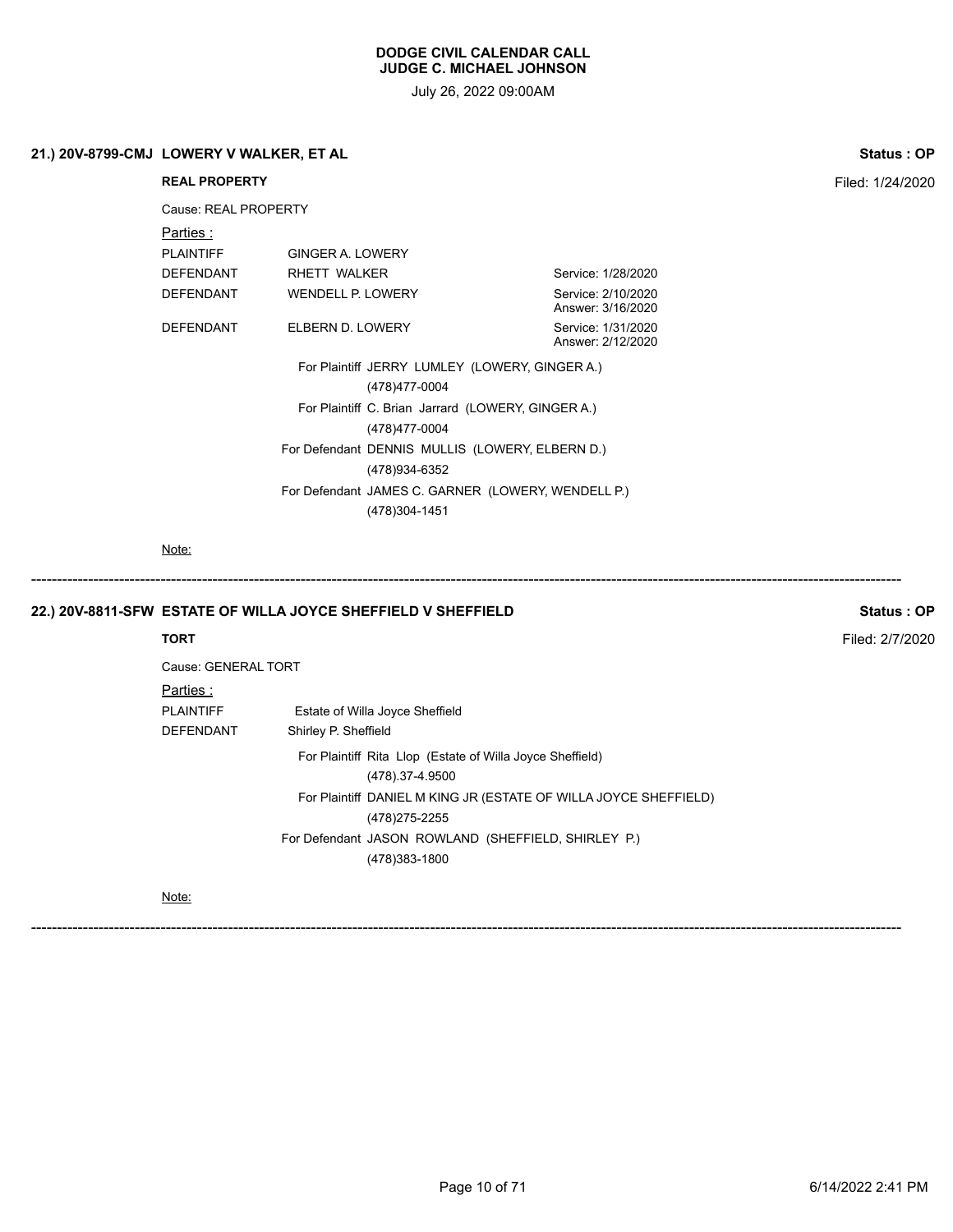July 26, 2022 09:00AM

**23.) 20V-8833-CMJ MCMILLAN V GASKINS Status : OP**

| Cause: CONTEMPT  |                    |
|------------------|--------------------|
| Parties :        |                    |
| PI AINTIFF       | MICHAEL P MCMILLAN |
| <b>DEFENDANT</b> | SHELLIE C. GASKINS |
|                  |                    |

For Plaintiff MATTHEW BRADDY (MCMILLAN, MICHAEL P) (229)423-2027 For Defendant C. LEE CANNON , JR. (GASKINS, SHELLIE C) (229)868-6065

------------------------------------------------------------------------------------------------------------------------------------------------------------------------

Note:

# **24.) 20V-8834-HCK GASKINS V MCMILLIAN Status : OP**

#### **MODIFICATION - CHILD CUSTODY/VISITATION** Filed: 2/25/2020

Cause: MODIFICATION

Parties : PLAINTIFF Shellie c Gaskins DEFENDANT Michael P Mcmillian For Plaintiff C. Lee Cannon , Jr. (Gaskins, Shellie c)

> (229)868-6065 For Defendant Matthew Braddy (Mcmillian, Michael P) (229)423-2027

------------------------------------------------------------------------------------------------------------------------------------------------------------------------

Note:

# **25.) 20V-8842-SFW WELLS FARGO BANK, N.A. V ELROD Status : OP**

# **OTHER GENERAL CIVIL Filed: 2/28/2020** Cause: CONTRACT Parties : PLAINTIFF Wells Fargo Bank, N.A. DEFENDANT ANGELA D ELROD Service: 4/8/2021 For Plaintiff Miya Bryant (Wells Fargo Bank, N.A.) (888)461-7908 For Plaintiff DORIAN WOOLASTON (WELLS FARGO BANK, N.A.) (888)461-7908 For Plaintiff AYANNA ABRAMS (WELLS FARGO BANK, N.A.,) (888)461-7908 For Defendant JAMAL WILLIAMS (ELROD, ANGELA D) (470)839-1272

Note:

------------------------------------------------------------------------------------------------------------------------------------------------------------------------

**CONTEMPT** Filed: 2/25/2020

Page 11 of 71 6/14/2022 2:41 PM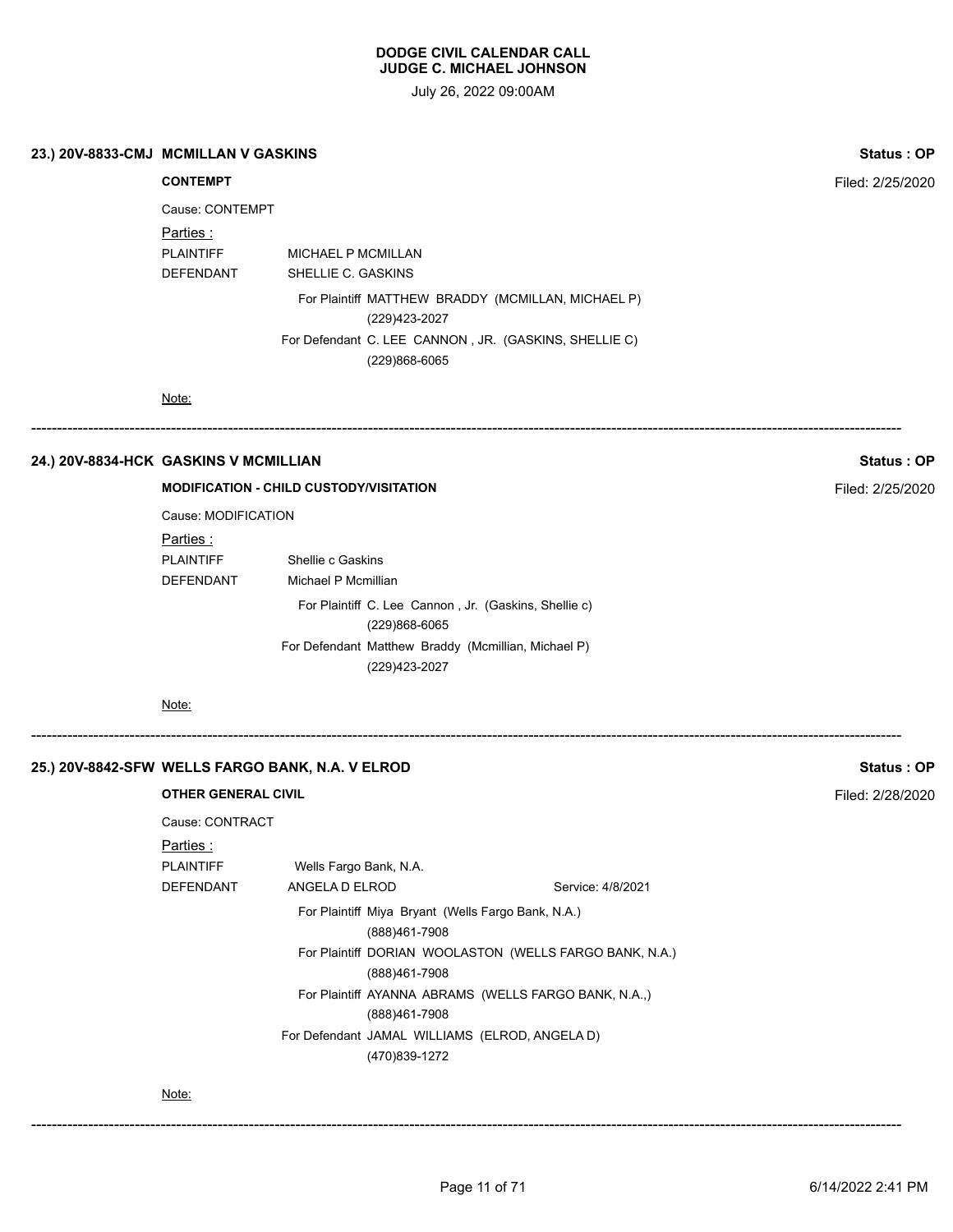July 26, 2022 09:00AM

| 26.) 20V-8877-HCK STEWART V GRAHAM | <b>Status: OP</b> |
|------------------------------------|-------------------|
|------------------------------------|-------------------|

**OTHER GENERAL CIVIL Filted: 4/4/2020** 

Cause: AUTOMOBILE TORT

Parties :

PLAINTIFF BENNIE STEWART

DEFENDANT BRYAN K GRAHAM Service: 6/12/2020 Answer: 8/27/2020

> For Plaintiff Philip Brown (STEWART, BENNIE) (478)742-8981 For Defendant BEATRICE HANCOCK (GRAHAM, BRYAN K) (478)745-1181

------------------------------------------------------------------------------------------------------------------------------------------------------------------------

Note:

# **27.) 20V-8906-CMJ HELTON, ET AL V HELTON, ET AL Status : OP**

**MODIFICATION - CHILD CUSTODY/VISITATION** Filed: 5/22/2020

Cause: OTHER DOMESTIC RELATIONS

| Parties : |                                                                     |                                       |
|-----------|---------------------------------------------------------------------|---------------------------------------|
| PLAINTIFF | <b>WILLIAM HELTON</b>                                               |                                       |
| PLAINTIFF | ANGELA HELTON                                                       |                                       |
| DEFENDANT | HARLEY HELTON                                                       | Service: 6/1/2020<br>Answer: 3/9/2021 |
| DEFENDANT | ANTONIO JACKSON                                                     | Service: 7/6/2020                     |
| DEFENDANT | DAVID HARRELL                                                       |                                       |
|           | For Plaintiff C. Lee Cannon, Jr. (HELTON, WILLIAM)<br>(229)868-6065 |                                       |
|           | For Defendant John Harrington (HELTON, HARLEY)<br>(478)374-3488     |                                       |

#### Note:

| 28.) 20V-8911-CMJ AEC DAILY CORP. V SIP SUPPLY, LLC |                                                  | Status: OP                                       |                   |  |  |
|-----------------------------------------------------|--------------------------------------------------|--------------------------------------------------|-------------------|--|--|
|                                                     | <b>CONTEMPT/MODIFICATION/OTHER POST-JUDGMENT</b> |                                                  |                   |  |  |
|                                                     |                                                  | Cause: CONTEMPT/MODIFICATION/OTHER POST-JUDGMENT |                   |  |  |
|                                                     | Parties :                                        |                                                  |                   |  |  |
|                                                     | PLAINTIFF                                        | AEC DAILY CORP.                                  |                   |  |  |
|                                                     | <b>DEFENDANT</b>                                 | SIP SUPPLY, LLC                                  | Service: 9/8/2020 |  |  |
|                                                     |                                                  |                                                  |                   |  |  |
|                                                     |                                                  | (678)566-6800                                    |                   |  |  |
|                                                     |                                                  |                                                  |                   |  |  |
|                                                     | Note:                                            |                                                  |                   |  |  |
|                                                     |                                                  |                                                  |                   |  |  |
|                                                     | Note:                                            |                                                  |                   |  |  |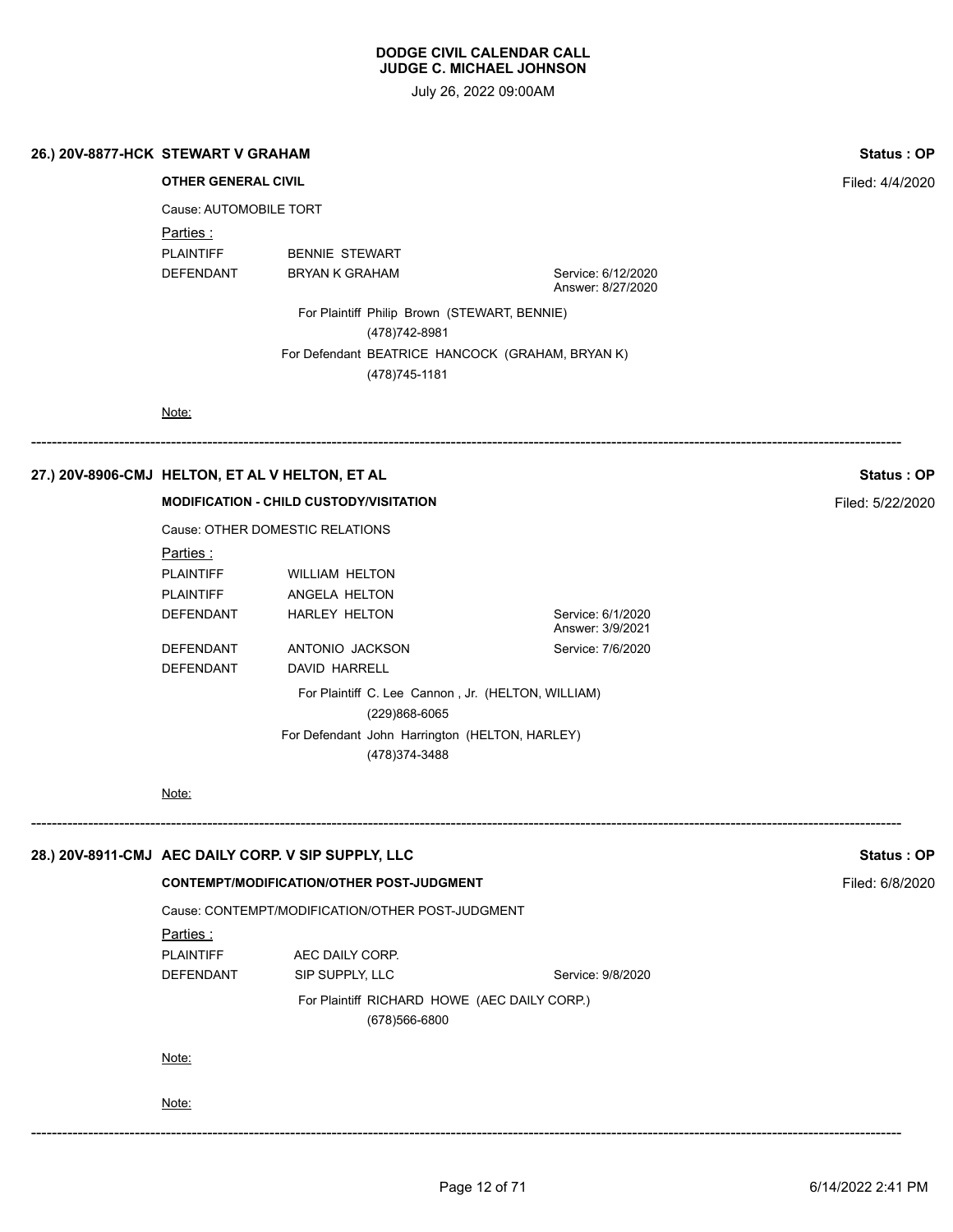July 26, 2022 09:00AM

|  | 29.) 20V-8921-SFW US AUTO CREDIT PURCHASING CENTER, LLC D/B/A US AUT V THARPE |                                                                                                |                                                                                    |                                                                                                  | <b>Status: OP</b> |  |
|--|-------------------------------------------------------------------------------|------------------------------------------------------------------------------------------------|------------------------------------------------------------------------------------|--------------------------------------------------------------------------------------------------|-------------------|--|
|  | <b>OTHER GENERAL CIVIL</b>                                                    |                                                                                                |                                                                                    |                                                                                                  | Filed: 6/29/2020  |  |
|  | Cause: CONTRACT                                                               |                                                                                                |                                                                                    |                                                                                                  |                   |  |
|  | Parties :                                                                     |                                                                                                |                                                                                    |                                                                                                  |                   |  |
|  | <b>PLAINTIFF</b>                                                              | US Auto Credit Purchasing Center, LLC d/b/a<br>US Aut                                          |                                                                                    |                                                                                                  |                   |  |
|  | DEFENDANT                                                                     | <b>DARRICK THARPE</b>                                                                          |                                                                                    | Service: 3/1/2022 - Diligent Search                                                              |                   |  |
|  |                                                                               | For Plaintiff Adam Russo (US Auto Credit Purchasing Center, LLC d/b/a US Aut)<br>(404)869-6900 |                                                                                    |                                                                                                  |                   |  |
|  | Note:                                                                         |                                                                                                |                                                                                    |                                                                                                  |                   |  |
|  | <b>ET AL</b>                                                                  |                                                                                                |                                                                                    | 30.) 20V-8924-HCK BROWN'S FARM AT CHAUNCEY, INC. V SOUTHERN FOREST MANAGEMENT CONSULTANTS, INC., | Status: OP        |  |
|  | <b>TORT</b>                                                                   |                                                                                                |                                                                                    |                                                                                                  | Filed: 7/1/2020   |  |
|  | Cause:                                                                        |                                                                                                |                                                                                    |                                                                                                  |                   |  |
|  | Parties:                                                                      |                                                                                                |                                                                                    |                                                                                                  |                   |  |
|  | <b>PLAINTIFF</b>                                                              |                                                                                                | BROWN'S FARM AT CHAUNCEY, INC.                                                     |                                                                                                  |                   |  |
|  | <b>DEFENDANT</b>                                                              | CONSULTANTS, INC.                                                                              | SOUTHERN FOREST MANAGEMENT                                                         | Service: 7/16/2020                                                                               |                   |  |
|  | <b>DEFENDANT</b>                                                              |                                                                                                | WOODARD LAND & TIMBER, INC.                                                        | Service: 7/7/2020<br>Answer: 8/6/2020                                                            |                   |  |
|  |                                                                               |                                                                                                | For Plaintiff C. Lee Cannon, Jr. (BROWN'S FARM AT CHAUNCEY, INC.)<br>(229)868-6065 |                                                                                                  |                   |  |
|  |                                                                               |                                                                                                | For Defendant William Casey (WOODARD LAND & TIMBER, INC.,)<br>(404)874-8800        |                                                                                                  |                   |  |
|  |                                                                               |                                                                                                | For Defendant MONICA WINGLER (WOODARD LAND & TIMBER, INC.,)<br>(404)874-8800       |                                                                                                  |                   |  |
|  |                                                                               |                                                                                                | (912)489-6900                                                                      | For Defendant GEORGE ROUNTREE (SOUTHERN FOREST MANAGEMENT CONSULTANTS, INC.,)                    |                   |  |
|  |                                                                               |                                                                                                |                                                                                    |                                                                                                  |                   |  |

Note: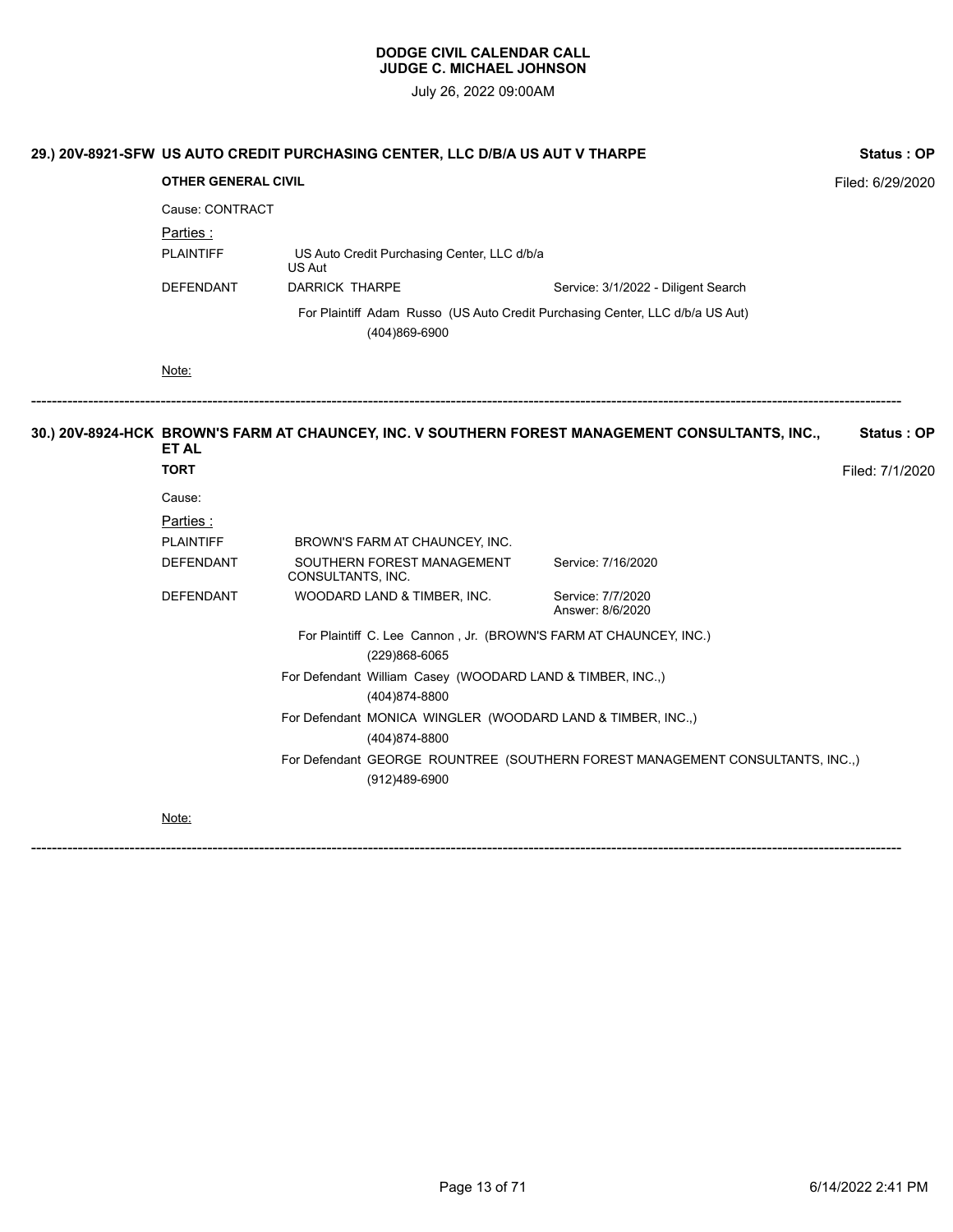July 26, 2022 09:00AM

# **31.) 20V-8931-CMJ GRAND-PIERRE V BROWN , ET AL Status : OP**

**OTHER GENERAL CIVIL Filed: 7/13/2020** Cause: AUTOMOBILE TORT Parties : PLAINTIFF Jerry Grand-Pierre DEFENDANT Katie Brown Service: 8/3/2020 Answer: 8/31/2020 DEFENDANT Donald Gary Brown Donald Sary Service: 8/3/2020 Answer: 8/31/2020 For Plaintiff Cameron Woodward (Grand-Pierre, Jerry) (912)298-1267 For Plaintiff DAVID EICHHOLZ (GRAND-PIERRE, JERRY) (912)232-2791 For Plaintiff BRIAN KENNEDY JR. (GRAND-PIERRE, JERRY) (912)232-2791 For Defendant Jeremy Attaway (Brown, Katie)

(478)257-3530

------------------------------------------------------------------------------------------------------------------------------------------------------------------------

------------------------------------------------------------------------------------------------------------------------------------------------------------------------

Note:

#### **32.) 20V-8935-SFW POOLE V LUNDI Status : OP**

#### **REAL PROPERTY** Filed: 7/20/2020

Cause: REAL PROPERTY Parties :

PLAINTIFF BRAD POOLE DEFENDANT BENISOI LUNDI

> For Plaintiff Scott Thompson (POOLE, BRAD) (478)272-4460

Note: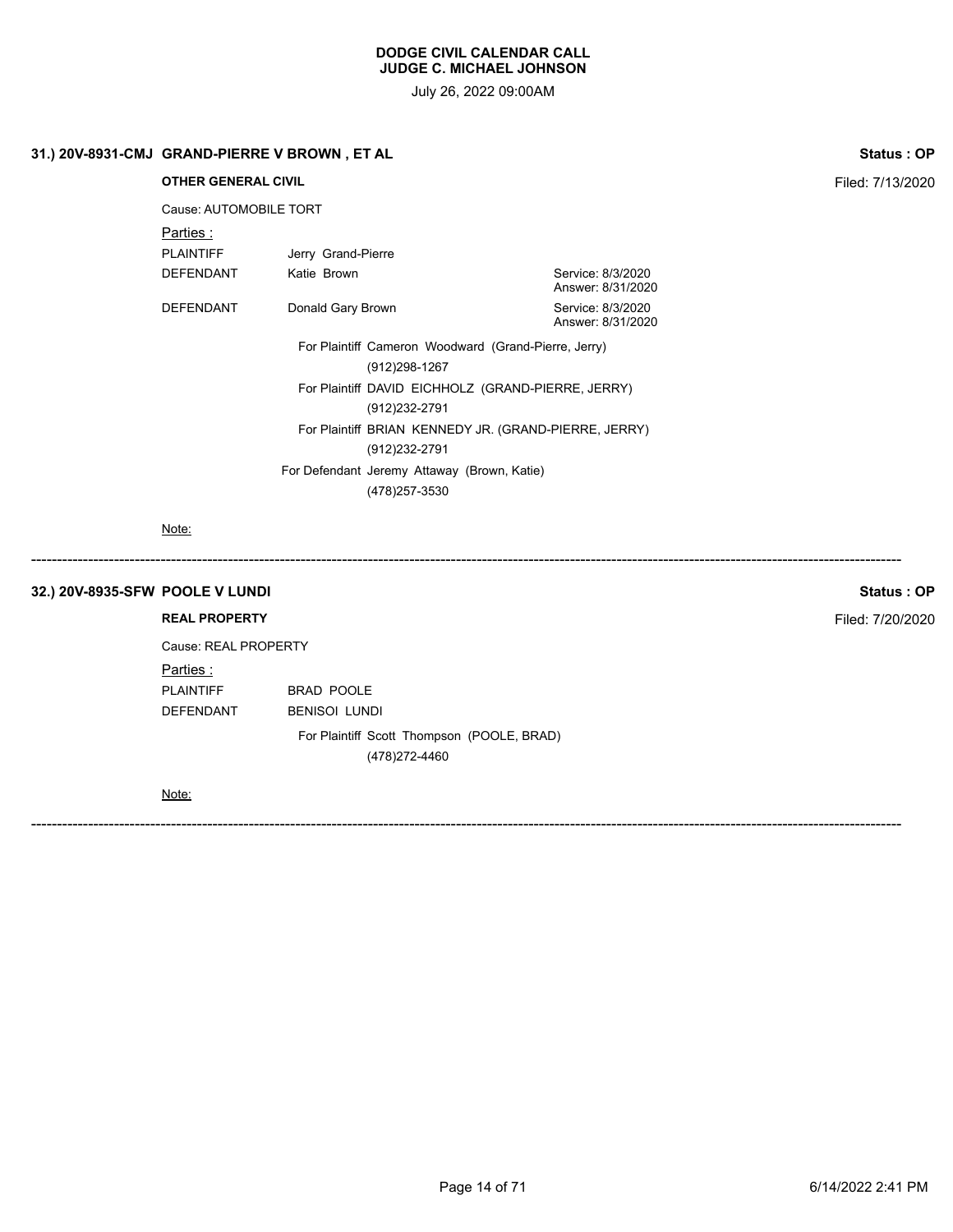| <b>MEDICAL MALPRACTICE</b>             |                                     |                                                                                                                                                                                                                                                                                                                                                                                 |                                                                                                                                                                                                                                                                                                  |  |  |  |
|----------------------------------------|-------------------------------------|---------------------------------------------------------------------------------------------------------------------------------------------------------------------------------------------------------------------------------------------------------------------------------------------------------------------------------------------------------------------------------|--------------------------------------------------------------------------------------------------------------------------------------------------------------------------------------------------------------------------------------------------------------------------------------------------|--|--|--|
|                                        | Cause: MEDICAL MALPRACTICE TORT     |                                                                                                                                                                                                                                                                                                                                                                                 |                                                                                                                                                                                                                                                                                                  |  |  |  |
|                                        |                                     | Parties:                                                                                                                                                                                                                                                                                                                                                                        |                                                                                                                                                                                                                                                                                                  |  |  |  |
|                                        | LEVATOR TAYLOR                      | <b>PLAINTIFF</b>                                                                                                                                                                                                                                                                                                                                                                |                                                                                                                                                                                                                                                                                                  |  |  |  |
| Service: 8/5/2020<br>Answer: 8/21/2020 |                                     | DEFENDANT                                                                                                                                                                                                                                                                                                                                                                       |                                                                                                                                                                                                                                                                                                  |  |  |  |
| Service: 8/5/2020<br>Answer: 8/21/2020 | DR. DONALD ROSENBAUM                | <b>DEFENDANT</b>                                                                                                                                                                                                                                                                                                                                                                |                                                                                                                                                                                                                                                                                                  |  |  |  |
|                                        | (912) 264-8544                      |                                                                                                                                                                                                                                                                                                                                                                                 |                                                                                                                                                                                                                                                                                                  |  |  |  |
|                                        |                                     |                                                                                                                                                                                                                                                                                                                                                                                 |                                                                                                                                                                                                                                                                                                  |  |  |  |
|                                        | (404) 954-5000                      |                                                                                                                                                                                                                                                                                                                                                                                 |                                                                                                                                                                                                                                                                                                  |  |  |  |
|                                        |                                     | Note:                                                                                                                                                                                                                                                                                                                                                                           |                                                                                                                                                                                                                                                                                                  |  |  |  |
|                                        |                                     |                                                                                                                                                                                                                                                                                                                                                                                 |                                                                                                                                                                                                                                                                                                  |  |  |  |
|                                        |                                     |                                                                                                                                                                                                                                                                                                                                                                                 |                                                                                                                                                                                                                                                                                                  |  |  |  |
|                                        |                                     |                                                                                                                                                                                                                                                                                                                                                                                 |                                                                                                                                                                                                                                                                                                  |  |  |  |
|                                        | Parties:                            |                                                                                                                                                                                                                                                                                                                                                                                 |                                                                                                                                                                                                                                                                                                  |  |  |  |
|                                        | First Guaranty Mortgage Corporation | <b>PLAINTIFF</b>                                                                                                                                                                                                                                                                                                                                                                |                                                                                                                                                                                                                                                                                                  |  |  |  |
|                                        | James D. Atkins                     | DEFENDANT                                                                                                                                                                                                                                                                                                                                                                       |                                                                                                                                                                                                                                                                                                  |  |  |  |
|                                        |                                     |                                                                                                                                                                                                                                                                                                                                                                                 |                                                                                                                                                                                                                                                                                                  |  |  |  |
|                                        | (229)888-3338                       |                                                                                                                                                                                                                                                                                                                                                                                 |                                                                                                                                                                                                                                                                                                  |  |  |  |
|                                        |                                     | Note:                                                                                                                                                                                                                                                                                                                                                                           |                                                                                                                                                                                                                                                                                                  |  |  |  |
|                                        |                                     |                                                                                                                                                                                                                                                                                                                                                                                 |                                                                                                                                                                                                                                                                                                  |  |  |  |
|                                        |                                     |                                                                                                                                                                                                                                                                                                                                                                                 |                                                                                                                                                                                                                                                                                                  |  |  |  |
|                                        |                                     |                                                                                                                                                                                                                                                                                                                                                                                 |                                                                                                                                                                                                                                                                                                  |  |  |  |
|                                        |                                     | Parties :                                                                                                                                                                                                                                                                                                                                                                       |                                                                                                                                                                                                                                                                                                  |  |  |  |
| - Pro Se File                          | RYLEIGH JONES                       | <b>PLAINTIFF</b>                                                                                                                                                                                                                                                                                                                                                                |                                                                                                                                                                                                                                                                                                  |  |  |  |
| Answer: 10/9/2020                      |                                     |                                                                                                                                                                                                                                                                                                                                                                                 |                                                                                                                                                                                                                                                                                                  |  |  |  |
|                                        | (478) 374-3488                      |                                                                                                                                                                                                                                                                                                                                                                                 |                                                                                                                                                                                                                                                                                                  |  |  |  |
|                                        |                                     | Note:                                                                                                                                                                                                                                                                                                                                                                           |                                                                                                                                                                                                                                                                                                  |  |  |  |
|                                        | Service: 8/3/2020                   | ROSENBAUM ORTHOPAEDICS, LLC<br>For Plaintiff PAUL SCOTT (TAYLOR, LEVATOR)<br>For Defendant Terrell Benton (ROSENBAUM ORTHOPAEDICS, LLC,)<br>(404) 954-6958<br>For Defendant SHEILA KAZEMIAN (ROSENBAUM ORTHOPAEDICS, LLC,)<br>Rebecca Atkins<br>For Plaintiff James Edge (First Guaranty Mortgage Corporation)<br>ALFRED JONES<br>For Defendant John Harrington (JONES, ALFRED) | 34.) 20V-8941-CMJ FIRST GUARANTY MORTGAGE CORPORATION V ATKINS, ET AL<br><b>CONTEMPT/MODIFICATION/OTHER POST-JUDGMENT</b><br>Cause: CONTEMPT/MODIFICATION/OTHER POST-JUDGMENT<br>DEFENDANT<br>35.) 20V-8950-CMJ JONES VS JONES<br><b>DIVORCE ANNULMENT</b><br>Cause: DIVORCE<br><b>DEFENDANT</b> |  |  |  |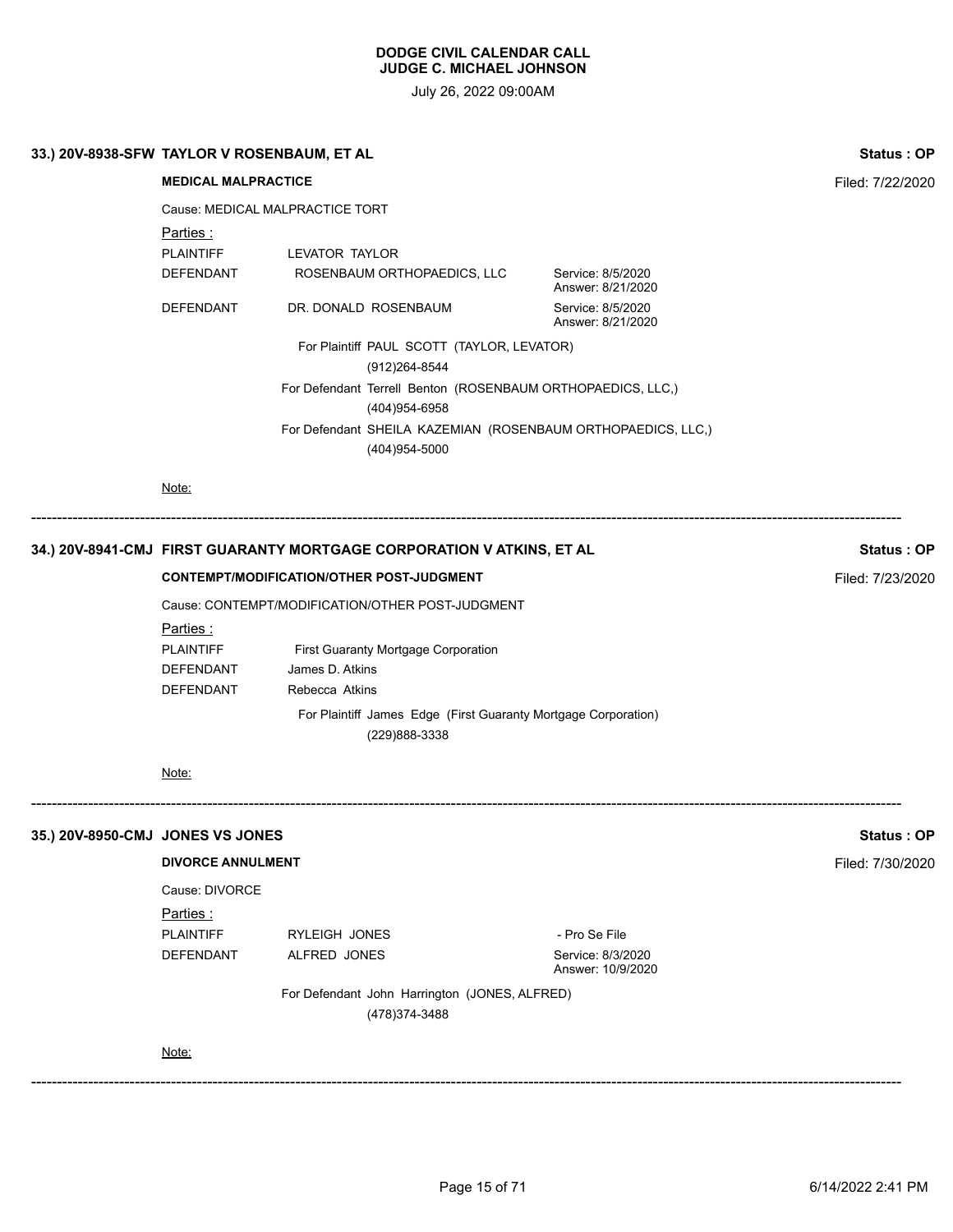July 26, 2022 09:00AM

|                     | 36.) 20V-8951-HCK M&M LOGGING LLC V NEIL        |                                                                  |  | Status: OP                                                               |                  |
|---------------------|-------------------------------------------------|------------------------------------------------------------------|--|--------------------------------------------------------------------------|------------------|
| <b>TORT</b>         |                                                 |                                                                  |  |                                                                          | Filed: 7/30/2020 |
| Cause: GENERAL TORT |                                                 |                                                                  |  |                                                                          |                  |
|                     | Parties:<br><b>PLAINTIFF</b><br>DEFENDANT       | <b>M&amp;M LOGGING LLC</b><br>WILLIAM NEIL                       |  | Service: 8/3/2020                                                        |                  |
|                     |                                                 | For Plaintiff RONALD DANIELS (M&M LOGGING LLC)<br>(478) 227-7331 |  |                                                                          |                  |
|                     |                                                 | For Defendant JAMES C. GARNER (NEIL, WILLIAM)<br>(478) 304-1451  |  |                                                                          |                  |
|                     | Note:                                           |                                                                  |  |                                                                          |                  |
|                     |                                                 | 37.) 20V-8966-CMJ ESTATE OF WASHINGTON BATTLE V CARTER           |  |                                                                          | Status: OP       |
|                     | <b>CONTEMPT</b>                                 |                                                                  |  |                                                                          | Filed: 8/24/2020 |
|                     | Cause: CONTEMPT                                 |                                                                  |  |                                                                          |                  |
|                     | Parties:                                        |                                                                  |  |                                                                          |                  |
|                     | <b>PLAINTIFF</b><br>DEFENDANT                   | <b>ESTATE OF WASHINGTON BATTLE</b><br><b>GWENDOLYN CARTER</b>    |  |                                                                          |                  |
|                     |                                                 | (478) 374-3488                                                   |  | For Plaintiff JOHN HARRINGTON (ESTATE OF WASHINGTON BATTLE)              |                  |
|                     | Note:                                           |                                                                  |  |                                                                          |                  |
|                     |                                                 | 38.) 20V-8987-CMJ MIDLAND CREDIT MANAGEMENT, INC. V DURON        |  |                                                                          | Status: OP       |
|                     | <b>CONTRACT ACCOUNT</b>                         |                                                                  |  |                                                                          | Filed: 9/25/2020 |
|                     | Cause: ACCOUNT<br>Parties :<br><b>PLAINTIFF</b> | Midland Credit Management, Inc.                                  |  |                                                                          |                  |
|                     | DEFENDANT                                       | JUAN DURON JR                                                    |  | Service: 12/21/2020                                                      |                  |
|                     |                                                 | (866)300-8750                                                    |  | For Plaintiff Ashley Bowman-Dumitrascu (Midland Credit Management, Inc.) |                  |
|                     |                                                 | (866)300-8750                                                    |  | For Plaintiff MANIK ARORA (MIDLAND CREDIT MANAGEMENT, INC.,)             |                  |
|                     | Note:                                           |                                                                  |  |                                                                          |                  |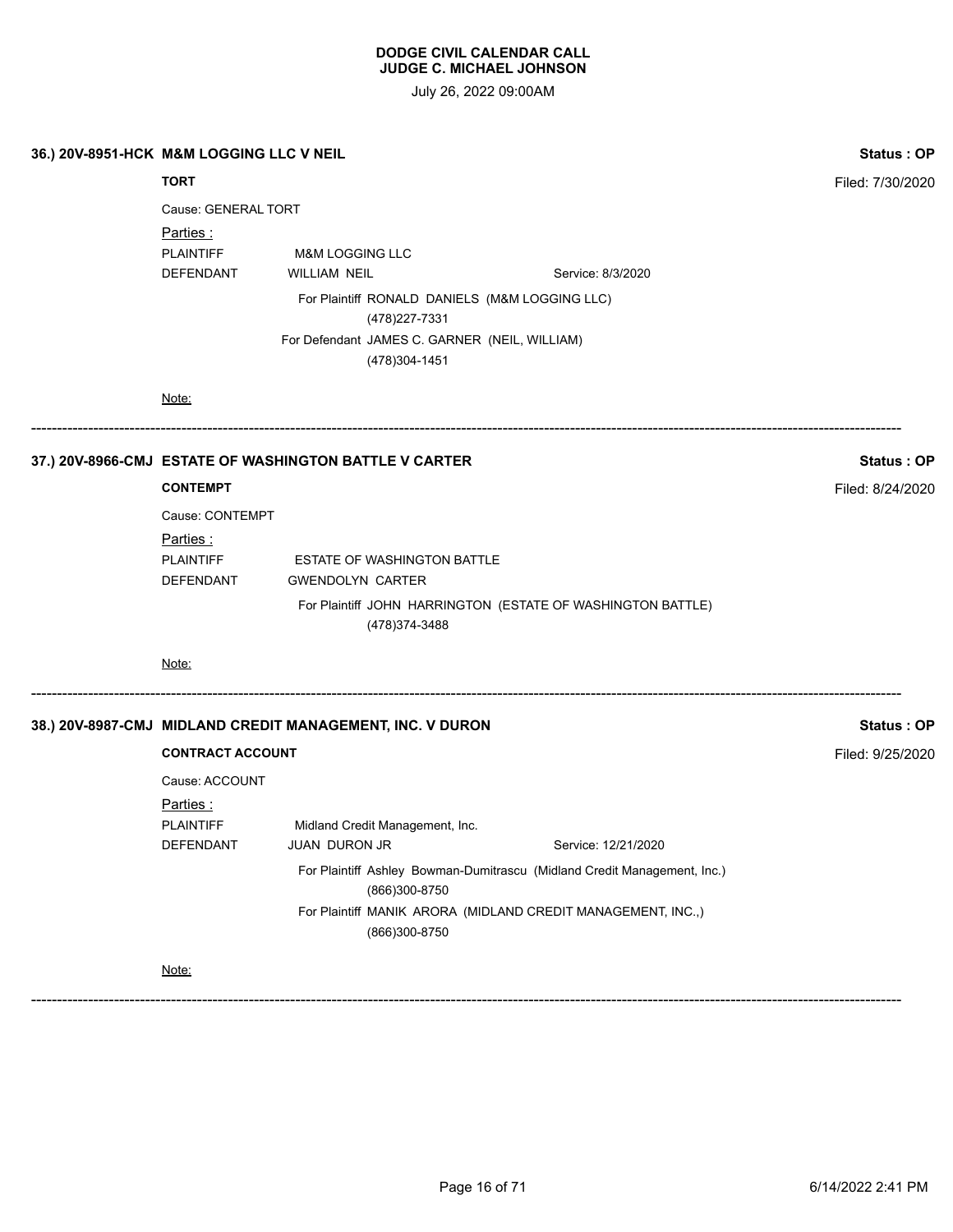| Filed: 10/16/2020 |
|-------------------|
|                   |
|                   |
|                   |
|                   |
|                   |
| Status: OP        |
| Filed: 10/20/2020 |
|                   |
|                   |
|                   |
|                   |
|                   |
|                   |
|                   |
|                   |
| Status: OP        |
| Filed: 11/16/2020 |
|                   |
|                   |
|                   |
|                   |
|                   |
|                   |
|                   |
|                   |
|                   |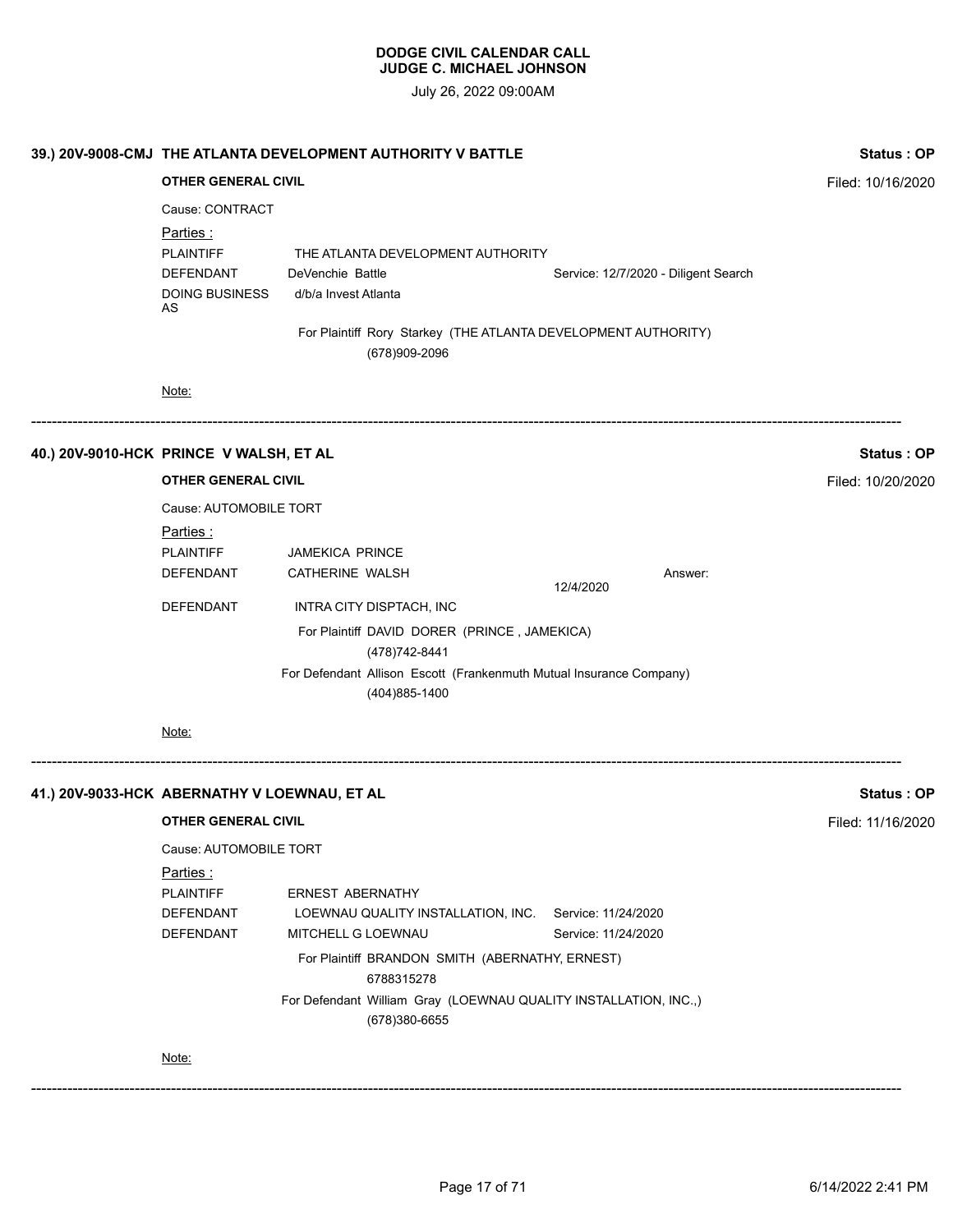July 26, 2022 09:00AM

| 42.) 20V-9053-SFW BRANTLEY V SMITH | <b>Status: OP</b> |
|------------------------------------|-------------------|
|------------------------------------|-------------------|

# **TORT** Filed: 12/7/2020

Cause: AUTOMOBILE TORT

Parties :

PLAINTIFF KERMESHIA BRANTLEY DEFENDANT THOMAS SMITH Service: 3/4/2021 Answer: 3/8/2022 DEFENDANT SOUTHERN TOWER SERVICES, LLC Answer: 5/4/2022 For Plaintiff ROODGINE BRAY (BRANTLEY, KERMESHIA)

(404)244-2004

For Defendant J. SMITH JR. (SMITH, THOMAS) (229)242-2520

Note:

# ------------------------------------------------------------------------------------------------------------------------------------------------------------------------

# **43.) 21V-9092-CMJ ERWIN , ET AL V BROWN, ET AL Status : OP**

|                  | Cause: COMPLAINT FOR DAMAGES                                                 |                                         |
|------------------|------------------------------------------------------------------------------|-----------------------------------------|
| Parties :        |                                                                              |                                         |
| <b>PLAINTIFF</b> | <b>FRANK ERWIN</b>                                                           |                                         |
| <b>PLAINTIFF</b> | SONDRA ERWIN                                                                 |                                         |
| DEFENDANT        | HANDY ANDY OF EASTMAN, INC                                                   | Service: 1/29/2021<br>Answer: 2/26/2021 |
| DEFENDANT        | <b>WILLIAM BROWN</b>                                                         | Service: 1/29/2021<br>Answer: 2/26/2021 |
| DEFENDANT        | <b>KENNITH KING</b>                                                          |                                         |
| <b>DEFENDANT</b> | JOHN HOLCOLMB                                                                |                                         |
|                  | For Plaintiff John Harrington (ERWIN, FRANK)<br>(478) 374-3488               |                                         |
|                  | For Defendant George Rountree (HANDY ANDY OF EASTMAN, INC.)<br>(912)489-6900 |                                         |
|                  | For Defendant KATHY ANDERSON (HANDY ANDY OF EASTMAN, INC.)<br>(912)489-6900  |                                         |

Note:

**TORT** Filed: 1/27/2021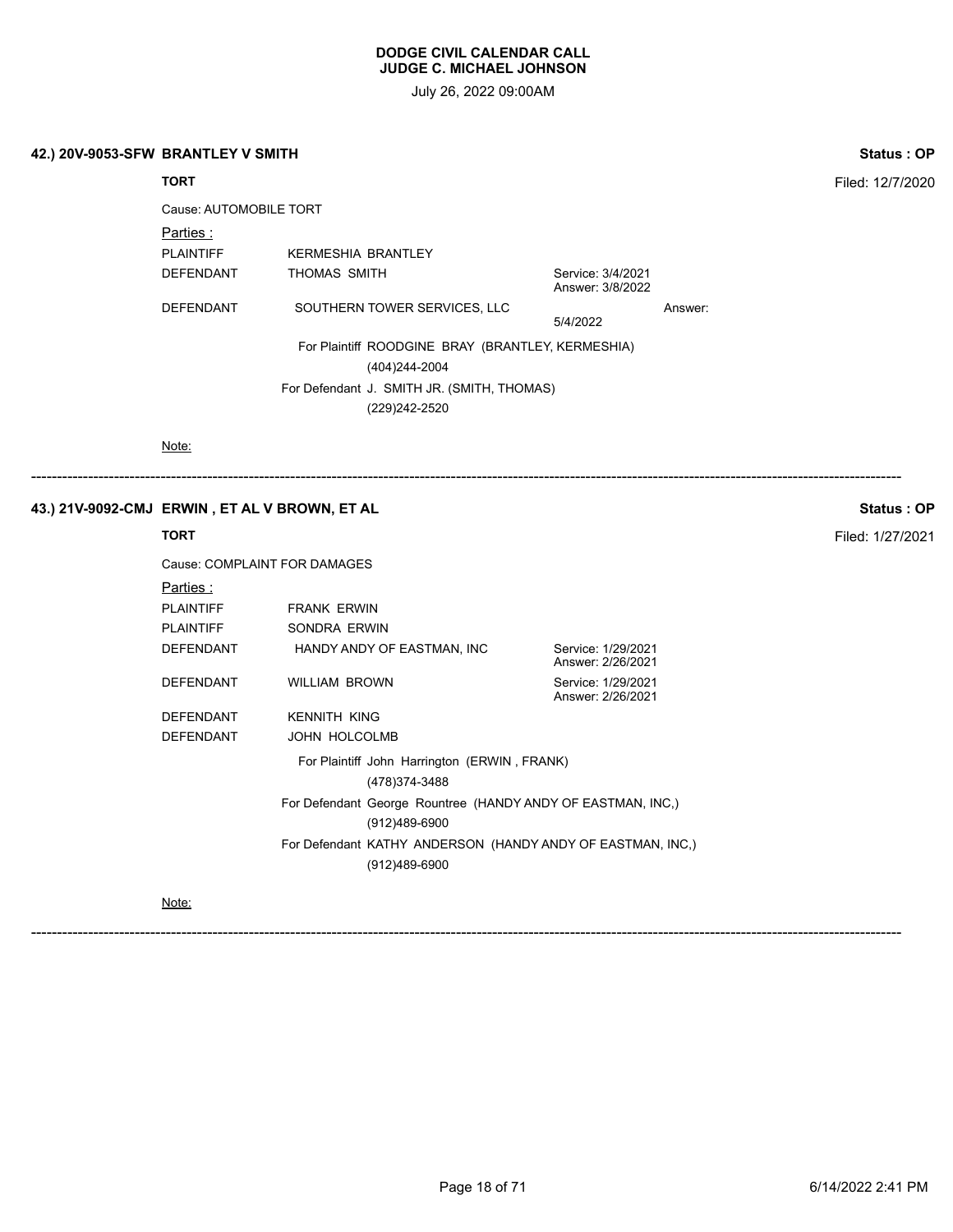July 26, 2022 09:00AM

# **44.) 21V-9096-SFW SEAY VS STRINGER Status : OP**

**MEDICAL MALPRACTICE** Filed: 1/29/2021 Cause: MEDICAL MALPRACTICE TORT Parties : PLAINTIFF JONATHAN A. SEAY PLAINTIFF DEFENDANT EDWARD F. STRINGER IV Service: 2/4/2021 Answer: 3/5/2021 DEFENDANT DODGE COUNTY HOSPITAL FOUNDATION, INC Service: 2/2/2021 DEFENDANT SHAWN FAGAN Service: 2/22/2021 Answer: 3/22/2021 For Plaintiff Jonathan Seay (SEAY, JONATHAN A.) (229)315-9466 For Defendant JACQUELYN SMITH (DODGE COUNTY HOSPITAL FOUNDATION, INC,) (770)995-5552 For Defendant AARON TADY (DODGE COUNTY HOSPITAL FOUNDATION, INC,) (770)995-5552 For Defendant ELIZABETH MCLEOD (FAGAN, SHAWN) (706)724-0171 For Defendant Matthew Coles (DODGE COUNTY HOSPITAL FOUNDATION, INC,) (770)995-5552 For Defendant Norman Pearson (STRINGER, EDWARD F.) (478)745-1181 For Defendant P. Kyle Perry (FAGAN, SHAWN) (706)724-0171

Note: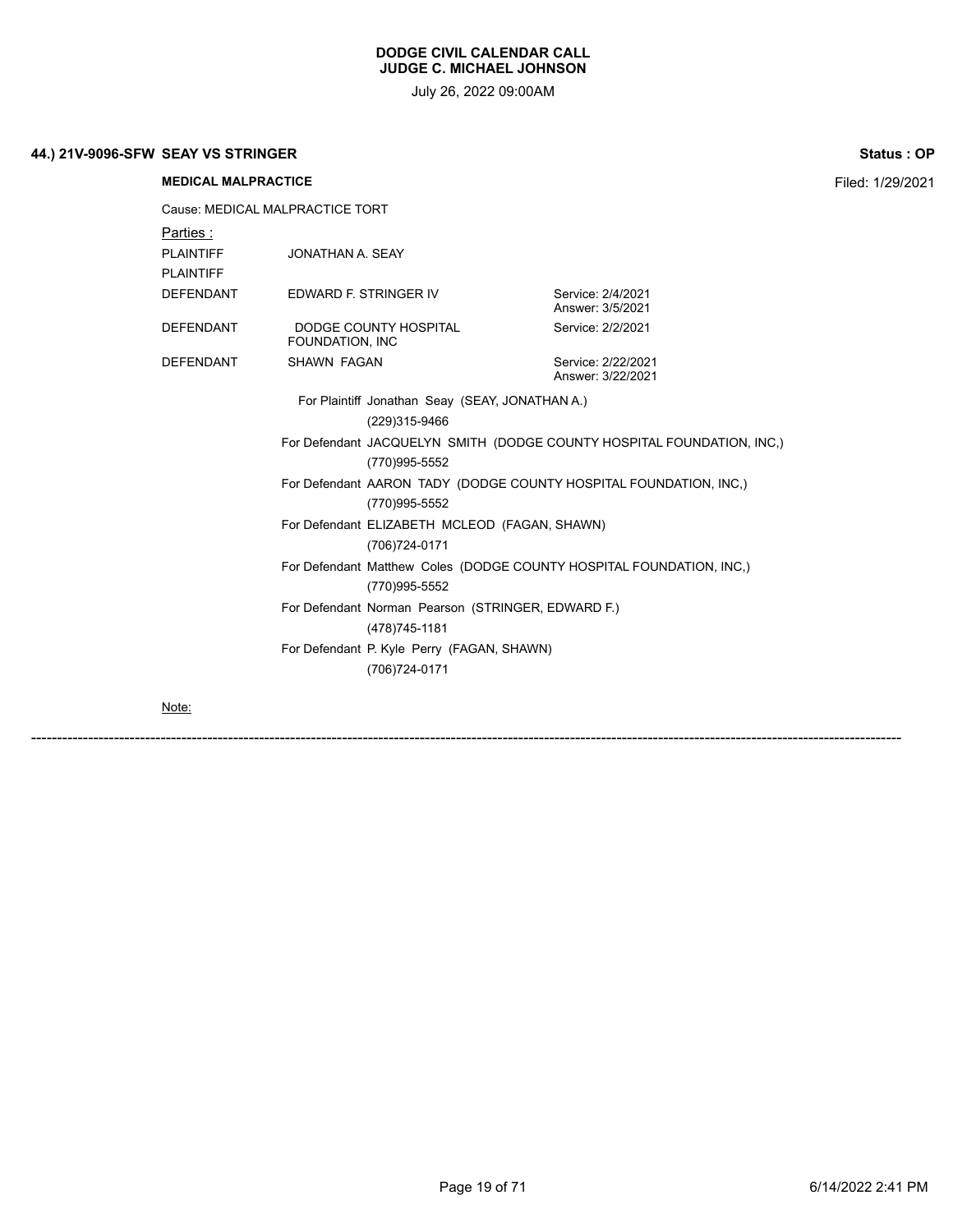July 26, 2022 09:00AM

# **45.) 21V-9104-SFW BENEVIDES V POTTER, ET AL Status : OP**

| Cause: AUTOMOBILE TORT       |           |                                                                                                                                      |  |
|------------------------------|-----------|--------------------------------------------------------------------------------------------------------------------------------------|--|
|                              |           |                                                                                                                                      |  |
| <b>GARY BENEVIDES</b>        |           |                                                                                                                                      |  |
| LLOYD POTTER                 |           |                                                                                                                                      |  |
| PIONEET TRANSPORT, INC       |           |                                                                                                                                      |  |
| <b>BOYETTE TRUCKING, LLC</b> |           | Answer:                                                                                                                              |  |
|                              | 3/18/2021 |                                                                                                                                      |  |
| CHEROKEE INSURANCE COMPANY   |           |                                                                                                                                      |  |
|                              |           |                                                                                                                                      |  |
| (229)244-8660                |           |                                                                                                                                      |  |
|                              |           |                                                                                                                                      |  |
| (912)232-7000                |           |                                                                                                                                      |  |
|                              |           |                                                                                                                                      |  |
| (912)232-7000                |           |                                                                                                                                      |  |
|                              |           | For Plaintiff JOHN HOLT (BENEVIDES, GARY)<br>For Defendant John Harvey (POTTER, LLOYD)<br>For Defendant DENNIS KEENE (POTTER, LLOYD) |  |

Note:

# **46.) 21V-9105-CMJ BENAVIDES V POTTER, ET AL Status : OP**

Filed: 2/4/2021

Filed: 2/4/2021

| Cause: AUTOMOBILE TORT |                                               |           |         |
|------------------------|-----------------------------------------------|-----------|---------|
| Parties :              |                                               |           |         |
| <b>PLAINTIFF</b>       | <b>BRITTANY BENAVIDES</b>                     |           |         |
| DEFENDANT              | LLOYD POTTER                                  |           |         |
| DEFENDANT              | <b>BOYETTE TRUCKING, LLC</b>                  | 3/19/2021 | Answer: |
| <b>DEFENDANT</b>       | CHEROKEE INSURANCE COMPANY                    |           |         |
| DEFENDANT              | PIONEET TRANSPORT, INC                        | 3/19/2021 | Answer: |
|                        | For Plaintiff JOHN HOLT (BENAVIDES, BRITTANY) |           |         |
|                        | (229)244-8660                                 |           |         |
|                        | For Defendant John Harvey (POTTER, LLOYD)     |           |         |
|                        | (912)232-7000                                 |           |         |
|                        | For Defendant DENNIS KEENE (POTTER, LLOYD)    |           |         |
|                        | (912)232-7000                                 |           |         |
|                        |                                               |           |         |

------------------------------------------------------------------------------------------------------------------------------------------------------------------------

Note: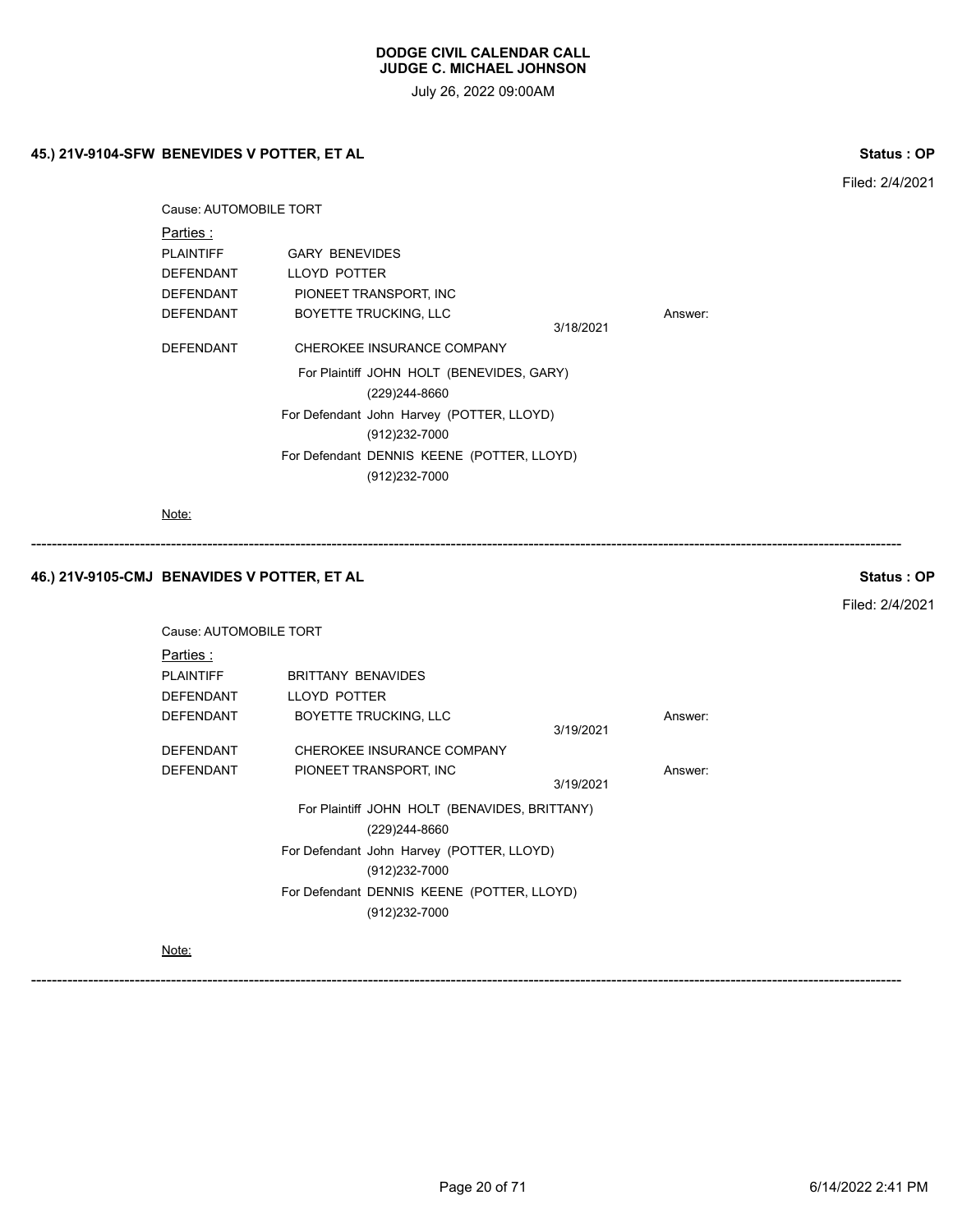| <b>Status: OP</b> |         |                                                |                                                                         |                                     | 47.) 21V-9106-HCK SPINKS V SULLIVAN   |  |  |
|-------------------|---------|------------------------------------------------|-------------------------------------------------------------------------|-------------------------------------|---------------------------------------|--|--|
| Filed: 2/5/2021   |         | <b>MODIFICATION - CHILD CUSTODY/VISITATION</b> |                                                                         |                                     |                                       |  |  |
|                   |         |                                                |                                                                         | Cause: CUSTODY MODIFICATION         |                                       |  |  |
|                   |         |                                                |                                                                         | Parties:                            |                                       |  |  |
|                   |         |                                                | CHRISTY SPINKS                                                          | <b>PLAINTIFF</b>                    |                                       |  |  |
|                   |         |                                                | CHRISTOPHER SULLIVAN                                                    | DEFENDANT                           |                                       |  |  |
|                   |         |                                                | For Plaintiff JAMES GREEN ()<br>(478)324-5400                           |                                     |                                       |  |  |
|                   |         |                                                | For Defendant BENJAMIN L. WRIGHT Jr ()<br>(229) 273-5202                |                                     |                                       |  |  |
|                   |         |                                                |                                                                         | Note:                               |                                       |  |  |
| Status: OP        |         |                                                |                                                                         | <b>OXLEY V OXLEY</b>                | 48.) 21V-9115A-<br><b>CMJ</b>         |  |  |
| Filed: 2/22/2021  |         |                                                |                                                                         |                                     |                                       |  |  |
|                   |         |                                                | Cause: DISSOLUTION/DIVORCE/SEPARATE MAINTENANCE/ALIMONY                 |                                     |                                       |  |  |
|                   |         |                                                |                                                                         | <u>Parties :</u>                    |                                       |  |  |
|                   |         |                                                | ADAM OXLEY                                                              | <b>PLAINTIFF</b>                    |                                       |  |  |
|                   |         | Service: 3/30/2021<br>Answer: 6/18/2021        | <b>BROOKE OXLEY</b>                                                     | DEFENDANT                           |                                       |  |  |
|                   |         |                                                | For Plaintiff John Harrington (OXLEY, ADAM)                             |                                     |                                       |  |  |
|                   |         |                                                | (478) 374-3488                                                          |                                     |                                       |  |  |
|                   |         |                                                | For Defendant MICHAEL CAULEY (OXLEY, BROOKE)<br>(478)304-1451           |                                     |                                       |  |  |
|                   |         |                                                |                                                                         | Note:                               |                                       |  |  |
| Status: OP        |         |                                                |                                                                         |                                     | 49.) 21V-9143-CMJ BEDINGFIELD V JONES |  |  |
| Filed: 3/24/2021  |         |                                                |                                                                         | <b>MODIFICATION - CHILD SUPPORT</b> |                                       |  |  |
|                   |         |                                                |                                                                         | Cause: MODIFICATION                 |                                       |  |  |
|                   |         |                                                |                                                                         | Parties:                            |                                       |  |  |
|                   |         |                                                | Kristy Bedingfield                                                      | <b>PLAINTIFF</b>                    |                                       |  |  |
|                   | Answer: | 4/28/2021                                      | SPENCER JONES                                                           | DEFENDANT                           |                                       |  |  |
|                   |         |                                                | For Plaintiff C. Lee Cannon, Jr. (Bedingfield, Kristy)<br>(229)868-6065 |                                     |                                       |  |  |
|                   |         |                                                | For Defendant MICHAEL CAULEY (JONES, SPENCER)<br>(478)304-1451          |                                     |                                       |  |  |
|                   |         |                                                |                                                                         | Note:                               |                                       |  |  |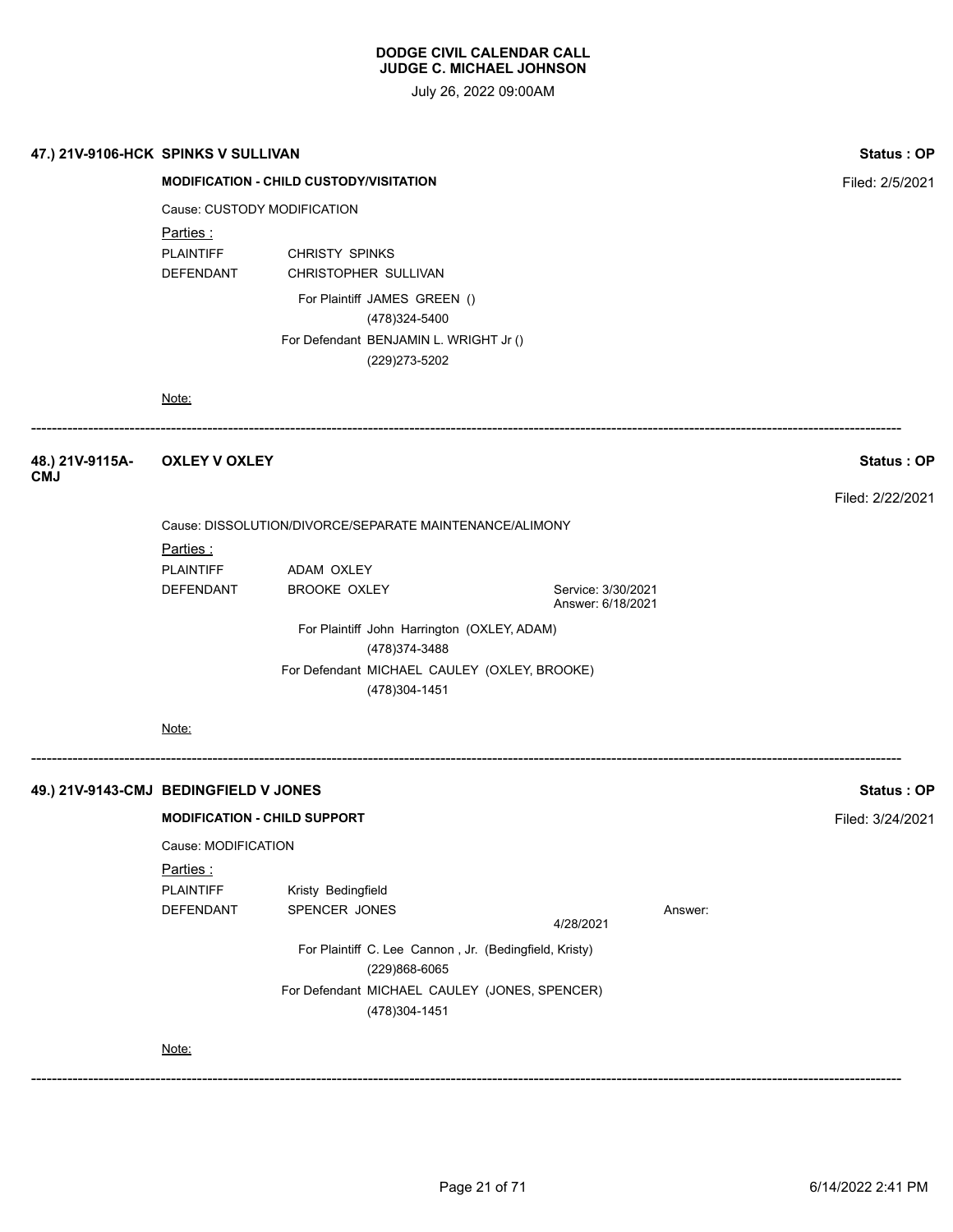July 26, 2022 09:00AM

#### **50.) 21V-9144-HCK DAVIS V SMITH, ET AL Status : OP**

**TORT** Filed: 3/25/2021 Cause: AUTOMOBILE TORT Parties : PLAINTIFF ANGELA DAVIS DEFENDANT MARIE C SMITH Answer: 9/16/2021 DEFENDANT SOUTHERN TOWER SERVICES LLC Answer: 9/16/2021 For Plaintiff SCOTT HARRISON (DAVIS, ANGELA) (800)899-5750 For Defendant ERIN CORBETT (SMITH, MARIE C) (478)757-8500 For Defendant MARTIN LEVINSON (ARCH INSURANCE COMPANY) (404)614-7400

------------------------------------------------------------------------------------------------------------------------------------------------------------------------

Note:

# **51.) 21V-9147-CMJ MATSON V OXLEY, ET AL Status : OP**

# **TORT** Filed: 3/29/2021 Cause: AUTOMOBILE TORT Parties : PLAINTIFF ANGELA MATSON DEFENDANT BRENT C OXLEY Answer: 5/14/2021 DEFENDANT BRENT C OXLEY Service: 4/12/2021 DEFENDANT PROGRESSIVE MOUNTAIN INSURANCE COMPANY Answer: 5/14/2021 DEFENDANT JOHN DOES DEFENDANT ABC CORPORATION DOING BUSINESS AS C/O C T CORPORATION SYSTEM ALSO KNOWN AS B.C. OXLEY TRUCKING ALSO KNOWN AS B.C. OXLEY TRUCKING Answer: 5/14/2021 For Plaintiff JON HAWK (MATSON, ANGELA) (478)583-6304 For Defendant DAVID NELSON (OXLEY, BRENT C) (478)745-1181 For Defendant BEATRICE HANCOCK (OXLEY, BRENT C) (478)745-1181

Note: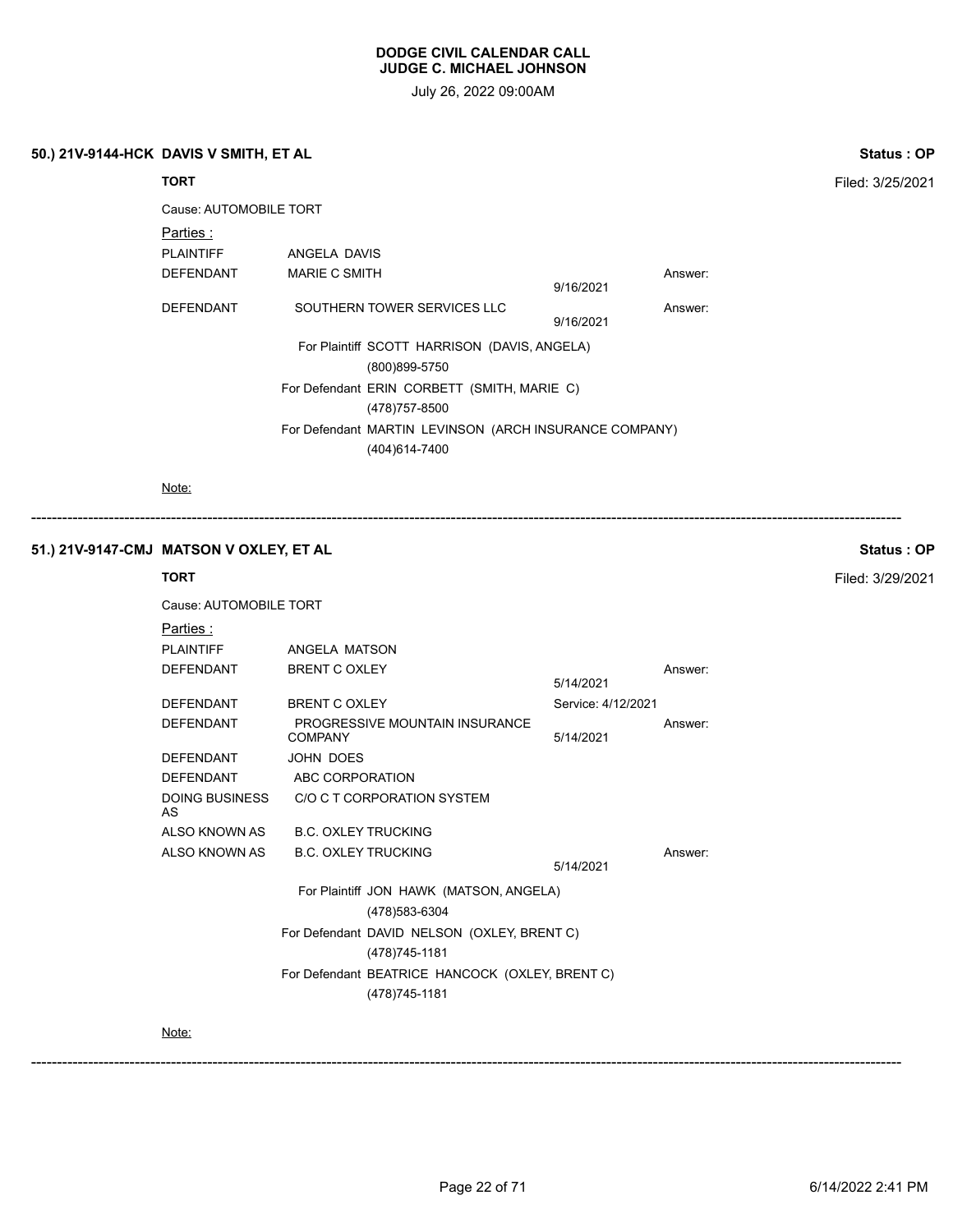| 52.) 21V-9159-HCK HARP V REYNOLDS   |                                                                     |                                                                                                                                                            |                                                        | Status: OP       |
|-------------------------------------|---------------------------------------------------------------------|------------------------------------------------------------------------------------------------------------------------------------------------------------|--------------------------------------------------------|------------------|
|                                     | <b>CONTEMPT - CUSTODY/VISITATION</b>                                | Filed: 4/14/2021                                                                                                                                           |                                                        |                  |
|                                     | Cause:<br><u>Parties :</u><br><b>PLAINTIFF</b><br>DEFENDANT         | JAMES E HARP III<br>AMY REYNOLDS<br>For Plaintiff C. LEE CANNON, JR. (HARP, JAMES E III)<br>(229)868-6065<br>For Defendant JOHN HARRINGTON (REYNOLDS, AMY) | Service: 4/15/2021                                     |                  |
|                                     | Note:                                                               | (478) 374-3488                                                                                                                                             |                                                        |                  |
|                                     |                                                                     | 53.) 21V-9163-CMJ CREDIT CORP SOLUTIONS, INC V JONES                                                                                                       |                                                        | Status: OP       |
|                                     | <b>CONTRACT ACCOUNT</b>                                             |                                                                                                                                                            |                                                        | Filed: 4/20/2021 |
|                                     | Cause: ACCOUNT<br><u>Parties :</u><br><b>PLAINTIFF</b><br>DEFENDANT | CREDIT CORP SOLUTIONS, INC<br>RONALD JONES                                                                                                                 | Service: 5/27/2021<br>Answer: 6/24/2021                |                  |
|                                     |                                                                     | (770)263-9869                                                                                                                                              | For Plaintiff KAREN LAHEY (CREDIT CORP SOLUTIONS, INC) |                  |
|                                     | Note:                                                               |                                                                                                                                                            |                                                        |                  |
| 54.) 21V-9166-SFW JOHNSON V JOHNSON |                                                                     |                                                                                                                                                            |                                                        | Status: OP       |
|                                     | <b>DIVORCE ANNULMENT</b>                                            |                                                                                                                                                            |                                                        | Filed: 4/21/2021 |
|                                     | Cause: DIVORCE<br>Parties:<br><b>PLAINTIFF</b><br>DEFENDANT         | XAVIER JOHNSON<br>ASHLEY JOHNSON                                                                                                                           | Service: 5/5/2021                                      |                  |
|                                     |                                                                     | For Plaintiff JOHN HARRINGTON (JOHNSON, XAVIER)<br>(478) 374-3488<br>For Defendant FRANCIS LEWIS (JOHNSON, ASHLEY)<br>(478) 272-6551                       |                                                        |                  |
|                                     | Note:                                                               |                                                                                                                                                            |                                                        |                  |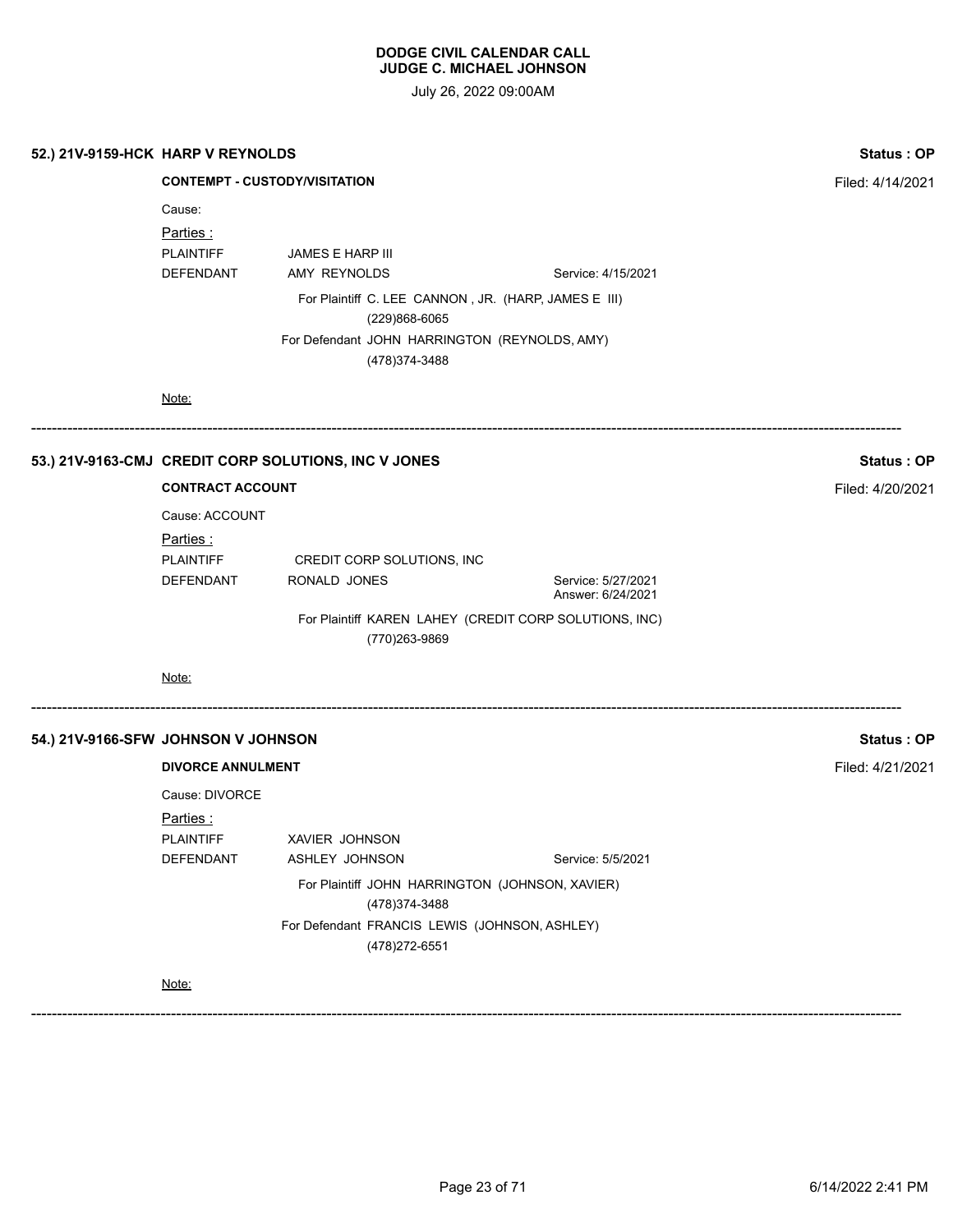July 26, 2022 09:00AM

------------------------------------------------------------------------------------------------------------------------------------------------------------------------

------------------------------------------------------------------------------------------------------------------------------------------------------------------------

|  | 55.) 21V-9168-HCK DUPREE V ROWLAND |
|--|------------------------------------|
|--|------------------------------------|

| 55.) 21V-9168-HCK DUPREE V ROWLAND |                                                | Status: OP                                                      |                  |         |  |  |  |  |
|------------------------------------|------------------------------------------------|-----------------------------------------------------------------|------------------|---------|--|--|--|--|
|                                    | <b>MODIFICATION - CHILD CUSTODY/VISITATION</b> |                                                                 | Filed: 4/22/2021 |         |  |  |  |  |
|                                    | Cause:                                         |                                                                 |                  |         |  |  |  |  |
|                                    | Parties:                                       |                                                                 |                  |         |  |  |  |  |
|                                    | <b>PLAINTIFF</b>                               | <b>JOSH DUPREE</b>                                              |                  |         |  |  |  |  |
|                                    | <b>DEFENDANT</b>                               | <b>ASHLEY ROWLAND</b>                                           | 7/15/2021        | Answer: |  |  |  |  |
|                                    |                                                | For Plaintiff JOHN HARRINGTON (DUPREE, JOSH)<br>(478) 374-3488  |                  |         |  |  |  |  |
|                                    |                                                | For Defendant FRANCIS LEWIS (ROWLAND, ASHLEY)<br>(478) 272-6551 |                  |         |  |  |  |  |
|                                    | Note:                                          |                                                                 |                  |         |  |  |  |  |

# **56.) 21V-9175-SFW JOHNSON V WILKINS Status : OP**

| Cause: DAMAGES   |                                                                 |
|------------------|-----------------------------------------------------------------|
| <u>Parties:</u>  |                                                                 |
| <b>PLAINTIFF</b> | SHELIA JOHNSON                                                  |
| DEFENDANT        | <b>DUSTIN WILKINS</b>                                           |
|                  | For Plaintiff PHILIP BROWN (JOHNSON, SHELIA)                    |
|                  | (478) 742-8981                                                  |
|                  | For Defendant BRYAN FORSYTH (WILKINS, DUSTIN)                   |
|                  | (706)243-6235                                                   |
|                  | For Defendant MATTHEW BRIDGES (GEICO GENERAL INSURANCE COMPANY) |
|                  | (478)744-5290                                                   |
| $\cdots$         |                                                                 |

Note:

**TORT** Filed: 4/16/2021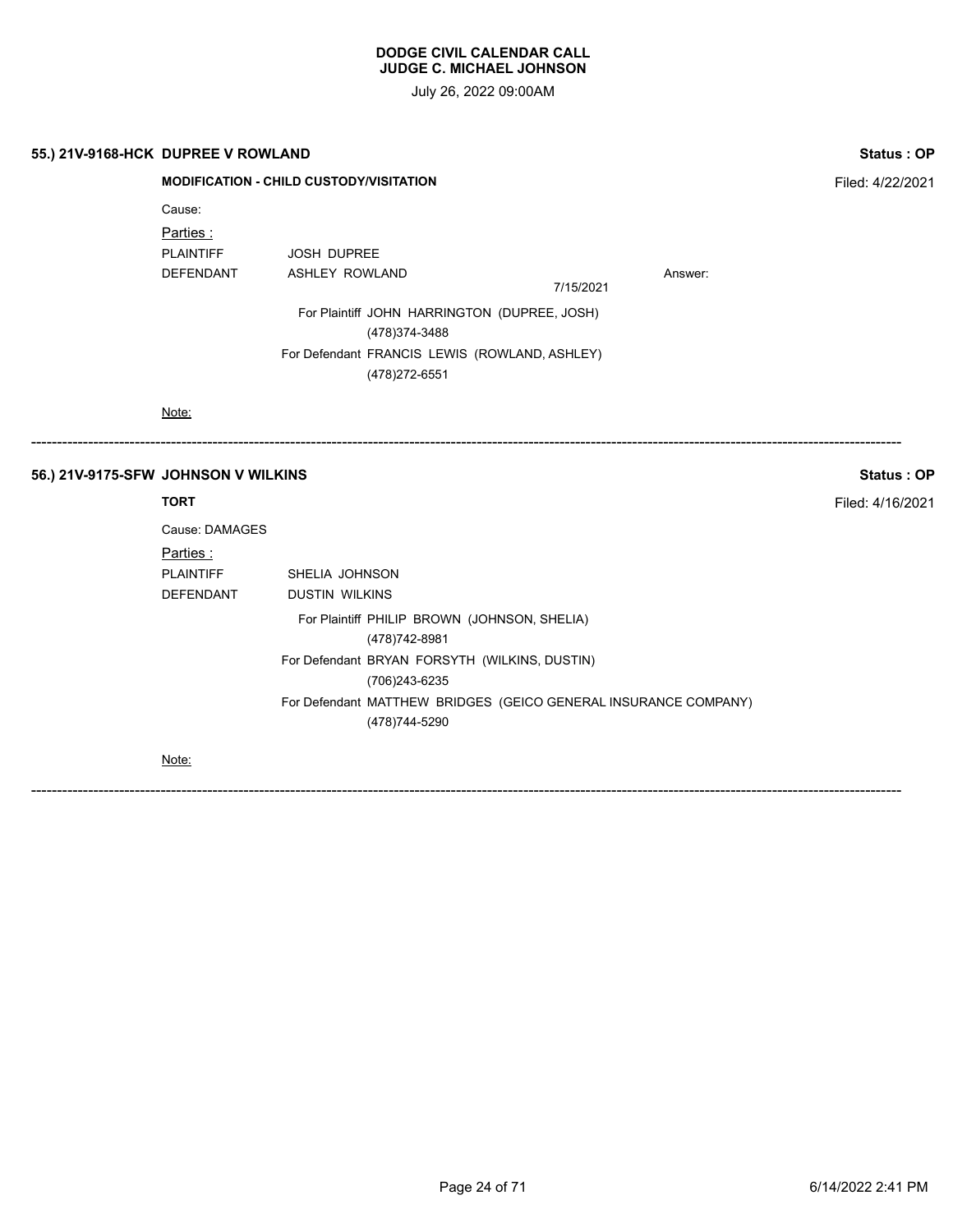July 26, 2022 09:00AM

------------------------------------------------------------------------------------------------------------------------------------------------------------------------

# **57.) 21V-9182-CMJ PONDER V SHEFFIELD, ET AL Status : OP**

**TORT** Filed: 5/13/2021 Cause: AUTO TORT Parties : PLAINTIFF VIVIAN PONDER DEFENDANT GABRIELLE SHEFFIELD **Answer:** Answer: 9/16/2021 DEFENDANT KIM WARREN SHEFFIELD Answer: 9/16/2021 For Plaintiff MAUREEN FERGUSON (PONDER, VIVIAN) (912)443-1036 For Defendant JOSEPH SUMNER (SHEFFIELD, GABRIELLE) (478)272-7933 For Defendant JOHN SPURLIN (UM STATE FARM MUTUAL AUTOMOBILE INSURANCE COMPANY) (229)391-9106

Note:

#### **58.) 21V-9183-HCK CLAIR V SHEFFIELD, ET AL Status : OP**

# **TORT** Filed: 5/13/2021 Cause: AUTO TORT Parties : PLAINTIFF MECHELLE CLAIR DEFENDANT GABRIELLE SHEFFIELD Service: 8/16/2021 Answer: 9/16/2021 DEFENDANT KIM WARREN SHEFFIELD Service: 8/16/2021 Answer: 9/16/2021 For Plaintiff MAUREEN FERGUSON (CLAIR, MECHELLE) (912)443-1036 For Defendant JOSEPH SUMNER (SHEFFIELD, GABRIELLE) (478)272-7933 For Defendant JOHN SPURLIN (STATE FARM MUTUAL AUTOMOBILE INSURANCE COMPANY) (229)391-9106

Note: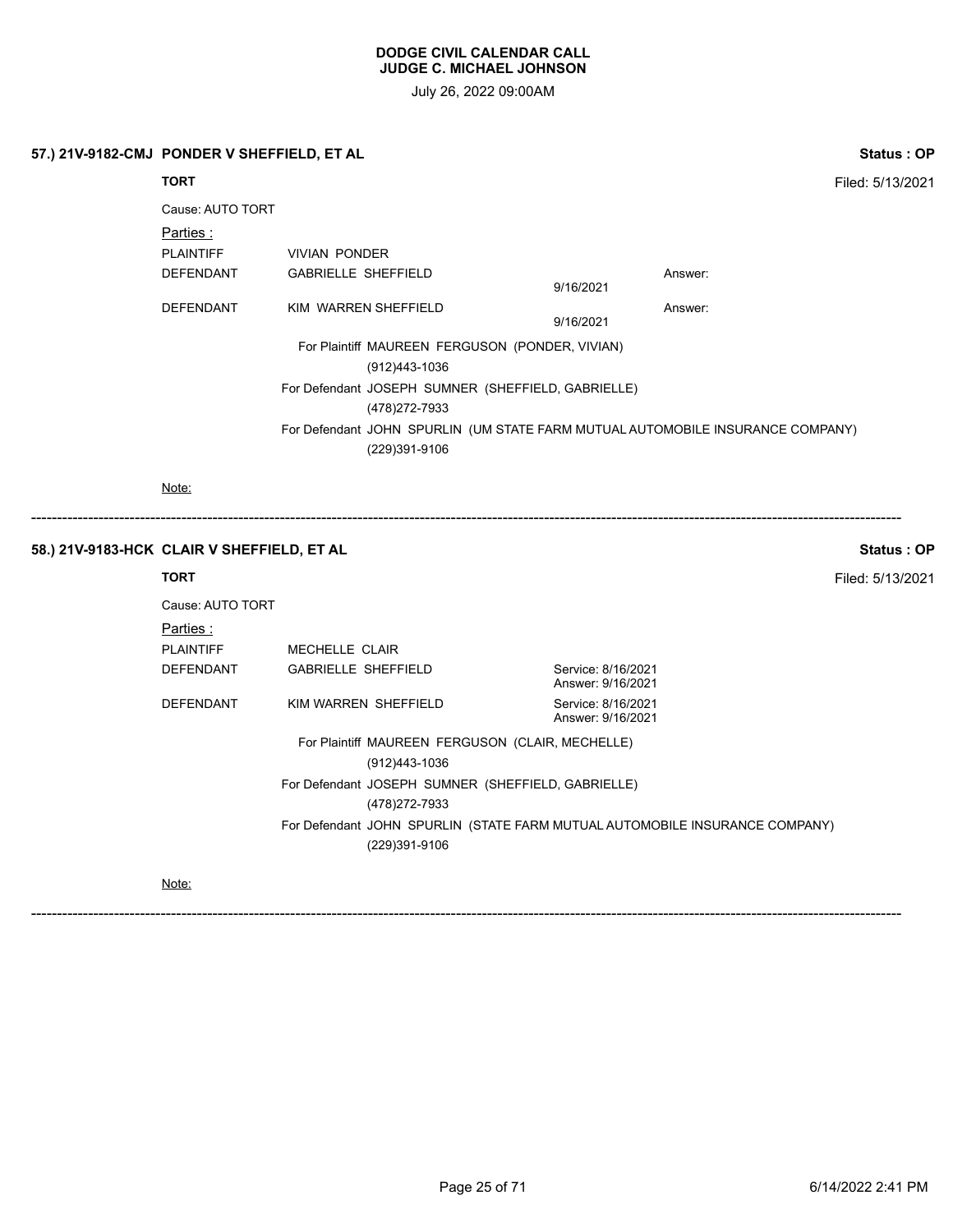July 26, 2022 09:00AM

| 59.) 21V-9188-CMJ REYES V SAPP | <b>Status: OP</b> |
|--------------------------------|-------------------|
|                                |                   |

**CONTRACT ACCOUNT Filed: 5/19/2021** Cause: CONTRACT Parties : PLAINTIFF EFRAIN D/B/A SOUTH C REYES PLAINTIFF EFRAIN D/B/A SOUTH C REYES PLAINTIFF EFRAIN D/B/A SOUTH C REYES DEFENDANT CHARLES P SAPP For Plaintiff C. LEE CANNON , JR. (REYES, EFRAIN D/B/A SOUTH CENTRAL PINESTRAW) (229)868-6065 For Defendant JAMES BOZEMAN (SAPP, CHARLES P) (478)353-4020 Note: ------------------------------------------------------------------------------------------------------------------------------------------------------------------------ **60.) 21V-9190-SFW LEWIS V LEWIS Status : OP DIVORCE ANNULMENT** Filed: 5/20/2021 Cause: DIVORCE Parties : PLAINTIFF HAROLD D LEWIS DEFENDANT TACARA A LEWIS Service: 6/2/2021 Answer: 6/8/2021

For Plaintiff TINA MADDOX (LEWIS, HAROLD D) (912)537-3025 For Defendant SARAH RIEDEL (LEWIS, TACARA A) (478)254-3230

Note: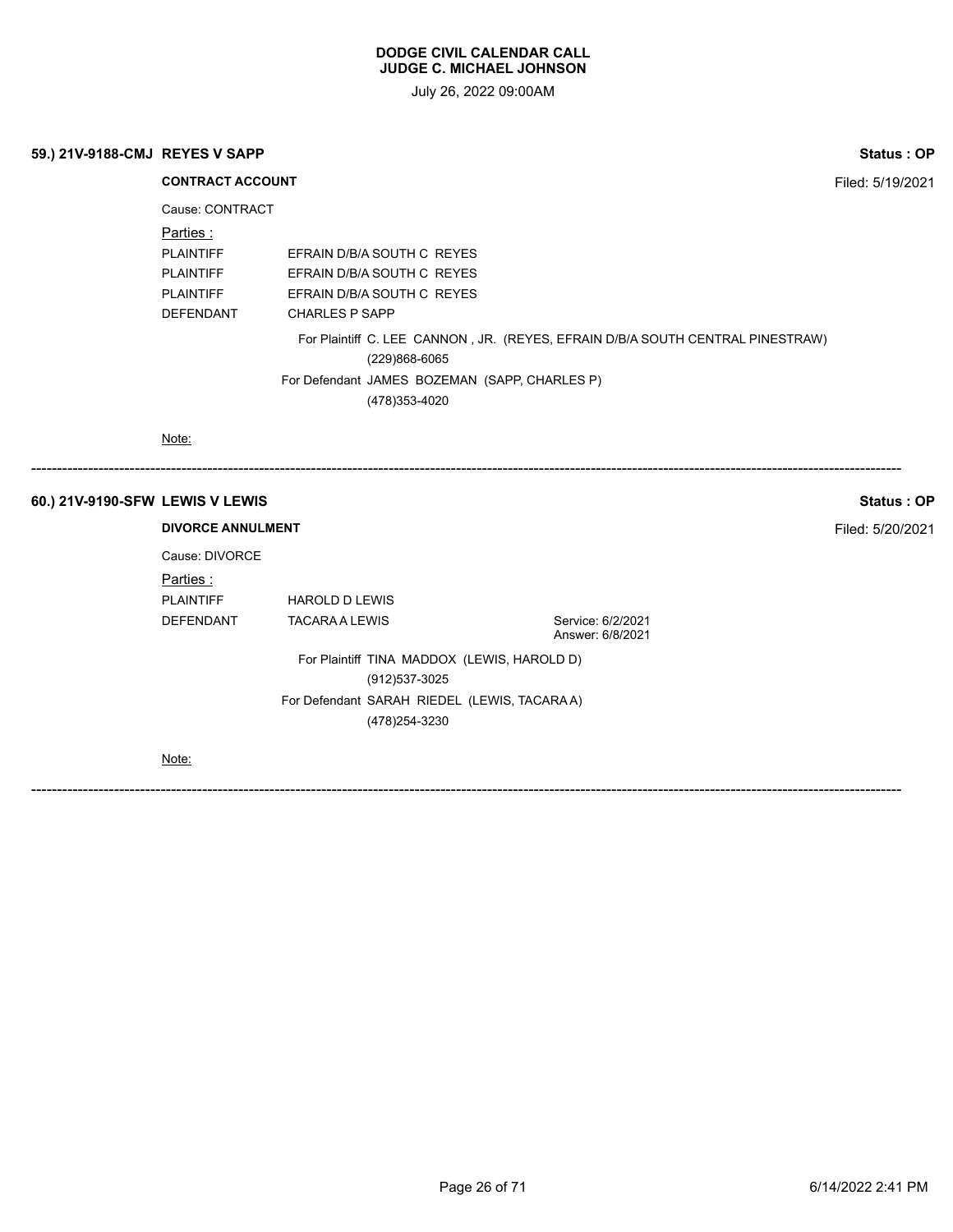July 26, 2022 09:00AM

| 61.) 21V-9196-CMJ GIDDENS VS LITTLE AND REEVES | <b>Status: OP</b> |
|------------------------------------------------|-------------------|
|------------------------------------------------|-------------------|

# **TORT** Filed: 5/27/2021

Cause: APPEAL FROM MAGISTRATE

| Parties :        |                                                |
|------------------|------------------------------------------------|
| <b>PLAINTIFF</b> | <b>DUSTIN GIDDENS</b>                          |
| <b>DEFENDANT</b> | <b>KENNETH LITTLE</b>                          |
| <b>DEFENDANT</b> | <b>BRAD REEVES</b>                             |
|                  | For Plaintiff CHRISTY CHILDERS ()              |
|                  | (478)238-6692                                  |
|                  | For Defendant EUGENE HATCHER ()                |
|                  | (478)745-2821                                  |
|                  | For Defendant DAN BULLARD IV (LITTLE, KENNETH) |
|                  | (478) 757-8500                                 |
|                  | For Defendant JOHN SPURLIN (REEVES, BRAD)      |
|                  | (229)391-9106                                  |

Note:

|  |                                                      | 62.) 21V-9205-CMJ MIDLAND CREDIT MANAGEMENT, INC. V YAWN                                                                                                                  | Status: OP |
|--|------------------------------------------------------|---------------------------------------------------------------------------------------------------------------------------------------------------------------------------|------------|
|  | <b>CONTRACT ACCOUNT</b>                              | Filed: 6/28/2021                                                                                                                                                          |            |
|  | Cause:<br>Parties :<br><b>PLAINTIFF</b><br>DEFENDANT | MIDLAND CREDIT MANAGEMENT, INC.<br><b>VICTOR YAWN</b>                                                                                                                     |            |
|  |                                                      | For Plaintiff ASHLEY BOWMAN-DUMITRASCU (MIDLAND CREDIT MANAGEMENT, INC.)<br>(866)300-8750<br>For Plaintiff JANNA MARIN (MIDLAND CREDIT MANAGEMENT, INC.)<br>(866)300-8750 |            |
|  | Note:                                                |                                                                                                                                                                           |            |

------------------------------------------------------------------------------------------------------------------------------------------------------------------------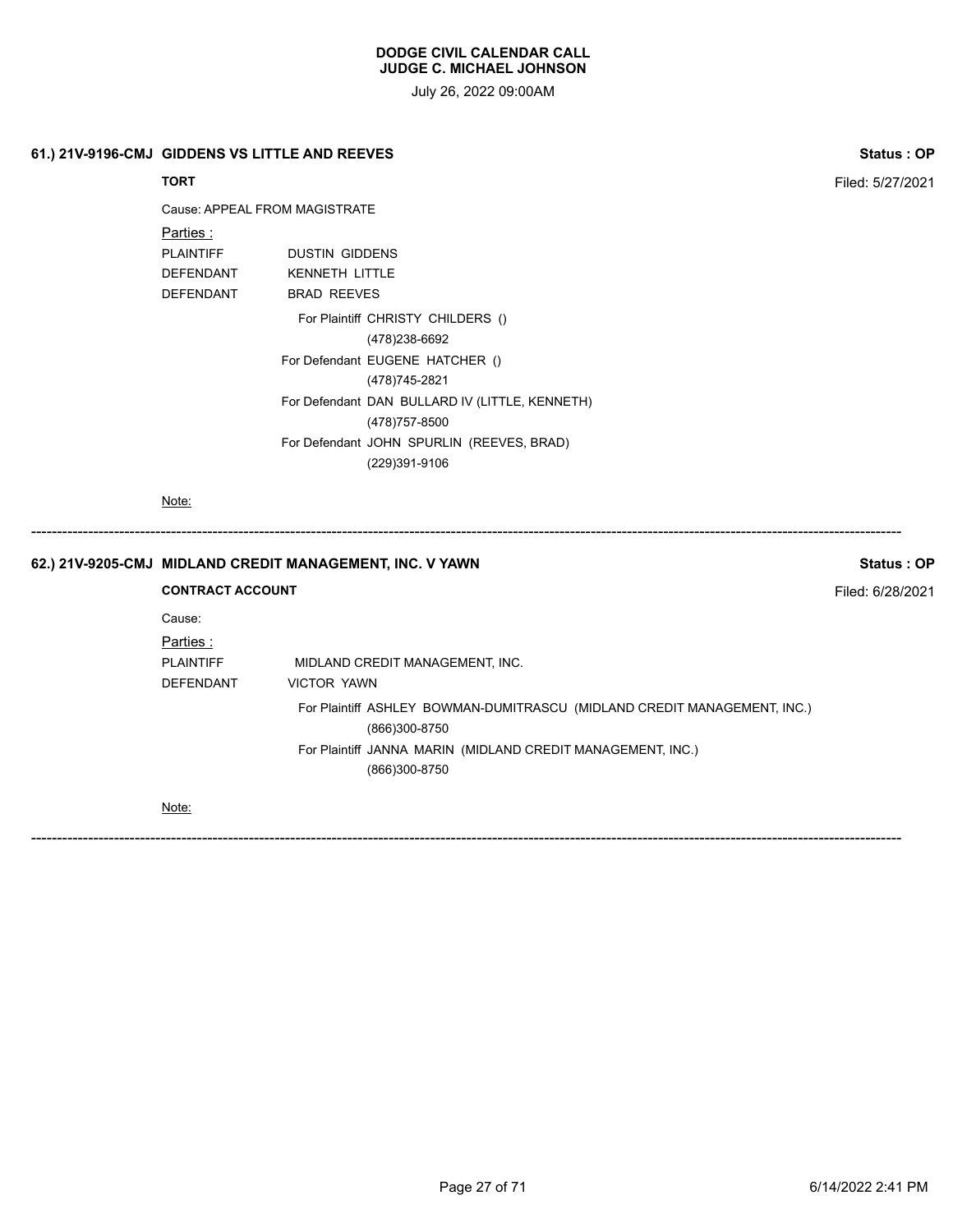July 26, 2022 09:00AM

|                               | 63.) 21V-9212-HCK STATE OF GEORGIA, EX REL V EDMOND, ET AL |                      |                                                                    |  |                                                            | <b>Status: OP</b> |  |
|-------------------------------|------------------------------------------------------------|----------------------|--------------------------------------------------------------------|--|------------------------------------------------------------|-------------------|--|
|                               | <b>OTHER GENERAL CIVIL</b>                                 |                      |                                                                    |  |                                                            | Filed: 7/12/2021  |  |
|                               | Cause: FORFEITURE                                          |                      |                                                                    |  |                                                            |                   |  |
|                               | Parties:                                                   |                      |                                                                    |  |                                                            |                   |  |
|                               | <b>PLAINTIFF</b><br>DEFENDANT                              | <b>ACCOUNT</b>       | STATE OF GEORGIA, EX REL<br>UNITED 1ST CREDIT UNION CHECKING       |  |                                                            |                   |  |
|                               | DEFENDANT                                                  | ROSE MARY EDMOND     |                                                                    |  | Service: 7/13/2021                                         |                   |  |
|                               |                                                            |                      | (478) 559-3056                                                     |  | For Plaintiff NICOLAS PARKERSON (STATE OF GEORGIA, EX REL) |                   |  |
|                               |                                                            |                      | For Defendant SARAH RIEDEL (EDMOND, ROSE MARY)                     |  |                                                            |                   |  |
|                               |                                                            |                      | (478) 254-3230                                                     |  |                                                            |                   |  |
|                               | Note:                                                      |                      |                                                                    |  |                                                            |                   |  |
|                               |                                                            |                      |                                                                    |  |                                                            |                   |  |
|                               | 64.) 21V-9213-SFW WOODS V TROUP                            |                      |                                                                    |  |                                                            | <b>Status: OP</b> |  |
|                               | <b>TORT</b>                                                |                      |                                                                    |  |                                                            | Filed: 7/12/2021  |  |
|                               | Cause:                                                     |                      |                                                                    |  |                                                            |                   |  |
|                               | Parties:                                                   |                      |                                                                    |  |                                                            |                   |  |
|                               | <b>PLAINTIFF</b>                                           | FA'SHAUNA WOODS      |                                                                    |  |                                                            |                   |  |
|                               | DEFENDANT                                                  | <b>BELINDA TROUP</b> |                                                                    |  | Service: 8/17/2021                                         |                   |  |
|                               |                                                            |                      | For Plaintiff CATHERINE PAYNE (WOODS, FA'SHAUNA)<br>(877) 238-3221 |  |                                                            |                   |  |
|                               |                                                            |                      | For Defendant JOSEPH SUMNER (TROUP, BELINDA)<br>(478) 272-7933     |  |                                                            |                   |  |
|                               | Note:                                                      |                      |                                                                    |  |                                                            |                   |  |
| 65.) 21V-9216-SFW_WISE V WISE |                                                            |                      |                                                                    |  |                                                            | <b>Status: OP</b> |  |
|                               | <b>DIVORCE ANNULMENT</b>                                   |                      |                                                                    |  |                                                            | Filed: 7/14/2021  |  |
|                               | Cause: DIVORCE                                             |                      |                                                                    |  |                                                            |                   |  |
|                               | Parties:                                                   |                      |                                                                    |  |                                                            |                   |  |
|                               | <b>PLAINTIFF</b>                                           | SHANE WISE           |                                                                    |  |                                                            |                   |  |
|                               | DEFENDANT                                                  | SHANNON WISE         |                                                                    |  | Service: 7/19/2021<br>Answer: 8/19/2021                    |                   |  |
|                               |                                                            |                      | For Plaintiff SARAH RIEDEL (WISE, SHANE)                           |  |                                                            |                   |  |
|                               |                                                            |                      | (478) 254-3230                                                     |  |                                                            |                   |  |
|                               |                                                            |                      | For Defendant GILL BRADDY ()                                       |  |                                                            |                   |  |
|                               |                                                            |                      | (229)42-3566                                                       |  |                                                            |                   |  |
|                               |                                                            |                      | For Defendant MATTHEW BRADDY (WISE, SHANNON)<br>(229)423-2027      |  |                                                            |                   |  |
|                               |                                                            |                      |                                                                    |  |                                                            |                   |  |

Note:

------------------------------------------------------------------------------------------------------------------------------------------------------------------------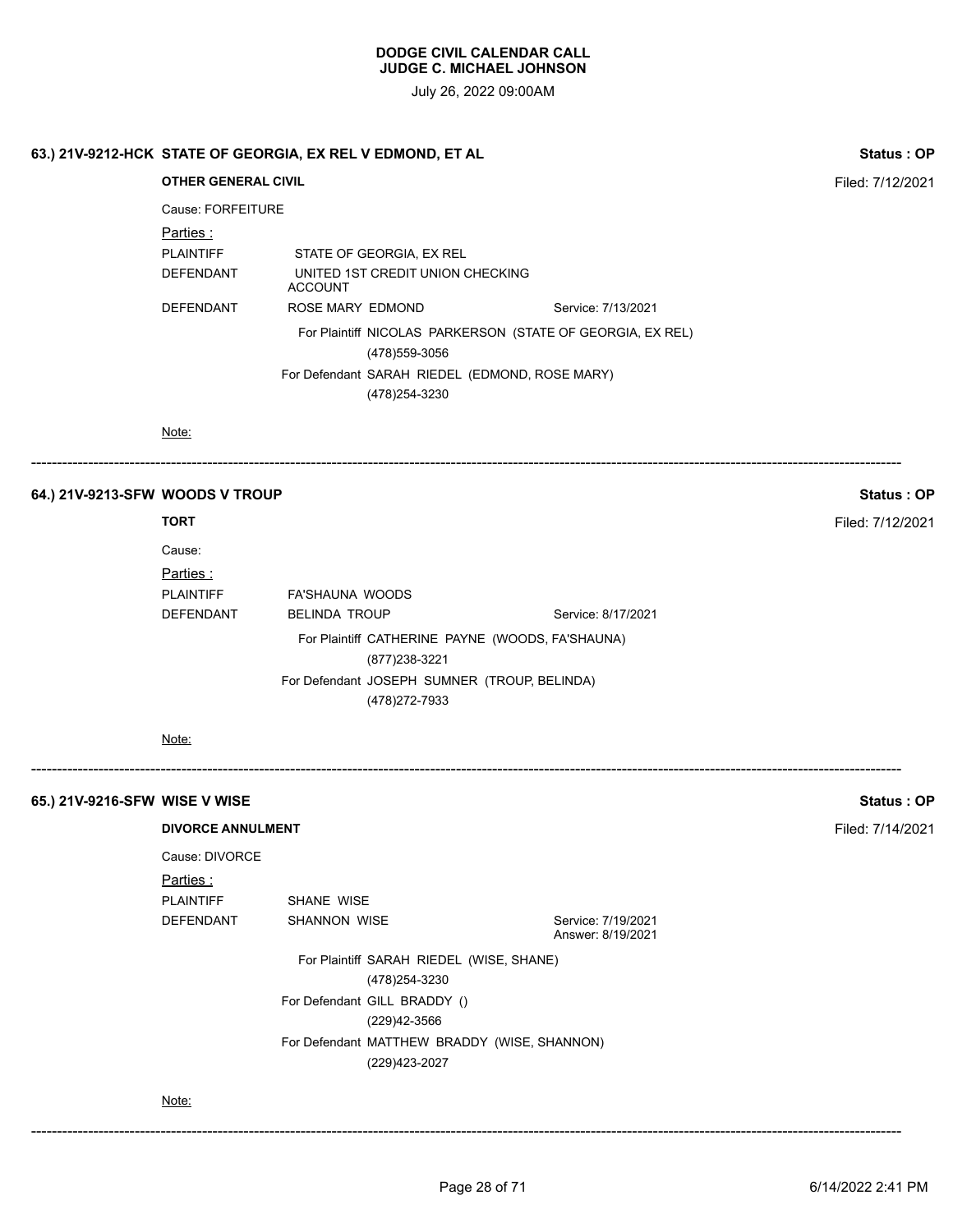July 26, 2022 09:00AM

|                                  | 66.) 21V-9220-CMJ  CROWE , ET AL V PARIKH, ET AL                                                        |                    |                                                  |  |                                         |                                                                                 | Status: OP       |  |
|----------------------------------|---------------------------------------------------------------------------------------------------------|--------------------|--------------------------------------------------|--|-----------------------------------------|---------------------------------------------------------------------------------|------------------|--|
|                                  | <b>MEDICAL MALPRACTICE</b>                                                                              |                    |                                                  |  |                                         | Filed: 7/14/2021                                                                |                  |  |
|                                  | Cause: MEDICAL MALPRACTICE TORT                                                                         |                    |                                                  |  |                                         |                                                                                 |                  |  |
|                                  | <u>Parties :</u>                                                                                        |                    |                                                  |  |                                         |                                                                                 |                  |  |
|                                  | <b>PLAINTIFF</b><br>PAMELA CROWE INDIVIDUALLY AND AS<br>REPRESENTATIVE OF THE ESTATE OF<br><b>TIFFA</b> |                    |                                                  |  |                                         |                                                                                 |                  |  |
|                                  | <b>PLAINTIFF</b>                                                                                        | TIFFANY D CROWE    |                                                  |  |                                         |                                                                                 |                  |  |
|                                  | <b>PLAINTIFF</b>                                                                                        | <b>JOHN CROWE</b>  |                                                  |  |                                         |                                                                                 |                  |  |
|                                  | <b>DEFENDANT</b>                                                                                        |                    | DODGE COUNTY HOSPITAL AUTHORITY                  |  | 9/13/2021                               | Answer:                                                                         |                  |  |
|                                  | <b>DEFENDANT</b>                                                                                        | PANKAJKUMAR PARIKH |                                                  |  | Service: 7/20/2021<br>Answer: 9/13/2021 |                                                                                 |                  |  |
|                                  |                                                                                                         |                    | THE ESTATE OF TIFFA)                             |  |                                         | For Plaintiff CHARLES BOWEN (PAMELA CROWE INDIVIDUALLY AND AS REPRESENTATIVE OF |                  |  |
|                                  |                                                                                                         |                    | (912)544-2050                                    |  |                                         |                                                                                 |                  |  |
|                                  | For Defendant B. NICOLE SMITH (PARIKH, PANKAJKUMAR)                                                     |                    |                                                  |  |                                         |                                                                                 |                  |  |
|                                  | (404)892-4022                                                                                           |                    |                                                  |  |                                         |                                                                                 |                  |  |
|                                  | For Defendant MATTHEW COLES (DODGE COUNTY HOSPITAL AUTHORITY)                                           |                    |                                                  |  |                                         |                                                                                 |                  |  |
|                                  | (770)995-5552                                                                                           |                    |                                                  |  |                                         |                                                                                 |                  |  |
|                                  |                                                                                                         |                    | For Defendant SCOTT BAILEY (PARIKH, PANKAJKUMAR) |  |                                         |                                                                                 |                  |  |
|                                  |                                                                                                         |                    | (404)892-4022                                    |  |                                         |                                                                                 |                  |  |
|                                  | For Defendant HILARY GRANDY (PARIKH, PANKAJKUMAR)                                                       |                    |                                                  |  |                                         |                                                                                 |                  |  |
|                                  |                                                                                                         |                    | (404)841-0150                                    |  |                                         |                                                                                 |                  |  |
|                                  | Note:                                                                                                   |                    |                                                  |  |                                         |                                                                                 |                  |  |
|                                  |                                                                                                         |                    |                                                  |  |                                         |                                                                                 |                  |  |
| 67.) 21V-9222-SFW MORGAN V PERRY |                                                                                                         |                    |                                                  |  |                                         |                                                                                 | Status: OP       |  |
|                                  | <b>TORT</b>                                                                                             |                    |                                                  |  |                                         |                                                                                 | Filed: 7/19/2021 |  |
|                                  | Cause: DAMAGES                                                                                          |                    |                                                  |  |                                         |                                                                                 |                  |  |

| Parties :        |                                                |                                          |
|------------------|------------------------------------------------|------------------------------------------|
| <b>PLAINTIFF</b> | BRENDA MORGAN                                  |                                          |
| <b>DEFENDANT</b> | <b>JEANEEN PERRY</b>                           | Service: 9/15/2021<br>Answer: 10/13/2021 |
|                  | For Plaintiff VIRGINIA JOSEY (MORGAN, BRENDA)  |                                          |
|                  | (478)742-8820                                  |                                          |
|                  | For Defendant AMANDA SCHWARTZ (PERRY, JEANEEN) |                                          |
|                  | (478)749-1700                                  |                                          |

# Note: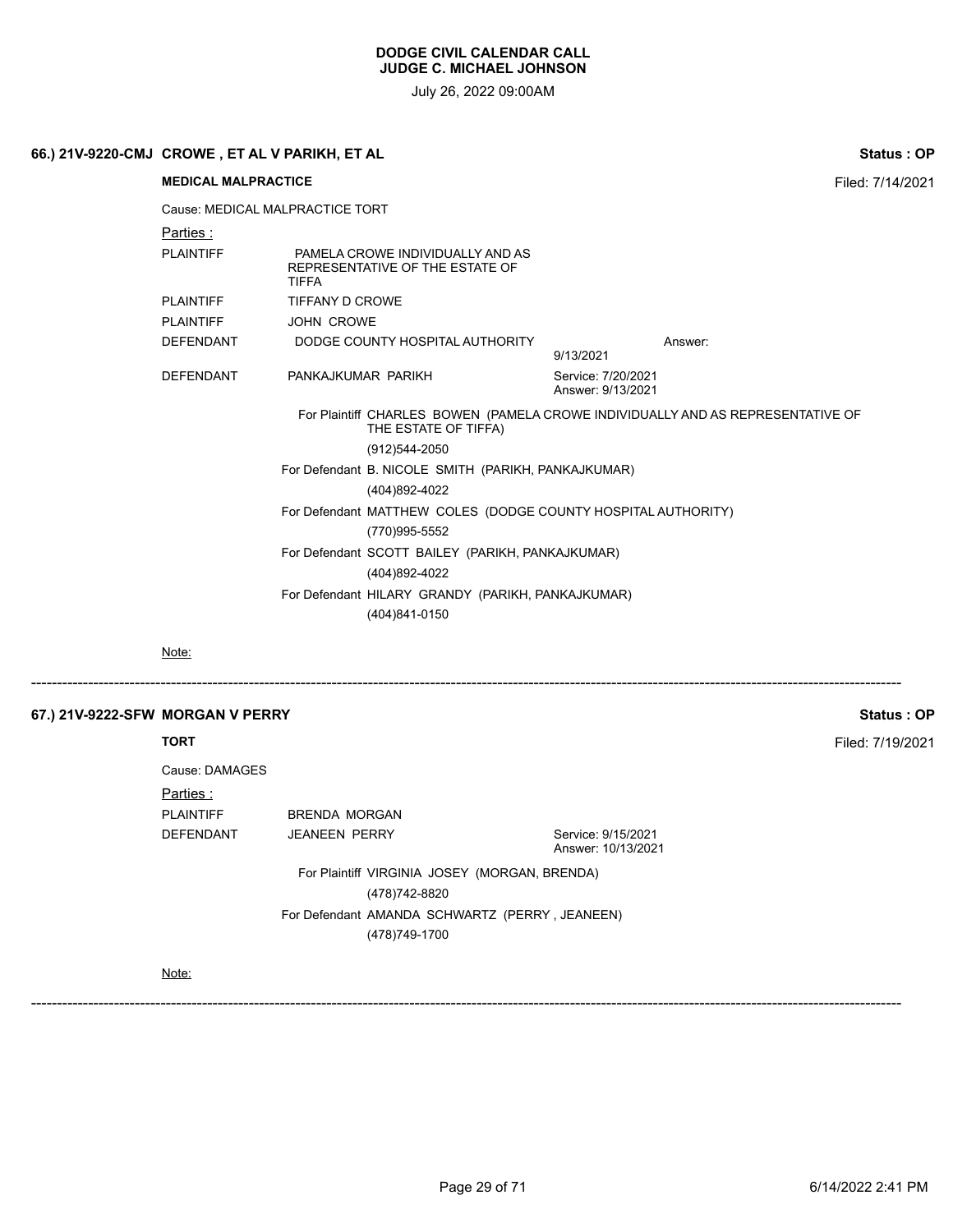July 26, 2022 09:00AM

# **68.) 21V-9223-CMJ TAYLOR V MORALES, ET AL Status : OP**

**OTHER GENERAL CIVIL Filed:** 7/19/2021 Cause: PET FOR TRUSTEE Parties : PLAINTIFF JAN M TAYLOR DEFENDANT ANGIE Y MORALES DEFENDANT KHALIL HENLEY DEFENDANT SCOTTY E WEBB JR. DEFENDANT CHRISTOPHER S MIREE DEFENDANT RHONDA J DWOZAN DEFENDANT GLORIA J SOUTHERLAND DEFENDANT RAYMOND T PEAVY For Plaintiff ALEXANDER HART (TAYLOR, JAN M) (229)888-6872 Note:

# ------------------------------------------------------------------------------------------------------------------------------------------------------------------------ **69.) 21V-9227-SFW HOBBY VS GRIFFIS Status : OP CONTEMPT - CHILD SUPPORT** FILED **FILED SUPPORT** Cause: CONTEMPT Parties : PLAINTIFF RONDA E HOBBY - Pro Se File DEFENDANT MARK GRIFFIS Answer: 9/17/2021 For Plaintiff RONDA HOBBY (HOBBY, RONDA E) (706)206-6273 For Defendant JEFF S BANKS () (478)37-4188 Note: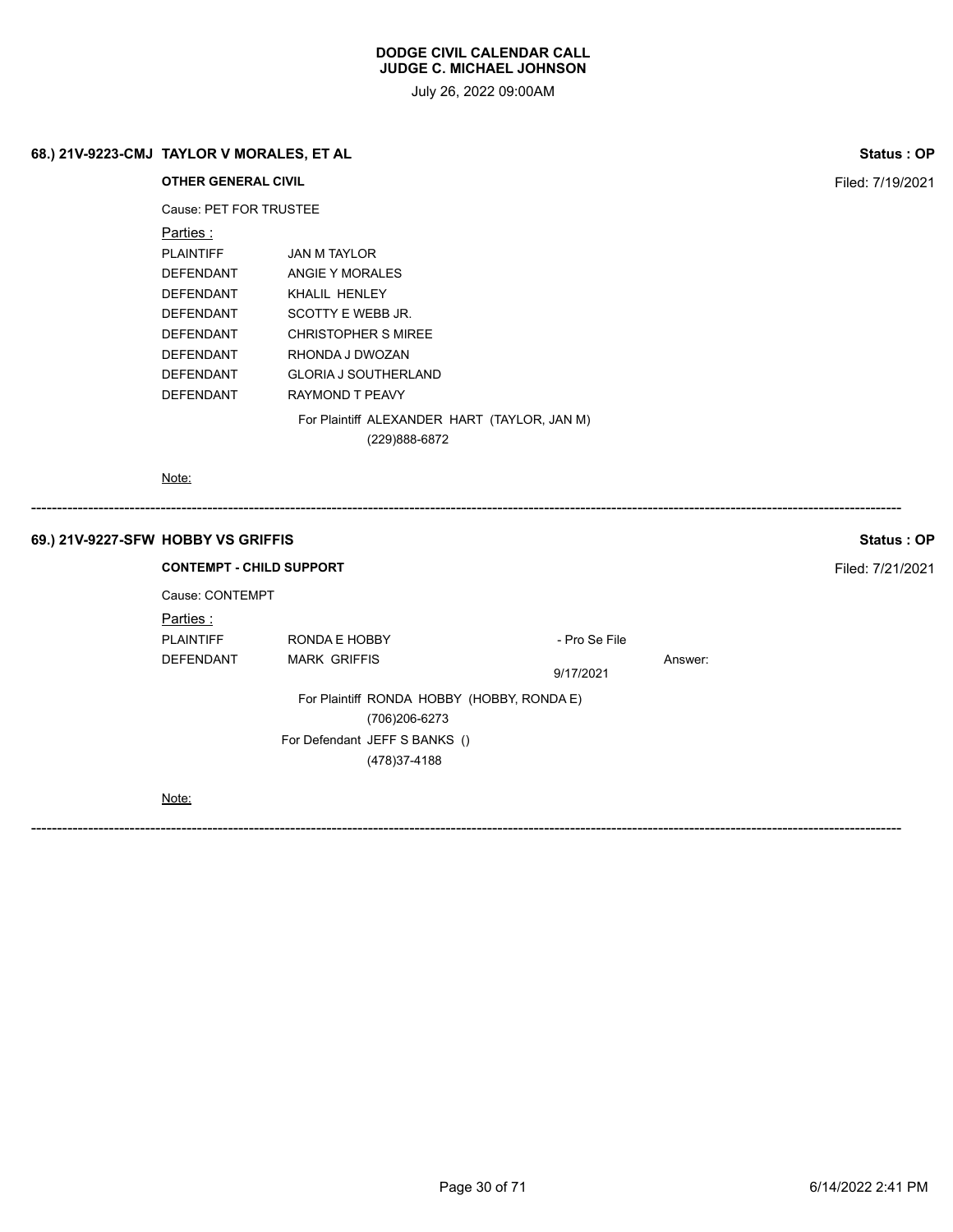July 26, 2022 09:00AM

# **70.) 21V-9237-SFW JOHNSON-HATTEN V OXLEY, ET AL Status : OP**

| <b>TORT</b>      |                                                                      |                                         |         | Filed: 7/28/2021 |
|------------------|----------------------------------------------------------------------|-----------------------------------------|---------|------------------|
| Cause:           |                                                                      |                                         |         |                  |
| Parties :        |                                                                      |                                         |         |                  |
| <b>PLAINTIFF</b> | TONYA JOHNSON-HATTEN                                                 |                                         |         |                  |
| <b>DEFENDANT</b> | <b>BRENT C OXLEY</b>                                                 | Service: 8/20/2021<br>Answer: 9/24/2021 |         |                  |
| <b>DEFENDANT</b> | PROGRESSIVE MOUNTAIN INSURANCE<br><b>COMPANY</b>                     | 9/24/2021                               | Answer: |                  |
| <b>DEFENDANT</b> | JOHN DOES                                                            |                                         |         |                  |
| <b>DEFENDANT</b> | ABC CORPORATION                                                      |                                         |         |                  |
|                  | For Plaintiff JON HAWK SR. (JOHNSON-HATTEN, TONYA)<br>(478) 583-6304 |                                         |         |                  |
|                  | For Defendant DAVID NELSON (OXLEY, BRENT C)                          |                                         |         |                  |
|                  | (478) 745-1181                                                       |                                         |         |                  |
|                  | For Defendant BEATRICE HANCOCK (OXLEY, BRENT C)                      |                                         |         |                  |
|                  | (478) 745-1181                                                       |                                         |         |                  |
|                  |                                                                      |                                         |         |                  |

Note:

**71.) 21V-9239-HCK ROSS V OXLEY, ET AL Status : OP**

**TORT** Filed: 7/28/2021

Cause:

| <u>Parties :</u> |                      |                                                              |                                         |         |
|------------------|----------------------|--------------------------------------------------------------|-----------------------------------------|---------|
| PLAINTIFF        | TIFFANY ROSS         |                                                              |                                         |         |
| DEFENDANT        | <b>BRENT C OXLEY</b> |                                                              | Service: 9/10/2021<br>Answer: 9/14/2021 |         |
| DEFENDANT        | <b>COMPANY</b>       | PROGRESSIVE MOUNTAIN INSURANCE                               | 9/14/2021                               | Answer: |
| DEFENDANT        | JOHN DOES            |                                                              |                                         |         |
| DEFENDANT        | ABC CORPORATION      |                                                              |                                         |         |
|                  |                      | For Plaintiff JON HAWK SR. (ROSS, TIFFANY)<br>(478) 583-6304 |                                         |         |
|                  |                      | For Defendant DAVID NELSON (OXLEY, BRENT C)                  |                                         |         |
|                  |                      | (478) 745-1181                                               |                                         |         |
|                  |                      | For Defendant BEATRICE HANCOCK (OXLEY, BRENT C)              |                                         |         |
|                  |                      | (478) 745-1181                                               |                                         |         |

------------------------------------------------------------------------------------------------------------------------------------------------------------------------

Note: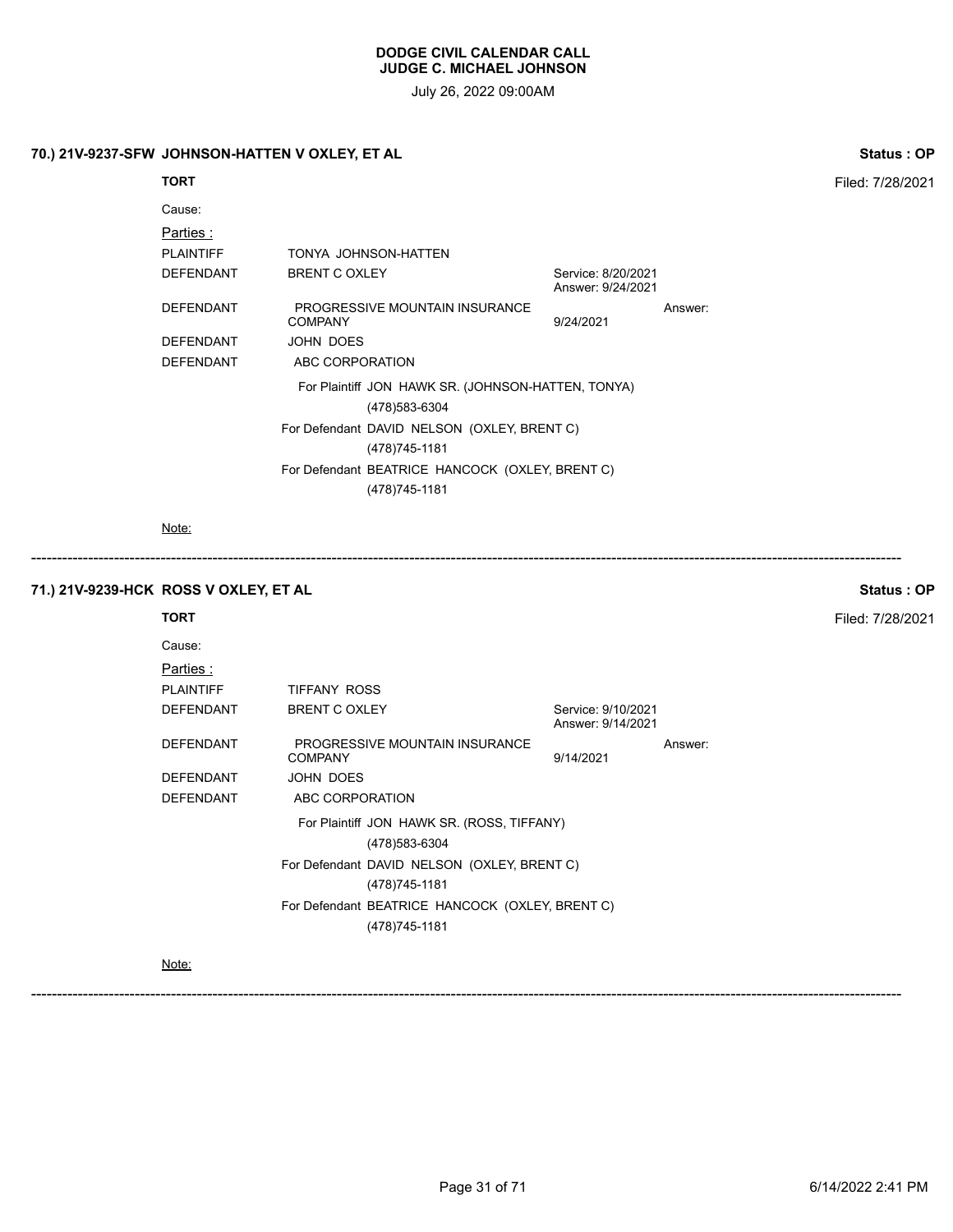| <b>Status: OP</b> |                                                       |                                                                |                               | 72.) 21V-9256-CMJ HARRELL VS POWELL   |  |  |  |
|-------------------|-------------------------------------------------------|----------------------------------------------------------------|-------------------------------|---------------------------------------|--|--|--|
| Filed: 8/17/2021  |                                                       |                                                                | PATERNITY/LEGITIMATION        |                                       |  |  |  |
|                   |                                                       |                                                                | Cause: LEGITIMATION           |                                       |  |  |  |
|                   |                                                       | <u>Parties :</u>                                               |                               |                                       |  |  |  |
|                   | - Pro Se File                                         | ROEL J HARRELL                                                 | <b>PLAINTIFF</b>              |                                       |  |  |  |
|                   | Service: 8/23/2021<br>Answer: 2/10/2022 - Pro Se File | <b>OLETHIA POWELL</b>                                          | DEFENDANT                     |                                       |  |  |  |
|                   |                                                       | For Defendant SARAH RIEDEL (POWELL, OLETHIA)<br>(478) 254-3230 |                               |                                       |  |  |  |
|                   |                                                       |                                                                | Note:                         |                                       |  |  |  |
| Status: OP        |                                                       |                                                                |                               | 73.) 21V-9259-CMJ CROCKER V LEWIS     |  |  |  |
| Filed: 8/19/2021  |                                                       |                                                                | <b>PATERNITY/LEGITIMATION</b> |                                       |  |  |  |
|                   |                                                       |                                                                | Cause: LEGITIMATION           |                                       |  |  |  |
|                   |                                                       |                                                                | <u>Parties :</u>              |                                       |  |  |  |
|                   |                                                       | ARMANTI CROCKER                                                | <b>PLAINTIFF</b>              |                                       |  |  |  |
|                   | Service: 8/24/2021                                    | SHARDAE LEWIS                                                  | <b>DEFENDANT</b>              |                                       |  |  |  |
|                   |                                                       | For Plaintiff SARAH RIEDEL (CROCKER, ARMANTI)                  |                               |                                       |  |  |  |
|                   |                                                       | (478) 254-3230                                                 |                               |                                       |  |  |  |
|                   |                                                       | For Defendant JOHN HARRINGTON (LEWIS, SHARDAE)                 |                               |                                       |  |  |  |
|                   |                                                       | (478) 374-3488                                                 |                               |                                       |  |  |  |
|                   |                                                       |                                                                | Note:                         |                                       |  |  |  |
|                   |                                                       |                                                                |                               |                                       |  |  |  |
|                   |                                                       |                                                                | Note:                         |                                       |  |  |  |
| Status: OP        |                                                       |                                                                |                               | 74.) 21V-9262-CMJ EDWARDS V MANGINSAY |  |  |  |
| Filed: 8/24/2021  |                                                       |                                                                | <b>DIVORCE ANNULMENT</b>      |                                       |  |  |  |
|                   |                                                       |                                                                | Cause:                        |                                       |  |  |  |
|                   |                                                       |                                                                | Parties:                      |                                       |  |  |  |
|                   |                                                       | NICHOLAS EDWARDS                                               | PLAINTIFF                     |                                       |  |  |  |
|                   | Service: 9/16/2021<br>Answer: 10/19/2021              | SHANA MANGINSAY                                                | DEFENDANT                     |                                       |  |  |  |
|                   |                                                       | For Plaintiff C. LEE CANNON, JR. (EDWARDS, NICHOLAS)           |                               |                                       |  |  |  |
|                   |                                                       |                                                                |                               |                                       |  |  |  |
|                   |                                                       | (229)868-6065<br>For Defendant TINA MADDOX (MANGINSAY, SHANA)  |                               |                                       |  |  |  |
|                   |                                                       | (912) 537-3025                                                 |                               |                                       |  |  |  |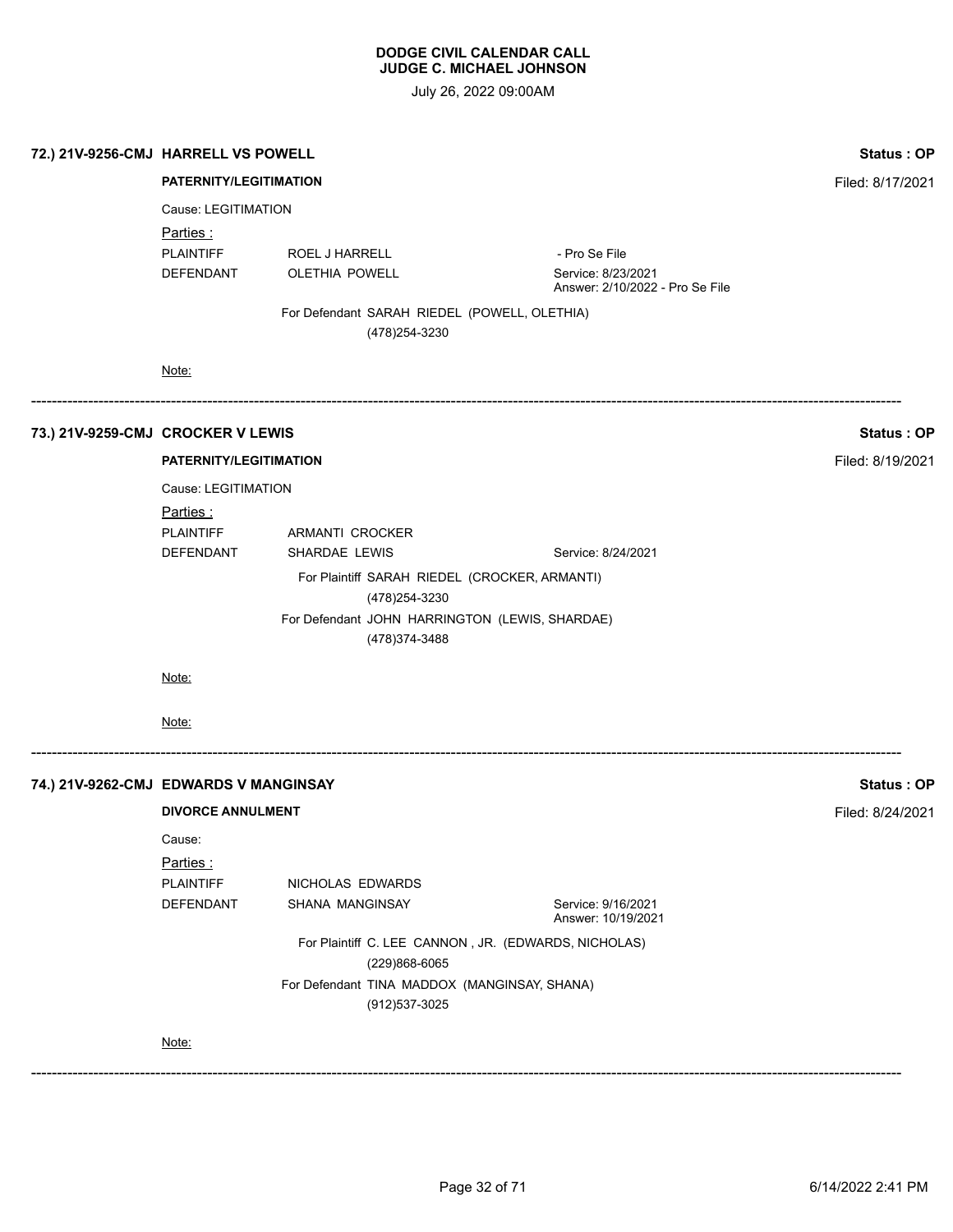| 75.) 21V-9263-HCK COLSON V HYATT                         |                               |                   |                                                                      |  |                                                                          | <b>Status: OP</b> |
|----------------------------------------------------------|-------------------------------|-------------------|----------------------------------------------------------------------|--|--------------------------------------------------------------------------|-------------------|
|                                                          | <b>TORT</b>                   |                   |                                                                      |  |                                                                          | Filed: 8/25/2021  |
|                                                          | Cause:<br>Parties :           |                   |                                                                      |  |                                                                          |                   |
|                                                          | <b>PLAINTIFF</b>              | DEBORAH COLSON    |                                                                      |  |                                                                          |                   |
|                                                          | DEFENDANT                     | DONALD GLEN HYATT |                                                                      |  | Service: 9/8/2021<br>Answer: 9/20/2021                                   |                   |
|                                                          |                               |                   | For Plaintiff C. BENJAMIN AVERY (COLSON, DEBORAH)<br>(404)888-9962   |  |                                                                          |                   |
|                                                          |                               |                   | For Defendant DANIEL PROUT JR. (HYATT, DONALD GLEN)<br>(770)953-1710 |  |                                                                          |                   |
|                                                          |                               |                   | For Defendant MEREDITH FLORIO (HYATT, DONALD GLEN)<br>(770)953-1710  |  |                                                                          |                   |
|                                                          | Note:                         |                   |                                                                      |  |                                                                          |                   |
| 76.) 21V-9264-SFW MIDLAND CREDIT MANAGEMENT, INC. V LOYD |                               |                   |                                                                      |  |                                                                          | <b>Status: OP</b> |
|                                                          | <b>CONTRACT ACCOUNT</b>       |                   |                                                                      |  |                                                                          | Filed: 8/26/2021  |
| Cause: CONTRACT                                          |                               |                   |                                                                      |  |                                                                          |                   |
|                                                          | <u>Parties :</u>              |                   |                                                                      |  |                                                                          |                   |
|                                                          | <b>PLAINTIFF</b><br>DEFENDANT | MICHAEL LOYD      | MIDLAND CREDIT MANAGEMENT, INC.                                      |  |                                                                          |                   |
|                                                          |                               |                   | (866)300-8750                                                        |  | For Plaintiff ASHLEY BOWMAN-DUMITRASCU (MIDLAND CREDIT MANAGEMENT, INC.) |                   |
|                                                          | Note:                         |                   |                                                                      |  |                                                                          |                   |
| 77.) 21V-9266-HCK JPMORGAN CHASE BANK, N.A. V DUNN       |                               |                   |                                                                      |  |                                                                          | Status: OP        |
|                                                          | <b>CONTRACT ACCOUNT</b>       |                   |                                                                      |  |                                                                          | Filed: 8/26/2021  |
|                                                          | Cause:                        |                   |                                                                      |  |                                                                          |                   |
|                                                          | Parties:                      |                   |                                                                      |  |                                                                          |                   |
|                                                          | <b>PLAINTIFF</b>              |                   | JPMORGAN CHASE BANK, N.A.                                            |  |                                                                          |                   |
|                                                          | <b>DEFENDANT</b>              | <b>REX DUNN</b>   |                                                                      |  | Service: 9/24/2021                                                       |                   |
|                                                          |                               |                   | (800)531-5490                                                        |  | For Plaintiff FLYNN LAVRAR (JPMORGAN CHASE BANK, N.A.)                   |                   |
|                                                          |                               |                   | (954) 735-4455                                                       |  | For Plaintiff NETHKEN KRYSTAL (JPMORGAN CHASE BANK, N.A.,)               |                   |
|                                                          | Note:                         |                   |                                                                      |  |                                                                          |                   |
|                                                          |                               |                   |                                                                      |  |                                                                          |                   |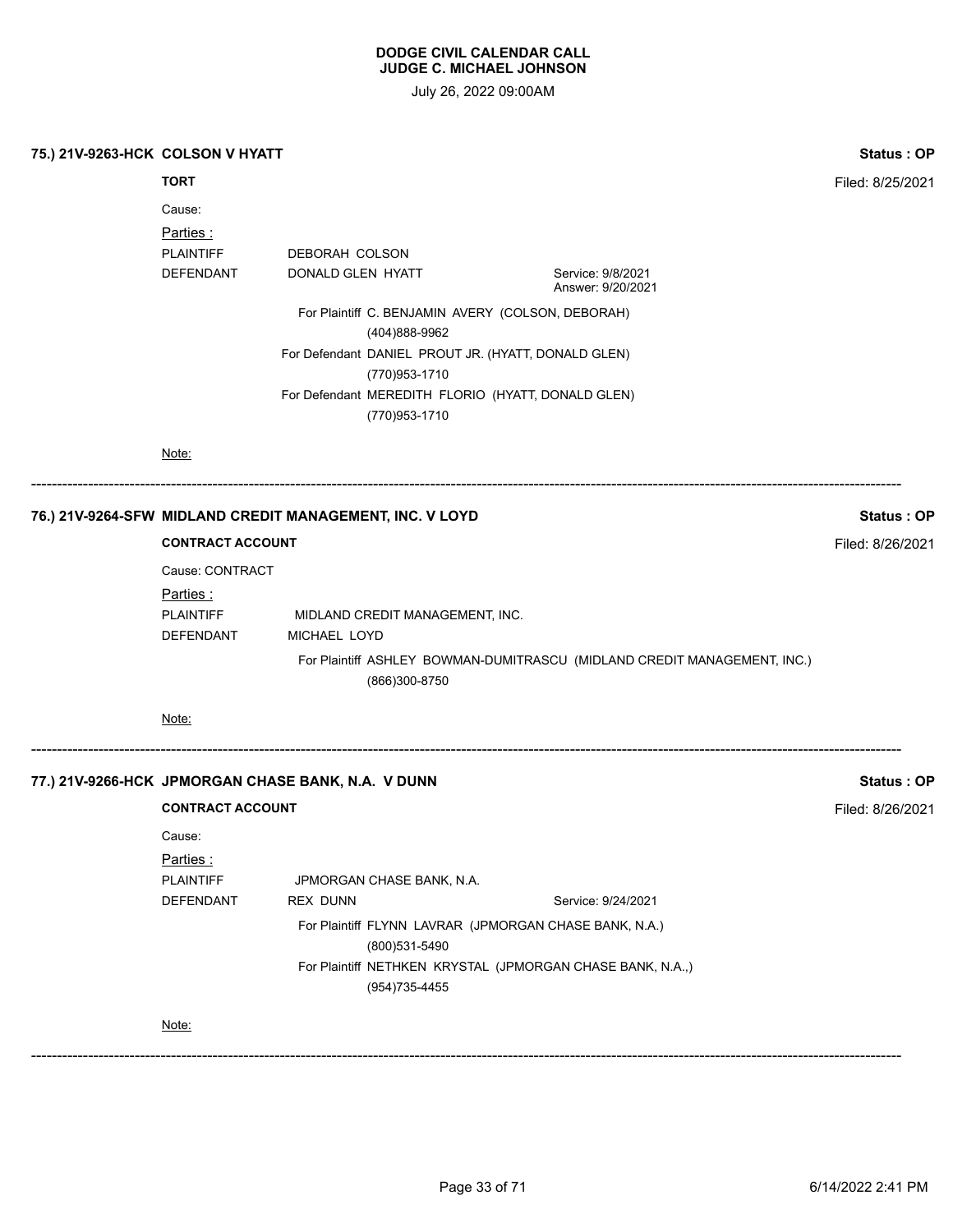| 78.) 21V-9273-SFW WIDENER V BERRYHILL, ET AL |                                                                  |                                                                                                                                                                                       |                                                                          | Status: OP        |
|----------------------------------------------|------------------------------------------------------------------|---------------------------------------------------------------------------------------------------------------------------------------------------------------------------------------|--------------------------------------------------------------------------|-------------------|
|                                              | <b>TORT</b>                                                      |                                                                                                                                                                                       |                                                                          | Filed: 9/9/2021   |
|                                              | Cause:<br>Parties:<br>PLAINTIFF<br>DEFENDANT<br>DEFENDANT        | RAYMOND WIDENER<br><b>JUDY BERRYHILL</b><br>SOUTHLAND MANAGEMENT<br>For Plaintiff JEFF BANKS (WIDENER, RAYMOND)<br>(678) 797-6364<br>For Defendant JOSEPH RAHIMI II (BERRYHILL, JUDY) |                                                                          |                   |
|                                              | Note:                                                            | (912)421-9988                                                                                                                                                                         |                                                                          |                   |
|                                              |                                                                  | 79.) 21V-9286-SFW WESTLAKE FINANCIAL SERVICES V HARRELL, ET AL                                                                                                                        |                                                                          | Status: OP        |
|                                              | <b>CONTRACT ACCOUNT</b>                                          |                                                                                                                                                                                       |                                                                          | Filed: 9/21/2021  |
|                                              | Cause:<br>Parties:<br><b>PLAINTIFF</b><br>DEFENDANT<br>DEFENDANT | WESTLAKE FINANCIAL SERVICES<br><b>JUSTIN HARRELL</b><br><b>INDIA N HARRELL</b><br>For Plaintiff DOUGLAS BROOKS (WESTLAKE FINANCIAL SERVICES)                                          | Service: 11/29/2021<br>Service: 11/29/2021                               |                   |
|                                              |                                                                  | (404)442-9101                                                                                                                                                                         |                                                                          |                   |
|                                              | Note:                                                            |                                                                                                                                                                                       |                                                                          |                   |
|                                              |                                                                  | 80.) 21V-9287-CMJ MIDLAND CREDIT MANAGEMENT, INC. V ALLEN                                                                                                                             |                                                                          | <b>Status: OP</b> |
|                                              | <b>CONTRACT ACCOUNT</b>                                          |                                                                                                                                                                                       |                                                                          | Filed: 9/23/2021  |
|                                              | Cause:<br>Parties:<br><b>PLAINTIFF</b><br>DEFENDANT              | MIDLAND CREDIT MANAGEMENT, INC.<br>MICHAEL ALLEN<br>(866)300-8750                                                                                                                     | For Plaintiff ASHLEY BOWMAN-DUMITRASCU (MIDLAND CREDIT MANAGEMENT, INC.) |                   |
|                                              | Note:                                                            |                                                                                                                                                                                       |                                                                          |                   |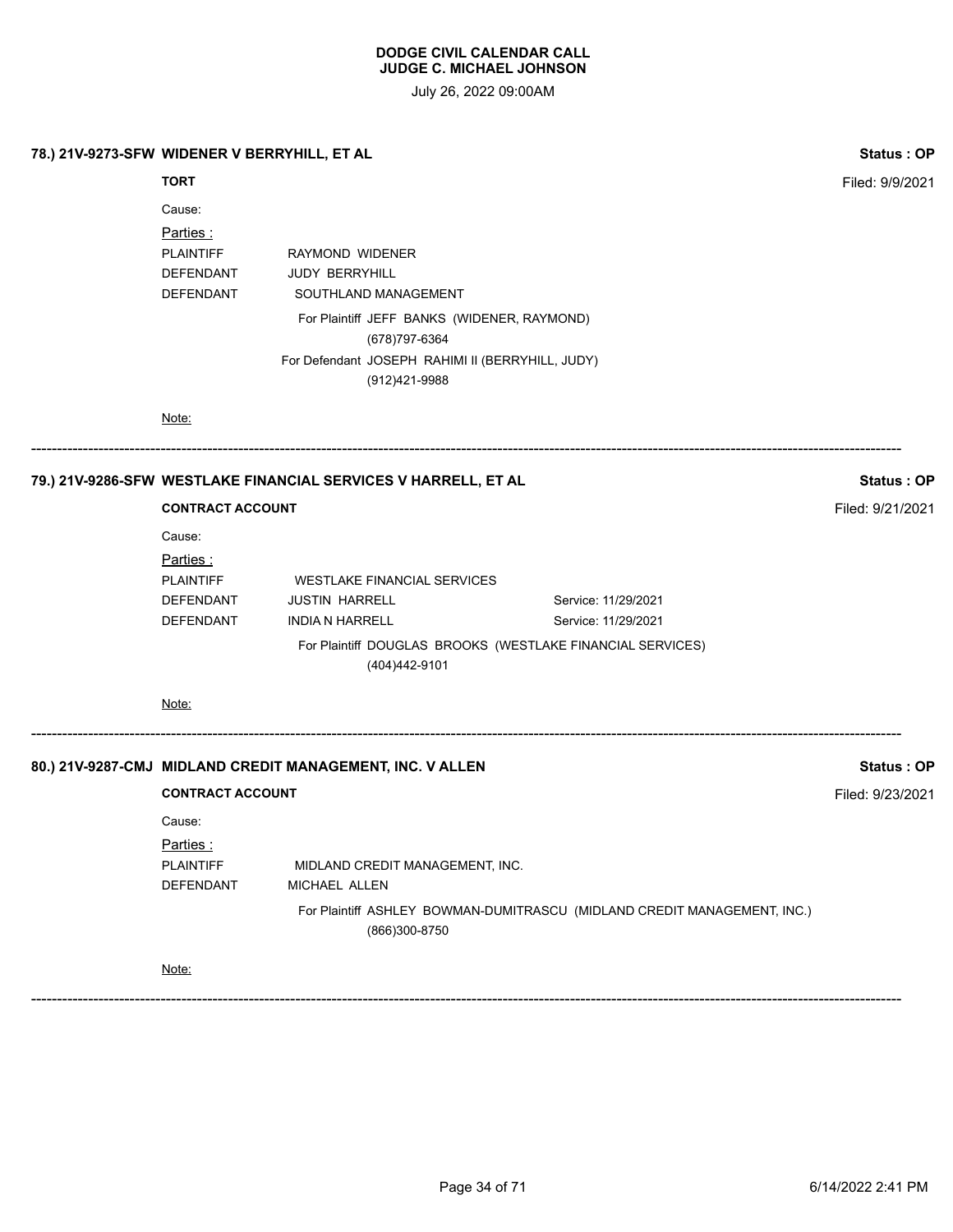July 26, 2022 09:00AM

|                                          | 81.) 21V-9288-HCK AMICA MUTUAL INSURANCE COMPANY A/S/O MARK JOHSTONO V GRAHAM |                                       |                                                                  |                                                                                   | <b>Status: OP</b> |
|------------------------------------------|-------------------------------------------------------------------------------|---------------------------------------|------------------------------------------------------------------|-----------------------------------------------------------------------------------|-------------------|
|                                          | <b>TORT</b>                                                                   |                                       |                                                                  |                                                                                   | Filed: 9/23/2021  |
|                                          | Cause:<br>Parties:<br><b>PLAINTIFF</b>                                        | S/O MARK JOHSTONO                     | AMICA MUTUAL INSURANCE COMPANY A/                                |                                                                                   |                   |
|                                          | DEFENDANT                                                                     |                                       | JORDAN BLAKE GRAHAM                                              | Service: 2/28/2022                                                                |                   |
|                                          |                                                                               |                                       | (770)929-8585                                                    | For Plaintiff RONALD PARNELL (AMICA MUTUAL INSURANCE COMPANY A/S/O MARK JOHSTONO) |                   |
|                                          | Note:                                                                         |                                       |                                                                  |                                                                                   |                   |
| 82.) 21V-9289-SFW DOLLAR V WALKER, ET AL |                                                                               |                                       |                                                                  |                                                                                   | <b>Status: OP</b> |
|                                          | <b>TORT</b>                                                                   |                                       |                                                                  |                                                                                   | Filed: 9/23/2021  |
|                                          | Cause: AUTOMOBILE TORT                                                        |                                       |                                                                  |                                                                                   |                   |
|                                          | <u>Parties:</u><br><b>PLAINTIFF</b><br><b>DEFENDANT</b>                       | <b>QUEEN DOLLAR</b><br>SAMMY J WALKER |                                                                  | Service: 10/23/2021<br>Answer: 12/17/2021                                         |                   |
|                                          | DEFENDANT                                                                     | DAVID S HOLDER                        |                                                                  | Service: 10/25/2021<br>Answer: 11/29/2021                                         |                   |
|                                          |                                                                               |                                       | For Plaintiff SAMUEL HART JR. (DOLLAR, QUEEN)<br>(478) 742-8441  |                                                                                   |                   |
|                                          |                                                                               |                                       | For Plaintiff DAVID DOZIER (DOLLAR, QUEEN)<br>(478) 742-8441     |                                                                                   |                   |
|                                          |                                                                               |                                       | (478) 745-2821                                                   | For Plaintiff EUGENE HATCHER JR. (AUTO-OWNERS INSURANCE COMPANY)                  |                   |
|                                          |                                                                               |                                       | (478) 749-4280                                                   | For Plaintiff D. YOUNG (GEORGIA FARM BUREAU MUTUAL INSURANCE COMPANY)             |                   |
|                                          |                                                                               |                                       | (478) 749-4280                                                   | For Defendant D. YOUNG (GEORGIA FARM BUREAU MUTUAL INSURANCE COMPANY)             |                   |
|                                          |                                                                               |                                       | (478)745-2821                                                    | For Defendant EUGENE HATCHER JR. (AUTO-OWNERS INSURANCE COMPANY)                  |                   |
|                                          |                                                                               |                                       | For Defendant WILLIAM NOLAND (HOLDER, DAVID S)<br>(478) 621-4980 |                                                                                   |                   |
|                                          |                                                                               |                                       | For Defendant JOHN SPURLIN (WALKER, SAMMY J)<br>(229)391-9106    |                                                                                   |                   |
|                                          | Note:                                                                         |                                       |                                                                  |                                                                                   |                   |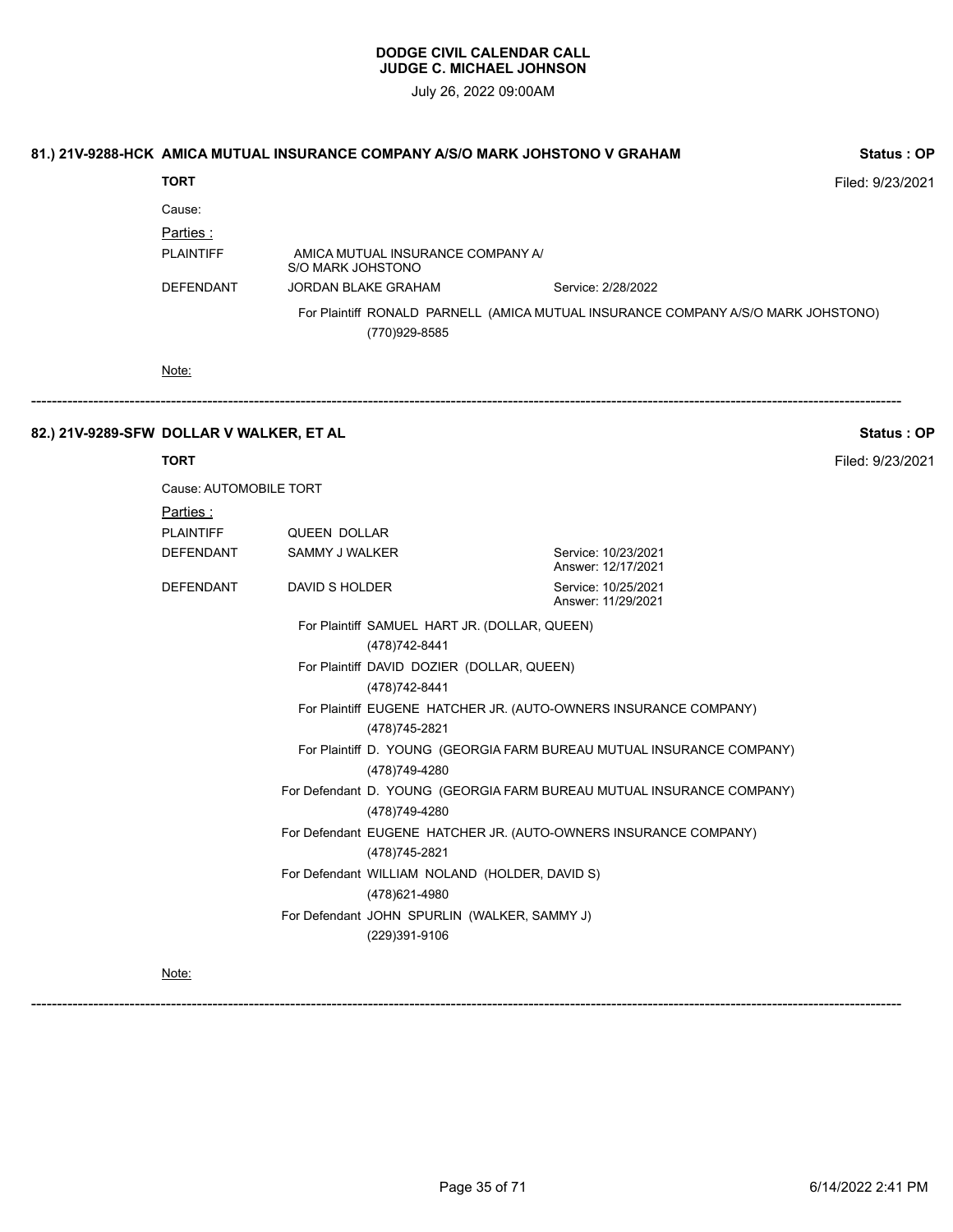July 26, 2022 09:00AM

| 83.) 21V-9295-HCK JONES V JONES |                                                              |                                                                                                                                                                              |  |            |                                                                          |                                       |
|---------------------------------|--------------------------------------------------------------|------------------------------------------------------------------------------------------------------------------------------------------------------------------------------|--|------------|--------------------------------------------------------------------------|---------------------------------------|
|                                 | <b>DIVORCE ANNULMENT</b>                                     |                                                                                                                                                                              |  |            |                                                                          | Filed: 9/30/2021                      |
|                                 | Cause: DIVORCE<br>Parties :<br><b>PLAINTIFF</b><br>DEFENDANT | RUSSELL E JONES SR.<br>ALYSSA D JONES<br>For Plaintiff SUSAN SHOOK (JONES, RUSSELL E SR.)<br>(912) 537-2666<br>For Defendant GERALD CARR (JONES, ALYSSA D)<br>(478) 743-4771 |  | 10/14/2021 | Answer:                                                                  |                                       |
|                                 | Note:                                                        |                                                                                                                                                                              |  |            |                                                                          |                                       |
| 84.) 21V-9296-CMJ PERRY V ROBY  |                                                              |                                                                                                                                                                              |  |            |                                                                          | <b>Status: OP</b>                     |
|                                 | <b>TORT</b>                                                  |                                                                                                                                                                              |  |            |                                                                          | Filed: 10/1/2021                      |
|                                 | Cause:                                                       |                                                                                                                                                                              |  |            |                                                                          |                                       |
|                                 | Parties:<br><b>PLAINTIFF</b><br>DEFENDANT                    | LEE PERRY<br><b>KEVIN D. ROBY</b><br>For Plaintiff SARAH RIEDEL (PERRY, LEE)                                                                                                 |  |            |                                                                          |                                       |
|                                 | Note:                                                        | (478) 254-3230                                                                                                                                                               |  |            |                                                                          |                                       |
|                                 | <b>CONTRACT ACCOUNT</b>                                      | 85.) 21V-9298-SFW MIDLAND CREDIT MANAGEMENT, INC. V FOWLER                                                                                                                   |  |            |                                                                          | <b>Status: OP</b><br>Filed: 10/6/2021 |
|                                 | Cause:                                                       |                                                                                                                                                                              |  |            |                                                                          |                                       |
|                                 | Parties :                                                    |                                                                                                                                                                              |  |            |                                                                          |                                       |
|                                 | <b>PLAINTIFF</b><br>DEFENDANT                                | MIDLAND CREDIT MANAGEMENT, INC.<br><b>BRIAN FOWLER</b>                                                                                                                       |  |            |                                                                          |                                       |
|                                 |                                                              | (866)300-8750                                                                                                                                                                |  |            | For Plaintiff ASHLEY BOWMAN-DUMITRASCU (MIDLAND CREDIT MANAGEMENT, INC.) |                                       |
|                                 | Note:                                                        |                                                                                                                                                                              |  |            |                                                                          |                                       |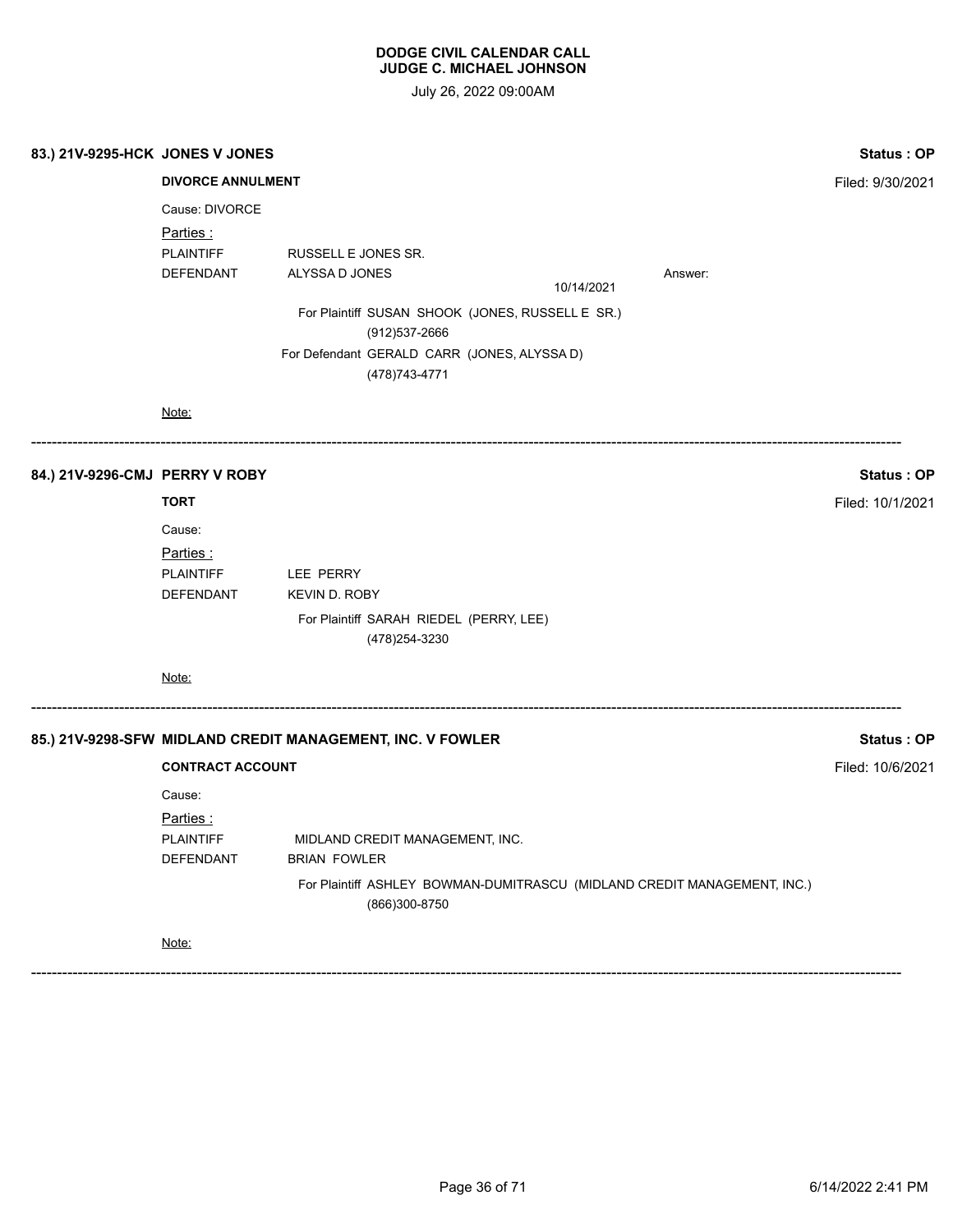July 26, 2022 09:00AM

| 86.) 21V-9301-CMJ SHEFFIELD VS SHEFFIELD |                          | <b>Status: OP</b>                                 |                  |         |                   |
|------------------------------------------|--------------------------|---------------------------------------------------|------------------|---------|-------------------|
|                                          | <b>DIVORCE ANNULMENT</b> |                                                   | Filed: 10/8/2021 |         |                   |
|                                          | Cause: DIVORCE           |                                                   |                  |         |                   |
|                                          | <u>Parties :</u>         |                                                   |                  |         |                   |
|                                          | <b>PLAINTIFF</b>         | CATHERINE SHEFFIELD                               | - Pro Se File    |         |                   |
|                                          | DEFENDANT                | THOMAS SHEFFIELD                                  | - Pro Se File    |         |                   |
|                                          | Note:                    |                                                   |                  |         |                   |
|                                          |                          | 87.) 21V-9302-CMJ HODGE VS WAYNE'S LAWN EQUIPMENT |                  |         | <b>Status: OP</b> |
|                                          | <b>CONTRACT ACCOUNT</b>  |                                                   | Filed: 10/8/2021 |         |                   |
|                                          | Cause:                   |                                                   |                  |         |                   |
|                                          | Parties:                 |                                                   |                  |         |                   |
|                                          |                          | PLAINTIFF OLIVER HODGE                            | - Pro Se File    |         |                   |
|                                          | DEFENDANT                | WAYNE'S LAWN EQUIPMENT CENTER - Pro Se File       |                  |         |                   |
|                                          | Note:                    |                                                   |                  |         |                   |
| 88.) 21V-9303-HCK MONTGOMERY V FRANKLIN  |                          |                                                   |                  |         | <b>Status: OP</b> |
|                                          | <b>MODIFICATIONS</b>     |                                                   |                  |         | Filed: 10/7/2021  |
|                                          | Cause:                   |                                                   |                  |         |                   |
|                                          | <u>Parties :</u>         |                                                   |                  |         |                   |
|                                          | <b>PLAINTIFF</b>         | <b>JASMINE MONTGOMERY</b>                         |                  |         |                   |
|                                          | DEFENDANT                | <b>DERRICK FRANKLIN</b>                           | 12/6/2021        | Answer: |                   |
|                                          |                          | For Plaintiff TERRI HERRON (MONTGOMERY, JASMINE)  |                  |         |                   |
|                                          |                          |                                                   |                  |         |                   |
|                                          |                          |                                                   |                  |         |                   |
|                                          | Note:                    |                                                   |                  |         |                   |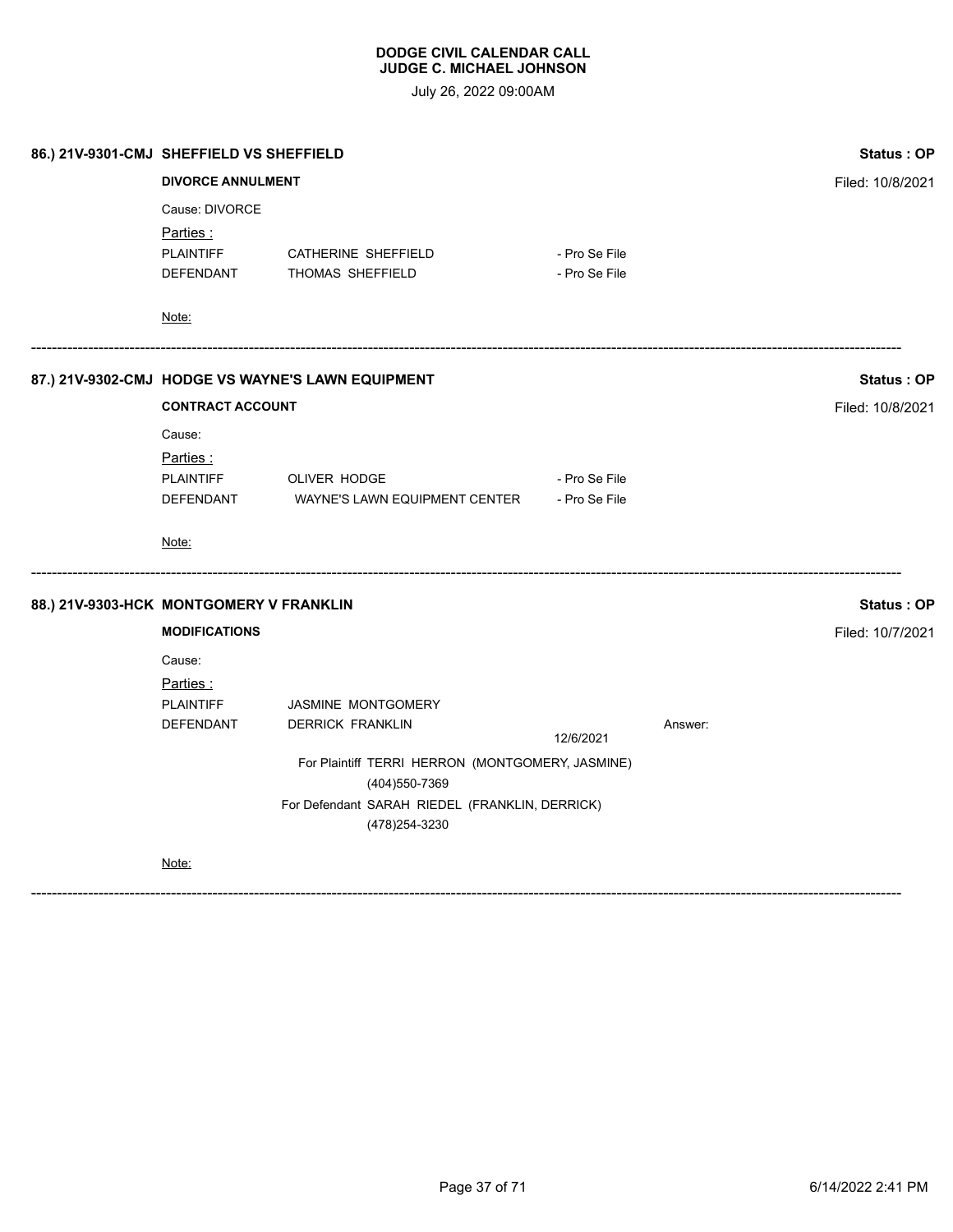July 26, 2022 09:00AM

| 89.) 21V-9304-SFW PERDOMO V MOORE | <b>Status: OP</b> |
|-----------------------------------|-------------------|
|                                   |                   |

| <b>TORT</b>                |                                                                           |                      | Filed: 10/12/2021 |
|----------------------------|---------------------------------------------------------------------------|----------------------|-------------------|
| Cause: AUTOMOBILE ACCIDENT |                                                                           |                      |                   |
| Parties :                  |                                                                           |                      |                   |
| <b>PLAINTIFF</b>           | EUGENE MANUEL PERDOMO II                                                  |                      |                   |
| <b>DEFENDANT</b>           | <b>TONJA MICHELLE MOORE</b>                                               | Answer:<br>12/6/2021 |                   |
|                            | For Plaintiff JEFFREY POWERS (PERDOMO, EUGENE M II)<br>(478) 738-8884     |                      |                   |
|                            | For Plaintiff DAN BULLARD IV (OWNERS INSURANCE COMPANY)<br>(478) 757-8500 |                      |                   |
|                            | For Plaintiff ERIN CORBETT (OWNERS INSURANCE COMPANY)<br>(478) 757-8500   |                      |                   |
|                            | For Defendant ERIN CORBETT (OWNERS INSURANCE COMPANY)<br>(478) 757-8500   |                      |                   |
|                            | For Defendant DAN BULLARD IV (OWNERS INSURANCE COMPANY)<br>(478) 757-8500 |                      |                   |
|                            | For Defendant WALLACE MILLER III (MOORE, TONJA M)                         |                      |                   |
|                            | (478) 474-4145                                                            |                      |                   |

Note:

# **90.) 21V-9305-CMJ JENKINS V YAWN, ET AL Status : OP**

**CONTEMPT/MODIFICATION/OTHER POST-JUDGMENT Filed: 10/14/2021** Cause: Parties : PLAINTIFF NICHOLAS JENKINS DEFENDANT CALE YAWN **Answer:** Answer: 1/16/2022 DEFENDANT RON O'DELL For Plaintiff MATTHEW PADGETT (JENKINS, NICHOLAS) (706)863-2255 For Defendant JEFF BANKS (YAWN, CALE) (678)797-6364

------------------------------------------------------------------------------------------------------------------------------------------------------------------------

------------------------------------------------------------------------------------------------------------------------------------------------------------------------

Note: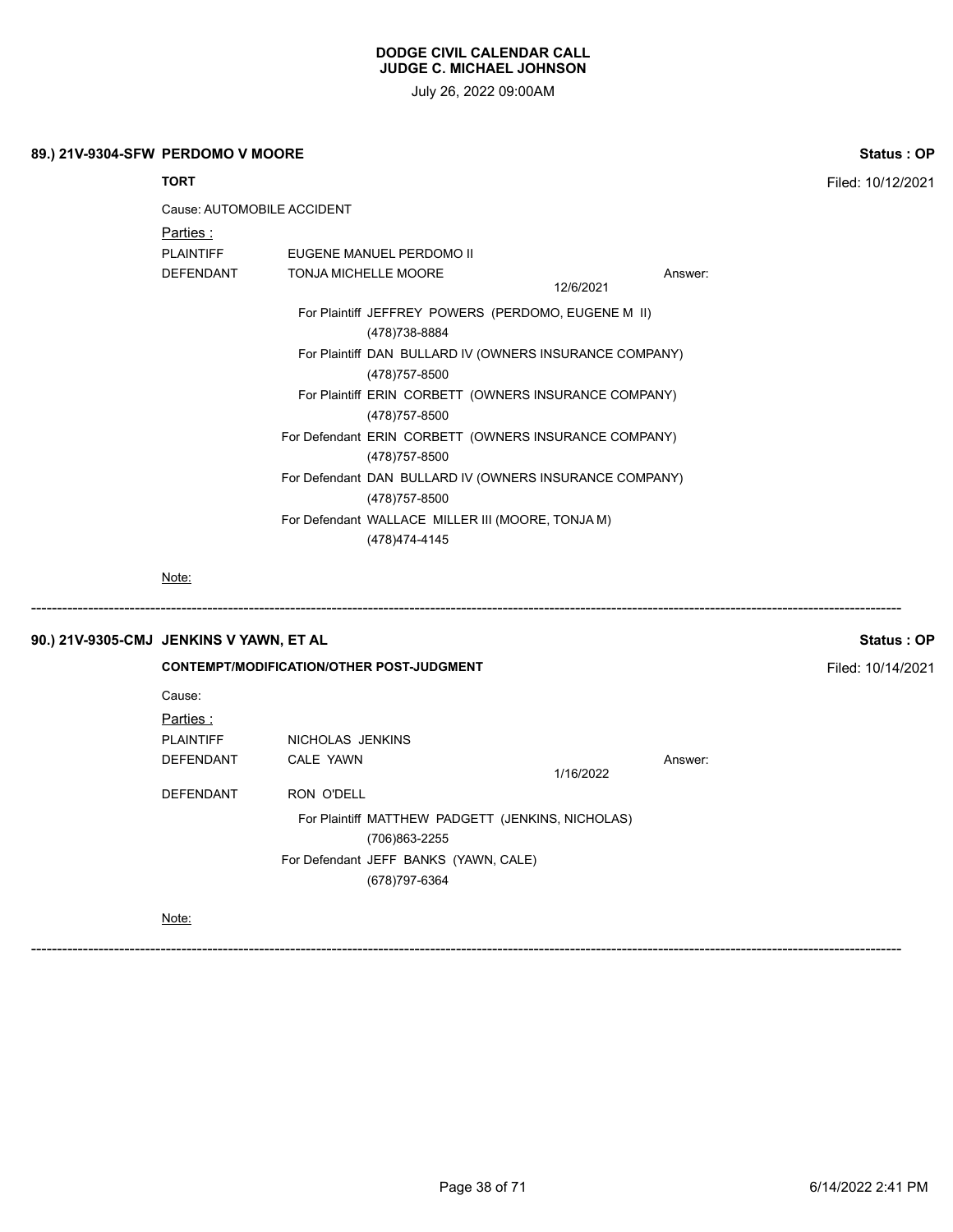| 91.) 21V-9309-HCK UNDERWOOD V MCCRANIE |                               |                                                                     |                                                                     | <b>Status: OP</b> |
|----------------------------------------|-------------------------------|---------------------------------------------------------------------|---------------------------------------------------------------------|-------------------|
|                                        | <b>MODIFICATIONS</b>          |                                                                     |                                                                     | Filed: 10/26/2021 |
|                                        | Cause:                        |                                                                     |                                                                     |                   |
|                                        | Parties:                      |                                                                     |                                                                     |                   |
|                                        | <b>PLAINTIFF</b>              | WESLEY UNDERWOOD                                                    |                                                                     |                   |
|                                        | DEFENDANT                     | <b>DIANA MCCRANIE</b>                                               | Service: 10/27/2021<br>Answer: 11/24/2021                           |                   |
|                                        |                               | For Plaintiff SARAH RIEDEL (UNDERWOOD, WESLEY)<br>(478) 254-3230    |                                                                     |                   |
|                                        |                               | For Defendant C. LEE CANNON, JR. (MCCRANIE, DIANA)<br>(229)868-6065 |                                                                     |                   |
|                                        | Note:                         |                                                                     |                                                                     |                   |
|                                        |                               | 92.) 21V-9311-CMJ SMITH V TRANS UNION LLC, ET AL                    |                                                                     | Status: OP        |
|                                        | <b>CONTRACT ACCOUNT</b>       | Filed: 11/1/2021                                                    |                                                                     |                   |
|                                        | Cause: DAMAGES                |                                                                     |                                                                     |                   |
|                                        | Parties:                      |                                                                     |                                                                     |                   |
|                                        | <b>PLAINTIFF</b>              | <b>DUSTIN SMITH</b>                                                 |                                                                     |                   |
|                                        | DEFENDANT                     | TRANS UNION LLC                                                     |                                                                     |                   |
|                                        | DEFENDANT                     | <b>EXPERIAN INFORMATION SOLUTIONS,</b><br>INC.                      |                                                                     |                   |
|                                        | DEFENDANT                     | CITIBANK, NA                                                        |                                                                     |                   |
|                                        |                               | For Plaintiff RONALD DANIELS (SMITH, DUSTIN DR.)                    |                                                                     |                   |
|                                        |                               | (478) 227-7331                                                      |                                                                     |                   |
|                                        |                               | (706) 724-0171                                                      | For Defendant MICHAEL LOEBL (EXPERIAN INFORMATION SOLUTIONS, INC.,) |                   |
|                                        | Note:                         |                                                                     |                                                                     |                   |
| 93.) 21V-9317-CMJ CHANCEY VS CHICK     |                               |                                                                     |                                                                     | <b>Status: OP</b> |
|                                        | <b>APPEALS/REVIEWS</b>        |                                                                     |                                                                     | Filed: 11/9/2021  |
|                                        | Cause: APPEAL FROM MAGISTRATE |                                                                     |                                                                     |                   |
|                                        | Parties:                      |                                                                     |                                                                     |                   |
|                                        | <b>PLAINTIFF</b>              | <b>ACHIA CHANCEY</b>                                                | - Pro Se File                                                       |                   |
|                                        | DEFENDANT                     | TIMOTHY CHICK JR                                                    | - Pro Se File                                                       |                   |
|                                        |                               | For Defendant SARAH RIEDEL (CHICK, TIMOTHY JR.)<br>(478) 254-3230   |                                                                     |                   |
|                                        | Note:                         |                                                                     |                                                                     |                   |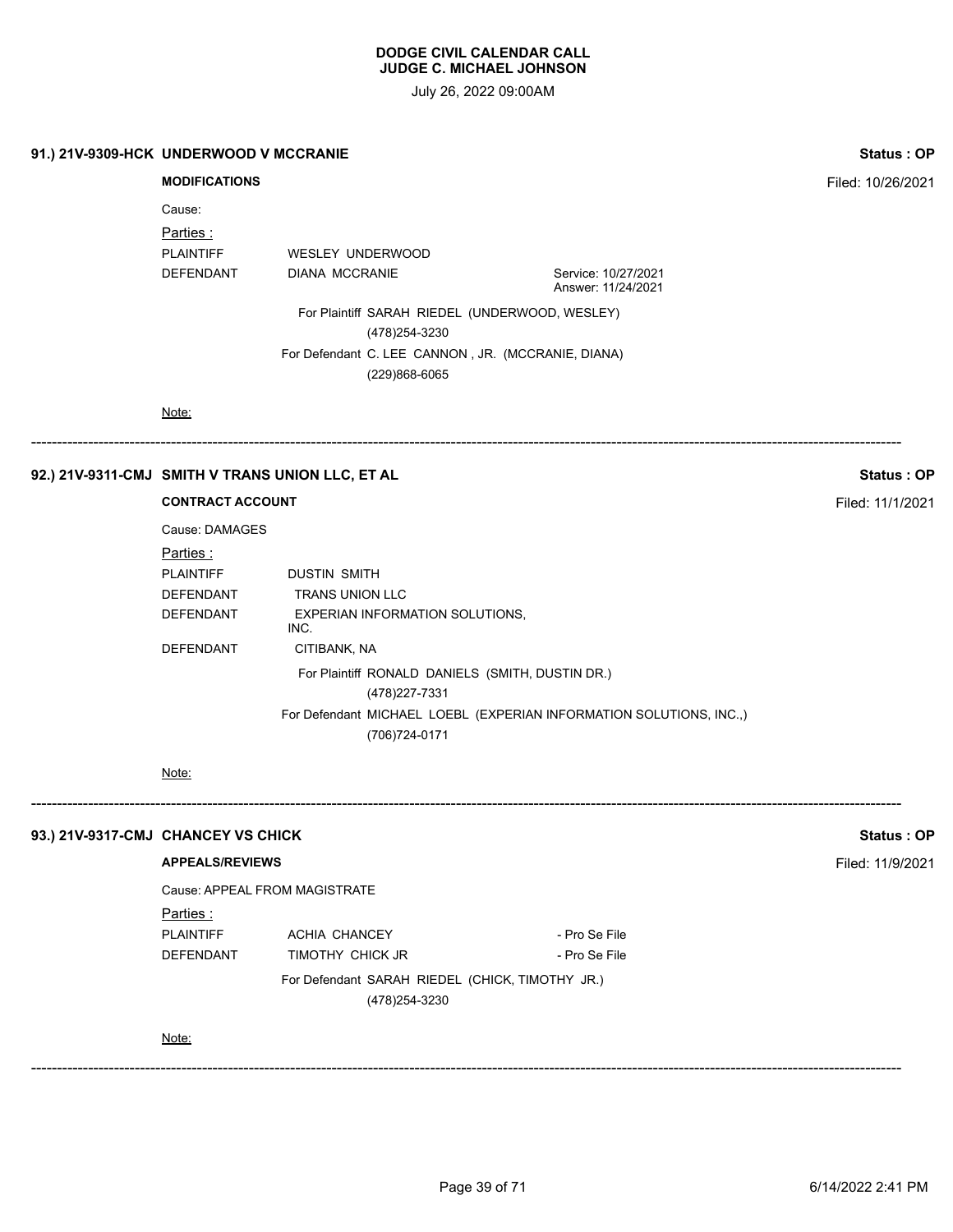July 26, 2022 09:00AM

| 94.) 21V-9318-HCK ROBINSON V ROBINSON |                                           |                                                                                            | <b>Status: OP</b> |  |  |  |
|---------------------------------------|-------------------------------------------|--------------------------------------------------------------------------------------------|-------------------|--|--|--|
|                                       | <b>DIVORCE ANNULMENT</b>                  |                                                                                            |                   |  |  |  |
|                                       | Cause: DIVORCE<br><u>Parties :</u>        |                                                                                            |                   |  |  |  |
|                                       | <b>PLAINTIFF</b><br>DEFENDANT             | <b>JESSICA ROGERS ROBINSON</b><br><b>BRADLEY WOODARD ROBINSON</b>                          |                   |  |  |  |
|                                       |                                           | For Plaintiff J. STANLEY SMITH (ROBINSON, JESSICA R)<br>(478) 304-1451                     |                   |  |  |  |
|                                       | Note:                                     |                                                                                            |                   |  |  |  |
|                                       |                                           | 95.) 21V-9319-SFW MIDLAND CREDIT MANAGEMENT, INC. V WHITE                                  | Status: OP        |  |  |  |
|                                       | <b>CONTRACT ACCOUNT</b>                   |                                                                                            | Filed: 11/10/2021 |  |  |  |
|                                       | Cause: ACCOUNT                            |                                                                                            |                   |  |  |  |
|                                       | Parties:<br><b>PLAINTIFF</b><br>DEFENDANT | MIDLAND CREDIT MANAGEMENT, INC.<br>JENNIFER WHITE                                          |                   |  |  |  |
|                                       |                                           | For Plaintiff ASHLEY BOWMAN-DUMITRASCU (MIDLAND CREDIT MANAGEMENT, INC.)<br>(866)300-8750  |                   |  |  |  |
|                                       | Note:                                     |                                                                                            |                   |  |  |  |
|                                       |                                           | 96.) 21V-9327-HCK US AUTO CREDIT PURCHASING CENTER, LLC V ATKINSON                         | Status: OP        |  |  |  |
|                                       | <b>CONTRACT ACCOUNT</b>                   |                                                                                            | Filed: 11/23/2021 |  |  |  |
|                                       | Cause: ACCOUNT                            |                                                                                            |                   |  |  |  |
|                                       | Parties:<br><b>PLAINTIFF</b>              | US AUTO CREDIT PURCHASING CENTER,<br><b>LLC</b>                                            |                   |  |  |  |
|                                       | DEFENDANT                                 | <b>TASHA ATKINSON</b><br>Service: 12/23/2021                                               |                   |  |  |  |
|                                       |                                           | For Plaintiff KRISTI WILLIAMS (US AUTO CREDIT PURCHASING CENTER, LLC)                      |                   |  |  |  |
|                                       |                                           | For Plaintiff CHRISTOPHER MARPLE (US AUTO CREDIT PURCHASING CENTER, LLC,)<br>(404)869-6900 |                   |  |  |  |
|                                       | Note:                                     |                                                                                            |                   |  |  |  |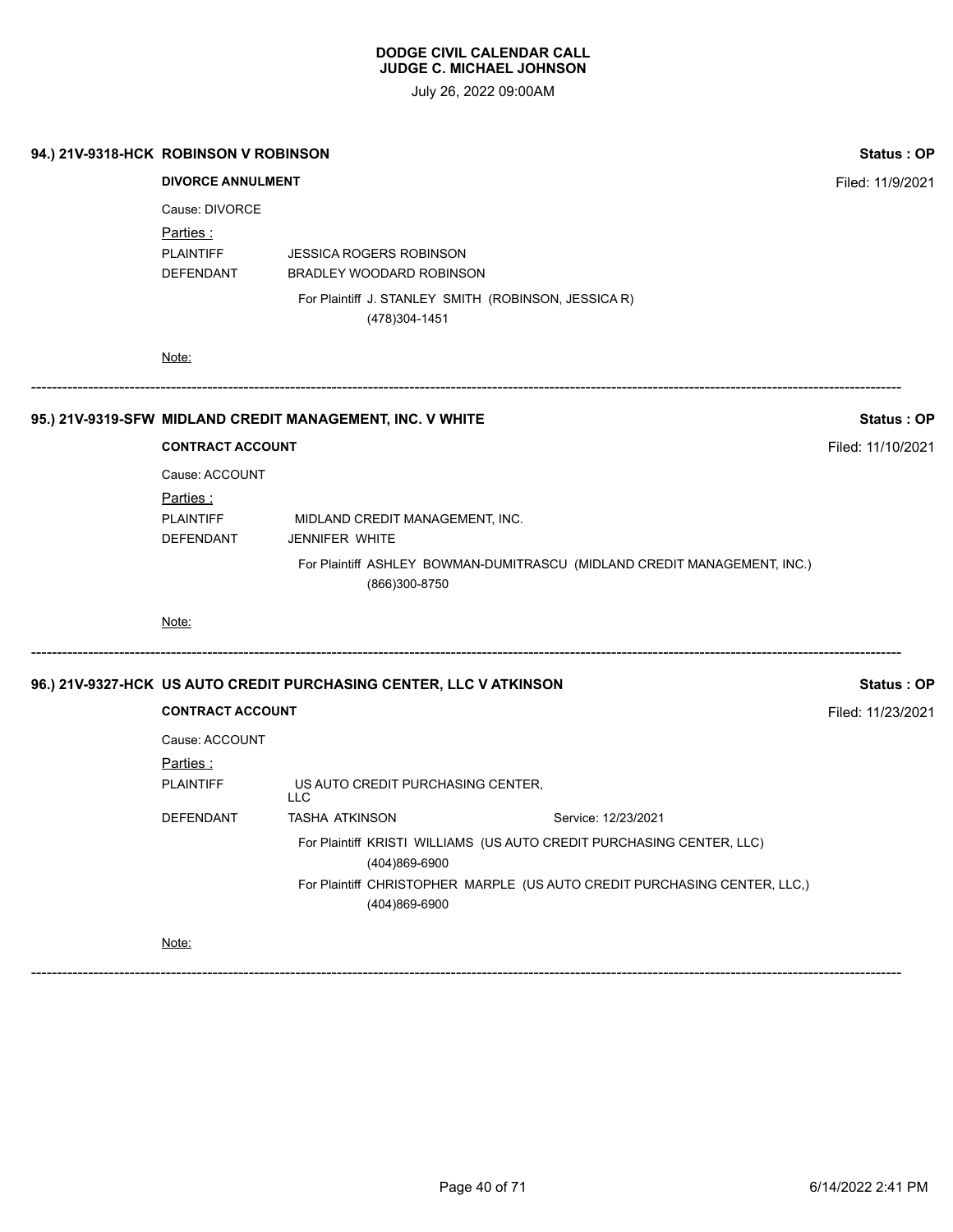July 26, 2022 09:00AM

# **97.) 21V-9330-HCK WALLACE, STOGNER , SHREVE VS HARRELL Status : OP**

# **APPEALS/REVIEWS** Filed: 11/30/2021 Cause: APPEAL FROM MAGISTRATE Parties : PLAINTIFF KEVIN P STOGNER PLAINTIFF KIMBERLY S SHREVE PLAINTIFF ADAM EHSAN AFIFI PLAINTIFF PAULA SUSAN WALLACE DEFENDANT LARRY HARRELL DEFENDANT JOANNE HARRELL For Defendant RONALD E. DANIELS ()

Note:

#### ------------------------------------------------------------------------------------------------------------------------------------------------------------------------

#### **98.) 21V-9333-HCK CORDON, ET AL V HAYNIE Status : OP**

#### **TORT** Filed: 12/2/2021

| Cause: AUTO ACCIDENT                                            |                                         |
|-----------------------------------------------------------------|-----------------------------------------|
|                                                                 |                                         |
| <b>SCARLEST E CORDON</b>                                        |                                         |
| <b>STEVEN CORDON</b>                                            |                                         |
| EDRAS M ARGUETA                                                 |                                         |
| CYNTHIA F. HAYNIE                                               | Service: 12/13/2021<br>Answer: 1/6/2022 |
| For Plaintiff JAMES MASSEY (CORDON, SCARLEST E)                 |                                         |
| (706)248-5244                                                   |                                         |
| For Defendant WENDY HEIMAN (HAYNIE, CYNTHIA F)<br>(770)989-5900 |                                         |
|                                                                 |                                         |

------------------------------------------------------------------------------------------------------------------------------------------------------------------------

------------------------------------------------------------------------------------------------------------------------------------------------------------------------

#### Note:

#### **99.) 21V-9334-SFW DRIVER V DRIVER Status : OP**

#### **DIVORCE ANNULMENT** Filed: 12/2/2021

Cause: DIVORCE

#### Parties :

PLAINTIFF CURTIS W DRIVER

DEFENDANT HEATHER DRIVER Service: 12/16/2021

For Plaintiff JOHN HARRINGTON (DRIVER, CURTIS W MR.)

(478)374-3488

#### Note: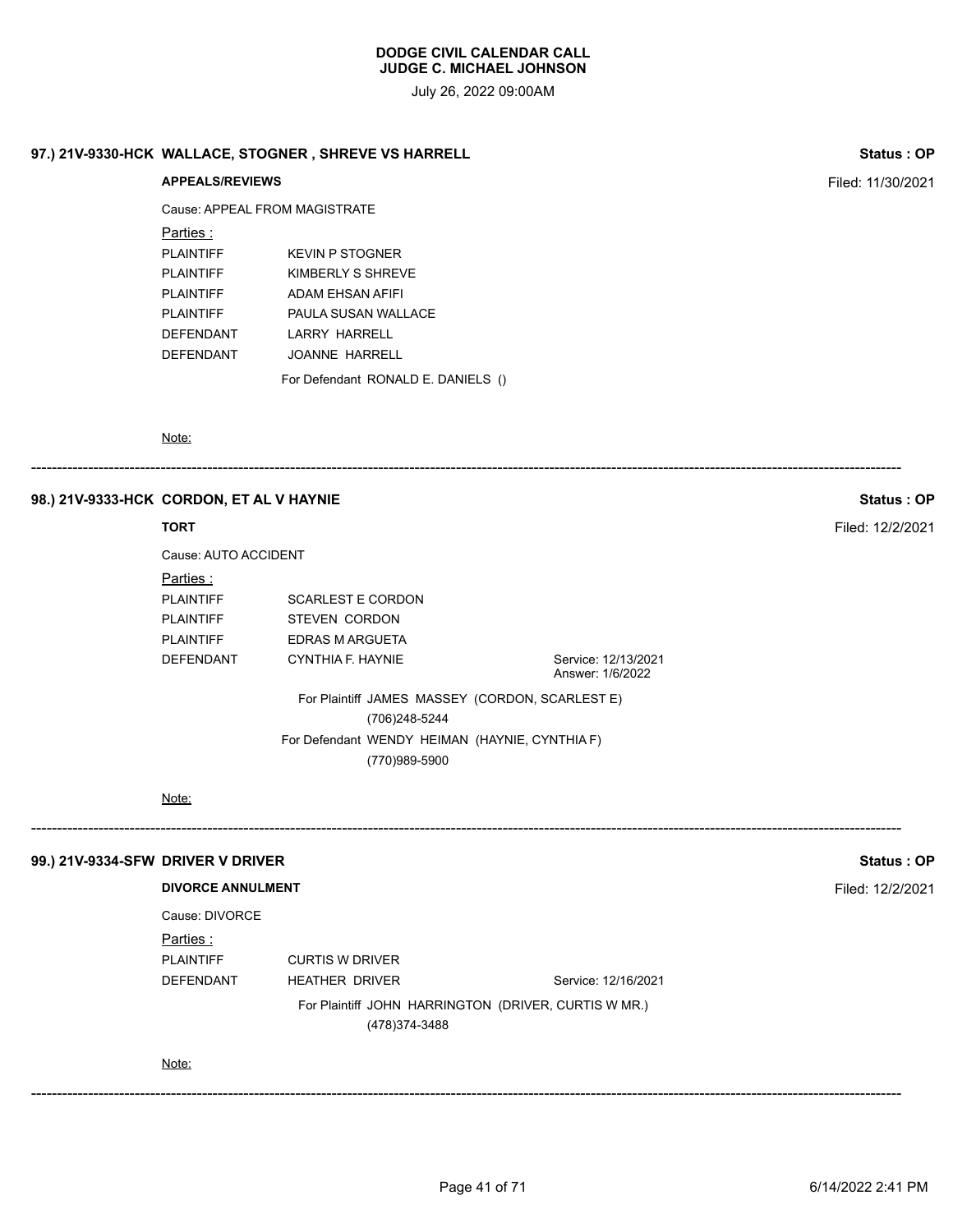|                                                                             | <b>Status: OP</b>            |                                                                                                                                                                                                                                                                      |                                           |  |  |
|-----------------------------------------------------------------------------|------------------------------|----------------------------------------------------------------------------------------------------------------------------------------------------------------------------------------------------------------------------------------------------------------------|-------------------------------------------|--|--|
|                                                                             |                              |                                                                                                                                                                                                                                                                      | Filed: 12/6/2021                          |  |  |
|                                                                             |                              |                                                                                                                                                                                                                                                                      |                                           |  |  |
| Parties:                                                                    |                              |                                                                                                                                                                                                                                                                      |                                           |  |  |
| <b>PLAINTIFF</b>                                                            | MARTHA ENRIQUEZ-OLIVERA      | - Pro Se File                                                                                                                                                                                                                                                        |                                           |  |  |
|                                                                             | TERATOL ZAVALA DIEGO         | - Pro Se File                                                                                                                                                                                                                                                        |                                           |  |  |
| Note:                                                                       |                              |                                                                                                                                                                                                                                                                      |                                           |  |  |
|                                                                             |                              |                                                                                                                                                                                                                                                                      | <b>Status: OP</b>                         |  |  |
|                                                                             |                              |                                                                                                                                                                                                                                                                      | Filed: 12/6/2021                          |  |  |
|                                                                             |                              |                                                                                                                                                                                                                                                                      |                                           |  |  |
|                                                                             |                              |                                                                                                                                                                                                                                                                      |                                           |  |  |
| <b>PLAINTIFF</b>                                                            | ONEMAIN FINANCIAL GROUP LLC  |                                                                                                                                                                                                                                                                      |                                           |  |  |
| DEFENDANT                                                                   | NICOLE M KNOBLOCK            |                                                                                                                                                                                                                                                                      |                                           |  |  |
| For Plaintiff CONNELL LOFTUS (ONEMAIN FINANCIAL GROUP LLC)<br>(703)361-5131 |                              |                                                                                                                                                                                                                                                                      |                                           |  |  |
| Note:                                                                       |                              |                                                                                                                                                                                                                                                                      |                                           |  |  |
|                                                                             |                              |                                                                                                                                                                                                                                                                      | <b>Status: OP</b>                         |  |  |
|                                                                             | Filed: 12/6/2021             |                                                                                                                                                                                                                                                                      |                                           |  |  |
| Cause: LEGITIMATION                                                         |                              |                                                                                                                                                                                                                                                                      |                                           |  |  |
|                                                                             |                              |                                                                                                                                                                                                                                                                      |                                           |  |  |
| <b>PLAINTIFF</b>                                                            | DAVID DOODY                  |                                                                                                                                                                                                                                                                      |                                           |  |  |
| DEFENDANT                                                                   | ELIZABETH MCLAUGHLIN         | Service: 12/28/2021<br>Answer: 2/9/2022                                                                                                                                                                                                                              |                                           |  |  |
|                                                                             |                              |                                                                                                                                                                                                                                                                      |                                           |  |  |
| For Defendant JOHN HARRINGTON (MCLAUGHLIN, ELIZABETH)<br>(478) 374-3488     |                              |                                                                                                                                                                                                                                                                      |                                           |  |  |
| Note:                                                                       |                              |                                                                                                                                                                                                                                                                      |                                           |  |  |
| Note:                                                                       |                              |                                                                                                                                                                                                                                                                      |                                           |  |  |
|                                                                             | <u>Parties :</u><br>Parties: | <b>ENRIQUEZ -OLIVERA VS DIEGO</b><br><b>FAMILY VIOLENCE</b><br>Cause: PROTECTIVE<br>DEFENDANT<br><b>ONEMAIN FINANCIAL GROUP LLC V KNOBLOCK</b><br><b>CONTRACT ACCOUNT</b><br>Cause: ACCOUNT<br><b>DOODY V MCLAUGHLIN</b><br>PATERNITY/LEGITIMATION<br>(478) 254-3230 | For Plaintiff SARAH RIEDEL (DOODY, DAVID) |  |  |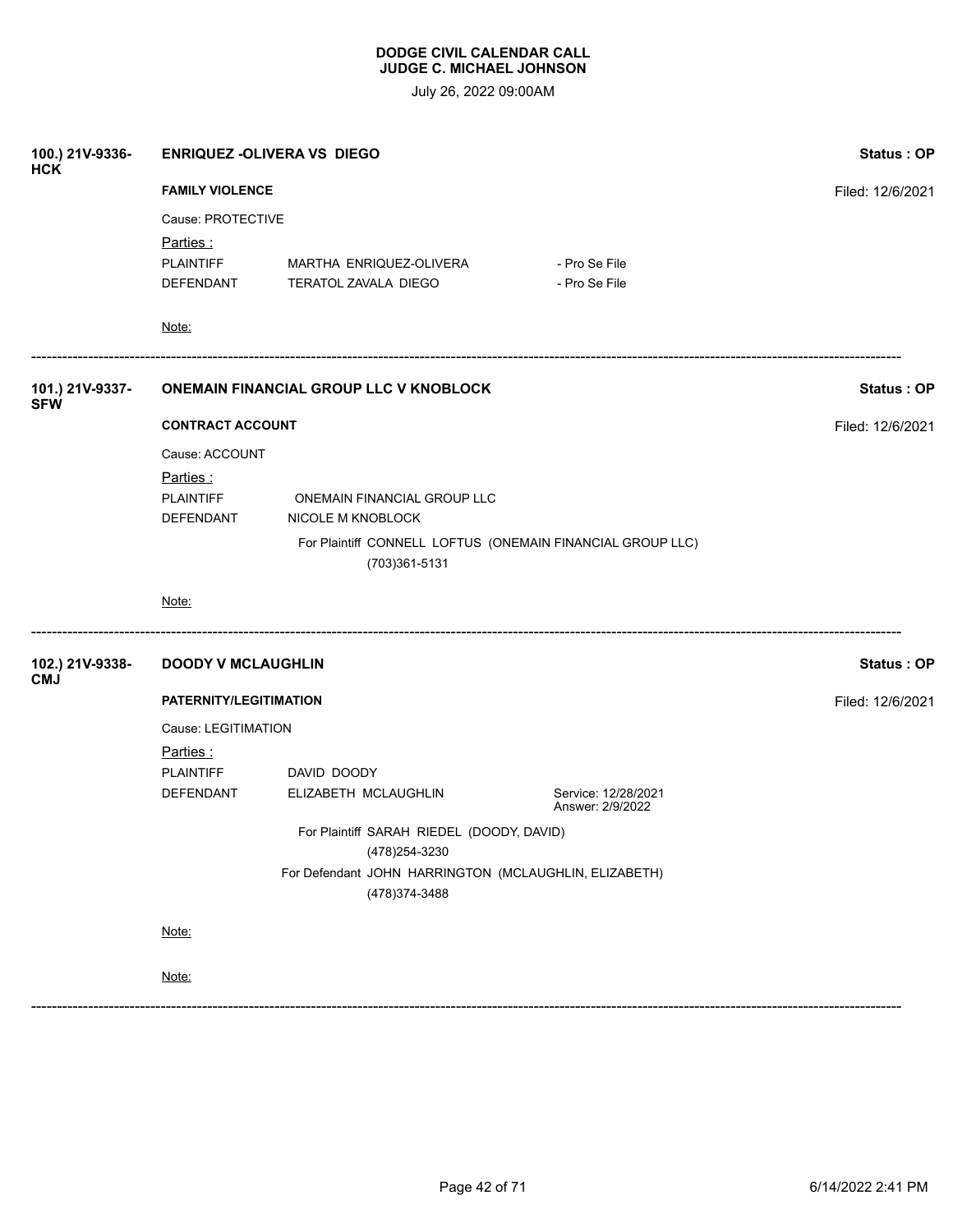July 26, 2022 09:00AM

| 103.) 21V-9341-<br><b>CMJ</b> | <b>CLARK VS OSUNA</b>         | Status: OP                                                    |                                                                          |                   |  |  |
|-------------------------------|-------------------------------|---------------------------------------------------------------|--------------------------------------------------------------------------|-------------------|--|--|
|                               |                               | <b>APPEALS/REVIEWS</b>                                        |                                                                          |                   |  |  |
|                               | Cause: DAMAGES                |                                                               |                                                                          |                   |  |  |
|                               | <u>Parties :</u>              |                                                               |                                                                          |                   |  |  |
|                               | <b>PLAINTIFF</b><br>DEFENDANT | <b>BRIANNA CLARK</b><br>CARLOS OSUNA                          | - Pro Se File<br>- Pro Se File                                           |                   |  |  |
|                               |                               |                                                               |                                                                          |                   |  |  |
|                               | Note:                         |                                                               |                                                                          |                   |  |  |
| 104.) 21V-9342-<br><b>HCK</b> |                               | GEORGIA FARM BUREAU MUTUAL INSURANCE COMPANY V DOLLAR, ET AL  |                                                                          | <b>Status: OP</b> |  |  |
|                               | <b>OTHER GENERAL CIVIL</b>    |                                                               |                                                                          | Filed: 12/21/2021 |  |  |
|                               | Cause: DECALTORY JUDGMENT     |                                                               |                                                                          |                   |  |  |
|                               | <u>Parties :</u>              |                                                               |                                                                          |                   |  |  |
|                               | <b>PLAINTIFF</b>              | <b>GEORGIA FARM BUREAU MUTUAL</b><br><b>INSURANCE COMPANY</b> |                                                                          |                   |  |  |
|                               | DEFENDANT                     | <b>QUEEN DOLLAR</b>                                           |                                                                          |                   |  |  |
|                               | DEFENDANT                     | DAVID S HOLDER                                                | Service: 1/3/2022                                                        |                   |  |  |
|                               | DEFENDANT                     | SAMMY J WALKER                                                | Service: 1/27/2022                                                       |                   |  |  |
|                               |                               | (478) 749-4280                                                | For Plaintiff D. YOUNG (GEORGIA FARM BUREAU MUTUAL INSURANCE COMPANY)    |                   |  |  |
|                               |                               | For Defendant SAMUEL HART (DOLLAR, QUEEN)<br>(478) 742-8441   |                                                                          |                   |  |  |
|                               | Note:                         |                                                               |                                                                          |                   |  |  |
| 105.) 21V-9343-<br><b>SFW</b> |                               | MIDLAND CREDIT MANAGEMENT, INC. V BROWN                       |                                                                          | <b>Status: OP</b> |  |  |
|                               |                               | <b>CONTRACT ACCOUNT</b>                                       |                                                                          |                   |  |  |
|                               | Cause: ACCOUNT                |                                                               |                                                                          |                   |  |  |
|                               | Parties:                      |                                                               |                                                                          |                   |  |  |
|                               | <b>PLAINTIFF</b>              | MIDLAND CREDIT MANAGEMENT, INC.                               |                                                                          |                   |  |  |
|                               | DEFENDANT                     | MAURICE BROWN                                                 |                                                                          |                   |  |  |
|                               |                               | (866)300-8750                                                 | For Plaintiff ASHLEY BOWMAN-DUMITRASCU (MIDLAND CREDIT MANAGEMENT, INC.) |                   |  |  |
|                               | Note:                         |                                                               |                                                                          |                   |  |  |
|                               |                               |                                                               |                                                                          |                   |  |  |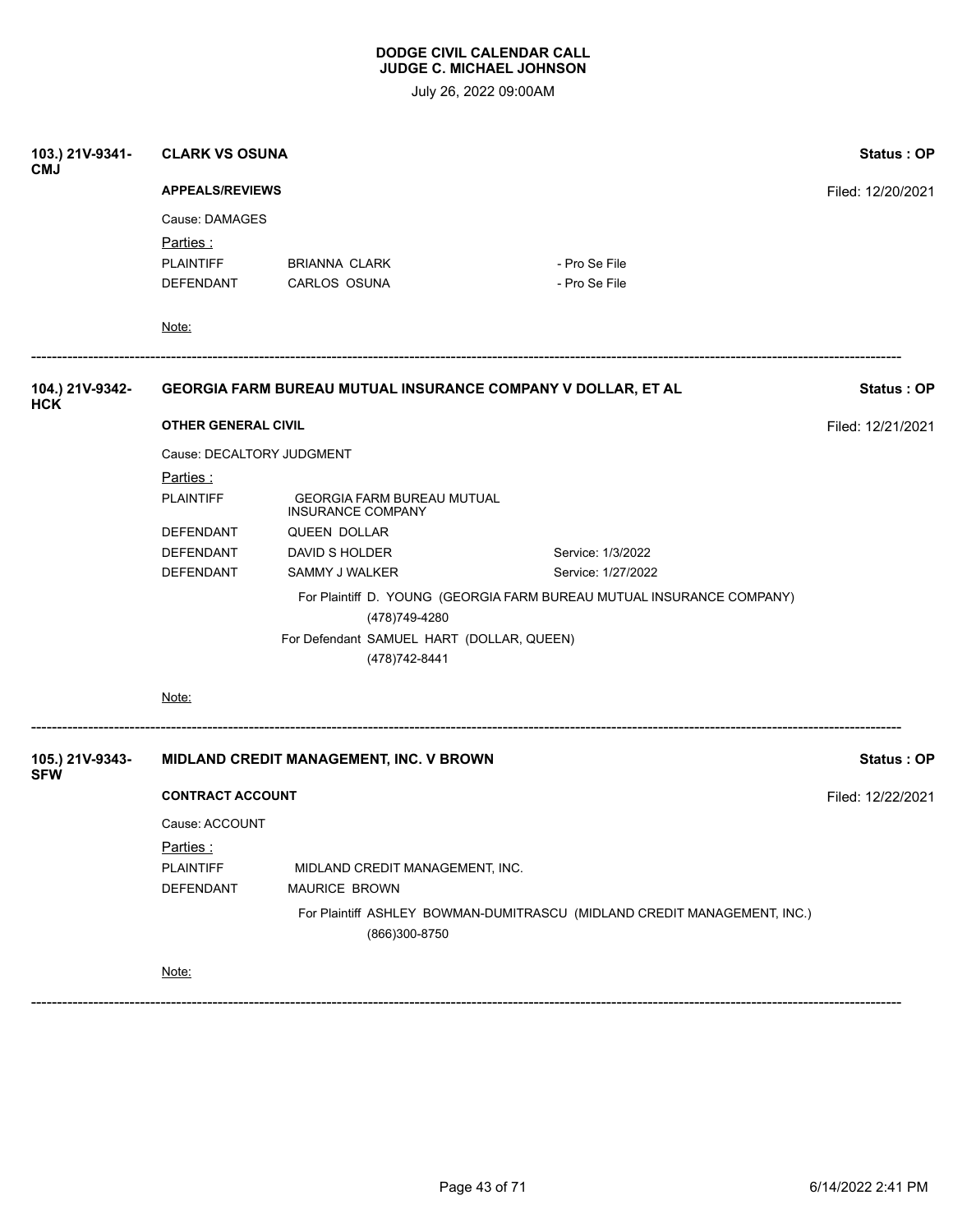July 26, 2022 09:00AM

| 106.) 21V-9344-<br><b>CMJ</b> | <b>GEORGE V PEACE</b>                          | <b>Status: OP</b>                                                  |                                         |                   |  |  |
|-------------------------------|------------------------------------------------|--------------------------------------------------------------------|-----------------------------------------|-------------------|--|--|
|                               | <b>MODIFICATION - CHILD CUSTODY/VISITATION</b> | Filed: 12/22/2021                                                  |                                         |                   |  |  |
|                               | Cause:                                         |                                                                    |                                         |                   |  |  |
|                               | Parties:                                       |                                                                    |                                         |                   |  |  |
|                               | <b>PLAINTIFF</b>                               | KATHERINE GEORGE                                                   |                                         |                   |  |  |
|                               | DEFENDANT                                      | <b>JAQUITA PEACE</b>                                               |                                         |                   |  |  |
|                               |                                                | For Plaintiff SARAH RIEDEL (GEORGE, KATHERINE)<br>(478) 254-3230   |                                         |                   |  |  |
|                               | Note:                                          |                                                                    |                                         |                   |  |  |
| 107.) 21V-9347-<br><b>CMJ</b> | <b>FLUELLEN VS MCLAUGHLIN</b>                  |                                                                    |                                         | <b>Status: OP</b> |  |  |
|                               | <b>FAMILY VIOLENCE</b>                         | Filed: 12/28/2021                                                  |                                         |                   |  |  |
|                               | Cause: PROTECTIVE                              |                                                                    |                                         |                   |  |  |
|                               | Parties:                                       |                                                                    |                                         |                   |  |  |
|                               | <b>PLAINTIFF</b>                               | MEKYELL FLUELLEN                                                   | - Pro Se File                           |                   |  |  |
|                               | DEFENDANT                                      | SKYLAR DANNYLEE MCLAUGHLIN                                         | Service: 12/29/2021 - Pro Se File       |                   |  |  |
|                               |                                                | For Plaintiff SAMMY HALL JR. (FLUELLEN, MEKYELL)<br>(478) 227-0025 |                                         |                   |  |  |
|                               | Note:                                          |                                                                    |                                         |                   |  |  |
| 108.) 21V-9348-<br><b>HCK</b> | <b>CITIBANK N.A. V MCMILLIAN</b>               |                                                                    |                                         | <b>Status: OP</b> |  |  |
|                               | <b>CONTRACT ACCOUNT</b>                        |                                                                    |                                         | Filed: 12/28/2021 |  |  |
|                               | Cause: ACCOUNT                                 |                                                                    |                                         |                   |  |  |
|                               | <u>Parties :</u>                               |                                                                    |                                         |                   |  |  |
|                               | <b>PLAINTIFF</b>                               | CITIBANK N.A.                                                      |                                         |                   |  |  |
|                               | DEFENDANT                                      | KALI E MCMILLIAN                                                   | Service: 1/19/2022<br>Answer: 1/25/2022 |                   |  |  |
|                               | For Plaintiff FLYNN LAVRAR (CITIBANK N.A.)     |                                                                    |                                         |                   |  |  |
|                               | (800)531-5490                                  |                                                                    |                                         |                   |  |  |
|                               |                                                | For Defendant KELLYN KIDWELL (MCMILLIAN, KALI E)<br>(980)317-0262  |                                         |                   |  |  |
|                               | Note:                                          |                                                                    |                                         |                   |  |  |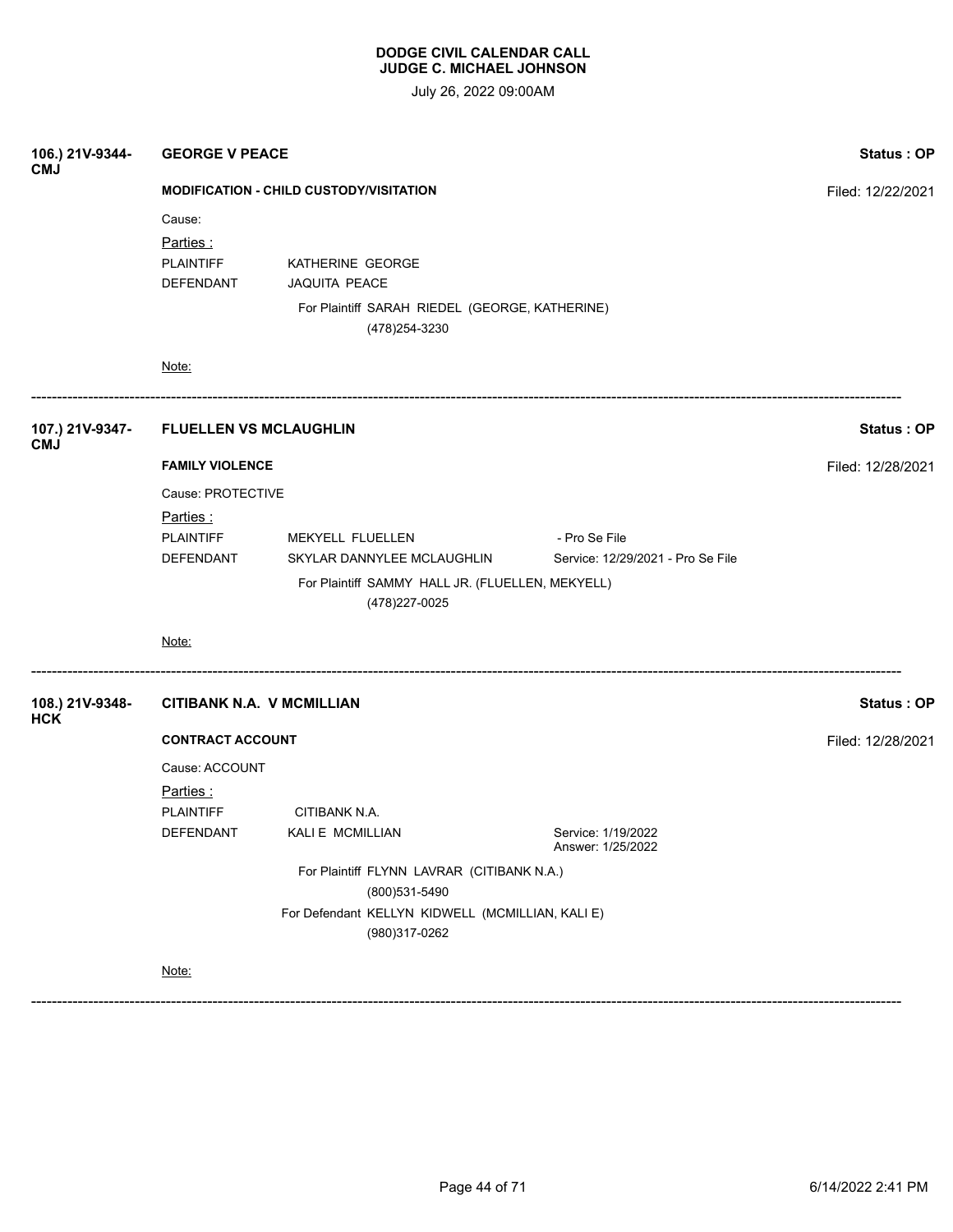July 26, 2022 09:00AM

| 109.) 21V-9349-<br><b>SFW</b> | NEWREZ LLC D/B/A SHELLPOINT MORTGAGE SERVICING V DISHLER | Status: OP                                                          |                                                                                |                   |
|-------------------------------|----------------------------------------------------------|---------------------------------------------------------------------|--------------------------------------------------------------------------------|-------------------|
|                               | <b>WRIT OF POSSESSION</b>                                |                                                                     |                                                                                | Filed: 12/29/2021 |
|                               | Cause: WRIT OF POSSESSION                                |                                                                     |                                                                                |                   |
|                               | <u>Parties:</u>                                          |                                                                     |                                                                                |                   |
|                               | <b>PLAINTIFF</b>                                         | NEWREZ LLC D/B/A SHELLPOINT<br>MORTGAGE SERVICING                   |                                                                                |                   |
|                               | DEFENDANT                                                | <b>HENRY J DISHLER</b>                                              | Service: 2/1/2022                                                              |                   |
|                               |                                                          | (850) 422-2520                                                      | For Plaintiff JENNIFER MCCALL (NEWREZ LLC D/B/A SHELLPOINT MORTGAGE SERVICING) |                   |
|                               | Note:                                                    |                                                                     |                                                                                |                   |
| 110.) 21V-9350-<br><b>CMJ</b> | DADE V SMITH, ET AL                                      |                                                                     |                                                                                | <b>Status: OP</b> |
|                               | <b>REAL PROPERTY</b>                                     |                                                                     |                                                                                | Filed: 12/30/2021 |
|                               | Cause: DEED CANCELLATION                                 |                                                                     |                                                                                |                   |
|                               | <u>Parties :</u>                                         |                                                                     |                                                                                |                   |
|                               | <b>PLAINTIFF</b>                                         | ROBERT L DADE                                                       |                                                                                |                   |
|                               | DEFENDANT                                                | JOHN DOE AS ADMINISTRATOR FOR<br>LUCIOUS H. SMITH                   |                                                                                |                   |
|                               | DEFENDANT                                                | DANIEL SMITH SR.                                                    |                                                                                |                   |
|                               |                                                          | For Plaintiff RONALD DANIELS (DADE, ROBERT L)<br>(478) 227-7331     |                                                                                |                   |
|                               | Note:                                                    |                                                                     |                                                                                |                   |
| 111.) 22V-9352-<br><b>HCK</b> | <b>GIDDENS VS GIDDENS</b>                                |                                                                     |                                                                                | Status: OP        |
|                               | <b>FAMILY VIOLENCE</b>                                   |                                                                     |                                                                                | Filed: 1/3/2022   |
|                               | Cause: PROTECTIVE                                        |                                                                     |                                                                                |                   |
|                               | <u>Parties :</u>                                         |                                                                     |                                                                                |                   |
|                               | <b>PLAINTIFF</b>                                         | DUSTIN LEE HOWARD GIDDENS                                           | - Pro Se File                                                                  |                   |
|                               | DEFENDANT                                                | REX WILLIS GIDDENS GIDDENS                                          | Service: 1/3/2022 - Pro Se File                                                |                   |
|                               |                                                          | For Plaintiff J. CHASE WILSON (GIDDENS, DUSTIN L)<br>(478) 238-0688 |                                                                                |                   |
|                               | Note:                                                    |                                                                     |                                                                                |                   |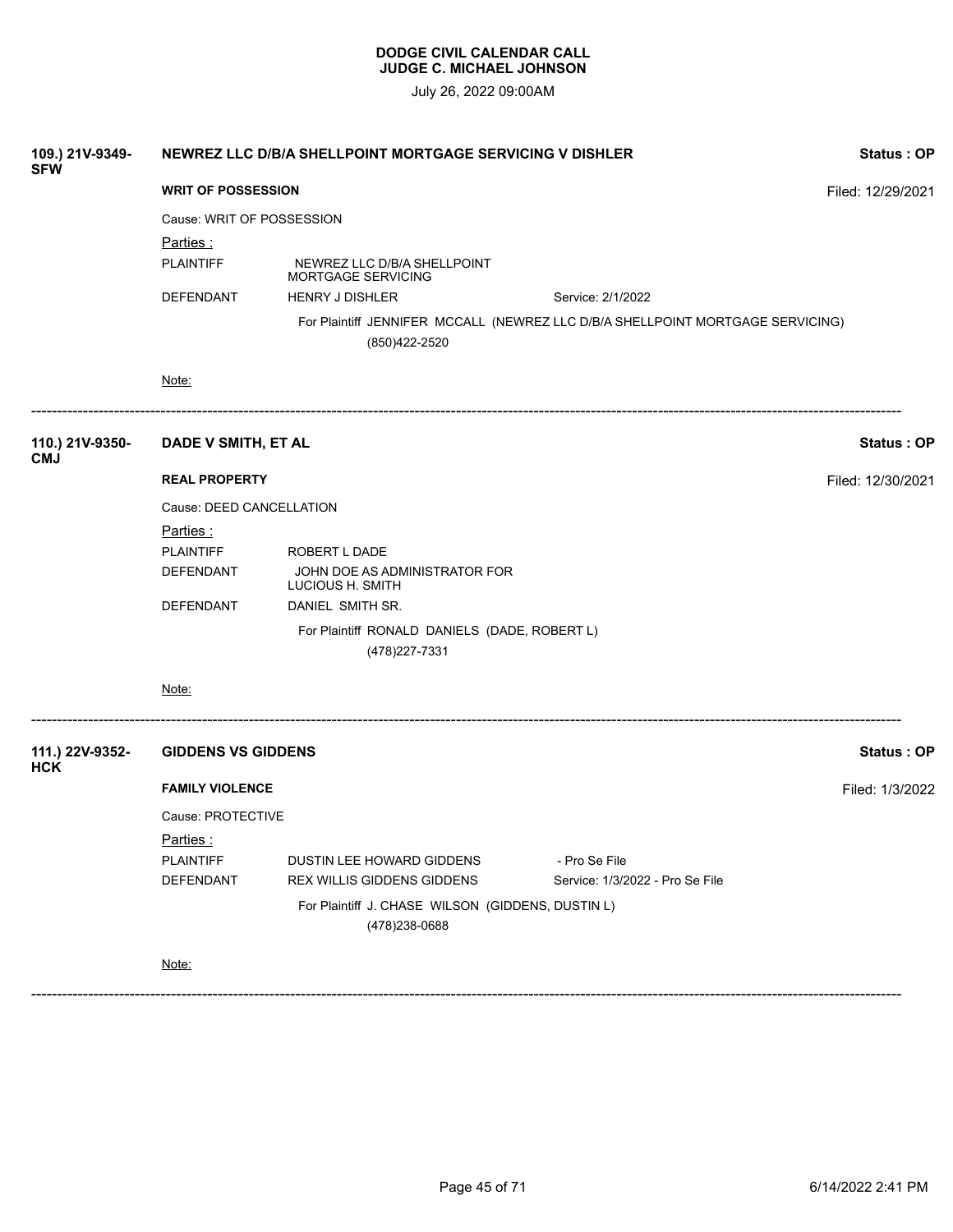| 112.) 22V-9359-<br><b>SFW</b> | <b>BOND V BOND</b>         | Status: OP                                                           |                                         |                   |
|-------------------------------|----------------------------|----------------------------------------------------------------------|-----------------------------------------|-------------------|
|                               | <b>DIVORCE ANNULMENT</b>   |                                                                      |                                         | Filed: 1/19/2022  |
|                               | Cause: DIVORCE             |                                                                      |                                         |                   |
|                               | Parties:                   |                                                                      |                                         |                   |
|                               | PLAINTIFF                  | MITCHELL BOND                                                        |                                         |                   |
|                               | DEFENDANT                  | <b>MEGAN BOND</b>                                                    |                                         |                   |
|                               |                            | For Plaintiff DAVID VENABLE (BOND, MITCHELL)<br>(478) 783-2825       |                                         |                   |
|                               | Note:                      |                                                                      |                                         |                   |
| 113.) 22V-9365-<br><b>CMJ</b> | <b>GIDDENS V GIDDENS</b>   |                                                                      |                                         | Status: OP        |
|                               | <b>DIVORCE ANNULMENT</b>   | Filed: 1/25/2022                                                     |                                         |                   |
|                               | Cause: DIVORCE             |                                                                      |                                         |                   |
|                               | Parties:                   |                                                                      |                                         |                   |
|                               | <b>PLAINTIFF</b>           |                                                                      |                                         |                   |
|                               | DEFENDANT                  | <b>AUDREY GIDDENS</b>                                                |                                         |                   |
|                               |                            | For Plaintiff J. CHASE WILSON (GIDDENS, DUSTIN)                      |                                         |                   |
|                               |                            | (478) 238-0688                                                       |                                         |                   |
|                               |                            | For Defendant MICHAEL CAULEY (GIDDENS, AUDREY)                       |                                         |                   |
|                               |                            | (478) 304-1451                                                       |                                         |                   |
|                               | Note:                      |                                                                      |                                         |                   |
| 114.) 22V-9366-<br><b>HCK</b> | <b>GOODIN V HULETT</b>     |                                                                      |                                         | <b>Status: OP</b> |
|                               | <b>OTHER GENERAL CIVIL</b> |                                                                      |                                         | Filed: 1/25/2022  |
|                               | Cause: NAME CHANGE         |                                                                      |                                         |                   |
|                               | Parties :                  |                                                                      |                                         |                   |
|                               | <b>PLAINTIFF</b>           | <b>KRISTI GOODIN</b>                                                 |                                         |                   |
|                               | DEFENDANT                  | MITCHEL HULETT                                                       | Service: 1/27/2022<br>Answer: 2/23/2022 |                   |
|                               |                            | For Plaintiff SARAH RIEDEL (GOODIN, KRISTI)                          |                                         |                   |
|                               |                            | For Plaintiff SASHA RIEDEL KNIGHT (GOODIN, KRISTI)<br>(478) 254-3230 |                                         |                   |
|                               | Note:                      |                                                                      |                                         |                   |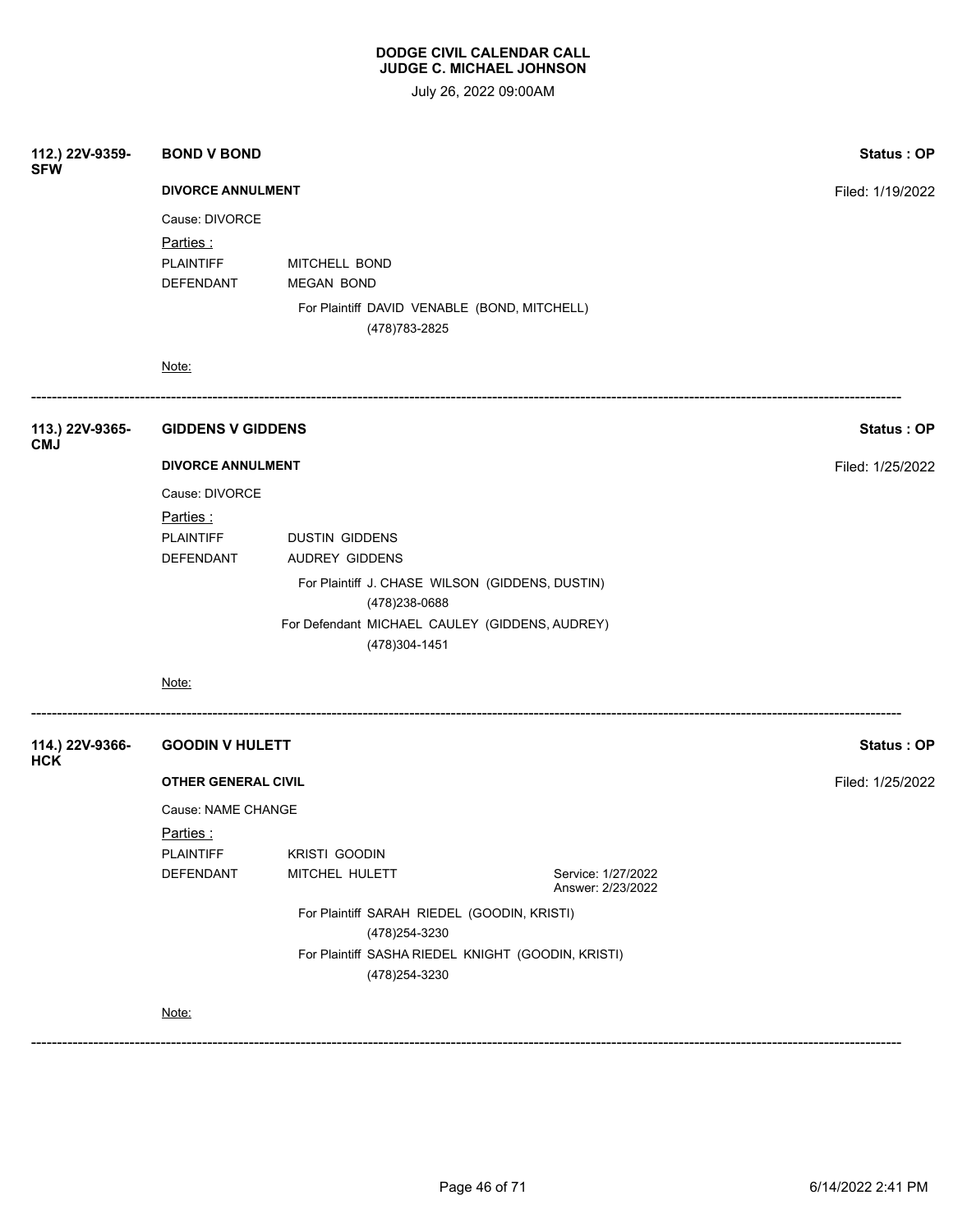July 26, 2022 09:00AM

| 115.) 22V-9368-<br><b>CMJ</b> | WILCOX COUNTY STATE BANK V F M 2 T TRUCKING, LLC                            | Status: OP                                                                                                           |                   |
|-------------------------------|-----------------------------------------------------------------------------|----------------------------------------------------------------------------------------------------------------------|-------------------|
|                               | <b>WRIT OF POSSESSION</b>                                                   | Filed: 2/1/2022                                                                                                      |                   |
|                               | Cause: WRIT OF POSSESSION                                                   |                                                                                                                      |                   |
|                               | Parties:<br><b>PLAINTIFF</b><br>DEFENDANT                                   | <b>WILCOX COUNTY STATE BANK</b><br>F M 2 T TRUCKING, LLC<br>For Plaintiff JOSEPH MARCHANT (WILCOX COUNTY STATE BANK) |                   |
|                               | Note:                                                                       | (478) 374-1505                                                                                                       |                   |
| 116.) 22V-9369-<br><b>CMJ</b> |                                                                             | WILCOX COUNTY STATE BANK V CHANEY, ET AL                                                                             | Status: OP        |
|                               | <b>WRIT OF POSSESSION</b>                                                   | Filed: 2/1/2022                                                                                                      |                   |
|                               | Cause: WRIT OF POSSESSION                                                   |                                                                                                                      |                   |
|                               | <u>Parties :</u><br><b>PLAINTIFF</b><br>DEFENDANT<br>DEFENDANT<br>DEFENDANT | WILCOX COUNTY STATE BANK<br>F M 2 T TRUCKING, LLC<br>CHANEY LOGGING, LLC<br>DWAYNE J CHANEY                          |                   |
|                               |                                                                             | For Plaintiff JOSEPH MARCHANT (WILCOX COUNTY STATE BANK)<br>(478) 374-1505                                           |                   |
|                               | Note:                                                                       |                                                                                                                      |                   |
| 117.) 22V-9372-<br><b>HCK</b> |                                                                             | <b>CREDIT CORP SOLUTIONS, INC. V MCCRANIE</b>                                                                        | <b>Status: OP</b> |
|                               | <b>CONTRACT ACCOUNT</b>                                                     |                                                                                                                      | Filed: 2/3/2022   |
|                               | Cause: COLLECTIONS                                                          |                                                                                                                      |                   |
|                               | <u>Parties :</u><br><b>PLAINTIFF</b><br>DEFENDANT                           | CREDIT CORP SOLUTIONS, INC.<br><b>DIANA MCCRANIE</b>                                                                 |                   |
|                               |                                                                             | For Plaintiff LAWRENCE SILVERMAN (CREDIT CORP SOLUTIONS, INC.)<br>(770)263-9869                                      |                   |
|                               | Note:                                                                       |                                                                                                                      |                   |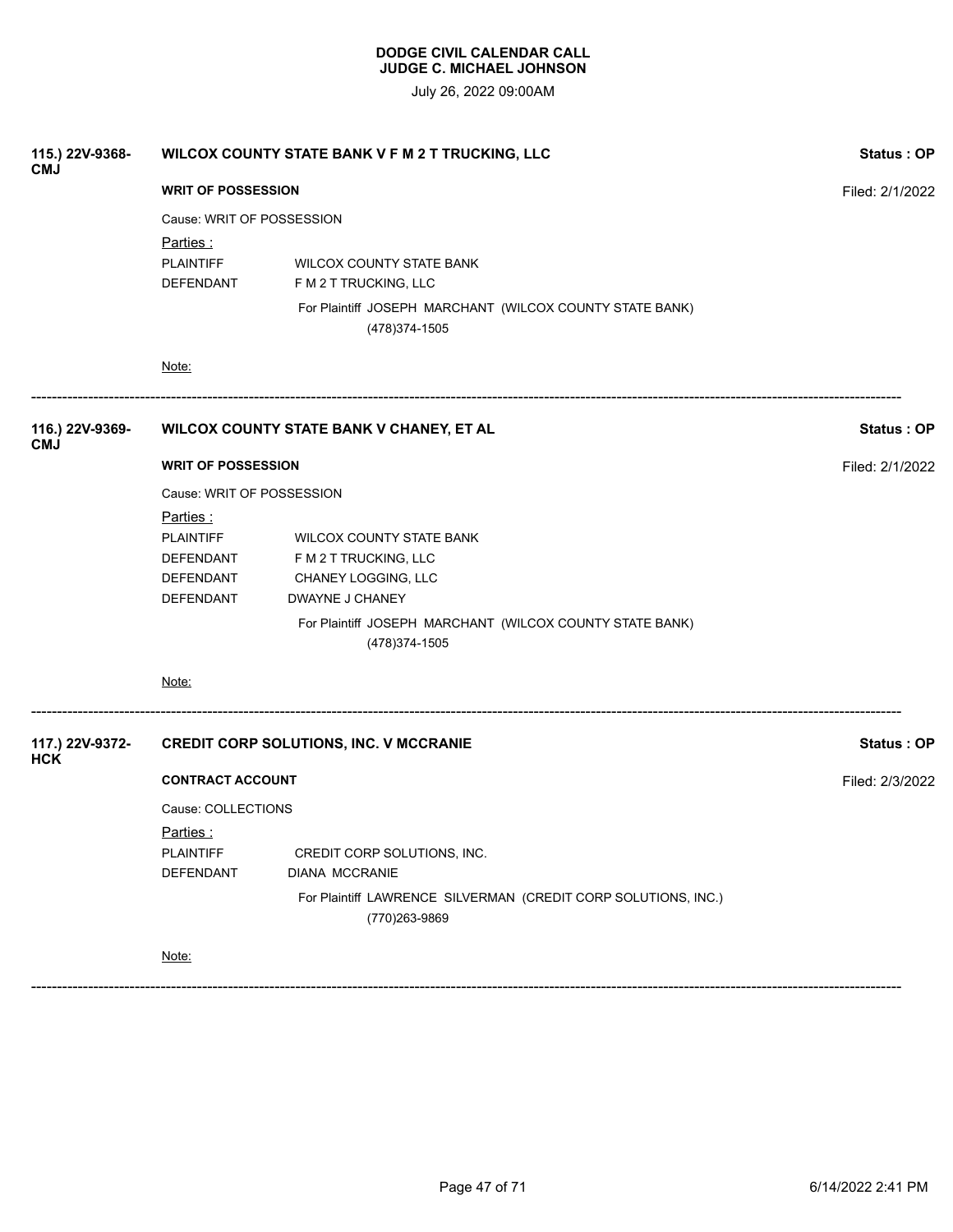July 26, 2022 09:00AM

| 118.) 22V-9373-<br><b>SFW</b> | GULFSIDE SUPPLY, INC. V EVANS, ET AL       | Status: OP                                                                  |                                        |                   |
|-------------------------------|--------------------------------------------|-----------------------------------------------------------------------------|----------------------------------------|-------------------|
|                               | <b>CONTRACT ACCOUNT</b>                    |                                                                             |                                        | Filed: 2/3/2022   |
|                               | Cause: COLLECTIONS<br>Parties :            |                                                                             |                                        |                   |
|                               | <b>PLAINTIFF</b><br>DEFENDANT<br>DEFENDANT | GULFSIDE SUPPLY, INC.<br>FOUR-WAY CONSTRUCTION, INC.<br>ROBERT EVANS        | Service: 3/8/2022<br>Service: 3/8/2022 |                   |
|                               |                                            | For Plaintiff BRYAN KAPLAN (GULFSIDE SUPPLY, INC.)<br>(404) 205-5835        |                                        |                   |
|                               | Note:                                      |                                                                             |                                        |                   |
| 119.) 22V-9375-<br><b>HCK</b> | LOYD V STATE OF GEORGIA DISTRICT ATTORNEY  |                                                                             | Status: OP                             |                   |
|                               | <b>OTHER GENERAL CIVIL</b>                 | Filed: 2/4/2022                                                             |                                        |                   |
|                               | Cause: REMOVAL OF SEX OFFNDR REGISTRY      |                                                                             |                                        |                   |
|                               | Parties :                                  |                                                                             |                                        |                   |
|                               | <b>PLAINTIFF</b>                           | RONALD K LOYD                                                               |                                        |                   |
|                               | DEFENDANT                                  | STATE OF GEORGIA DISTRICT ATTORNEY                                          |                                        |                   |
|                               |                                            | For Plaintiff JOHN W. STRICKLAND, JR. (LOYD, RONALD K MR.)<br>(229)482-2100 |                                        |                   |
|                               | Note:                                      |                                                                             |                                        |                   |
| 120.) 22V-9376-<br><b>SFW</b> | <b>EDGE VS EDGE</b>                        |                                                                             |                                        | <b>Status: OP</b> |
|                               | <b>DIVORCE ANNULMENT</b>                   | Filed: 2/7/2022                                                             |                                        |                   |
|                               | Cause: DIVORCE                             |                                                                             |                                        |                   |
|                               | Parties:                                   |                                                                             |                                        |                   |
|                               | <b>PLAINTIFF</b>                           | <b>SCOTT BRADLEY EDGE</b>                                                   | - Pro Se File                          |                   |
|                               | DEFENDANT                                  | MISTY H. EDGE                                                               | Service: 2/8/2022 - Pro Se File        |                   |
|                               |                                            | For Defendant JOHN HARRINGTON (EDGE, MISTY H)<br>(478) 374-3488             |                                        |                   |
|                               | Note:                                      |                                                                             |                                        |                   |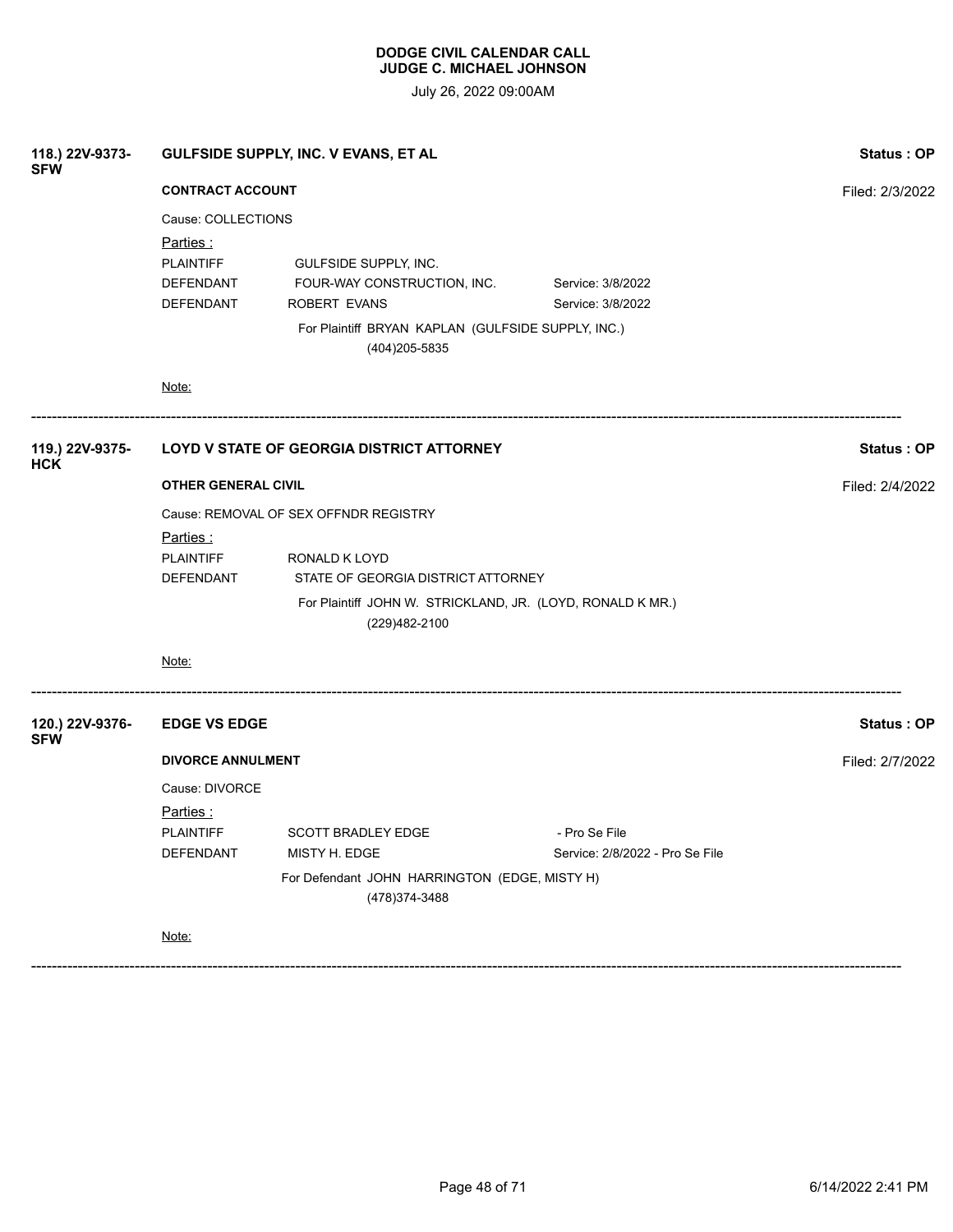July 26, 2022 09:00AM

| 121.) 22V-9377-<br><b>CMJ</b> |                                                  | MIDLAND CREDIT MANAGEMENT, INC. V BATTLE                                                                                                      |                   |  |  |  |
|-------------------------------|--------------------------------------------------|-----------------------------------------------------------------------------------------------------------------------------------------------|-------------------|--|--|--|
|                               | <b>CONTRACT ACCOUNT</b>                          | Filed: 2/8/2022                                                                                                                               |                   |  |  |  |
|                               | Cause: COLLECTIONS                               |                                                                                                                                               |                   |  |  |  |
|                               | <u>Parties:</u><br><b>PLAINTIFF</b><br>DEFENDANT | MIDLAND CREDIT MANAGEMENT, INC.<br>SAMMIE BATTLE<br>For Plaintiff ASHLEY BOWMAN-DUMITRASCU (MIDLAND CREDIT MANAGEMENT, INC.)<br>(866)300-8750 |                   |  |  |  |
|                               | Note:                                            |                                                                                                                                               |                   |  |  |  |
| 122.) 22V-9378-<br><b>SFW</b> |                                                  | MIDLAND CREDIT MANAGEMENT, INC. V BRYANT                                                                                                      | Status: OP        |  |  |  |
|                               | <b>CONTRACT ACCOUNT</b>                          |                                                                                                                                               |                   |  |  |  |
|                               | Cause: COLLECTION                                |                                                                                                                                               |                   |  |  |  |
|                               | Parties :<br><b>PLAINTIFF</b><br>DEFENDANT       | MIDLAND CREDIT MANAGEMENT, INC.<br>REBECCA MAYCLAI BRYANT                                                                                     |                   |  |  |  |
|                               |                                                  | For Plaintiff ASHLEY BOWMAN-DUMITRASCU (MIDLAND CREDIT MANAGEMENT, INC.)<br>(866)300-8750                                                     |                   |  |  |  |
|                               | Note:                                            |                                                                                                                                               |                   |  |  |  |
| 123.) 22V-9380-<br><b>CMJ</b> | <b>MCDOWELL V MCDOWELL</b>                       |                                                                                                                                               | <b>Status: OP</b> |  |  |  |
|                               | <b>DIVORCE ANNULMENT</b>                         |                                                                                                                                               | Filed: 2/11/2022  |  |  |  |
|                               | Cause: DIVORCE                                   |                                                                                                                                               |                   |  |  |  |
|                               | <u>Parties:</u>                                  |                                                                                                                                               |                   |  |  |  |
|                               | <b>PLAINTIFF</b>                                 | <b>JILLIAN K MCDOWELL</b>                                                                                                                     |                   |  |  |  |
|                               | DEFENDANT                                        | DANNY K MCDOWELL                                                                                                                              |                   |  |  |  |
|                               |                                                  | For Plaintiff CLAYTON HALL (MCDOWELL, JILLIAN K)<br>(478) 783-1730                                                                            |                   |  |  |  |
|                               | Note:                                            |                                                                                                                                               |                   |  |  |  |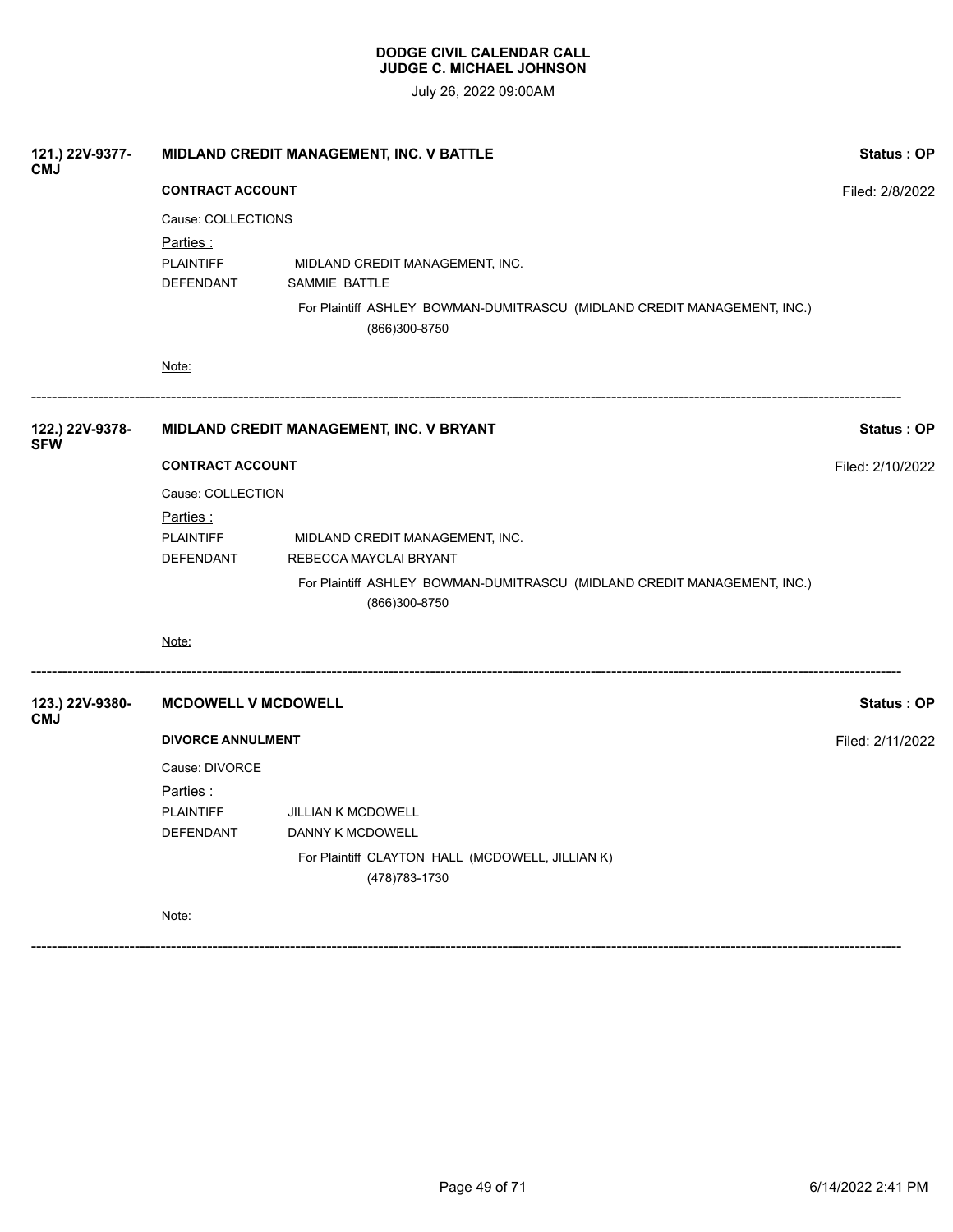July 26, 2022 09:00AM

| 124.) 22V-9382-<br><b>SFW</b> | <b>HARDING VS HARDING</b>                                       | Status: OP                                         |                                |                  |
|-------------------------------|-----------------------------------------------------------------|----------------------------------------------------|--------------------------------|------------------|
|                               | <b>DIVORCE ANNULMENT</b>                                        | Filed: 2/15/2022                                   |                                |                  |
|                               | Cause: DIVORCE                                                  |                                                    |                                |                  |
|                               | Parties:<br><b>PLAINTIFF</b><br>DEFENDANT                       | AMANDA TRIPP HARDING<br>FRANK ROBERT BRIAN HARDING | - Pro Se File<br>- Pro Se File |                  |
|                               | Note:                                                           |                                                    |                                |                  |
| 125.) 22V-9383-<br><b>CMJ</b> | THOMPSON V DOES, ET AL                                          |                                                    |                                | Status: OP       |
|                               | <b>TORT</b>                                                     | Filed: 2/16/2022                                   |                                |                  |
|                               | Cause: PERSONAL INJURY                                          |                                                    |                                |                  |
|                               | <u>Parties :</u>                                                |                                                    |                                |                  |
|                               | <b>PLAINTIFF</b>                                                | DORIS FAYE THOMPSON                                |                                |                  |
|                               | DEFENDANT                                                       | SAMSON MERGER SUB LLC AND                          |                                |                  |
|                               | DEFENDANT                                                       | JOHN DOES                                          |                                |                  |
|                               |                                                                 | For Plaintiff MICHAEL HILL ()<br>(478) 238-9898    |                                |                  |
|                               |                                                                 | G. ROBERT RYAN ()                                  |                                |                  |
|                               |                                                                 | (229) 232-4310                                     |                                |                  |
|                               | Note:                                                           |                                                    |                                |                  |
| 126.) 22V-9385-<br><b>SFW</b> | <b>BOWEN V MARSHALL</b>                                         |                                                    |                                | Status: OP       |
|                               |                                                                 | <b>MODIFICATION - CHILD CUSTODY/VISITATION</b>     |                                | Filed: 2/18/2022 |
|                               | Cause: CUSTODY MODIFICATION                                     |                                                    |                                |                  |
|                               | <u>Parties :</u>                                                |                                                    |                                |                  |
|                               | <b>PLAINTIFF</b>                                                | <b>BRADLEY LINN BOWEN</b>                          |                                |                  |
|                               | DEFENDANT                                                       | TIFFANY MARSHALL                                   | Service: 2/23/2022             |                  |
|                               | For Plaintiff SAMUEL DIXON (BOWEN, BRADLEY L)<br>(478) 272-3545 |                                                    |                                |                  |
|                               | Note:                                                           |                                                    |                                |                  |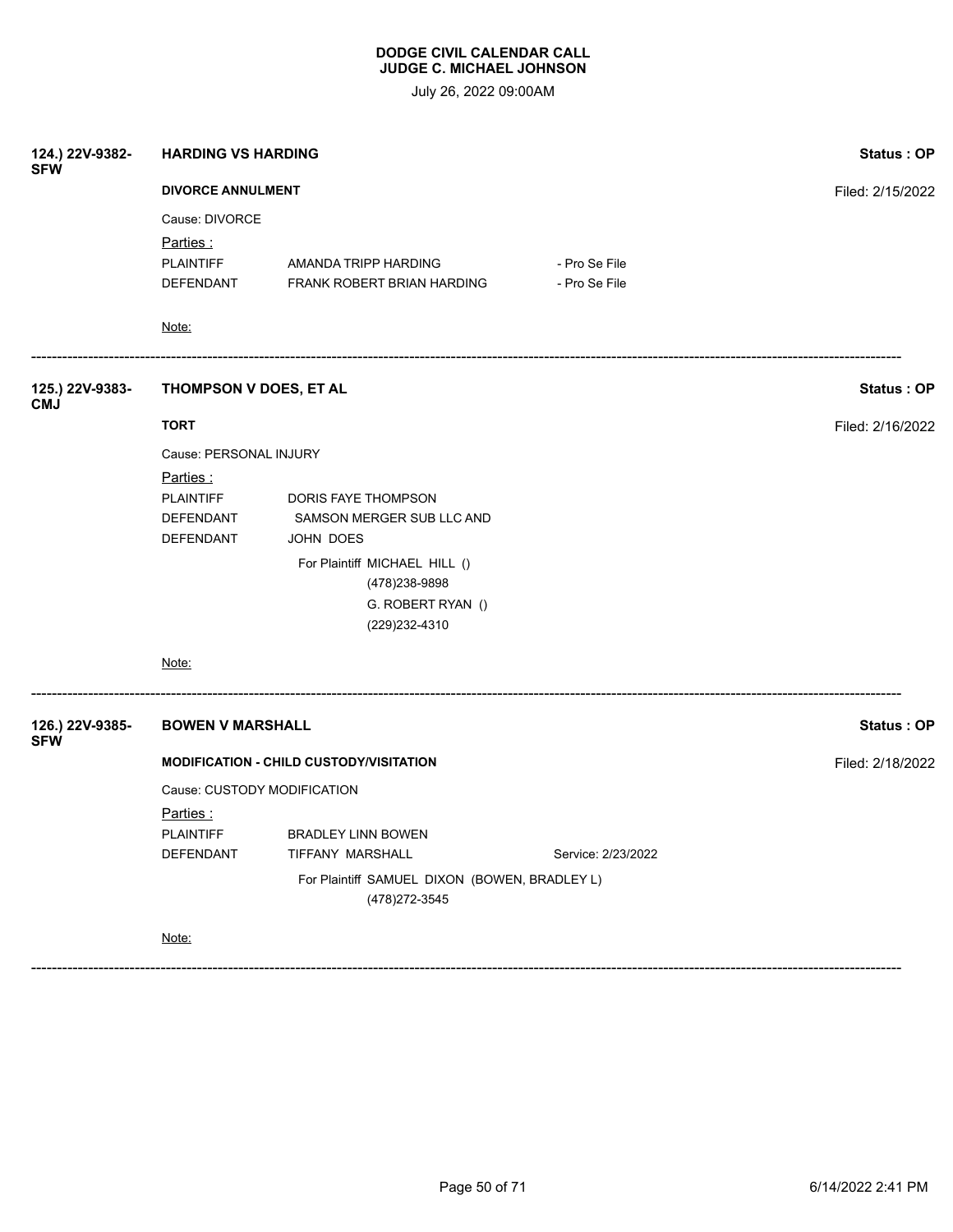July 26, 2022 09:00AM

| 127.) 22V-9386-<br><b>CMJ</b> | MIDLAND CREDIT MANAGEMENT, INC. V KIGHT                                                                                                                             | Status: OP       |                                                  |                                                                          |            |
|-------------------------------|---------------------------------------------------------------------------------------------------------------------------------------------------------------------|------------------|--------------------------------------------------|--------------------------------------------------------------------------|------------|
|                               | <b>CONTRACT ACCOUNT</b>                                                                                                                                             | Filed: 2/21/2022 |                                                  |                                                                          |            |
|                               | Cause: COLLECTIONS                                                                                                                                                  |                  |                                                  |                                                                          |            |
|                               | Parties:<br><b>PLAINTIFF</b><br>DEFENDANT                                                                                                                           | RONALD KIGHT     | MIDLAND CREDIT MANAGEMENT, INC.<br>(866)300-8750 | For Plaintiff ASHLEY BOWMAN-DUMITRASCU (MIDLAND CREDIT MANAGEMENT, INC.) |            |
|                               | Note:                                                                                                                                                               |                  |                                                  |                                                                          |            |
| 128.) 22V-9392-<br><b>SFW</b> | LVNV FUNDING LLC V PREMO                                                                                                                                            |                  |                                                  |                                                                          | Status: OP |
|                               | <b>CONTRACT ACCOUNT</b>                                                                                                                                             |                  |                                                  |                                                                          |            |
|                               | Cause: COLLECTIONS<br><u>Parties :</u><br><b>PLAINTIFF</b><br>LVNV FUNDING LLC<br>DEFENDANT<br><b>JASON PREMO</b><br>For Plaintiff MICHAEL FLOYD (LVNV FUNDING LLC) |                  |                                                  |                                                                          |            |
|                               | Note:                                                                                                                                                               |                  | (616)940-1190                                    |                                                                          |            |
| 129.) 22V-9398-               | <b>CITIBANK N.A. V CHANEY</b>                                                                                                                                       |                  |                                                  |                                                                          | Status: OP |
| <b>SFW</b>                    | <b>CONTRACT ACCOUNT</b>                                                                                                                                             |                  |                                                  | Filed: 2/28/2022                                                         |            |
|                               | Cause: COLLECTIONS<br><u>Parties :</u><br><b>PLAINTIFF</b>                                                                                                          | CITIBANK N.A.    |                                                  |                                                                          |            |
|                               | DEFENDANT                                                                                                                                                           | DWAYNE J CHANEY  |                                                  | Service: 4/17/2022<br>Answer: 5/18/2022                                  |            |
|                               | For Plaintiff FLYNN LAVRAR (CITIBANK N.A.)<br>(800)531-5490                                                                                                         |                  |                                                  |                                                                          |            |
|                               |                                                                                                                                                                     |                  | (404)456-4702                                    | For Defendant RAYSHAWN WILLIAMS (CHANEY, DWAYNE J)                       |            |
|                               | Note:                                                                                                                                                               |                  |                                                  |                                                                          |            |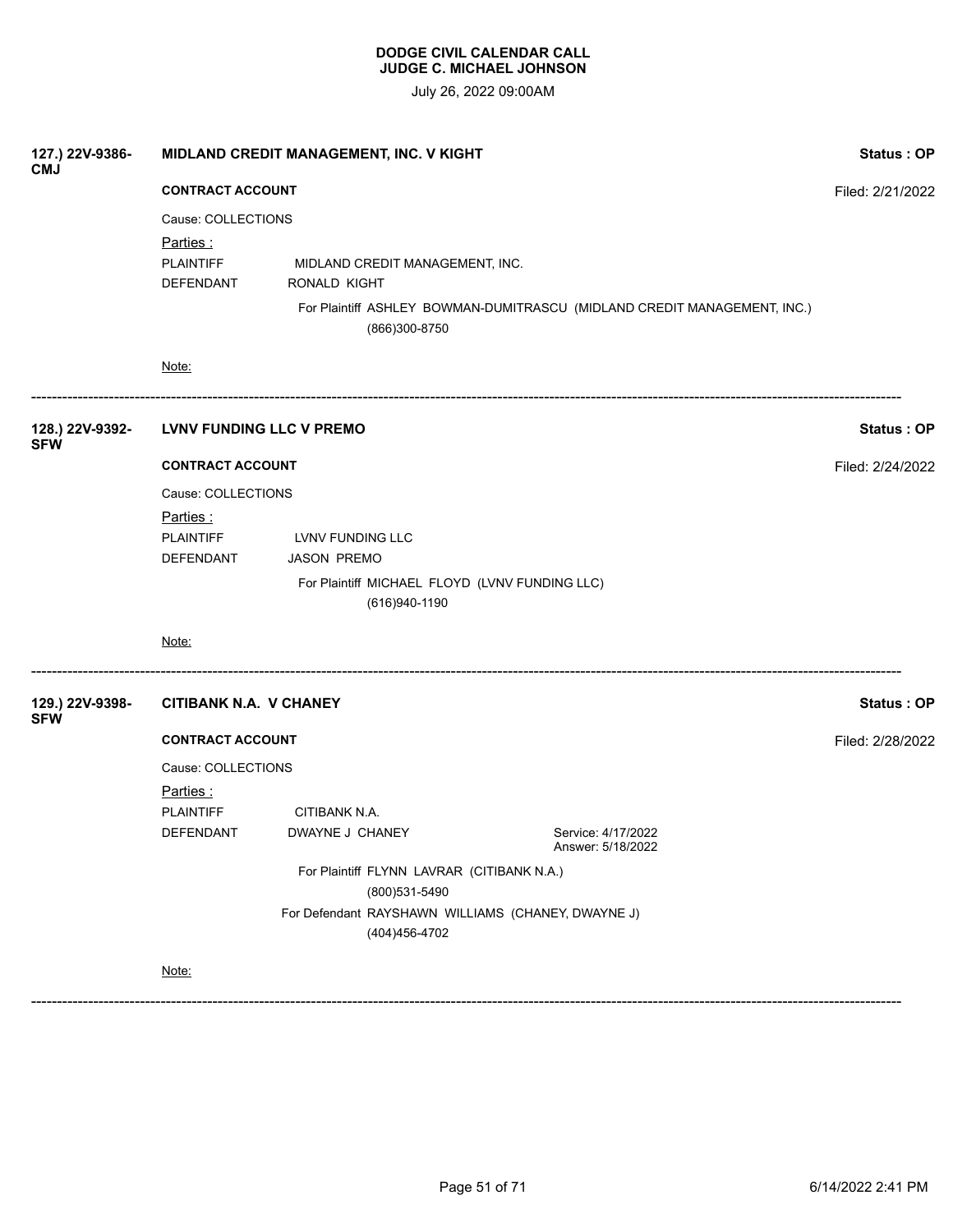July 26, 2022 09:00AM

| 130.) 22V-9400-<br><b>HCK</b> |                                         | <b>HARRINGTON V NOBLES</b>                                            |                                                                         |                   |  |  |
|-------------------------------|-----------------------------------------|-----------------------------------------------------------------------|-------------------------------------------------------------------------|-------------------|--|--|
|                               | <b>TORT</b>                             |                                                                       |                                                                         |                   |  |  |
|                               | Parties:                                | Cause: AUTOMIBILE TORT                                                |                                                                         |                   |  |  |
|                               | <b>PLAINTIFF</b><br>DEFENDANT           | <b>KELLI J HARRINGTON</b><br><b>JESSICA NOBLES</b>                    |                                                                         |                   |  |  |
|                               |                                         | For Plaintiff JOHN HARRINGTON (HARRINGTON, KELLI J)<br>(478) 374-3488 |                                                                         |                   |  |  |
|                               | Note:                                   |                                                                       |                                                                         |                   |  |  |
| 131.) 22V-9401-<br><b>SFW</b> | MIDLAND CREDIT MANAGEMENT, INC V WILSON |                                                                       |                                                                         | <b>Status: OP</b> |  |  |
|                               | <b>CONTRACT ACCOUNT</b>                 | Filed: 3/2/2022                                                       |                                                                         |                   |  |  |
|                               | Cause: COLLECTIONS                      |                                                                       |                                                                         |                   |  |  |
|                               | <u>Parties:</u>                         |                                                                       |                                                                         |                   |  |  |
|                               | <b>PLAINTIFF</b><br>DEFENDANT           | MIDLAND CREDIT MANAGEMENT, INC<br>SAUNDRA WILSON                      |                                                                         |                   |  |  |
|                               |                                         | (866)300-8750                                                         | For Plaintiff ASHLEY BOWMAN-DUMITRASCU (MIDLAND CREDIT MANAGEMENT, INC) |                   |  |  |
|                               | Note:                                   |                                                                       |                                                                         |                   |  |  |
| 132.) 22V-9402-<br><b>SFW</b> | <b>CHASTAIN VS PEREZ</b>                |                                                                       |                                                                         | Status: OP        |  |  |
|                               | <b>DIVORCE ANNULMENT</b>                |                                                                       |                                                                         |                   |  |  |
|                               | Cause: DIVORCE                          |                                                                       |                                                                         |                   |  |  |
|                               | <u>Parties :</u>                        |                                                                       |                                                                         |                   |  |  |
|                               | <b>PLAINTIFF</b><br>DEFENDANT           | SAMANTHA CHASTAIN<br>JOSE PEREZ                                       | - Pro Se File<br>Service: 3/7/2022 - Diligent Search -                  |                   |  |  |
|                               |                                         |                                                                       | Pro Se File                                                             |                   |  |  |
|                               | Note:                                   |                                                                       |                                                                         |                   |  |  |
|                               |                                         |                                                                       |                                                                         |                   |  |  |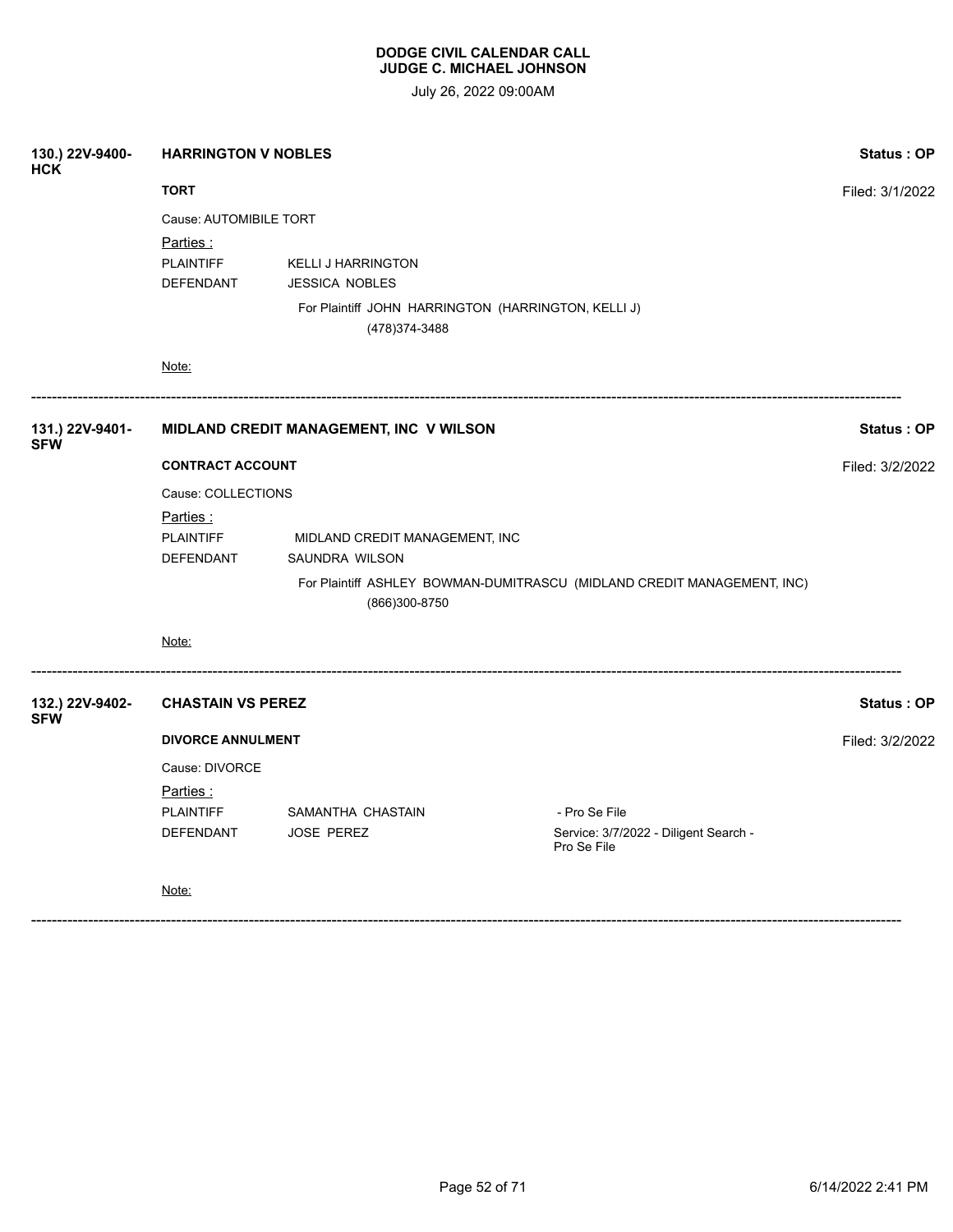| 133.) 22V-9403-<br><b>HCK</b> | AUTOMOBILE ACCEPTANCE CORPORATION V MILAM            | Status: OP                                                          |                                                                  |                 |
|-------------------------------|------------------------------------------------------|---------------------------------------------------------------------|------------------------------------------------------------------|-----------------|
|                               | <b>WRIT OF POSSESSION</b>                            | Filed: 3/2/2022                                                     |                                                                  |                 |
|                               | Cause: WRIT OF POSSESSION                            |                                                                     |                                                                  |                 |
|                               | Parties:                                             |                                                                     |                                                                  |                 |
|                               | <b>PLAINTIFF</b>                                     |                                                                     |                                                                  |                 |
|                               | DEFENDANT                                            | <b>HEATHER T MILAM</b>                                              |                                                                  |                 |
|                               |                                                      | (678) 243-2512                                                      | For Plaintiff ROBERT SOLOMON (AUTOMOBILE ACCEPTANCE CORPORATION) |                 |
|                               | Note:                                                |                                                                     |                                                                  |                 |
| 134.) 22V-9404-<br><b>SFW</b> | <b>WILLIAMS V WILLIAMS</b>                           |                                                                     |                                                                  | Status: OP      |
|                               | <b>MODIFICATION - CHILD CUSTODY/VISITATION</b>       | Filed: 3/2/2022                                                     |                                                                  |                 |
|                               | Cause: MODIFICATION CUSTODY/VISITATION/CHILD SUPPORT |                                                                     |                                                                  |                 |
|                               | <u>Parties :</u>                                     |                                                                     |                                                                  |                 |
|                               | <b>PLAINTIFF</b>                                     | <b>JESSICA WILLIAMS</b>                                             |                                                                  |                 |
|                               | DEFENDANT                                            | <b>JAMES B WILLIAMS</b>                                             | Service: 3/22/2022                                               |                 |
|                               |                                                      | For Plaintiff JOHN HARRINGTON (WILLIAMS, JESSICA)<br>(478) 374-3488 |                                                                  |                 |
|                               | Note:                                                |                                                                     |                                                                  |                 |
| 135.) 22V-9406-<br><b>HCK</b> | JOHNSON V PRUETT, ET AL                              |                                                                     |                                                                  | Status: OP      |
|                               | <b>TORT</b>                                          |                                                                     |                                                                  | Filed: 3/4/2022 |
|                               | Cause: PROPERTY DAMAGE                               |                                                                     |                                                                  |                 |
|                               | <u>Parties:</u>                                      |                                                                     |                                                                  |                 |
|                               | <b>PLAINTIFF</b>                                     | RUNZY JOHNSON                                                       |                                                                  |                 |
|                               | DEFENDANT                                            | PRUETT AIR CONDITIONING CO.                                         | Service: 5/10/2022                                               |                 |
|                               | DEFENDANT                                            | JESSIE PRUETT                                                       | Service: 5/10/2022                                               |                 |
|                               | DEFENDANT                                            | BILLY MCCLENDON                                                     |                                                                  |                 |
|                               | <b>DEFENDANT</b>                                     | DEBORAH ELLIS                                                       |                                                                  |                 |
|                               |                                                      | For Plaintiff JODY PETERMAN (JOHNSON, RUNZY)<br>(229)247-0386       |                                                                  |                 |
|                               | Note:                                                |                                                                     |                                                                  |                 |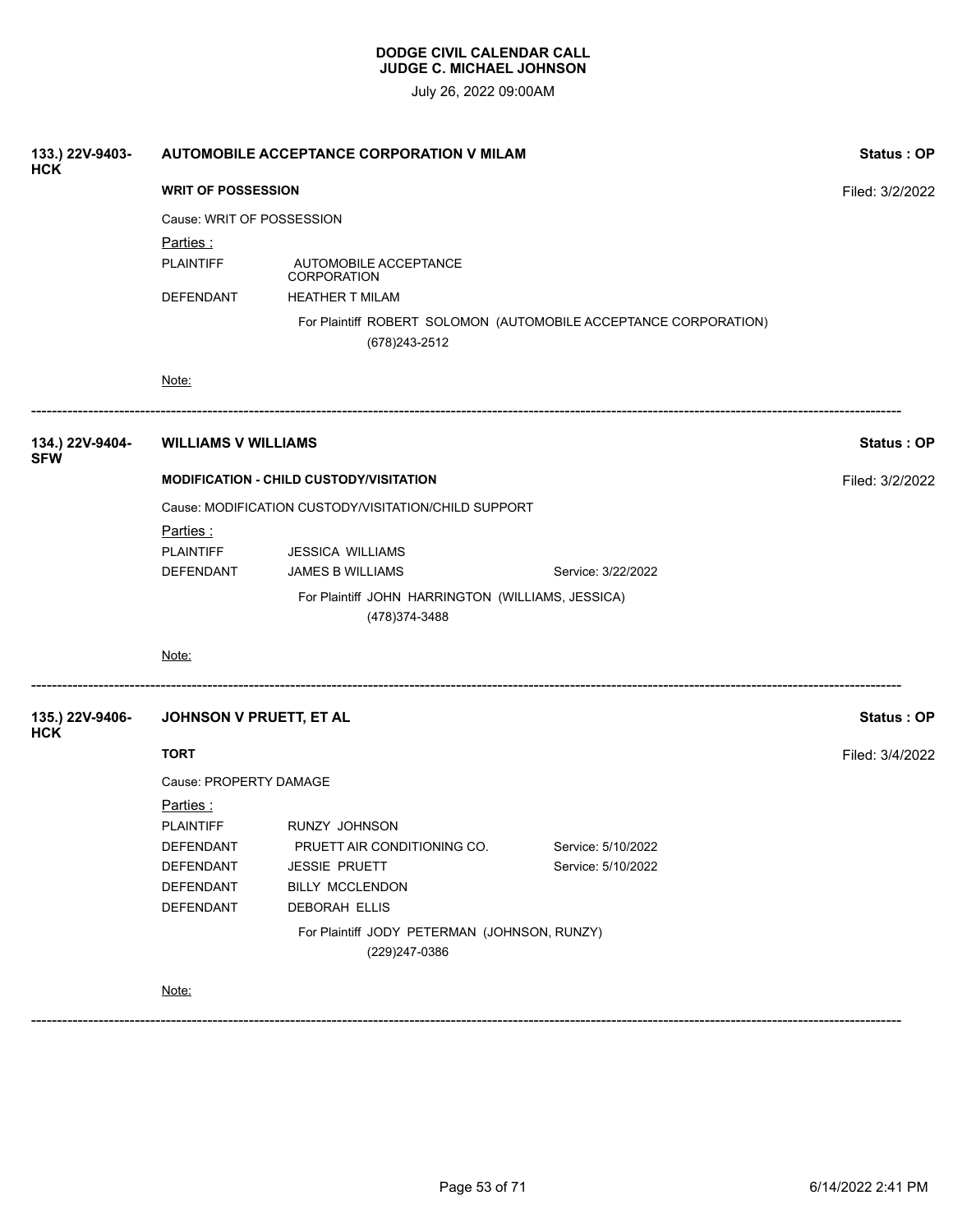| 136.) 22V-9407-<br><b>HCK</b> | <b>HINES VS HINES</b>                                       | Status: OP                                                        |                                                   |                   |
|-------------------------------|-------------------------------------------------------------|-------------------------------------------------------------------|---------------------------------------------------|-------------------|
|                               | <b>DIVORCE ANNULMENT</b>                                    | Filed: 3/7/2022                                                   |                                                   |                   |
|                               | Cause: DIVORCE<br>Parties:<br><b>PLAINTIFF</b><br>DEFENDANT | EVE HINES<br>WILLIAM MCCLAIN III                                  | - Pro Se File<br>Service: 4/11/2022 - Pro Se File |                   |
|                               | <u>Note:</u>                                                |                                                                   |                                                   |                   |
| 137.) 22V-9409-<br><b>CMJ</b> | <b>ETHERIDGE V ETHERIDGE</b>                                |                                                                   |                                                   | Status: OP        |
|                               | <b>DIVORCE ANNULMENT</b>                                    |                                                                   | Filed: 3/8/2022                                   |                   |
|                               | Cause: DIVORCE                                              |                                                                   |                                                   |                   |
|                               | Parties:<br><b>PLAINTIFF</b><br>DEFENDANT                   | <b>CRYSTAL ETHERIDGE</b><br><b>BRIAN ETHERIDGE</b>                | Service: 4/13/2022                                |                   |
|                               |                                                             | For Plaintiff SARAH RIEDEL (ETHERIDGE, CRYSTAL)<br>(478) 254-3230 |                                                   |                   |
|                               | Note:                                                       |                                                                   |                                                   |                   |
|                               | Note:                                                       |                                                                   |                                                   |                   |
| 138.) 22V-9413-<br><b>SFW</b> | <b>HOLDER VS KIRKLEY</b>                                    |                                                                   |                                                   | <b>Status: OP</b> |
|                               | <b>FAMILY VIOLENCE</b>                                      |                                                                   |                                                   | Filed: 3/11/2022  |
|                               | Cause: PROTECTIVE                                           |                                                                   |                                                   |                   |
|                               | Parties :                                                   |                                                                   |                                                   |                   |
|                               | <b>PLAINTIFF</b>                                            | CARLI HOLDER                                                      | - Pro Se File                                     |                   |
|                               | DEFENDANT                                                   | DALTON KIRKLEY                                                    | Service: 3/11/2022 - Pro Se File                  |                   |
|                               | Note:                                                       |                                                                   |                                                   |                   |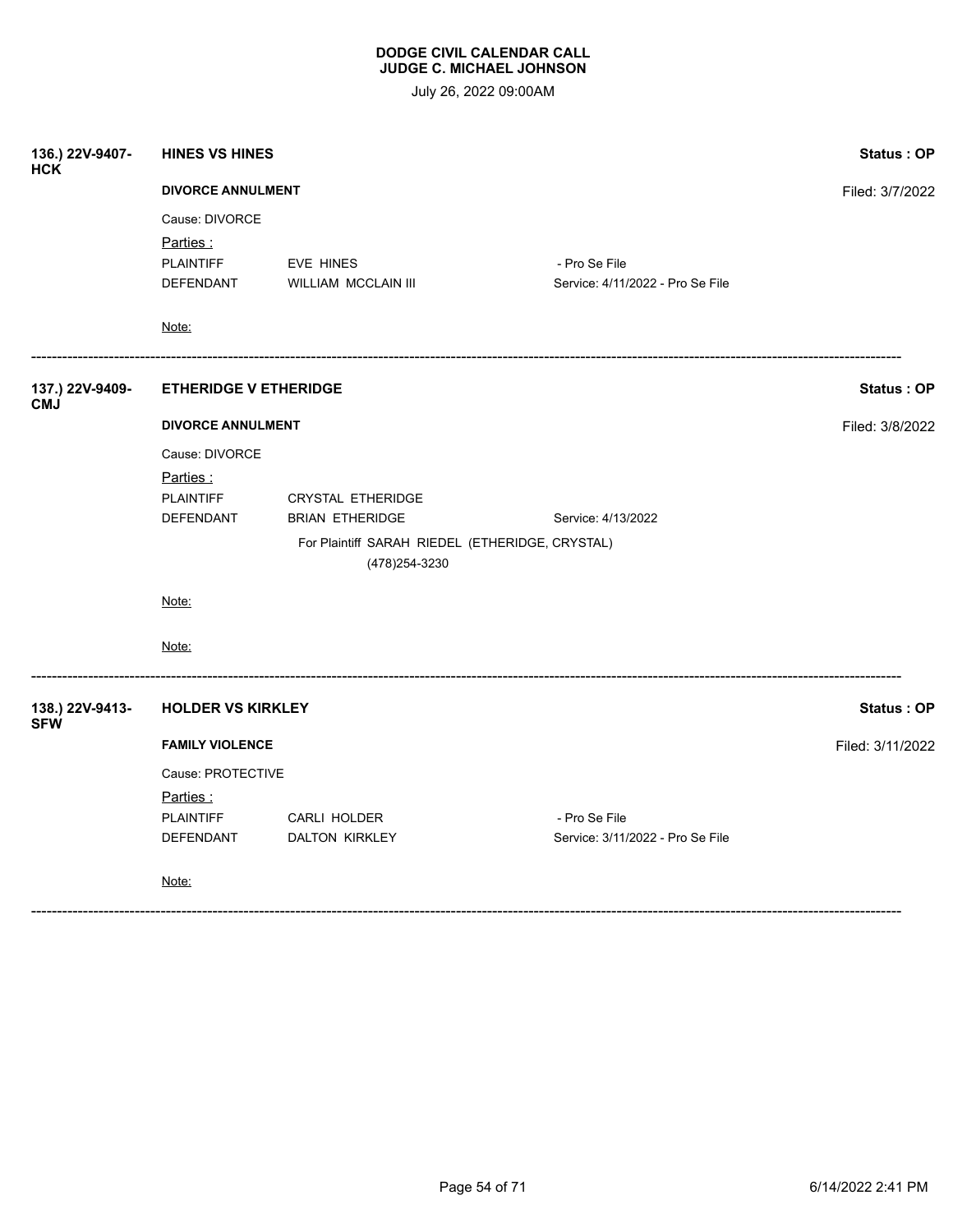| 139.) 22V-9418-<br><b>CMJ</b> | <b>WILKERSON V WILKERSON</b>                   |                                                                                                                                          |                                                       | <b>Status: OP</b> |
|-------------------------------|------------------------------------------------|------------------------------------------------------------------------------------------------------------------------------------------|-------------------------------------------------------|-------------------|
|                               | <b>MODIFICATION - CHILD CUSTODY/VISITATION</b> | Filed: 3/16/2022                                                                                                                         |                                                       |                   |
|                               | Cause: MODIFICATION CUSTODY                    |                                                                                                                                          |                                                       |                   |
|                               | Parties:<br><b>PLAINTIFF</b><br>DEFENDANT      | <b>MAXWELL WILKERSON</b><br>LASHAWNDA WILKERSON<br>(478) 374-3488<br>For Defendant SARAH RIEDEL (WILKERSON, LASHAWNDA)<br>(478) 254-3230 | For Plaintiff JOHN HARRINGTON (WILKERSON, MAXWELL)    |                   |
|                               | Note:                                          |                                                                                                                                          |                                                       |                   |
| 140.) 22V-9420-<br><b>SFW</b> | <b>JOHNSON V JUSTICE</b>                       |                                                                                                                                          |                                                       | <b>Status: OP</b> |
|                               | PATERNITY/LEGITIMATION                         |                                                                                                                                          |                                                       | Filed: 3/17/2022  |
|                               | Cause: PATERNITY/LEGITIMATION                  |                                                                                                                                          |                                                       |                   |
|                               | Parties:                                       |                                                                                                                                          |                                                       |                   |
|                               | <b>PLAINTIFF</b><br>DEFENDANT                  | <b>GEORGE MITCHELL JOHNSON</b><br><b>MADISON JUSTICE</b>                                                                                 | Service: 5/4/2022<br>Answer: 5/3/2022                 |                   |
|                               |                                                | (478) 254-3230                                                                                                                           | For Plaintiff SASHA RIEDEL KNIGHT (JOHNSON, GEORGE M) |                   |
|                               |                                                | For Defendant C. LEE CANNON, JR. (JUSTICE, MADISON)<br>(229)868-6065                                                                     |                                                       |                   |
|                               | Note:                                          |                                                                                                                                          |                                                       |                   |
| 141.) 22V-9421-<br><b>SFW</b> | <b>COOPER VS COOPER</b>                        |                                                                                                                                          |                                                       | Status: OP        |
|                               | <b>FAMILY VIOLENCE</b>                         |                                                                                                                                          |                                                       | Filed: 3/17/2022  |
|                               | Cause: PROTECTIVE                              |                                                                                                                                          |                                                       |                   |
|                               | Parties:                                       |                                                                                                                                          |                                                       |                   |
|                               | <b>PLAINTIFF</b>                               | LESLIE COOPER                                                                                                                            | - Pro Se File                                         |                   |
|                               | DEFENDANT                                      | JAMIE COOPER                                                                                                                             | - Pro Se File                                         |                   |
|                               | Note:                                          |                                                                                                                                          |                                                       |                   |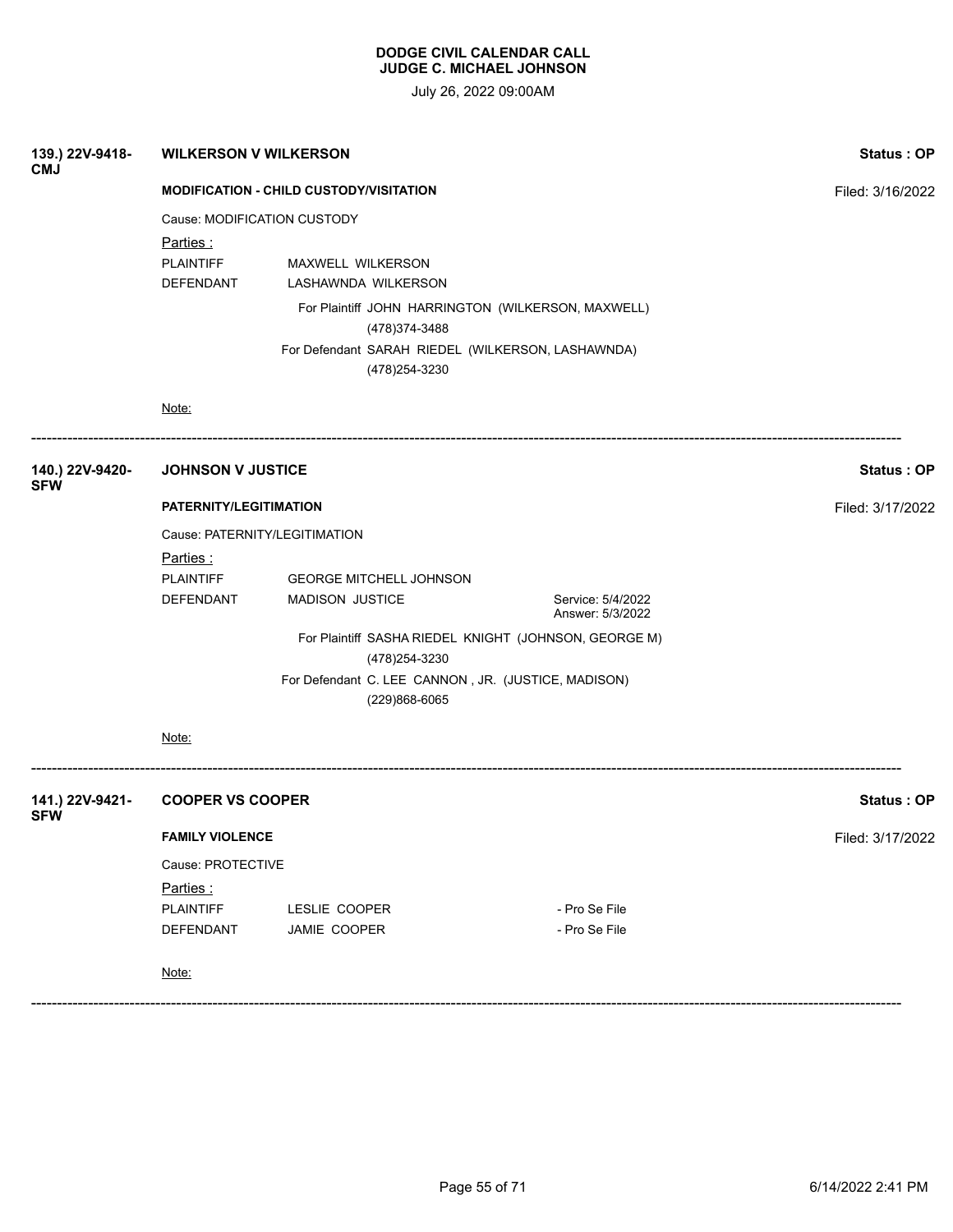July 26, 2022 09:00AM

| 142.) 22V-9423-<br><b>CMJ</b> | JOHNSON V STEWART, ET AL                                       |                                                                                                                               | Status: OP        |  |
|-------------------------------|----------------------------------------------------------------|-------------------------------------------------------------------------------------------------------------------------------|-------------------|--|
|                               | <b>TORT</b>                                                    |                                                                                                                               | Filed: 3/17/2022  |  |
|                               | Cause: AUTOMOBILER TORT                                        |                                                                                                                               |                   |  |
|                               | <u>Parties :</u><br><b>PLAINTIFF</b><br>DEFENDANT<br>DEFENDANT | KATHLEEN JOHNSON<br>EMORY STEWART JR.<br>WHOLESALE SERVICE AUTO PAINT, INC.<br>For Plaintiff ERIC ALVAREZ (JOHNSON, KATHLEEN) |                   |  |
|                               |                                                                | (478) 960-1885                                                                                                                |                   |  |
|                               | Note:                                                          |                                                                                                                               |                   |  |
| 143.) 22V-9426-<br><b>SFW</b> | <b>HILDEBRAND V</b>                                            |                                                                                                                               | Status: OP        |  |
|                               | <b>OTHER GENERAL CIVIL</b>                                     | Filed: 3/18/2022                                                                                                              |                   |  |
|                               | Cause: NAME CHANGE                                             |                                                                                                                               |                   |  |
|                               | Parties :                                                      |                                                                                                                               |                   |  |
|                               | <b>PLAINTIFF</b>                                               | ERICA Y HILDEBRAND                                                                                                            |                   |  |
|                               |                                                                | For Plaintiff JOHN HARRINGTON (HILDEBRAND, ERICA Y YAWN)<br>(478) 374-3488                                                    |                   |  |
|                               | Note:                                                          |                                                                                                                               |                   |  |
| 144.) 22V-9427-<br><b>SFW</b> | <b>REAVES V REAVES, ET AL</b>                                  |                                                                                                                               | <b>Status: OP</b> |  |
|                               |                                                                | <b>MODIFICATION - CHILD CUSTODY/VISITATION</b>                                                                                | Filed: 3/18/2022  |  |
|                               | Cause: MODIFICATION CUSTODY                                    |                                                                                                                               |                   |  |
|                               | <u>Parties:</u>                                                |                                                                                                                               |                   |  |
|                               | <b>PLAINTIFF</b>                                               | SHONDA REAVES                                                                                                                 |                   |  |
|                               | DEFENDANT                                                      | <b>ZDENKA REAVES</b>                                                                                                          |                   |  |
|                               | DEFENDANT                                                      | ZALEN FLOYD                                                                                                                   |                   |  |
|                               |                                                                | For Plaintiff SARAH RIEDEL (REAVES, SHONDA)<br>(478) 254-3230                                                                 |                   |  |
|                               | Note:                                                          |                                                                                                                               |                   |  |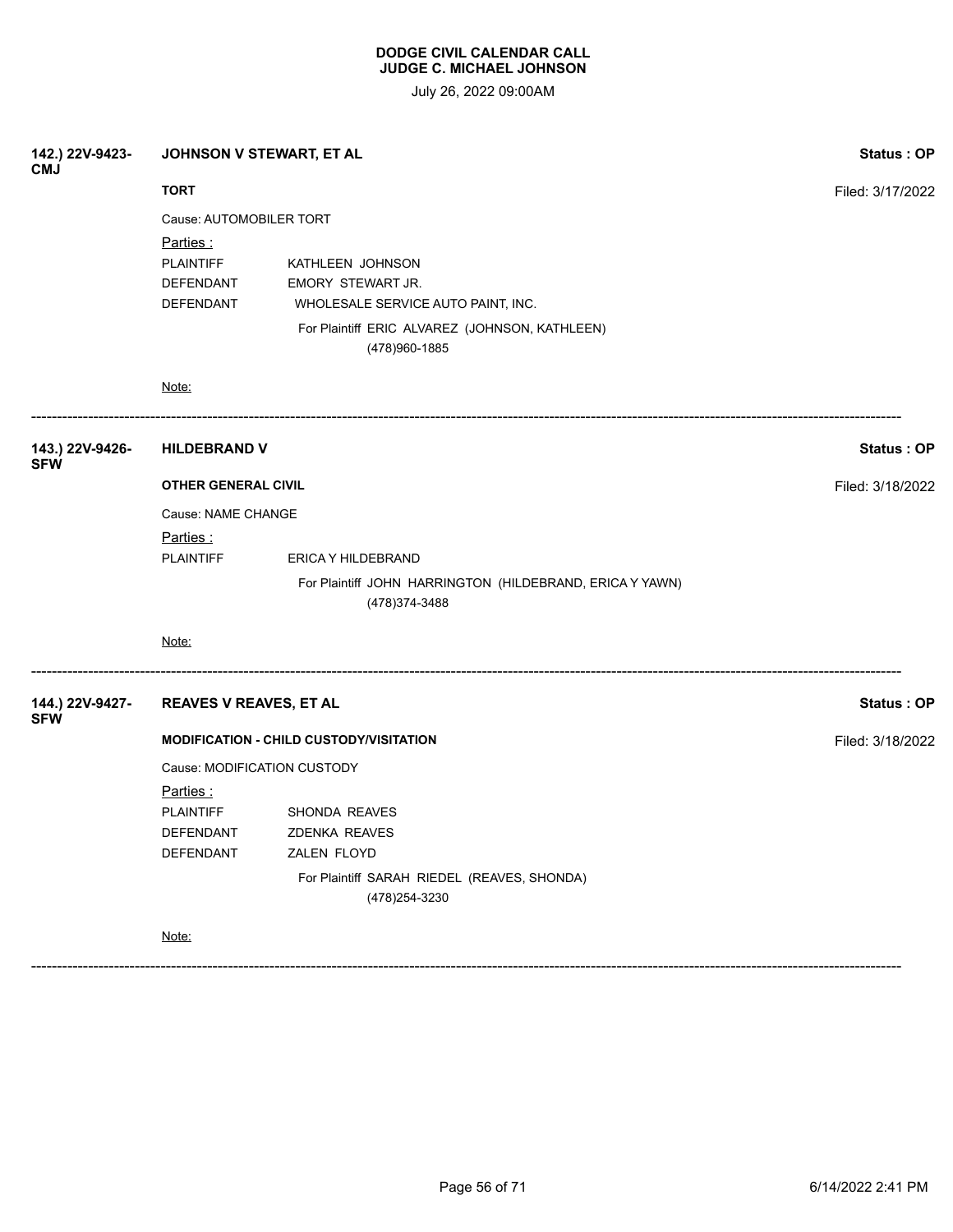| 145.) 22V-9430-<br><b>SFW</b> | <b>HARRIS V FEARS</b>              |                       |                                                                   |                                                                       |                   |  |
|-------------------------------|------------------------------------|-----------------------|-------------------------------------------------------------------|-----------------------------------------------------------------------|-------------------|--|
|                               | <b>TORT</b>                        |                       |                                                                   |                                                                       | Filed: 3/23/2022  |  |
|                               | Cause: AUTOMOBILE TORT             |                       |                                                                   |                                                                       |                   |  |
|                               | Parties:                           |                       |                                                                   |                                                                       |                   |  |
|                               | <b>PLAINTIFF</b>                   | AMBER HARRIS          |                                                                   |                                                                       |                   |  |
|                               | DEFENDANT                          | <b>MASI FEARS</b>     |                                                                   | Answer:<br>5/6/2022                                                   |                   |  |
|                               |                                    |                       | For Plaintiff P. CHARLES SCHOLLE (HARRIS, AMBER)<br>(770)717-5100 |                                                                       |                   |  |
|                               |                                    |                       | (770)240-9456                                                     | For Plaintiff DANNAH RODRIGUEZ (PROGRESSIVE DIRECT INSURANCE COMPANY) |                   |  |
|                               |                                    |                       | (770)240-9456                                                     | For Defendant DANNAH RODRIGUEZ (PROGRESSIVE DIRECT INSURANCE COMPANY) |                   |  |
|                               |                                    |                       | For Defendant REID PARKER (FEARS, MASI)<br>(404) 633-6349         |                                                                       |                   |  |
|                               | Note:                              |                       |                                                                   |                                                                       |                   |  |
| 146.) 22V-9431-<br><b>CMJ</b> | <b>HATMAKER VS LEGGETT</b>         |                       |                                                                   |                                                                       | Status: OP        |  |
|                               | <b>DIVORCE ANNULMENT</b>           |                       |                                                                   |                                                                       |                   |  |
|                               | Cause: DIVORCE                     |                       |                                                                   |                                                                       |                   |  |
|                               | <u>Parties :</u>                   |                       |                                                                   |                                                                       |                   |  |
|                               | <b>PLAINTIFF</b>                   | <b>HALEY HATMAKER</b> |                                                                   | - Pro Se File                                                         |                   |  |
|                               | DEFENDANT                          | MATTHEW LEGGETT       |                                                                   | - Pro Se File                                                         |                   |  |
|                               | Note:                              |                       |                                                                   |                                                                       |                   |  |
| 147.) 22V-9437-<br><b>CMJ</b> | <b>MIDLAND FUNDING LLC V HOGUE</b> |                       |                                                                   |                                                                       | <b>Status: OP</b> |  |
|                               | <b>CONTRACT ACCOUNT</b>            |                       |                                                                   | Filed: 4/5/2022                                                       |                   |  |
|                               | Cause:                             |                       |                                                                   |                                                                       |                   |  |
|                               | Parties:                           |                       |                                                                   |                                                                       |                   |  |
|                               | <b>PLAINTIFF</b>                   | MIDLAND FUNDING LLC   |                                                                   |                                                                       |                   |  |
|                               | <b>DEFENDANT</b>                   | EDDIE HOGUE JR.       |                                                                   |                                                                       |                   |  |
|                               |                                    |                       | (866)300-8750                                                     | For Plaintiff ASHLEY BOWMAN-DUMITRASCU (MIDLAND FUNDING LLC)          |                   |  |
|                               | Note:                              |                       |                                                                   |                                                                       |                   |  |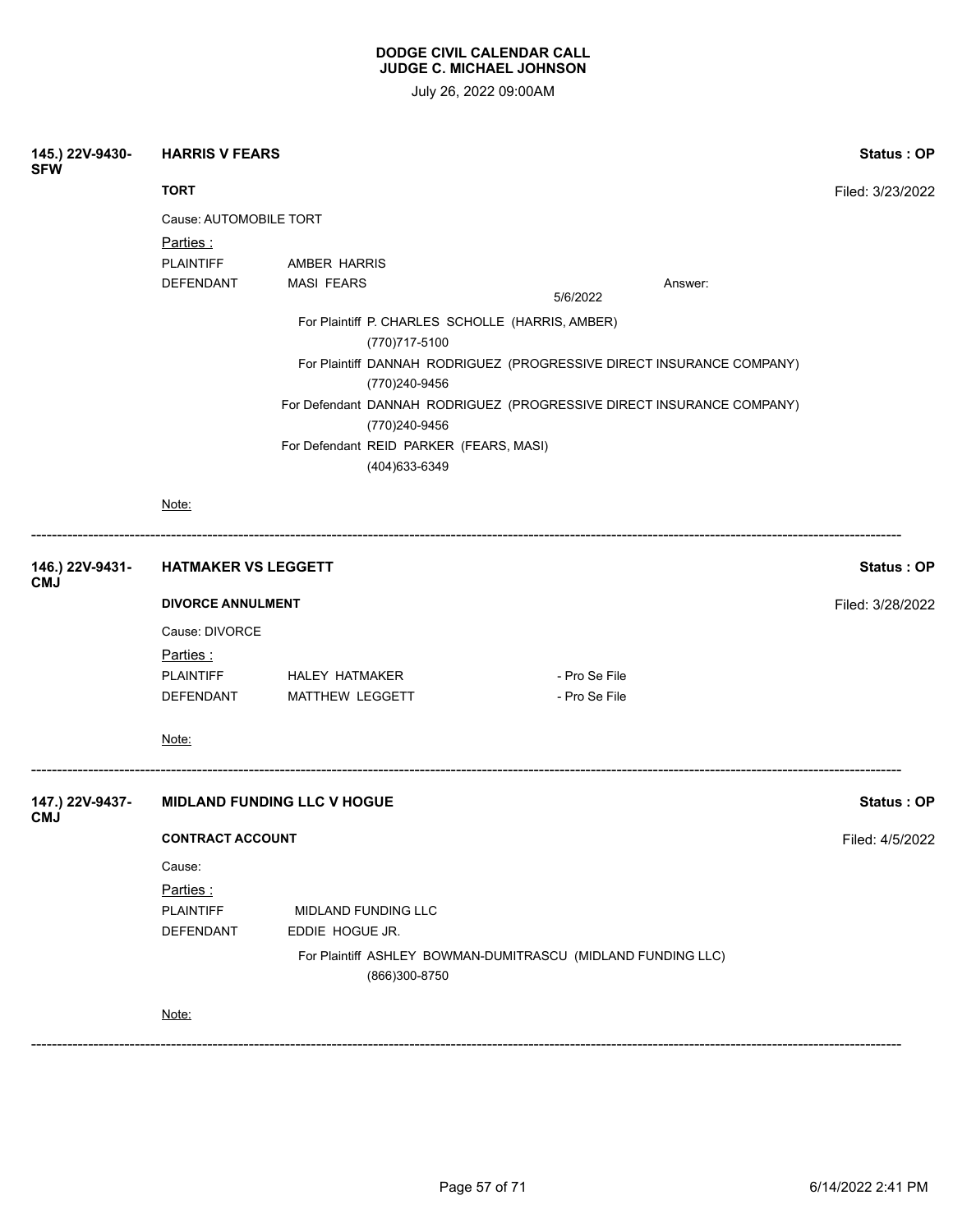| 148.) 22V-9438-<br><b>HCK</b> | MIDLAND CREDIT MANAGEMENT, INC V AUSTIN<br><b>CONTRACT ACCOUNT</b>       |                                                                                                                                                   |                   |
|-------------------------------|--------------------------------------------------------------------------|---------------------------------------------------------------------------------------------------------------------------------------------------|-------------------|
|                               |                                                                          |                                                                                                                                                   |                   |
|                               | Cause:<br>Parties:<br><b>PLAINTIFF</b><br>DEFENDANT                      | MIDLAND CREDIT MANAGEMENT, INC<br><b>JAMES AUSTIN</b><br>For Plaintiff ASHLEY BOWMAN-DUMITRASCU (MIDLAND CREDIT MANAGEMENT, INC)<br>(866)300-8750 |                   |
|                               | Note:                                                                    |                                                                                                                                                   |                   |
| 149.) 22V-9439-<br><b>SFW</b> |                                                                          | MIDLAND CREDIT MANAGEMENT, INC. V GIVENS                                                                                                          | Status: OP        |
|                               | <b>CONTRACT ACCOUNT</b>                                                  |                                                                                                                                                   |                   |
|                               | Cause:<br>Parties:<br><b>PLAINTIFF</b><br>DEFENDANT                      | MIDLAND CREDIT MANAGEMENT, INC.<br>JIMMY GIVENS JR.<br>For Plaintiff ASHLEY BOWMAN-DUMITRASCU (MIDLAND CREDIT MANAGEMENT, INC.)<br>(866)300-8750  |                   |
|                               | Note:                                                                    |                                                                                                                                                   |                   |
| 150.) 22V-9440-<br><b>CMJ</b> | <b>JOHNSON V MULLIS</b>                                                  |                                                                                                                                                   | <b>Status: OP</b> |
|                               |                                                                          | <b>MODIFICATION - CHILD CUSTODY/VISITATION</b>                                                                                                    | Filed: 4/6/2022   |
|                               | Cause: CUSTODY MODIFICATION<br>Parties:<br><b>PLAINTIFF</b><br>DEFENDANT | LOGAN JOHNSON<br>CHRISTOPHER J MULLIS<br>Service: 4/13/2022<br>For Plaintiff C. LEE CANNON, JR. (JOHNSON, LOGAN)                                  |                   |
|                               |                                                                          | (229)868-6065                                                                                                                                     |                   |
|                               | Note:                                                                    |                                                                                                                                                   |                   |
|                               | Note:                                                                    |                                                                                                                                                   |                   |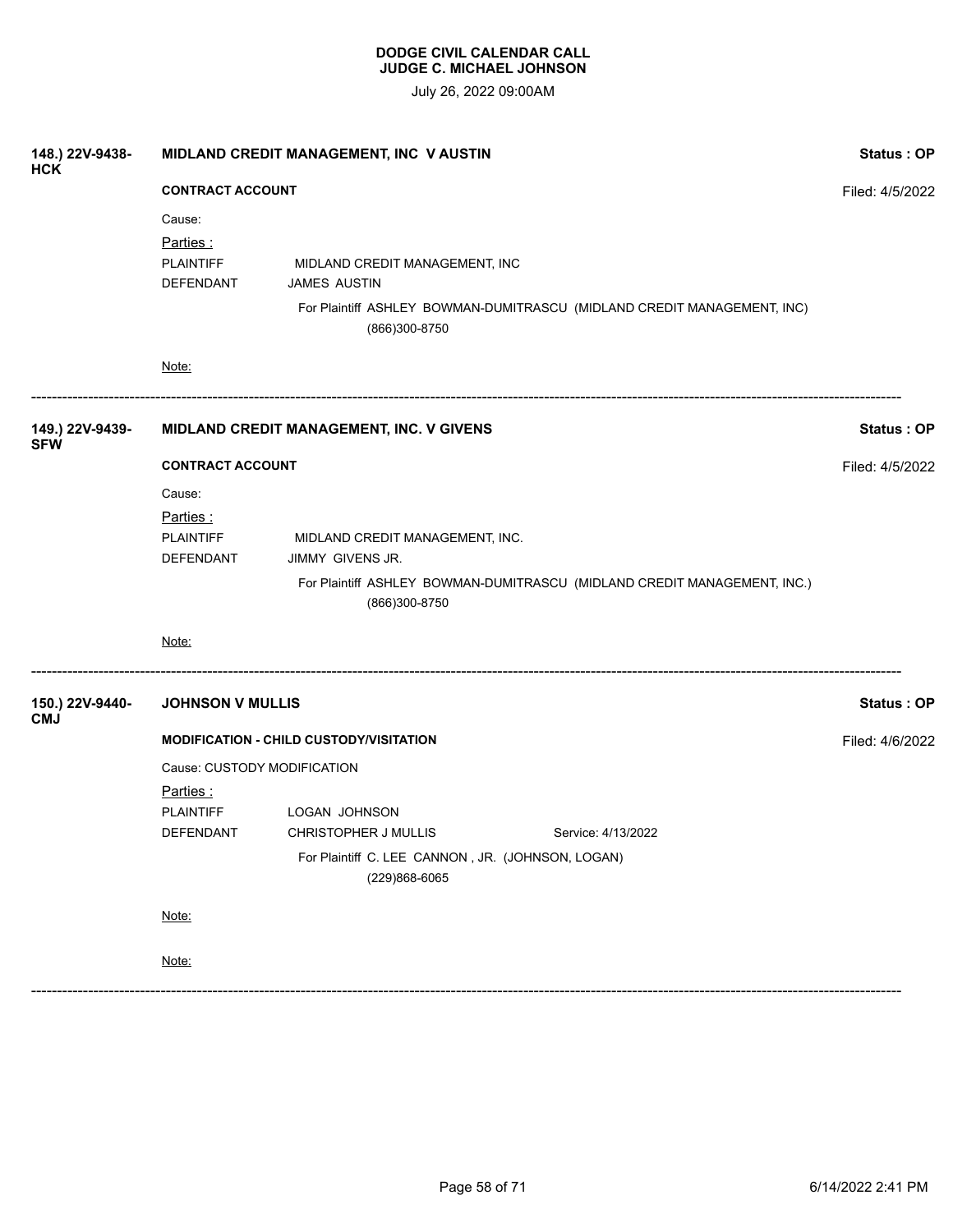|                                                                     | Status: OP                                                                                                                                                                                     |                                                                                                                                                                                                                                                               |  |  |
|---------------------------------------------------------------------|------------------------------------------------------------------------------------------------------------------------------------------------------------------------------------------------|---------------------------------------------------------------------------------------------------------------------------------------------------------------------------------------------------------------------------------------------------------------|--|--|
|                                                                     |                                                                                                                                                                                                | Filed: 4/7/2022                                                                                                                                                                                                                                               |  |  |
| Cause: DIVORCE<br><u>Parties :</u><br><b>PLAINTIFF</b><br>DEFENDANT | <b>JENICA SHEFFIELD</b><br>JAMIE SHEFFIELD<br>Service: 5/6/2022<br>For Plaintiff JOHN HARRINGTON (SHEFFIELD, JENICA)<br>(478) 374-3488<br>For Defendant SASHA RIEDEL KNIGHT (SHEFFIELD, JAMIE) |                                                                                                                                                                                                                                                               |  |  |
| Note:                                                               |                                                                                                                                                                                                |                                                                                                                                                                                                                                                               |  |  |
|                                                                     |                                                                                                                                                                                                | Status: OP                                                                                                                                                                                                                                                    |  |  |
| <b>APPEALS/REVIEWS</b>                                              |                                                                                                                                                                                                |                                                                                                                                                                                                                                                               |  |  |
| Cause: DISPOSSESSORY                                                |                                                                                                                                                                                                |                                                                                                                                                                                                                                                               |  |  |
| <u>Parties :</u>                                                    |                                                                                                                                                                                                |                                                                                                                                                                                                                                                               |  |  |
|                                                                     | - Pro Se File                                                                                                                                                                                  |                                                                                                                                                                                                                                                               |  |  |
|                                                                     |                                                                                                                                                                                                |                                                                                                                                                                                                                                                               |  |  |
| Note:                                                               |                                                                                                                                                                                                |                                                                                                                                                                                                                                                               |  |  |
|                                                                     |                                                                                                                                                                                                | Status: OP                                                                                                                                                                                                                                                    |  |  |
| <b>CONTRACT ACCOUNT</b>                                             |                                                                                                                                                                                                |                                                                                                                                                                                                                                                               |  |  |
| Cause:<br>Parties:                                                  |                                                                                                                                                                                                |                                                                                                                                                                                                                                                               |  |  |
| PLAINTIFF                                                           | MIDLAND CREDIT MANAGEMENT, INC                                                                                                                                                                 |                                                                                                                                                                                                                                                               |  |  |
|                                                                     | For Plaintiff ASHLEY BOWMAN-DUMITRASCU (MIDLAND CREDIT MANAGEMENT, INC)<br>(866)300-8750                                                                                                       |                                                                                                                                                                                                                                                               |  |  |
| Note:                                                               |                                                                                                                                                                                                |                                                                                                                                                                                                                                                               |  |  |
|                                                                     | DEFENDANT                                                                                                                                                                                      | <b>SHEFFIELD V SHEFFIELD</b><br><b>DIVORCE ANNULMENT</b><br>(478) 254-3230<br><b>MCGRIFF VS JOHNSON</b><br>PLAINTIFF KEITH MCGRIFF<br>- Pro Se File<br>DEFENDANT<br>KEUNA JEANAE SMITH JOHNSON<br>MIDLAND CREDIT MANAGEMENT, INC V LANCASTER<br>LEA LANCASTER |  |  |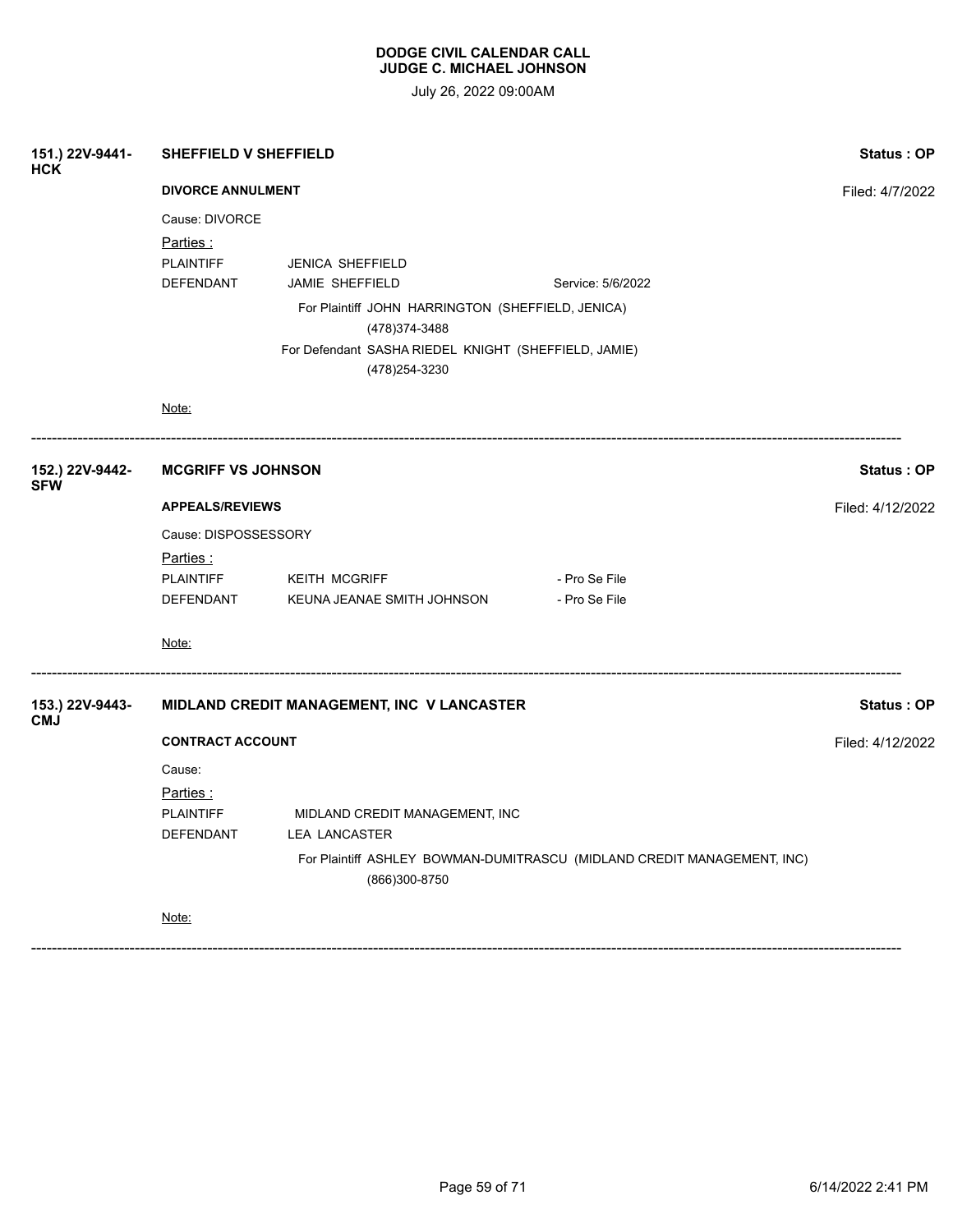| 154.) 22V-9444-<br><b>HCK</b> | AMERICAN EXPRESS NATIONAL BANK A NATIONAL BANK ORG V COLEMAN, ET AL<br>Status: OP |                                                       |                                                                                    |                   |  |
|-------------------------------|-----------------------------------------------------------------------------------|-------------------------------------------------------|------------------------------------------------------------------------------------|-------------------|--|
|                               | <b>CONTRACT ACCOUNT</b><br>Filed: 4/13/2022                                       |                                                       |                                                                                    |                   |  |
|                               | Cause:                                                                            |                                                       |                                                                                    |                   |  |
|                               | Parties:                                                                          |                                                       |                                                                                    |                   |  |
|                               | <b>PLAINTIFF</b>                                                                  | AMERICAN EXPRESS NATIONAL BANK A<br>NATIONAL BANK ORG |                                                                                    |                   |  |
|                               | DEFENDANT                                                                         | TRACY L COLEMAN                                       |                                                                                    |                   |  |
|                               | <b>DEFENDANT</b>                                                                  | COLEMAN & COMPANY BENEFITS, INC., A<br>CORPORATION    |                                                                                    |                   |  |
|                               |                                                                                   | (334) 832-4200                                        | For Plaintiff ANGELA HAMILTON (AMERICAN EXPRESS NATIONAL BANK A NATIONAL BANK ORG) |                   |  |
|                               |                                                                                   | (334) 832-4200                                        | For Plaintiff BRANDON DAVIS (AMERICAN EXPRESS NATIONAL BANK A NATIONAL BANK ORG,)  |                   |  |
|                               | Note:                                                                             |                                                       |                                                                                    |                   |  |
| 155.) 22V-9445-<br><b>SFW</b> | HALL V JBC LOGGING, LLC                                                           |                                                       |                                                                                    | Status: OP        |  |
|                               | <b>TORT</b>                                                                       |                                                       |                                                                                    | Filed: 4/14/2022  |  |
|                               | Cause:                                                                            |                                                       |                                                                                    |                   |  |
|                               | <u>Parties :</u>                                                                  |                                                       |                                                                                    |                   |  |
|                               | <b>PLAINTIFF</b>                                                                  | CHRISTOPHER BRANDON HALL                              |                                                                                    |                   |  |
|                               | DEFENDANT                                                                         | <b>JBC LOGGING, LLC</b>                               | Service: 5/6/2022                                                                  |                   |  |
|                               |                                                                                   |                                                       | For Plaintiff ROBERT CAMPBELL (HALL, CHRISTOPHER B)                                |                   |  |
|                               |                                                                                   | (404)593-0020                                         |                                                                                    |                   |  |
|                               |                                                                                   |                                                       | For Defendant CARLOS FERNANDEZ (JBC LOGGING, LLC,)                                 |                   |  |
|                               |                                                                                   | (770)818-0000                                         |                                                                                    |                   |  |
|                               | Note:                                                                             |                                                       |                                                                                    |                   |  |
| 156.) 22V-9446-<br><b>SFW</b> | <b>CARR VS CARR</b>                                                               |                                                       |                                                                                    | <b>Status: OP</b> |  |
|                               | <b>DIVORCE ANNULMENT</b>                                                          |                                                       |                                                                                    | Filed: 4/14/2022  |  |
|                               | Cause:                                                                            |                                                       |                                                                                    |                   |  |
|                               | Parties:                                                                          |                                                       |                                                                                    |                   |  |
|                               | <b>PLAINTIFF</b>                                                                  | PHILOMENA CARR                                        | - Pro Se File                                                                      |                   |  |
|                               | DEFENDANT                                                                         | <b>WILBUR LARRY CARR</b>                              | - Pro Se File                                                                      |                   |  |
|                               | Note:                                                                             |                                                       |                                                                                    |                   |  |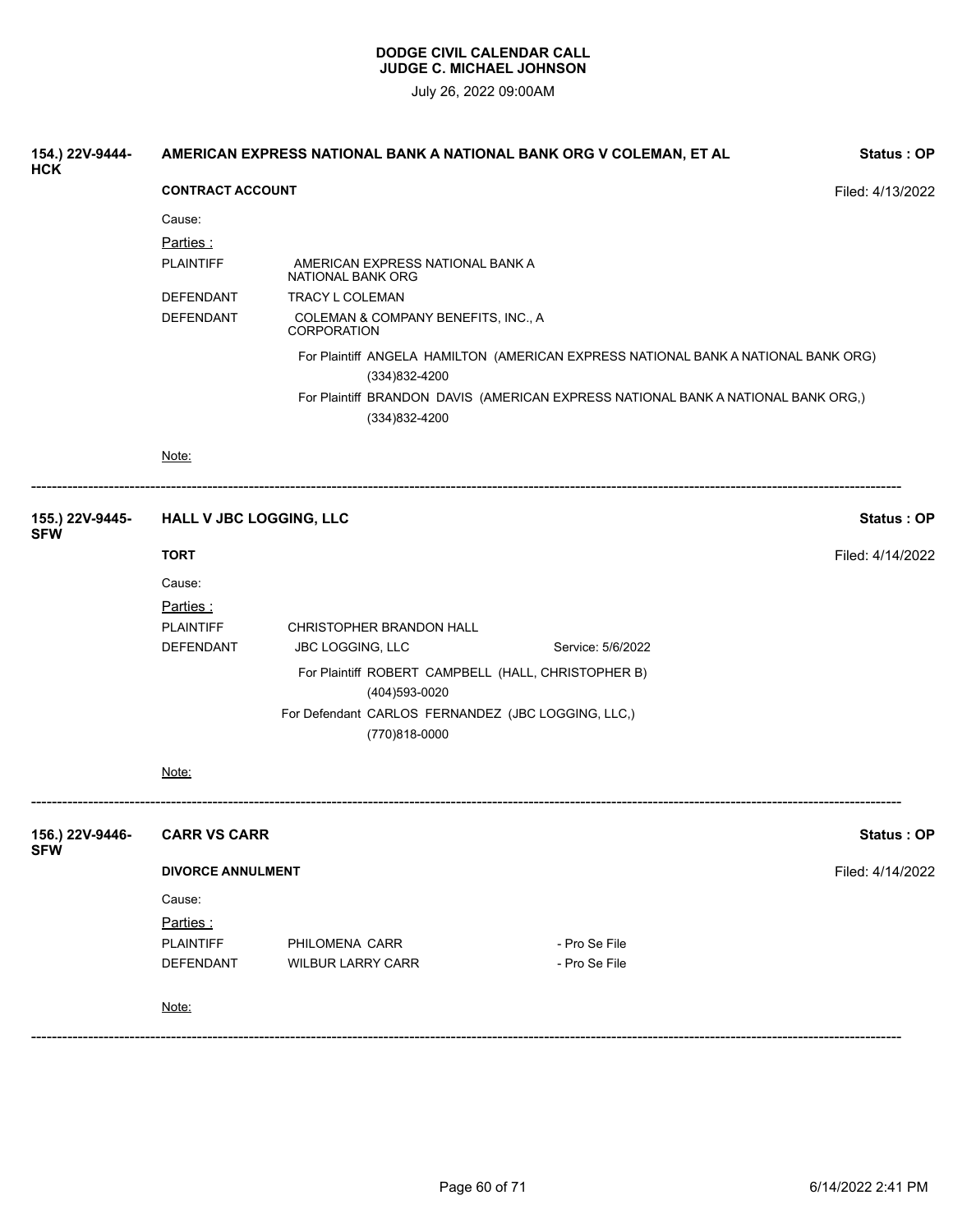| 157.) 22V-9459-<br><b>CMJ</b> | <b>TORRES VS ALLEN</b>                                      |                                                   |                                                                          |                 |  |
|-------------------------------|-------------------------------------------------------------|---------------------------------------------------|--------------------------------------------------------------------------|-----------------|--|
|                               | <b>DIVORCE ANNULMENT</b>                                    |                                                   |                                                                          |                 |  |
|                               | Cause: DIVORCE<br>Parties:<br><b>PLAINTIFF</b><br>DEFENDANT | VICTOR TORRES JR<br><b>BRIDGETT ALLEN</b>         | - Pro Se File<br>- Pro Se File                                           |                 |  |
|                               | Note:                                                       |                                                   |                                                                          |                 |  |
| 158.) 22V-9460-<br><b>HCK</b> |                                                             | MIDLAND CREDIT MANAGEMENT, INC. V COLEMAN         |                                                                          | Status: OP      |  |
|                               | <b>CONTRACT ACCOUNT</b>                                     |                                                   |                                                                          |                 |  |
|                               | Cause:                                                      |                                                   |                                                                          |                 |  |
|                               | Parties:<br><b>PLAINTIFF</b><br>DEFENDANT                   | MIDLAND CREDIT MANAGEMENT, INC.<br>LISA H COLEMAN |                                                                          |                 |  |
|                               |                                                             | (866)300-8750                                     | For Plaintiff ASHLEY BOWMAN-DUMITRASCU (MIDLAND CREDIT MANAGEMENT, INC.) |                 |  |
|                               | Note:                                                       |                                                   |                                                                          |                 |  |
| 159.) 22V-9461-<br><b>SFW</b> |                                                             | MIDLAND CREDIT MANAGEMENT, INC. V BISHOP          |                                                                          | Status: OP      |  |
|                               | <b>CONTRACT ACCOUNT</b>                                     |                                                   |                                                                          | Filed: 5/4/2022 |  |
|                               | Cause:                                                      |                                                   |                                                                          |                 |  |
|                               | Parties:                                                    |                                                   |                                                                          |                 |  |
|                               | <b>PLAINTIFF</b>                                            | MIDLAND CREDIT MANAGEMENT, INC.                   |                                                                          |                 |  |
|                               | DEFENDANT                                                   | AQUISHA L BISHOP                                  |                                                                          |                 |  |
|                               |                                                             | (866)300-8750                                     | For Plaintiff ASHLEY BOWMAN-DUMITRASCU (MIDLAND CREDIT MANAGEMENT, INC.) |                 |  |
|                               | Note:                                                       |                                                   |                                                                          |                 |  |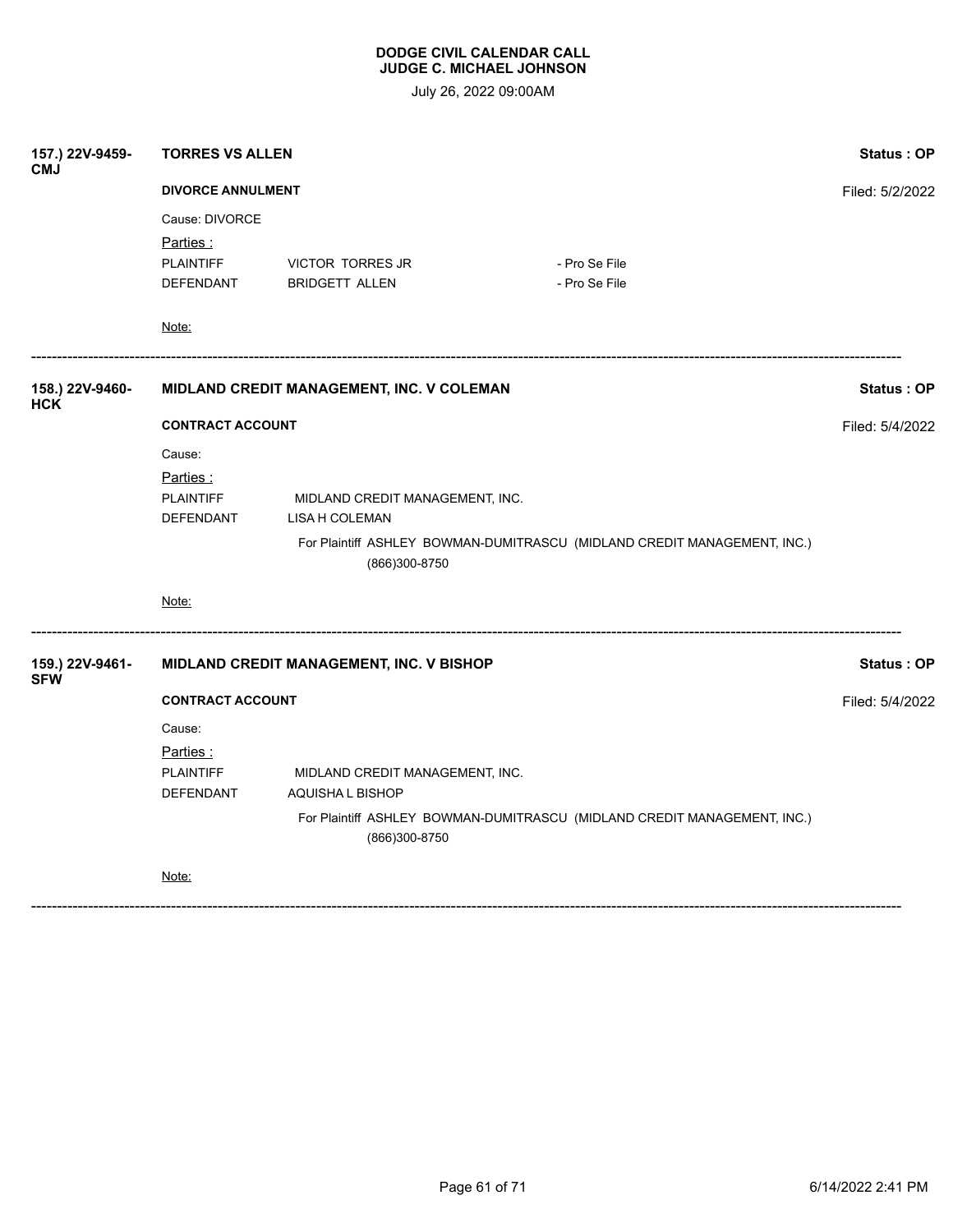| 160.) 22V-9463-<br><b>HCK</b> | <b>SMITH VS WALKER</b>                         | <b>Status: OP</b>                                               |                                                     |                 |
|-------------------------------|------------------------------------------------|-----------------------------------------------------------------|-----------------------------------------------------|-----------------|
|                               | <b>MODIFICATION - CHILD CUSTODY/VISITATION</b> | Filed: 5/4/2022                                                 |                                                     |                 |
|                               | Cause: CHANGE OF CUSTODY                       |                                                                 |                                                     |                 |
|                               | Parties:                                       |                                                                 |                                                     |                 |
|                               | <b>PLAINTIFF</b>                               | <b>HEATHER SMITH</b>                                            | - Pro Se File                                       |                 |
|                               | DEFENDANT                                      | DANNY WALKER II                                                 | Service: 5/9/2022<br>Answer: 6/8/2022 - Pro Se File |                 |
|                               |                                                | For Defendant SARAH RIEDEL (WALKER, DANNY II)<br>(478) 254-3230 |                                                     |                 |
|                               | Note:                                          |                                                                 |                                                     |                 |
| 161.) 22V-9465-               |                                                | ASSOCIATED PARTNERS, LLC V ALL PERSONS, ET AL                   |                                                     | Status: OP      |
| <b>CMJ</b>                    | <b>REAL PROPERTY</b>                           |                                                                 |                                                     | Filed: 5/4/2022 |
|                               | Cause:                                         |                                                                 |                                                     |                 |
|                               | Parties:                                       |                                                                 |                                                     |                 |
|                               | <b>PLAINTIFF</b>                               | ASSOCIATED PARTNERS, LLC                                        |                                                     |                 |
|                               | DEFENDANT                                      | OAKLEY'S RESTAURANT, INC.                                       | Service: 5/19/2022 - Diligent Search                |                 |
|                               | DEFENDANT                                      | UNKNOWN ALL PERSONS                                             |                                                     |                 |
|                               | DEFENDANT                                      | TAX MAP / PARCEL I.D. NO.<br>E0100-00000-022-A00                |                                                     |                 |
|                               |                                                | For Plaintiff JAMES CHANNELL (ASSOCIATED PARTNERS, LLC)         |                                                     |                 |
|                               |                                                | (706)453-0089                                                   |                                                     |                 |
|                               | Note:                                          |                                                                 |                                                     |                 |
| 162.) 22V-9467-<br><b>SFW</b> | <b>HODGES V COLEMAN</b>                        |                                                                 |                                                     | Status: OP      |
|                               | <b>TORT</b>                                    |                                                                 |                                                     | Filed: 5/5/2022 |
|                               | Cause:                                         |                                                                 |                                                     |                 |
|                               | Parties:                                       |                                                                 |                                                     |                 |
|                               | <b>PLAINTIFF</b>                               | ZION HODGES                                                     |                                                     |                 |
|                               | <b>DEFENDANT</b>                               | BILLY COLEMAN                                                   |                                                     |                 |
|                               |                                                | For Plaintiff SEAN CAMPBELL (HODGES, ZION)<br>(404) 888-9962    |                                                     |                 |
|                               | Note:                                          |                                                                 |                                                     |                 |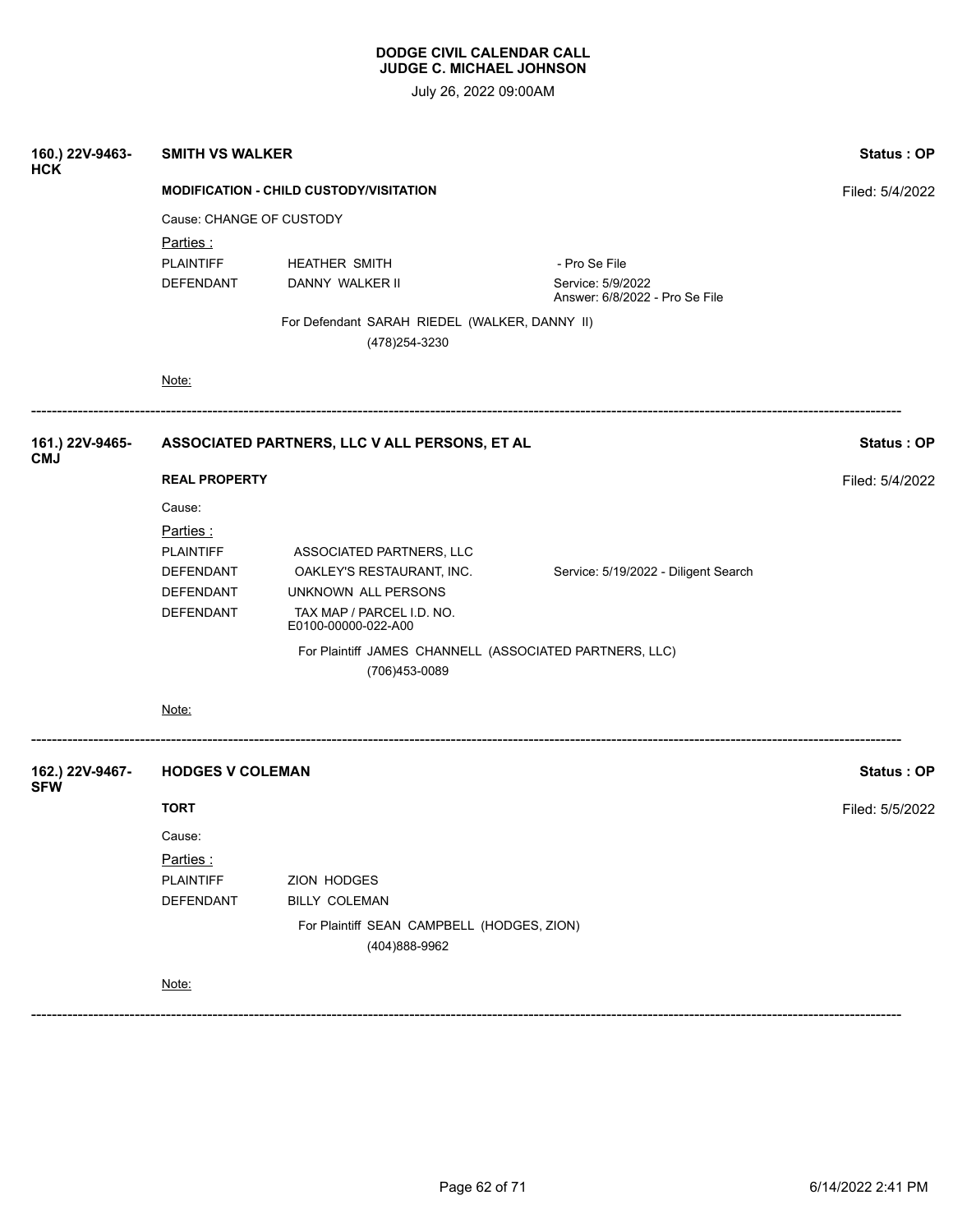| 163.) 22V-9468-<br><b>CMJ</b> | <b>DANIEL V PRITCHETT</b>                                  | <b>Status: OP</b>                                                                                              |                                                                                           |                   |
|-------------------------------|------------------------------------------------------------|----------------------------------------------------------------------------------------------------------------|-------------------------------------------------------------------------------------------|-------------------|
|                               | <b>TORT</b>                                                | Filed: 5/5/2022                                                                                                |                                                                                           |                   |
|                               | Cause:<br>Parties:<br><b>PLAINTIFF</b><br><b>DEFENDANT</b> | MAURICE DANIEL<br>JOEL PRITCHETT<br>(912) 335-3888                                                             | Service: 6/3/2022<br>For Plaintiff PIERRE IFILL (DANIEL, MAURICE 3858 MONROE BUTLER ROAD) |                   |
|                               | Note:                                                      |                                                                                                                |                                                                                           |                   |
| 164.) 22V-9469-<br><b>HCK</b> | <b>CSL FINANCIAL, LLC V O'NEAL</b>                         |                                                                                                                |                                                                                           | <b>Status: OP</b> |
|                               | <b>CONTRACT ACCOUNT</b>                                    | Filed: 5/6/2022                                                                                                |                                                                                           |                   |
|                               | Cause:<br>Parties:<br><b>PLAINTIFF</b><br><b>DEFENDANT</b> | CSL FINANCIAL, LLC<br><b>REGINA O'NEAL</b><br>For Plaintiff JASON GODWIN (CSL FINANCIAL, LLC)<br>(770)448-9925 | Service: 5/24/2022                                                                        |                   |
|                               | Note:                                                      |                                                                                                                |                                                                                           |                   |
| 165.) 22V-9470-<br><b>SFW</b> | <b>DAVIS VS DAVIS</b>                                      |                                                                                                                |                                                                                           | <b>Status: OP</b> |
|                               | <b>DIVORCE ANNULMENT</b>                                   | Filed: 5/6/2022                                                                                                |                                                                                           |                   |
|                               | Cause: DIVORCE                                             |                                                                                                                |                                                                                           |                   |
|                               | Parties:                                                   |                                                                                                                |                                                                                           |                   |
|                               | <b>PLAINTIFF</b><br>DEFENDANT                              | CHRISTOPHER MARTY DAVIS<br>MOLLY DAVIS                                                                         | - Pro Se File<br>Service: 6/9/2022 - Pro Se File                                          |                   |
|                               | Note:                                                      |                                                                                                                |                                                                                           |                   |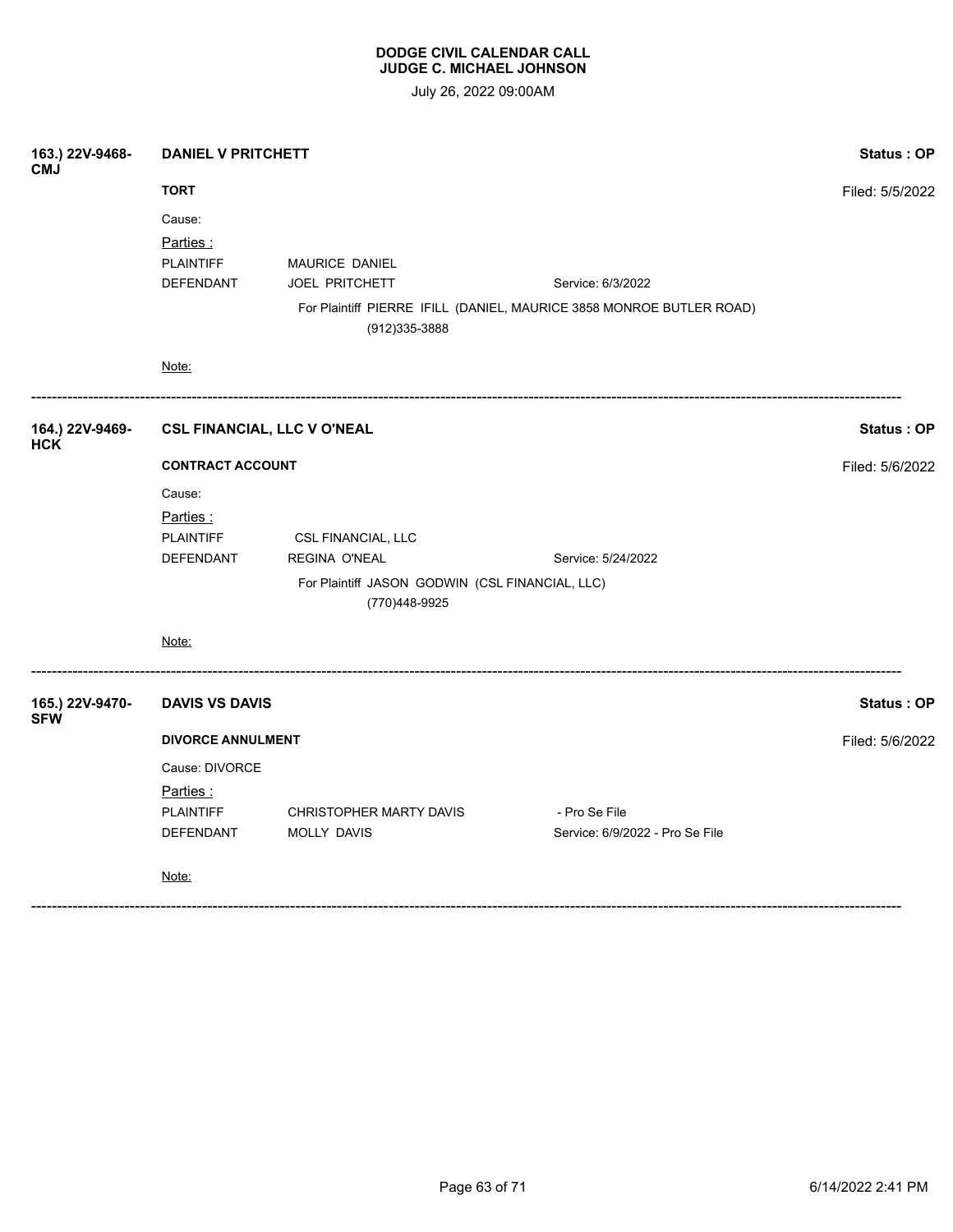July 26, 2022 09:00AM

| 166.) 22V-9471-<br><b>CMJ</b> | <b>JOHNSON V EADY</b><br>PATERNITY/LEGITIMATION     |                                                                                                                |                    | Status: OP       |
|-------------------------------|-----------------------------------------------------|----------------------------------------------------------------------------------------------------------------|--------------------|------------------|
|                               |                                                     |                                                                                                                |                    | Filed: 5/10/2022 |
|                               | Cause:<br>Parties:<br><b>PLAINTIFF</b><br>DEFENDANT | JAMES B. JOHNSON<br><b>AKISSI EADY</b><br>For Plaintiff KEVIN HICKS (JOHNSON, JAMES B MR.)<br>(478) 254-5054   |                    |                  |
|                               | Note:                                               |                                                                                                                |                    |                  |
| 167.) 22V-9472-<br><b>CMJ</b> | <b>DYKES V SPIRES</b>                               |                                                                                                                |                    | Status: OP       |
|                               | CONTEMPT/MODIFICATION/OTHER POST-JUDGMENT           | Filed: 5/10/2022                                                                                               |                    |                  |
|                               | Cause:<br>Parties:<br><b>PLAINTIFF</b><br>DEFENDANT | VYKTORIA A DYKES<br><b>CASEY S SPIRES</b><br>For Plaintiff DAVID VENABLE (DYKES, VYKTORIA A)<br>(478) 783-2825 |                    |                  |
|                               | Note:                                               |                                                                                                                |                    |                  |
| 168.) 22V-9473-<br><b>HCK</b> | <b>HILLIARD V HILLIARD</b>                          |                                                                                                                |                    | Status: OP       |
|                               | <b>MODIFICATIONS</b>                                |                                                                                                                |                    | Filed: 5/11/2022 |
|                               | Cause:<br>Parties:<br><b>PLAINTIFF</b><br>DEFENDANT | JAYDE HILLIARD<br>ROCKY J. HILLIARD                                                                            | Service: 5/12/2022 |                  |
|                               |                                                     |                                                                                                                |                    |                  |
|                               |                                                     | (229) 273-5202<br>For Defendant TINA MADDOX (HILLIARD, ROCKY J)<br>(912) 537-3025                              |                    |                  |
|                               | Note:                                               |                                                                                                                |                    |                  |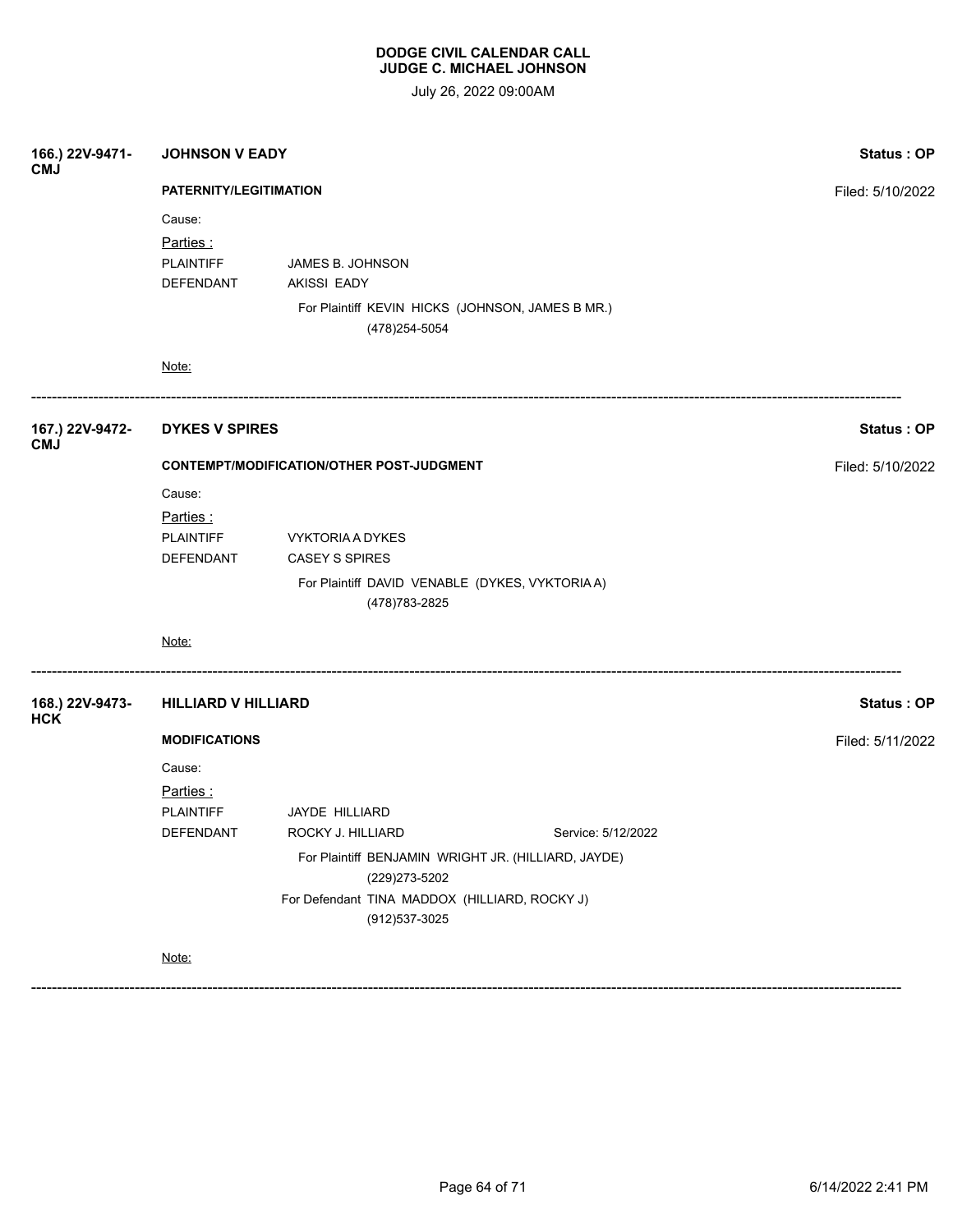| Filed: 5/11/2022<br><b>Status: OP</b><br>Filed: 5/12/2022 |
|-----------------------------------------------------------|
|                                                           |
|                                                           |
|                                                           |
|                                                           |
|                                                           |
|                                                           |
|                                                           |
|                                                           |
|                                                           |
|                                                           |
|                                                           |
|                                                           |
|                                                           |
| Status: OP                                                |
| Filed: 5/12/2022                                          |
|                                                           |
|                                                           |
|                                                           |
|                                                           |
|                                                           |
|                                                           |
| Status: OP                                                |
| Filed: 5/13/2022                                          |
|                                                           |
|                                                           |
|                                                           |
|                                                           |
|                                                           |
|                                                           |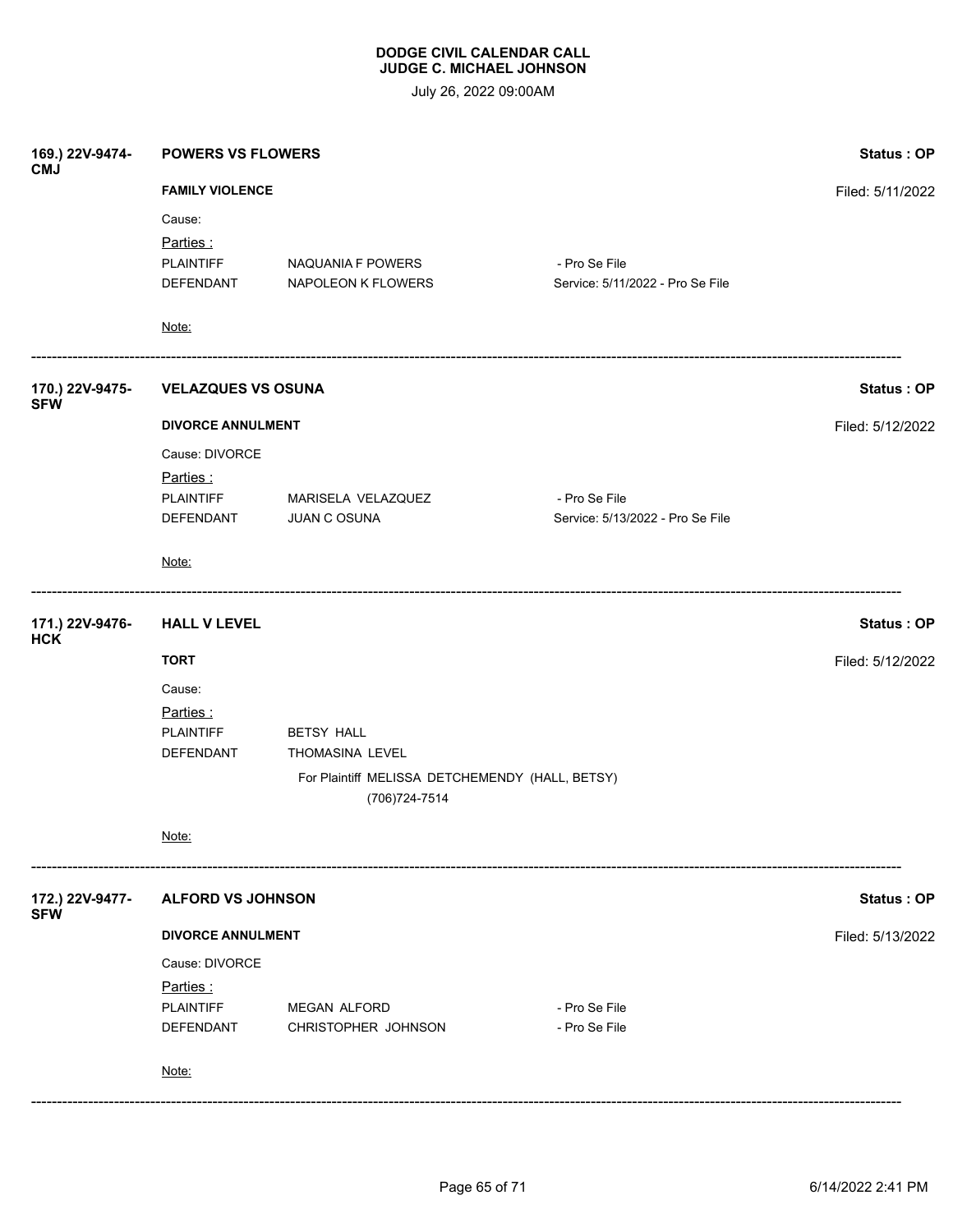July 26, 2022 09:00AM

| 173.) 22V-9479-<br><b>HCK</b> | <b>SUTTON V SUTTON</b>                                               |                                                                      |                                        | Status: OP       |
|-------------------------------|----------------------------------------------------------------------|----------------------------------------------------------------------|----------------------------------------|------------------|
|                               | <b>CONTEMPT</b>                                                      | Filed: 5/18/2022                                                     |                                        |                  |
|                               | Cause:                                                               |                                                                      |                                        |                  |
|                               | Parties:                                                             |                                                                      |                                        |                  |
|                               | <b>PLAINTIFF</b>                                                     | <b>GILLIAN SUTTON</b>                                                |                                        |                  |
|                               | DEFENDANT                                                            | <b>CLAYTON SUTTON</b>                                                | Service: 5/27/2022                     |                  |
|                               |                                                                      | For Plaintiff SARAH RIEDEL (SUTTON, GILLIAN)<br>(478) 254-3230       |                                        |                  |
|                               | Note:                                                                |                                                                      |                                        |                  |
| 174.) 22V-9480-<br><b>HCK</b> | <b>HILLARD V HILLARD</b>                                             | Status: OP                                                           |                                        |                  |
|                               | <b>CONTEMPT</b>                                                      |                                                                      |                                        | Filed: 5/18/2022 |
|                               | Cause:                                                               |                                                                      |                                        |                  |
|                               | Parties :                                                            |                                                                      |                                        |                  |
|                               | <b>PLAINTIFF</b>                                                     | ROCKY HILLARD                                                        |                                        |                  |
|                               | DEFENDANT                                                            | JAYDE HILLARD                                                        | Service: 5/27/2022<br>Answer: 6/1/2022 |                  |
|                               |                                                                      |                                                                      |                                        |                  |
|                               | (912) 537-3025<br>For Defendant BENJAMIN WRIGHT JR. (HILLARD, JAYDE) |                                                                      |                                        |                  |
|                               |                                                                      | (229) 273-5202                                                       |                                        |                  |
|                               | Note:                                                                |                                                                      |                                        |                  |
| 175.) 22V-9481-<br><b>CMJ</b> | <b>WEST V FLOYD, ET AL</b>                                           |                                                                      |                                        | Status: OP       |
|                               | <b>AUTOMOBILE TORT</b>                                               | Filed: 5/20/2022                                                     |                                        |                  |
|                               | Cause:                                                               |                                                                      |                                        |                  |
|                               | Parties:                                                             |                                                                      |                                        |                  |
|                               | <b>PLAINTIFF</b>                                                     | LEMEKIA L WEST                                                       |                                        |                  |
|                               | DEFENDANT                                                            | JAMES E FLOYD                                                        | Service: 6/7/2022                      |                  |
|                               | <b>DEFENDANT</b>                                                     | ROBERT A MCLAUGHLIN                                                  |                                        |                  |
|                               |                                                                      | For Plaintiff CHRISTOPHER GORDON (WEST, LEMEKIA L)<br>(478) 749-4280 |                                        |                  |
|                               | Note:                                                                |                                                                      |                                        |                  |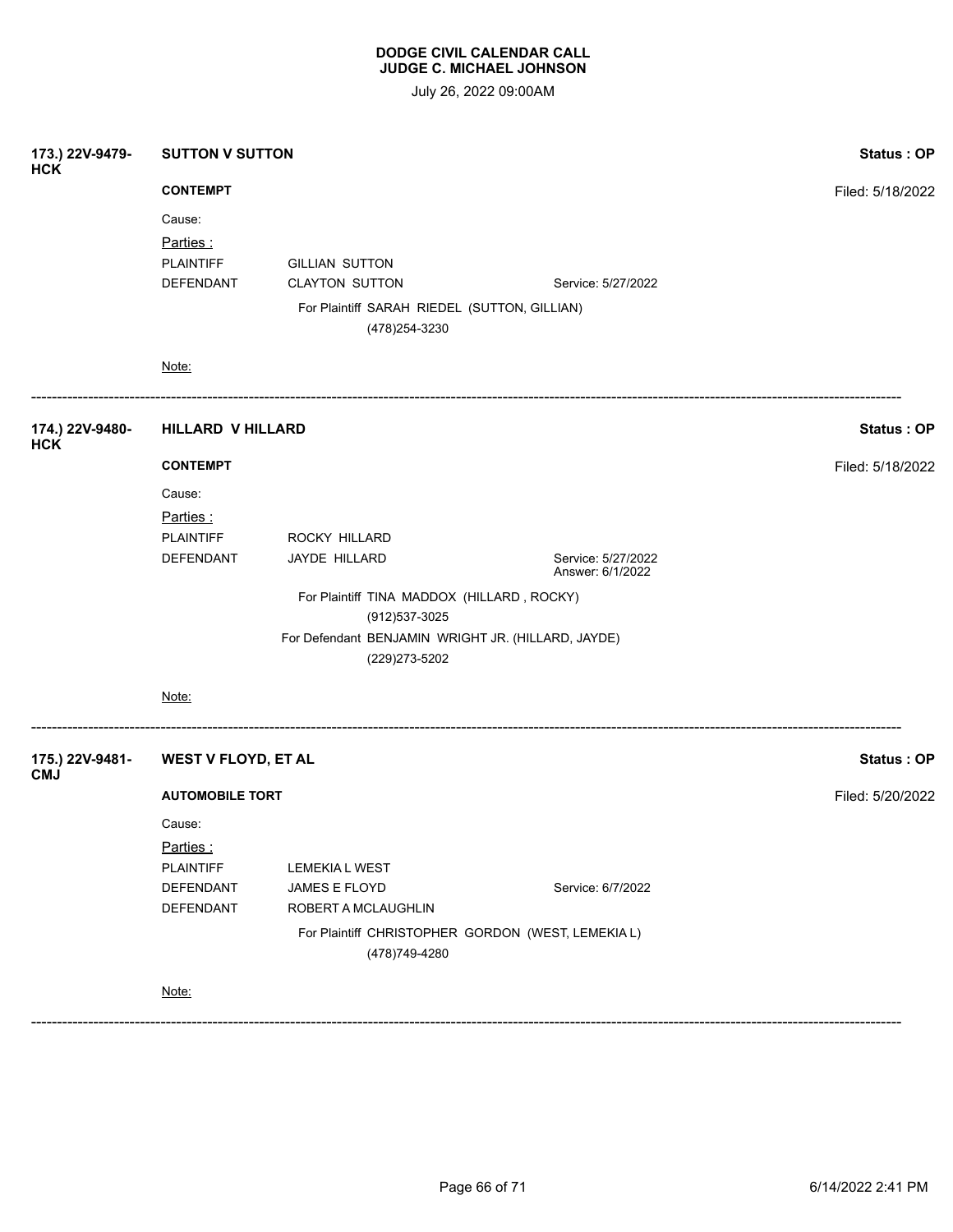| 176.) 22V-9482-<br><b>HCK</b> | <b>THOMAS VS THOMAS</b>                                          |                                                  |                                                   | Status: OP        |
|-------------------------------|------------------------------------------------------------------|--------------------------------------------------|---------------------------------------------------|-------------------|
|                               | <b>DIVORCE ANNULMENT</b>                                         | Filed: 5/20/2022                                 |                                                   |                   |
|                               | Cause: DIVORCE                                                   |                                                  |                                                   |                   |
|                               | Parties:<br><b>PLAINTIFF</b><br>DEFENDANT                        | <b>MARTHA THOMAS</b><br>ZENAS BERNARD THOMAS SR  | - Pro Se File<br>Service: 5/24/2022 - Pro Se File |                   |
|                               | Note:                                                            |                                                  |                                                   |                   |
| 177.) 22V-9483-<br><b>SFW</b> | <b>ANDERSON VS PASBY</b>                                         |                                                  |                                                   | Status: OP        |
|                               | PATERNITY/LEGITIMATION                                           |                                                  | Filed: 5/20/2022                                  |                   |
|                               | Cause: LEGITIMATION<br>Parties :                                 |                                                  |                                                   |                   |
|                               | <b>PLAINTIFF</b>                                                 | MAURICE ANDERSON                                 | - Pro Se File                                     |                   |
|                               | DEFENDANT                                                        | <b>MYLASIA PASBY</b>                             | Service: 5/31/2022 - Pro Se File                  |                   |
|                               | Note:                                                            |                                                  |                                                   |                   |
| 178.) 22V-9484-<br><b>CMJ</b> | <b>BURNAM VS BURNAM</b>                                          |                                                  |                                                   | <b>Status: OP</b> |
|                               | <b>DIVORCE ANNULMENT</b>                                         |                                                  |                                                   | Filed: 5/23/2022  |
|                               | Cause: DIVORCE                                                   |                                                  |                                                   |                   |
|                               | Parties :                                                        |                                                  |                                                   |                   |
|                               | <b>PLAINTIFF</b>                                                 | <b>KERRI G BURNAM</b><br><b>BRADLEY D BURNAM</b> | - Pro Se File                                     |                   |
|                               | DEFENDANT                                                        |                                                  | - Pro Se File                                     |                   |
|                               | Note:                                                            |                                                  |                                                   |                   |
| 179.) 22V-9485-<br><b>HCK</b> | <b>KELLEY V KELLEY</b>                                           |                                                  |                                                   | Status: OP        |
|                               | <b>DIVORCE ANNULMENT</b>                                         | Filed: 5/23/2022                                 |                                                   |                   |
|                               | Cause:                                                           |                                                  |                                                   |                   |
|                               | Parties :                                                        |                                                  |                                                   |                   |
|                               | <b>PLAINTIFF</b>                                                 | MICHAEL RICHARD KELLEY                           |                                                   |                   |
|                               | DEFENDANT                                                        | MEGAN ASHLEY KELLEY                              | Service: 5/24/2022                                |                   |
|                               | For Plaintiff SASHA RIEDEL KNIGHT (KELLEY, MICHAEL R)            |                                                  |                                                   |                   |
|                               | (478) 254-3230<br>For Plaintiff SARAH RIEDEL (KELLEY, MICHAEL R) |                                                  |                                                   |                   |
|                               | Note:                                                            | (478) 254-3230                                   |                                                   |                   |
|                               |                                                                  |                                                  |                                                   |                   |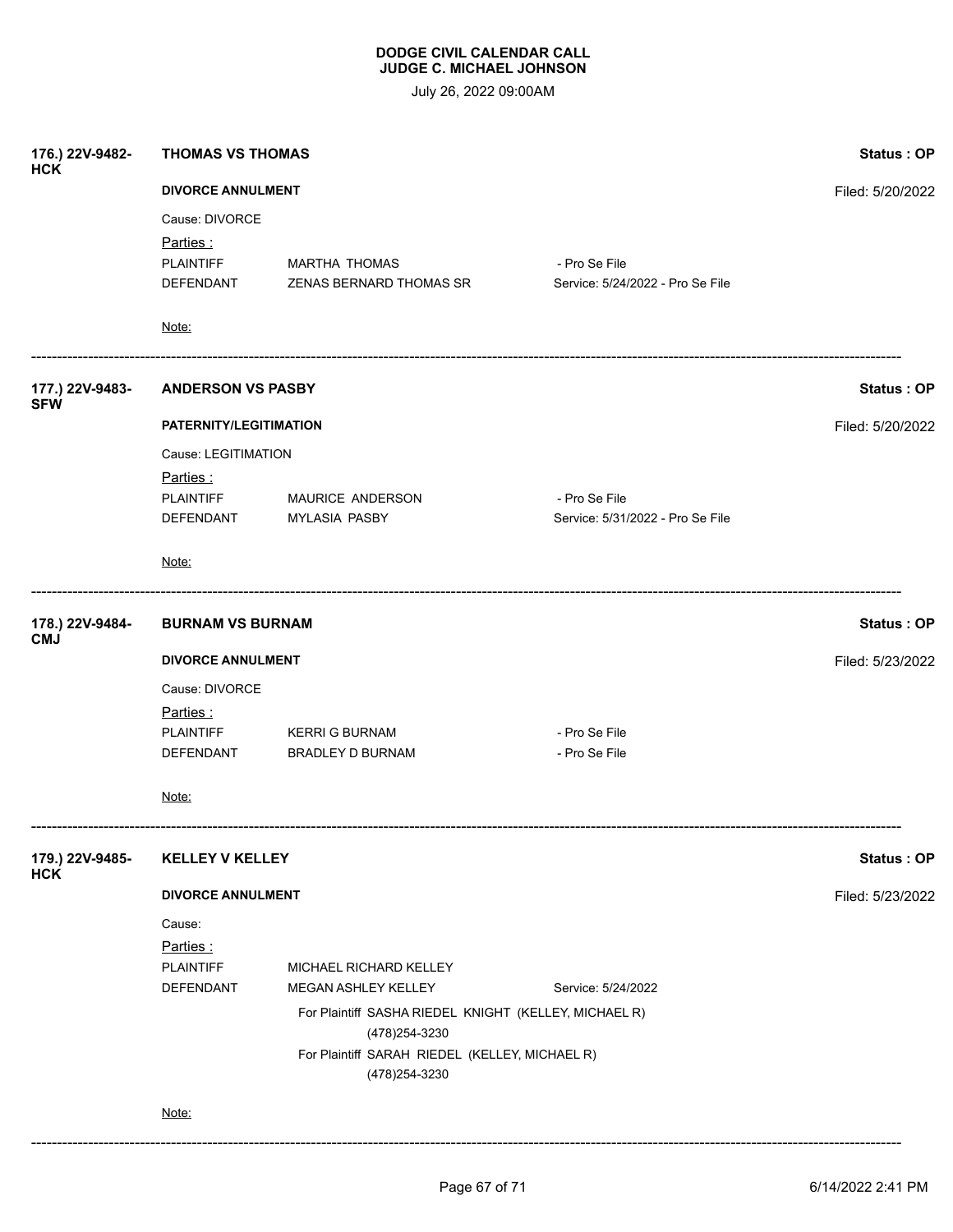| 180.) 22V-9486-<br><b>SFW</b> | <b>PLYLER V PLYLER</b>                   |                                                                |                                                                          | <b>Status: OP</b> |  |
|-------------------------------|------------------------------------------|----------------------------------------------------------------|--------------------------------------------------------------------------|-------------------|--|
|                               | <b>DIVORCE ANNULMENT</b>                 |                                                                |                                                                          |                   |  |
|                               | Cause:                                   |                                                                |                                                                          |                   |  |
|                               | Parties:                                 |                                                                |                                                                          |                   |  |
|                               | <b>PLAINTIFF</b>                         | <b>BRANDON PLYLER</b>                                          |                                                                          |                   |  |
|                               | DEFENDANT                                | SARAH PLYLER                                                   |                                                                          |                   |  |
|                               |                                          | For Plaintiff SARAH RIEDEL (PLYLER, BRANDON)<br>(478) 254-3230 |                                                                          |                   |  |
|                               | Note:                                    |                                                                |                                                                          |                   |  |
| 181.) 22V-9487-<br><b>CMJ</b> | MIDLAND CREDIT MANAGEMENT, INC. V BRYANT |                                                                |                                                                          | Status: OP        |  |
|                               | <b>CONTRACT ACCOUNT</b>                  |                                                                |                                                                          |                   |  |
|                               | Cause:                                   |                                                                |                                                                          |                   |  |
|                               | Parties:                                 |                                                                |                                                                          |                   |  |
|                               | <b>PLAINTIFF</b>                         | MIDLAND CREDIT MANAGEMENT, INC.                                |                                                                          |                   |  |
|                               | DEFENDANT                                | MAYCLAIRE BRYANT                                               |                                                                          |                   |  |
|                               |                                          | (866)300-8750                                                  | For Plaintiff ASHLEY BOWMAN-DUMITRASCU (MIDLAND CREDIT MANAGEMENT, INC.) |                   |  |
|                               | Note:                                    |                                                                |                                                                          |                   |  |
| 182.) 22V-9488-<br><b>HCK</b> | <b>WILLIAMS VS BAKER</b>                 |                                                                |                                                                          | <b>Status: OP</b> |  |
|                               | <b>FAMILY VIOLENCE</b>                   |                                                                |                                                                          |                   |  |
|                               | Cause:                                   |                                                                |                                                                          |                   |  |
|                               | Parties:                                 |                                                                |                                                                          |                   |  |
|                               | <b>PLAINTIFF</b>                         | <b>CANDICE WILLIAMS</b>                                        | - Pro Se File                                                            |                   |  |
|                               | DEFENDANT                                | ANTWAN BAKER                                                   | - Pro Se File                                                            |                   |  |
|                               | Note:                                    |                                                                |                                                                          |                   |  |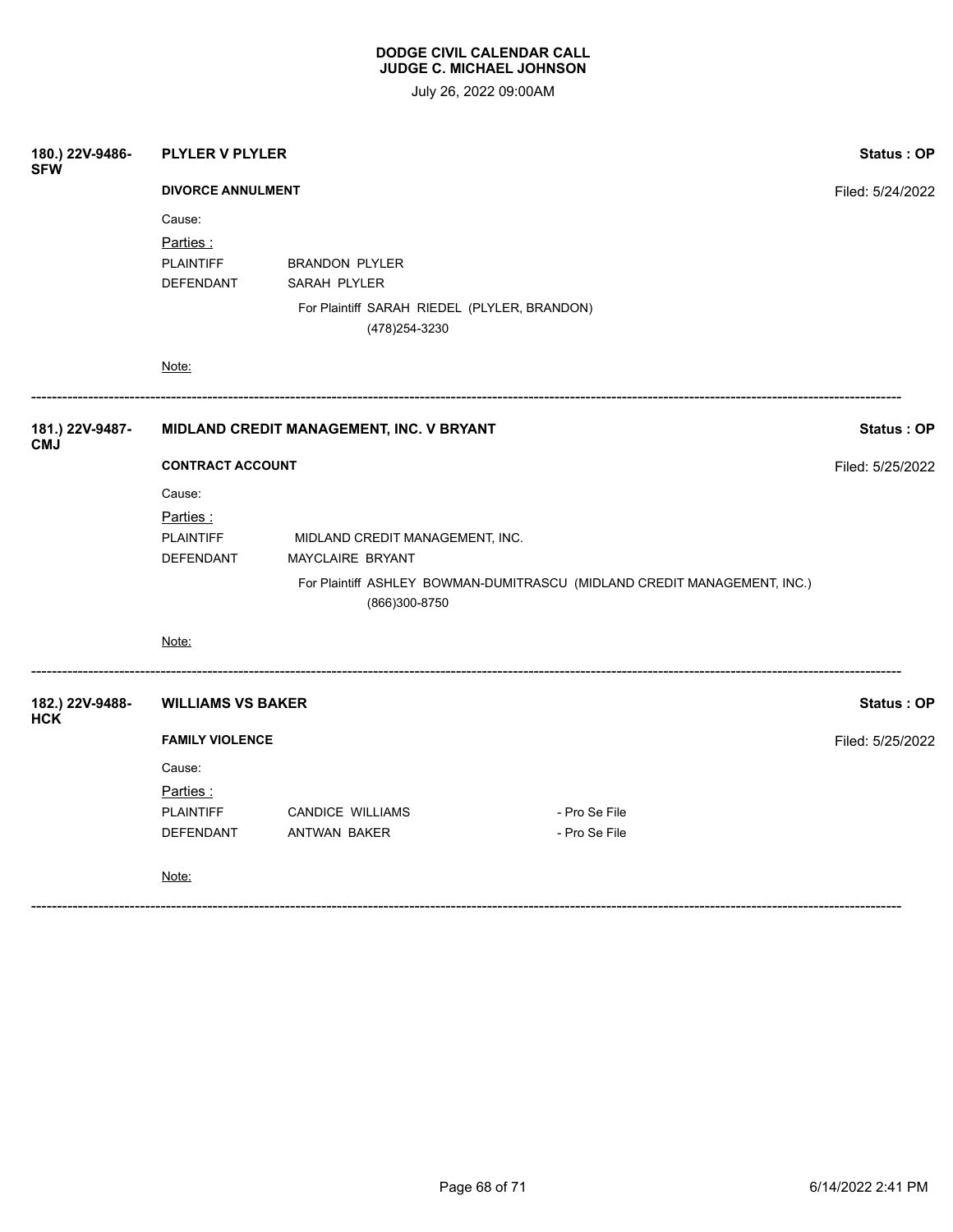| 183.) 22V-9489-<br><b>SFW</b> | <b>SPIRES V SPIRES</b>                           | Status: OP                                                       |                                                        |                  |  |  |
|-------------------------------|--------------------------------------------------|------------------------------------------------------------------|--------------------------------------------------------|------------------|--|--|
|                               | DISSOLUTION/DIVORCE/SEPARATE MAINTENANCE/ALIMONY | Filed: 5/25/2022                                                 |                                                        |                  |  |  |
|                               | Cause:                                           |                                                                  |                                                        |                  |  |  |
|                               | Parties:                                         |                                                                  |                                                        |                  |  |  |
|                               | <b>PLAINTIFF</b>                                 | RACHEL SPIRES                                                    |                                                        |                  |  |  |
|                               | DEFENDANT                                        | LEVI SPIRES                                                      | Service: 5/27/2022                                     |                  |  |  |
|                               |                                                  | For Plaintiff JOHN HARRINGTON (SPIRES, RACHEL)<br>(478) 374-3488 |                                                        |                  |  |  |
|                               | Note:                                            |                                                                  |                                                        |                  |  |  |
| 184.) 22V-9490-<br><b>CMJ</b> |                                                  | <b>JACKSON VS CLARK</b>                                          |                                                        |                  |  |  |
|                               | <b>FAMILY VIOLENCE</b>                           |                                                                  |                                                        | Filed: 5/27/2022 |  |  |
|                               | Cause:                                           |                                                                  |                                                        |                  |  |  |
|                               | Parties:                                         |                                                                  |                                                        |                  |  |  |
|                               | <b>PLAINTIFF</b>                                 | NAYIA JACKSON                                                    | - Pro Se File                                          |                  |  |  |
|                               | DEFENDANT                                        | <b>BENJAMIN D. CLARK</b>                                         | Service: 5/31/2022 - Pro Se File                       |                  |  |  |
|                               | Note:                                            |                                                                  |                                                        |                  |  |  |
| 185.) 22V-9491-<br><b>HCK</b> | MIDLAND CREDIT MANAGEMENT V MCCRIMMON            | <b>Status: OP</b>                                                |                                                        |                  |  |  |
|                               | <b>CONTRACT</b>                                  |                                                                  |                                                        | Filed: 5/27/2022 |  |  |
|                               | Cause:                                           |                                                                  |                                                        |                  |  |  |
|                               | <u>Parties :</u>                                 |                                                                  |                                                        |                  |  |  |
|                               | <b>PLAINTIFF</b>                                 | MIDLAND CREDIT MANAGEMENT                                        |                                                        |                  |  |  |
|                               | DEFENDANT                                        | <b>BONITA MCCRIMMON</b>                                          |                                                        |                  |  |  |
|                               |                                                  | (478) 745-5415                                                   | For Plaintiff LUKE STUCKEY (MIDLAND CREDIT MANAGEMENT) |                  |  |  |
|                               | Note:                                            |                                                                  |                                                        |                  |  |  |
| 186.) 22V-9492-<br><b>SFW</b> | <b>HALL VS WOOTEN</b>                            | <b>Status: OP</b>                                                |                                                        |                  |  |  |
|                               | <b>DIVORCE ANNULMENT</b>                         | Filed: 5/27/2022                                                 |                                                        |                  |  |  |
|                               | Cause:                                           |                                                                  |                                                        |                  |  |  |
|                               | Parties:                                         |                                                                  |                                                        |                  |  |  |
|                               | PLAINTIFF                                        | KATRINA M. HALL                                                  | - Pro Se File                                          |                  |  |  |
|                               | DEFENDANT                                        | RODNEY L. WOOTEN                                                 | - Pro Se File                                          |                  |  |  |
|                               | Note:                                            |                                                                  |                                                        |                  |  |  |
|                               |                                                  |                                                                  |                                                        |                  |  |  |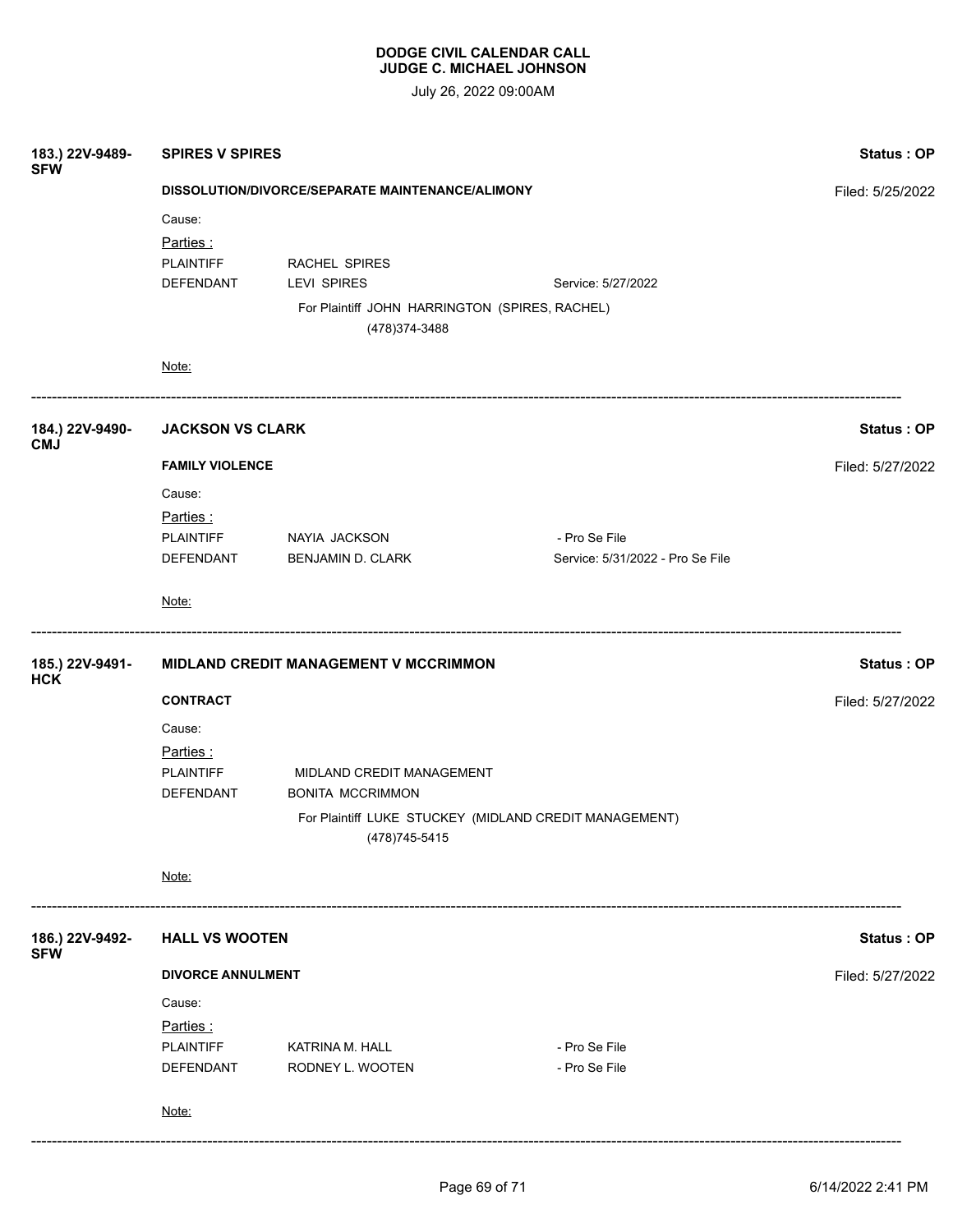| 187.) 22V-9493-<br><b>CMJ</b> | <b>ROBERTS VS ROBERTS</b>                             | Status: OP<br>Filed: 6/1/2022                |                                  |                 |  |  |  |
|-------------------------------|-------------------------------------------------------|----------------------------------------------|----------------------------------|-----------------|--|--|--|
|                               | <b>FAMILY VIOLENCE</b>                                |                                              |                                  |                 |  |  |  |
|                               | Cause:                                                |                                              |                                  |                 |  |  |  |
|                               | Parties:                                              |                                              |                                  |                 |  |  |  |
|                               | PLAINTIFF                                             | NANCY ROBERTS                                | - Pro Se File                    |                 |  |  |  |
|                               | DEFENDANT                                             | <b>JOEY ROBERTS</b>                          | Service: 6/1/2022 - Pro Se File  |                 |  |  |  |
|                               | Note:                                                 |                                              |                                  |                 |  |  |  |
| 188.) 22V-9494-<br><b>HCK</b> |                                                       | ALRO STEEL CORPORATION V PREMO, ET AL        |                                  |                 |  |  |  |
|                               | <b>OTHER GENERAL CIVIL</b>                            | Filed: 6/1/2022                              |                                  |                 |  |  |  |
|                               | Cause:                                                |                                              |                                  |                 |  |  |  |
|                               | Parties:                                              |                                              |                                  |                 |  |  |  |
|                               | <b>PLAINTIFF</b>                                      | ALRO STEEL CORPORATION                       |                                  |                 |  |  |  |
|                               | DEFENDANT                                             | ACCLAIM ADVANCED MANUFACTURING<br><b>LLC</b> |                                  |                 |  |  |  |
|                               | DEFENDANT                                             | <b>JASON PREMO</b>                           |                                  |                 |  |  |  |
|                               | For Plaintiff JEFFREY BUTLER (ALRO STEEL CORPORATION) |                                              |                                  |                 |  |  |  |
|                               |                                                       | (706) 724-7600                               |                                  |                 |  |  |  |
|                               | Note:                                                 |                                              |                                  |                 |  |  |  |
| 189.) 22V-9496-               | <b>HILLIARD VS ROGERS</b><br>Status: OP               |                                              |                                  |                 |  |  |  |
| <b>CMJ</b>                    | <b>FAMILY VIOLENCE</b>                                |                                              |                                  | Filed: 6/7/2022 |  |  |  |
|                               | Cause: STALKING                                       |                                              |                                  |                 |  |  |  |
|                               | Parties:                                              |                                              |                                  |                 |  |  |  |
|                               | <b>PLAINTIFF</b>                                      | SUSANNA HILLIARD                             | - Pro Se File                    |                 |  |  |  |
|                               | DEFENDANT                                             | <b>KODY ROGERS</b>                           | Service: 6/10/2022 - Pro Se File |                 |  |  |  |
|                               | Note:                                                 |                                              |                                  |                 |  |  |  |
| 190.) 22V-9497-<br><b>HCK</b> | <b>DAVIS VS COOPER</b>                                | Status: OP                                   |                                  |                 |  |  |  |
|                               | <b>FAMILY VIOLENCE</b>                                | Filed: 6/8/2022                              |                                  |                 |  |  |  |
|                               | Cause: STALKING                                       |                                              |                                  |                 |  |  |  |
|                               | Parties:                                              |                                              |                                  |                 |  |  |  |
|                               | <b>PLAINTIFF</b>                                      | JAYLYNN DAVIS                                | - Pro Se File                    |                 |  |  |  |
|                               | DEFENDANT                                             | KILEY COOPER                                 | Service: 6/8/2022 - Pro Se File  |                 |  |  |  |
|                               | Note:                                                 |                                              |                                  |                 |  |  |  |
|                               |                                                       |                                              |                                  |                 |  |  |  |